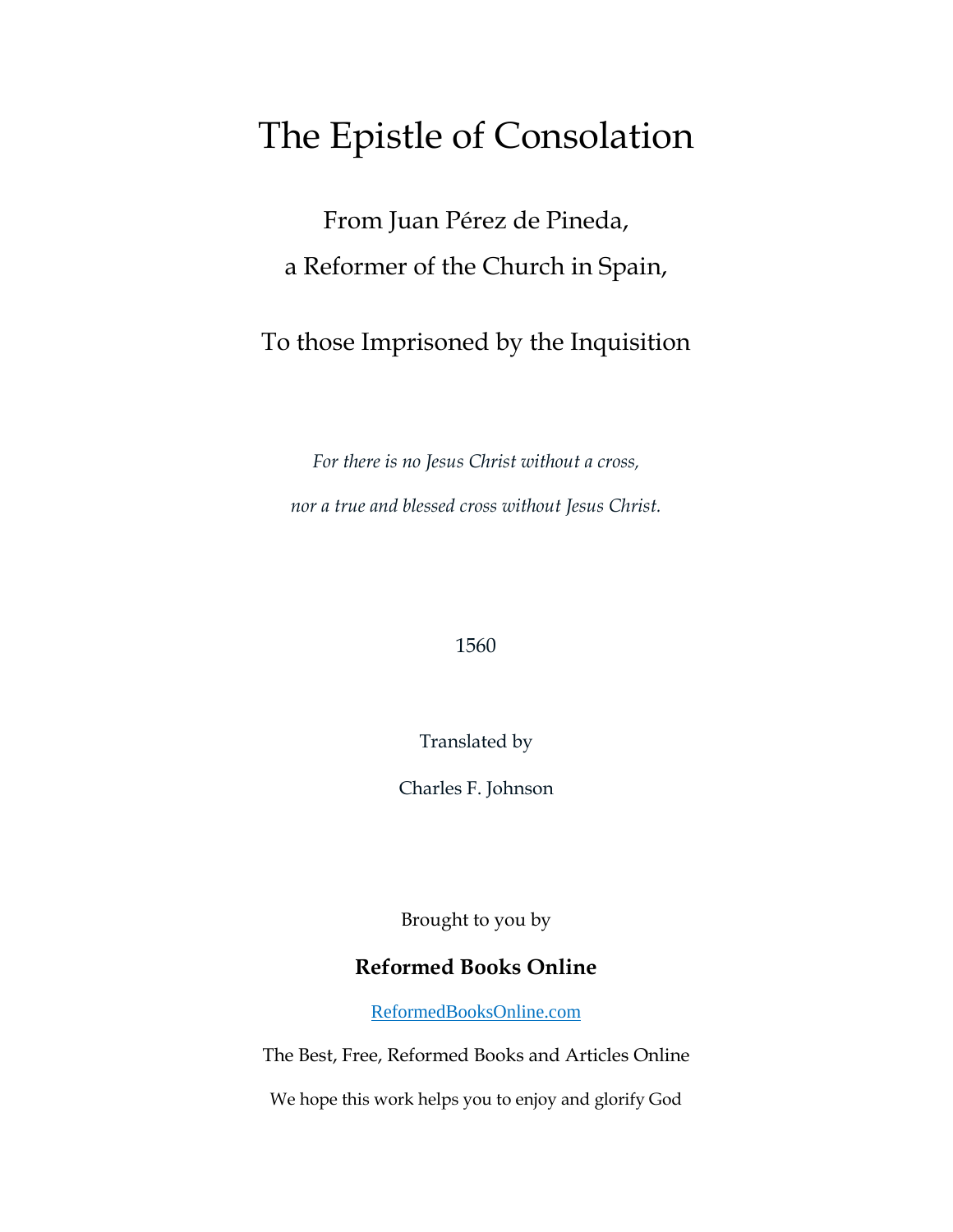## AN EPISTLE

TO

# CONSOLE THE FAITHFUL OF JESUS CHRIST WHO SUFFER PERSECUTION FOR THE CONFESSION OF HIS NAME;

In which the purpose and good will of God unto them is declared and they are confirmed against the temptations and horror of death and taught how they must walk at all times, prosperous and adverse.

### Mark 13

"And ye shall be hated of all men for my name's sake:

but he that shall endure unto the end, the same shall be saved."

Charles F. Johnson earned a bachelor's degree in linguistics from the University of Illinois (2019) and has interests in historical theology and the Spanish language. Text in [brackets] is the editor's. This work was translated from the public domain, Spanish edition, *Epistola Consolatoria por Juan Perez Reformador in el Siglo XVI* (Madrid: Libreria Nacional y Extranjera, Jacometrezo 59, 1874) at [Google Books.](https://books.google.com/books?id=eyhpAAAAcAAJ&printsec=frontcover&source=gbs_ge_summary_r&cad=0#v=onepage&q&f=false) This translation is licensed under the very sharing-friendly: [Creative Commons Attribution 4.0 International License.](https://creativecommons.org/licenses/by/4.0/)

Please share this work in any godly way, shape, or form desired.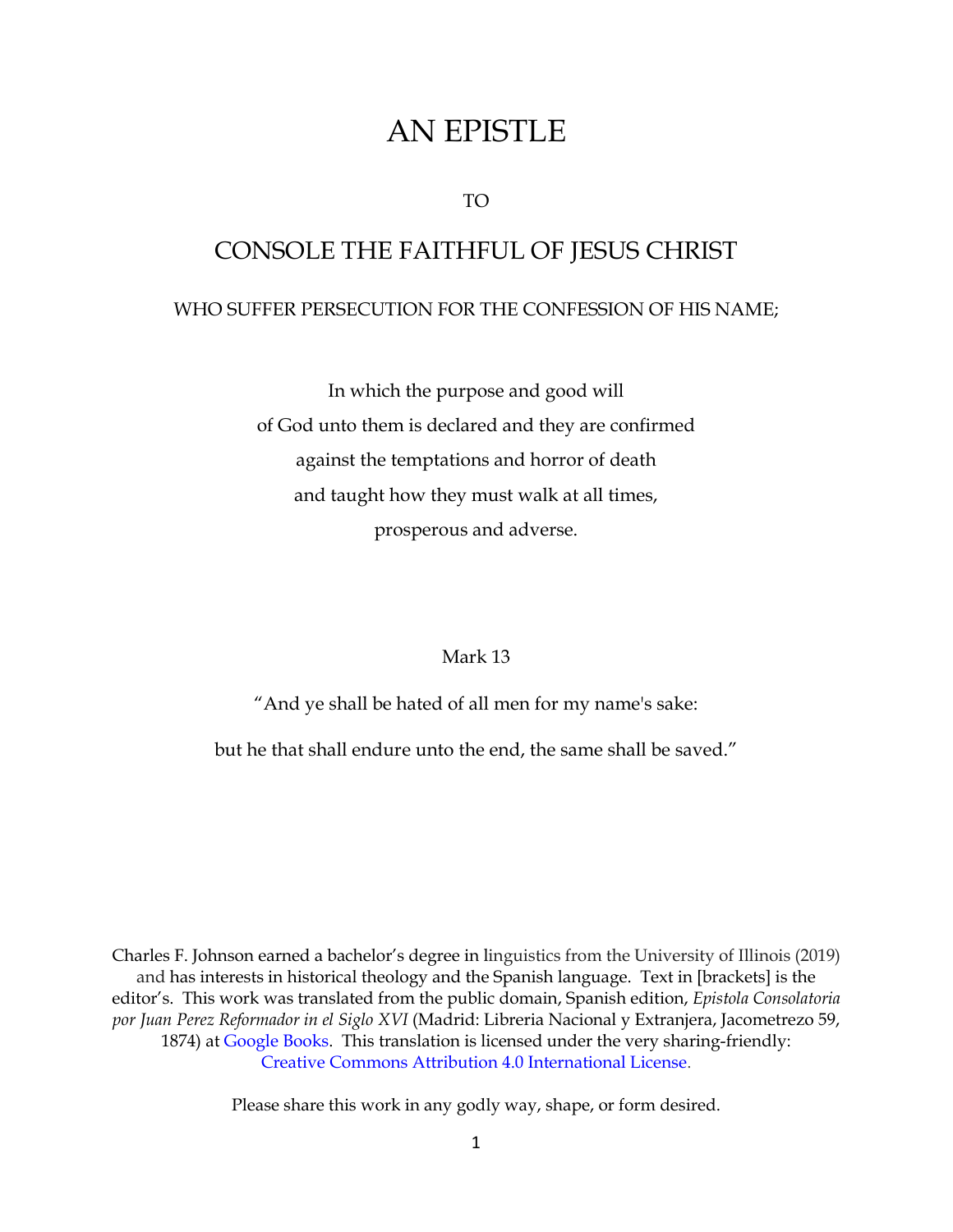## Table of Contents

| <b>Biographical Preface</b>                                       | 3          |
|-------------------------------------------------------------------|------------|
| Dedicatory Epistle                                                | 13         |
| 1. Our State Before Conversion                                    | <b>16</b>  |
| 2. The Origin of Our Salvation                                    | <b>20</b>  |
| 3. Christ, The Cause of Our Election                              | 23         |
| 4. Faith and Works                                                | 25         |
| 5. The Cause of the Affliction of the Faithful                    | 33         |
| 6. The Cross of Christ and of Those That Are His: Ordained by God | 37         |
| 7. The Providence of God for his Persecuted People                | 41         |
| 8. The Union of the Faithful with Christ in Persecution           | 45         |
| 9. The Riches of the Faithful                                     | 48         |
| 10. Why the Faithful Are the Most Afflicted                       | 54         |
| 11. The Privileged Ones: Those that Suffer for the Gospel         | 62         |
| 12. The Word of Promise is the Refuge of the Faithful             | 70         |
| 13. The Truth of God Does Not Depend on Men                       | 78         |
| 14. The True Religion                                             | 83         |
| 15. God, The Source of All Good                                   | 88         |
| 16. The Faithful, Known by God and Strangers to the World         | 91         |
| 17. The Faithful, Glorified in Christ                             | 97         |
| 18. The Faithful, Heirs of the World                              | 106        |
| 19. The Tyrannical Power Is Pitiful                               | 110        |
| 20. An Admonishment from the Scriptures                           | <b>118</b> |
| 21. Vain Is the Prosperity of the Wicked                          | 127        |
| 22. The Righteous Live and Reign Forever                          | <b>128</b> |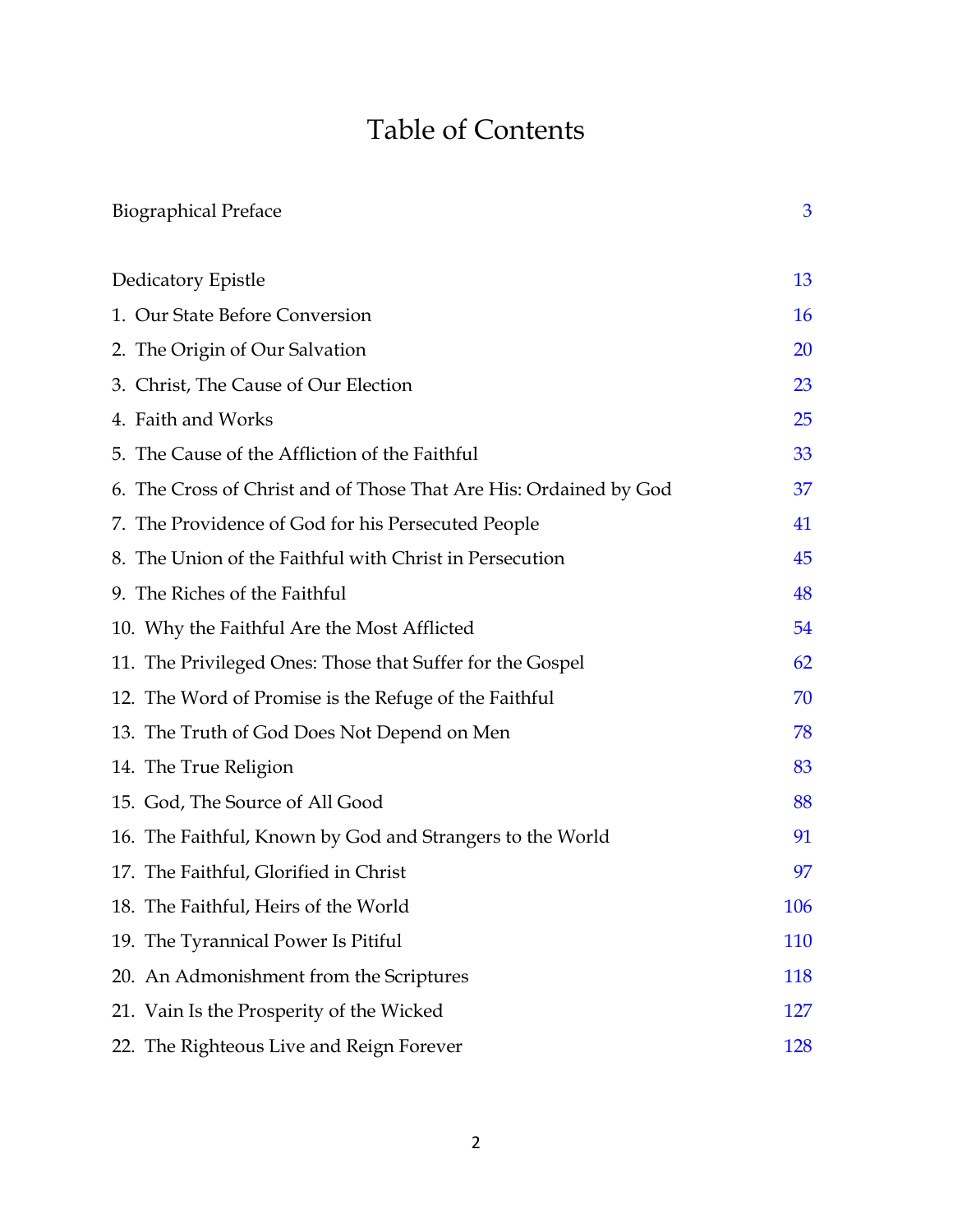### Biographical Preface

<span id="page-3-0"></span>Juan Pérez, the author of *The Consolatory Epistle*, was born in the city of Montilla, Andalucía, famous for its wines. He became undoubtedly notable because of his capacity and character in the court of his sovereign Charles V; and so at the beginning of the 1527 he was sent to Rome and placed in charge of various affairs. With this purpose, he obtained a brief pontifical in favor of the works of Erasmus, as can be gathered from a letter he sent the 26<sup>th</sup> of June of that year to the Emperor.

From another of his letters it can be inferred that Perez was residing in Rome when, in May of 1528, the city suffered the memorable assault and sacking by the army of Charles V, composed of Spanish and German troops acting under the orders of the Duke of Bourbon. Pérez also suffered from the effects of the sacking, in which no distinction of persons was made, even in spite of his nationality and official position.

Having returned to Spain, Pérez took the rank of Doctor of Theology, or perhaps Doctor of Canon Law. In Seville he was the director of the college called, *The College of Doctrine*, and from then on he dealt in great intimacy with the celebrated preacher and doctor of the Church, Juan Gil (more generally known by the name of Dr. Egidio), Dr. Constantino Ponce de la Fuente, Cipriano de Valera, and various other persons that embraced the reformation.

When Egidio fell under suspicion of heresy and was arrested by the Inquisition in 1551, various of his friends, uncovered, sought deliverance and refuge in going to Switzerland or Germany. Count among this lot Juan Pérez, Casiodoro de Reina, and Cipriano de Valera; all three were successively occupied during their productive exile in working to prepare and print a translation of the bible into their native tongue.

Juan Pérez departed from Spain directly to Geneva, and in the space of some five years' work, he concluded his translations of the New Testament and of the Psalms; the former, printed in the year 1556, and the latter in the following year. The dedicatory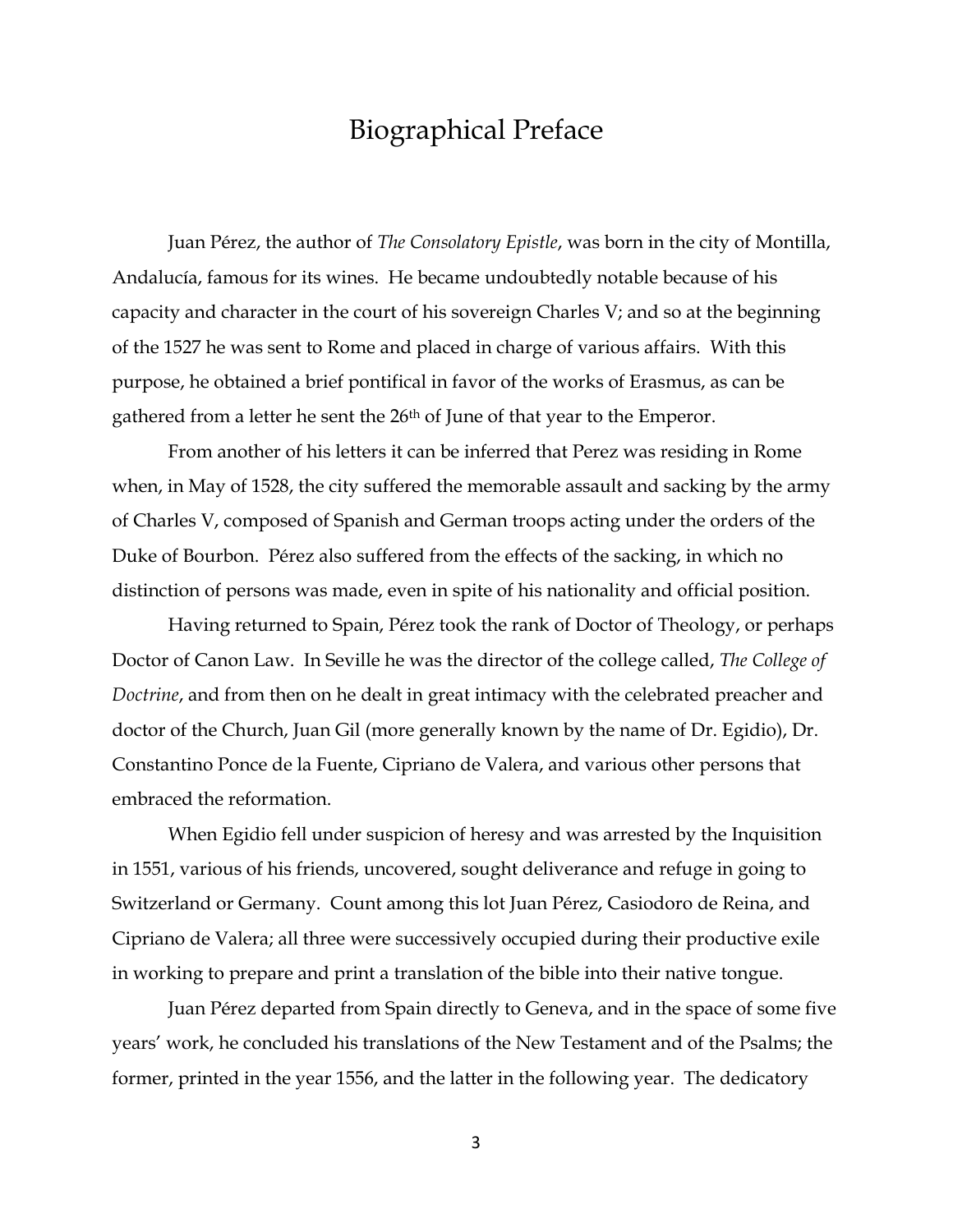note that precedes the New Testament is headed as follows: "To the all-powerful King of the Heavens and Earth, Jesus Christ, true God and man, who died for our sins and is risen again for our justification, glorified and seated at the right hand of his Majesty in the heavens, and made Judge of the living and the dead, Lord and Giver of Life, to Him be glory, honor and praise from century to century."

The translation of the Psalms, printed in the year 1557, is dedicated to Archduchess María of Austria, Queen of Hungary and Bohemia, daughter<sup>1</sup> of Charles V and Regent of the Low Countries. Pérez followed the dedicatory note with an eloquent discourse by the title, *Declaration of the fruitfulness and usefulness of the Psalms for all Christians*. This book, now extremely rare, is composed of 118 pages (without the dedicatory and declaration, which take up fourteen).

At that time, he also printed two commentaries written by Juan de Valdés, a secretary formerly employed by the Viceroy of Naples Sir Pedro of Toledo, the first on the First Epistle of St. Paul to the Corinthians; the other on the Epistle to the Romans, dedicated by the author to Julia de Gonzaga.

Preceding this Commentary is an address from Pérez to the reader in which he says, among other things, the following: "The original manuscript came into my possession in such a ruinous condition and so old, since so much time had passed since it was written by the same author, that it has cost much work to bring it to light." Sixteen years before this commentary would be printed, that is, in the year 1540, Valdés had died in Naples, and Pérez thought "that it had come into his possession by means ordained by providence, so that such a book which is so pious and full of heavenly sweetness, a work of a wealthy and noble gentleman, be not totally lost", a thought that honors at once both the editor and the author.

Having brought these diverse works to completion, there remained the great difficulty of introducing them into Spain because of the exceeding vigilance that there was in those times, in which the terrible tribunal of the inquisition ruled in all its power,

<sup>1</sup> [The original erroneously reads "sister".]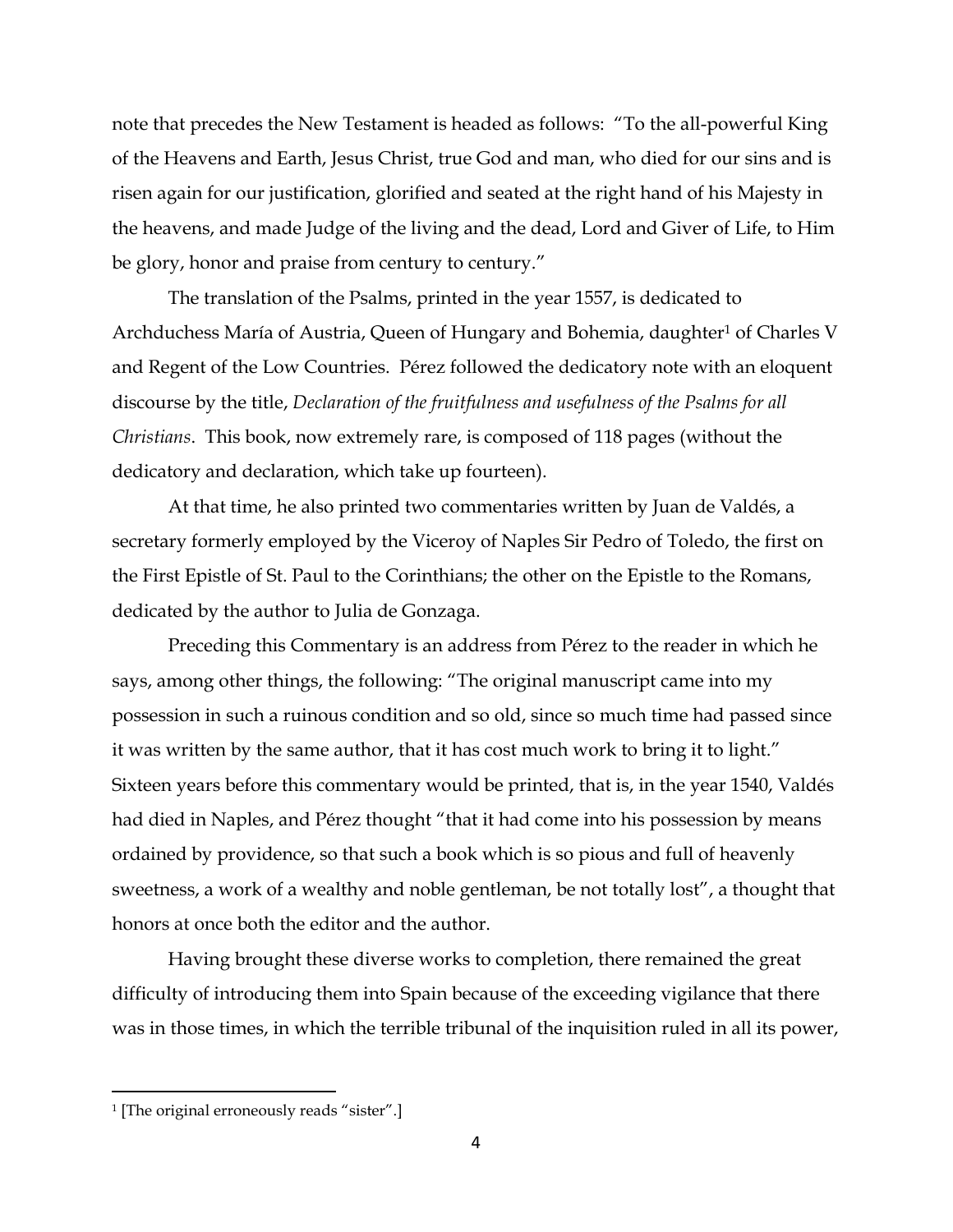except that there be a Spaniard daring enough to venture to bring the books to this side of the Pyrenees.

In the end a person was found who, with valor without equal, agreed to the business: Julian Hernández, a native of Villaverde, in the region of Campos, where he was commonly called 'Julianillo' because of his shortness of stature. Hernández possessed in his small body an elevated mind and soul. In Germany, from the beginning aware of the Reformed religion, he had contact with and later met the doctor Juan Pérez, who served there as a scribe and corrector of proofs.2 Seeing that no means suited them for the carriage of the books, and motivated by a most ardent desire to spread the knowledge of the gospel in his homeland, and not being solicited by any others, he resolved himself to take a great quantity of manuscripts of the translation of the Scriptures into Spanish and various other Protestant books and to bring them with him into Spain.

He put the books into two pipes or barrels of wine, and taking the route through Flanders, he continued on with all shrewdness and level-headedness, such that he was able to elude the vigilance of the agents of the Inquisition at all points. He, healthy and safe, deposited his precious cargo in Seville, in the house of Dr. Juan Ponce de Leon (who died by burning on September 24, 1559); and this illustrious gentleman was the one who distributed the said books among his friends inside and outside the city.

But in his passage through Flanders, Julian had given a copy of the New Testament to a blacksmith. He showed it to a priest, and at the same time gave personally identifying information, all of which information the priest of course communicated to the Inquisitors in Spain. In consequence, Hernández was imprisoned near Palma and brought to the prisons of the Holy Office of Seville.

When they took his statement, he did not attempt in any way to hide his beliefs, and he even congratulated himself for having been the means of introducing the light of divine truth into darkened Spain. Submitted multiple times to diverse torments to the

<sup>2</sup> [That is, the initial product in the printing process after type-setting, from which any errata are detected and corrected before the final stage of printing.]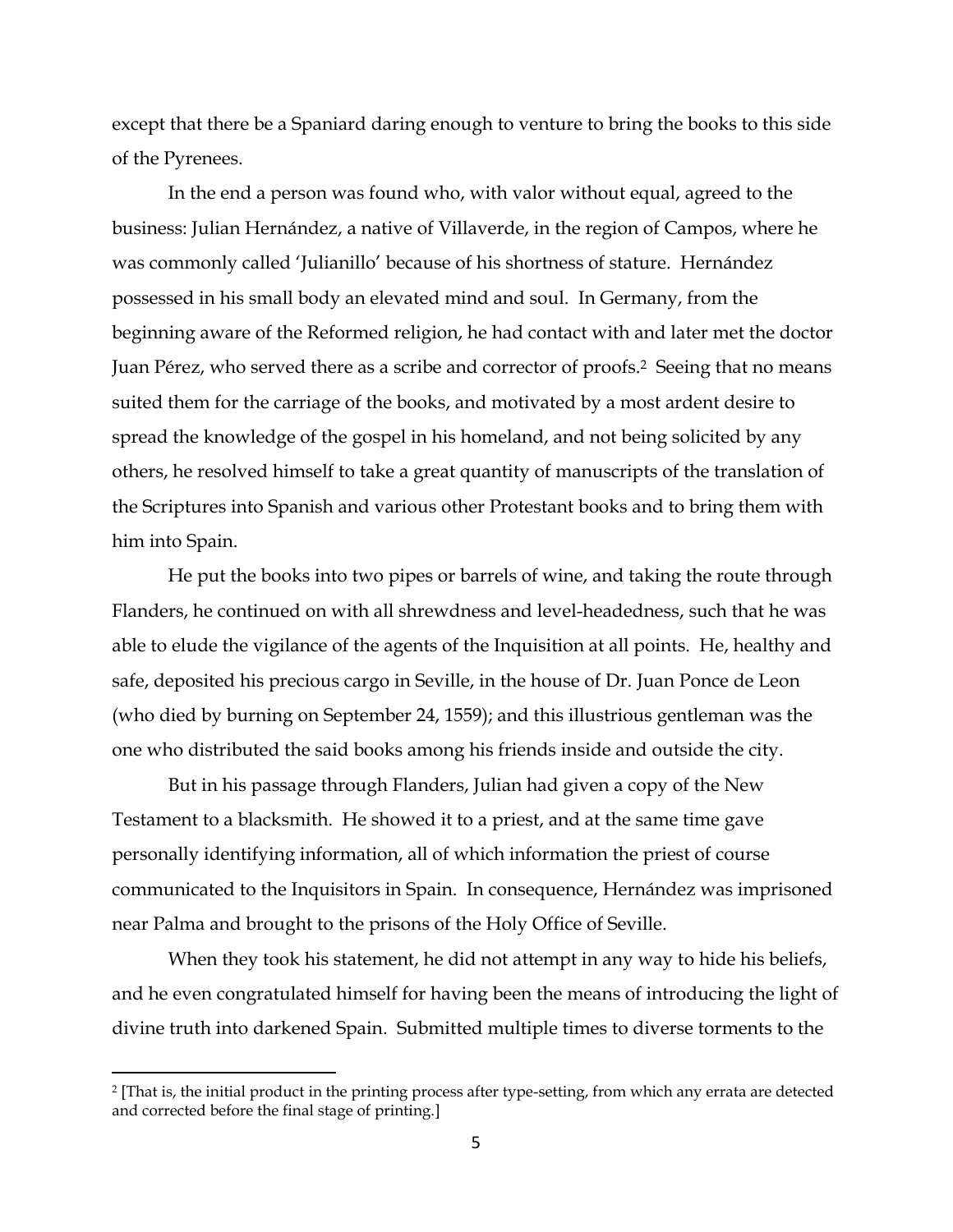end of getting him to divulge the names of his co-religionists, all of the physical pains were not sufficient to pull out of his lips the slightest expression that could compromise his brothers in the faith.

Although without the advantages of a liberal education, he knew how to confound the friars with his knowledge of the Scriptures alone (who visited him in his cell with the task of convincing him) and the agents of the Inquisition in the audiences seated before the tribunal. With a fortitude that contrasted with the smallness of his body, he suffered incomparably from the cruelty of the torment and the dislocation of his members, returning to his cell as if he hadn't suffered anything on the rack. And when his jailers brought him through the corridors, where there were other cells on the way to his own, as if to enliven the spirits of the prisoners that must have been in them, and were destined to suffer the hard trial which he was just gone through, he would sing the following verse in a triumphant tone, indicative of his victory and the confounding of his enemies:

> "Defeated go the friars, defeated they go, Running away go the wolves, running they go."

Nevertheless, the Inquisitors found out everything in the end. The superstitious fears of a weak member of the fledgling church and the betrayal of a hidden emissary of the Inquisition who had entered in among the persecuted believers, making them to believe that he was one of them, finally revealed the names of the secret professors of the new faith, and in such great number that the same Inquisitors were surprised. The activeness and zeal of their familiars<sup>3</sup> to uncover the new church even to the most remote connections made prison the inevitable result for the Protestants in Seville, Valladolid, and the neighboring towns, with up to eight hundred locked up in the prisons.

<sup>3</sup> [Lay officers of the inquisition]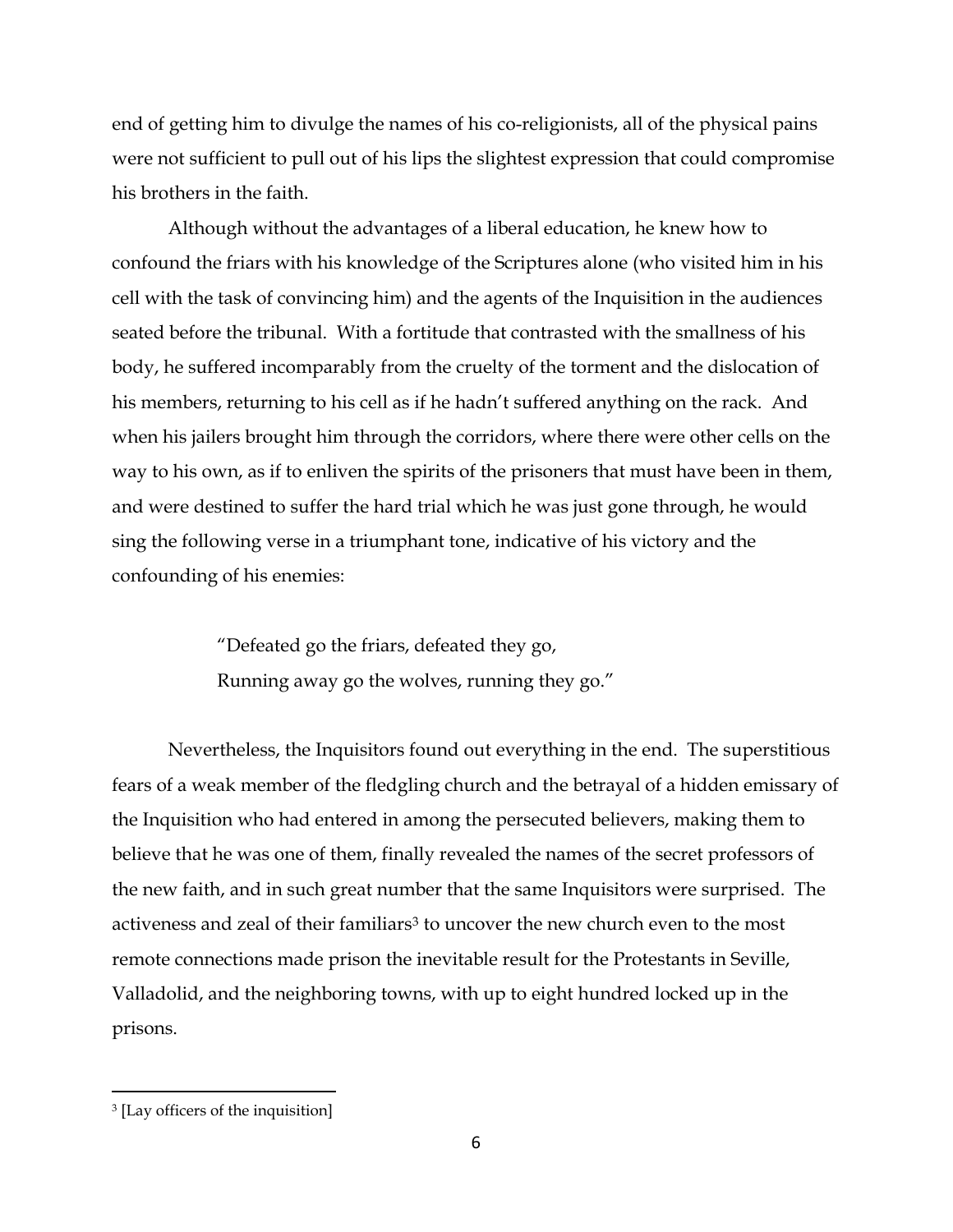Prisons, convents and even individual houses were filled with prisoners, and from the confusion emanating from the sheer number of them and the accompanying places to keep them, some were able to escape and bring news of the event outside of Spain.

Undoubtedly, Juan Pérez, in his refuge in Geneva, heard the news of the destruction of this congregation of reformers, the formation of which he had been instrumental in, with deep sorrow. The principal cause of its dissolution appeared to have been the circulation of the Scriptures in the vulgar tongue; the apparent motor of this calamity was his assistant Julian Hernández, and the victims his own and most intimate friends.

Such was the event that it gave occasion to Pérez to write the present *Consolatory Epistle*, abundant in arguments and consolation taken from the Scriptures. He composed this work in order to enliven the patience and faith of his countrymen and friends by it, who were afflicted with such cruel sufferings. He printed it in a very reduced size and without any name of place or publisher in the year 1560. We will ignore if in such circumstances the issue of the *Epistle* was able to reach the notice of those imprisoned in Spain, and if, in the case of having arrived, its content was effective.

Besides the "Act of Faith"<sup>4</sup> realized in Seville on December 24, 1559, in which 21 people died by burning, and another 80 were sentenced to diverse punishments, there was in the same city another Act on the 22nd of December of 1560 in which fourteen people were burned, three in effigy, and 34 were received as penitent. Of the three effigies, one was of Dr. Egidio, another of Dr. Constantino, and the third of the doctor Juan Pérez, author of *The Epistle*.

The fourteen burned alive remained firm in their faith and did not retract, presenting themselves as eminent martyrs to a cruel death, passing by means of those bonfires into eternal bliss. Eight were women, and of them, some were very

<sup>4</sup> [The name of the massive public trials of the Inquisition in which enemies of the Roman Church were required to either publicly recant or be burned.]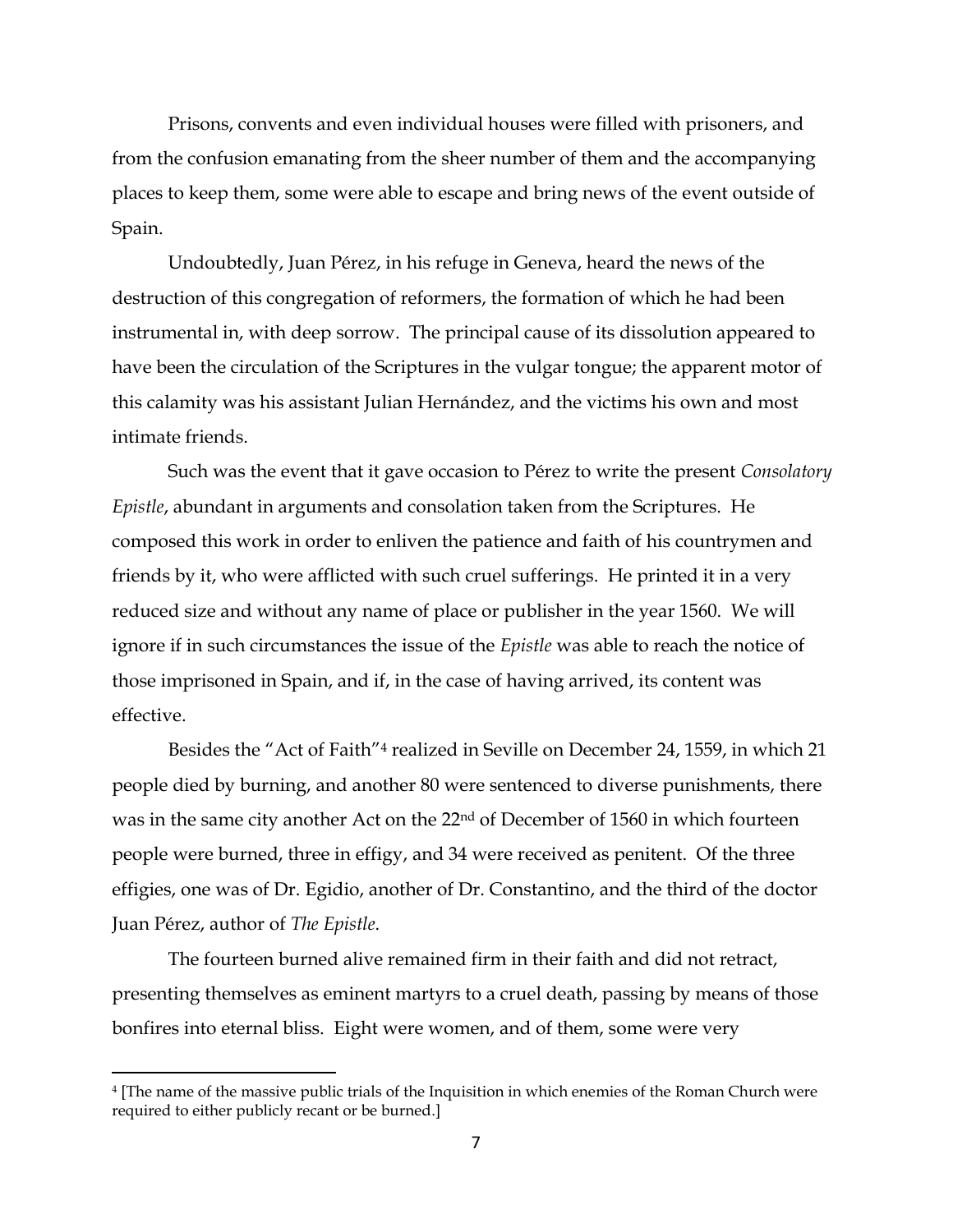distinguished by class and education, and five were from the same family: María Gomez, three of her daughters, and her sister.

One of the fourteen people condemned to the fire was the aforementioned Julian Hernández, who, after suffering three years of imprisonment, gave proof in his martyrdom of his unbreakable firmness in his beliefs, of a vigor in the midst of all trials, and of an indominable valor, laying down his life without wavering in the burnt offering of his faith. Upon leaving the prison to be brought to the bonfire, he directed the following words to his comrades, who were about to suffer the same punishment: "My comrades, remain firm in your resolve, for now is when it most suits us to show ourselves courageous soldiers of Jesus Christ. Let us give in the sight of men a faithful testimony of Him and his truth: that within a few short hours, as compensation, we shall receive from Him the proof of his approval, triumphing for an eternity together with Him in heaven."

And having been silenced with a gag, he continued to encourage his friends with his gazes, gestures, and expressions. When he arrived at the bonfire, he kneeled, kissed the stone where the log and ring he was going to be tied-to were, and was able by himself to put a bundle of wood above his head to burn earlier. The doctor Fernando Rodríguez, who was trying to get him to retract, asked that his gag be removed so that, Julian already having been put in the iron ring, he might confess; but the martyr, the moment he could speak, only did so to reproach Rodríguez, saying that he spoke as a hypocrite, contradicting what he saw, for fear of the Inquisition. The soldiers around him, impatient and irritated because of his indominable valor, drove him through with their halberds. In order to make the other prisoners waiver in their firmness, it was told to them on purpose that he had retracted, but he remained firm in his belief, as Llorente reports; and to the end he demonstrated the falsity of his enemies by his conduct.

The persecutions arising from the introduction of the Scriptures, works composed by the doctor Juan Pérez, and by the imprisonment of Julian Hernández, lasted for fifteen years, their results being felt in almost all of Spain. The cities that most openly embraced the principles of the reformation were Seville and Valladolid.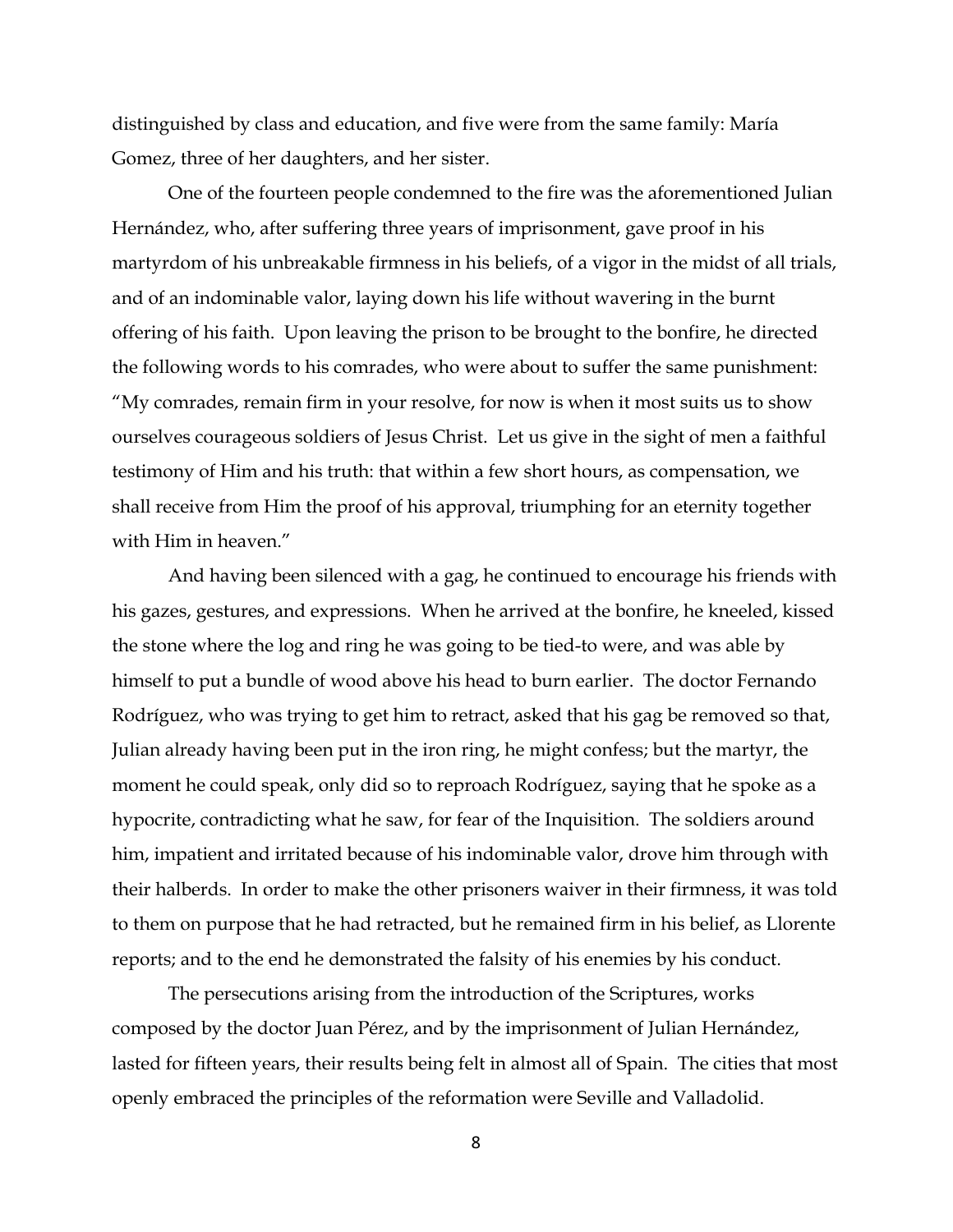Contributing to this were, in the one, the persuasive teaching of the doctor Juan Gil, and the writings, sermons and doctrine of the doctor Constantino Ponce de la Fuente, and in the other, the two brothers Agustín and Francisco, sons of the king's accountant Pedro de Cazalla and of Lady Leonor de Vibero. Very distinguished people suffered in both towns, and the houses that they were accustomed to meet in were torn down and their lots spread with salt as a sign of their perpetual desolation. Moreover, some ignominious columns or pillars were placed in them with signs referring to the cases. Alluding to these circumstances and speaking of the happenings in Valladolid, Fernando de Tejeda (the true author of the *Carrascón*), says, "I, with my own eyes, saw this column." He must have seen it between the years of 1615 and 1620. And Llorente, in his history of the inquisition, chapter 20, paragraph 8, says, "I have seen the lot, the column and the inscription. They have told me that it doesn't exist anymore because a French general, in the year 1809, ordered that this testimony to human ferocity against the dead be removed." If this was done then (which isn't credible), they restored, in that case, the *same* old pillar and sign upon the return of Ferdinand VII. The owner of the manuscript that functions as an original for the present work did contemplate many times, not without pain, said infamous column in the years 1826-1827, when he was a student in the university of that city. Nevertheless, the pillar and sign disappeared under the regency of Espartero, and the site where they were, which was called *Street of the Sign of Cazalla*, was changed for the better by the city council at that time, which put *Dr. Cazalla Street.* Still, until a few years ago, to hurt the Vallisoletanos, the nearby villages would call them 'Cazalleros' and 'Cazallistas'.

As it is probable that the columns and signs raised in Seville and other places on such occasions were conceived of in the same terms, with the sole variation of the names of the persons; I put here that of Valladolid, as it existed in the year 1826, faithfully copied, without more variation than to put whole and legible all the letters half-erased by time, and so an example will be seen therein, not only of past intolerance and barbarity, but of the fanaticism of the generations that followed.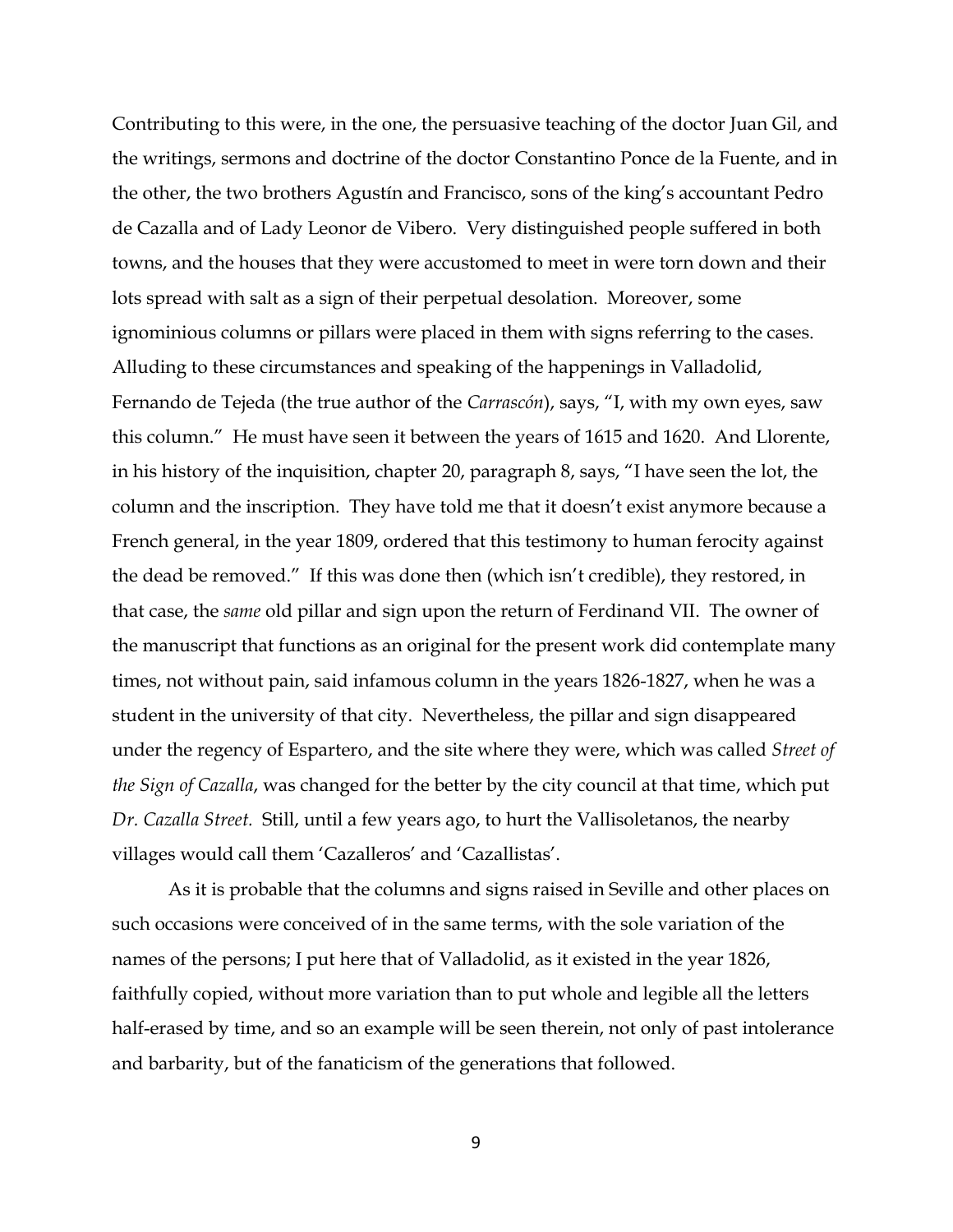Presiding over the Roman Church Paul IV, and Reigning In Spain, Phillip II

\* \* \*

The Holy Office of the Inquisition condemned these houses of Pedro de Cazalla and Dr. Leonor de Vibero, his wife to be demolished and salted because the Lutheran heretics met to engage in secret meetings against our holy catholic faith and Roman Church Year MDLIX on the XXI of May

The Spanish that a little before this event were able to escape from their country took refuge in Geneva. Juan Pérez joined a congregation there, where he for some time officiated as a minister. Later he filled the same post in the Protestant church of Blois, and later he was a chaplain of the widow duchess of Ferrara, daughter of Louis XII, dwelling in the castle of Montargis, where she retired to in the year 1559 upon the death of the Duke, her husband, where she continued to give shelter and protection to those destitute because of the Protestant cause, as she had already done in the court of Ferrara.

Juan Pérez died in Paris of kidney stones at a very advanced age, as a testimony leaving all his goods to finance the printing of a bible in Spanish.

Beza tells us that Juan Pérez was a person of great wisdom and piety, and that the Protestants that live in Seville and its region received by means of his writings great instruction in little time and great progress in the true knowledge of the gospel.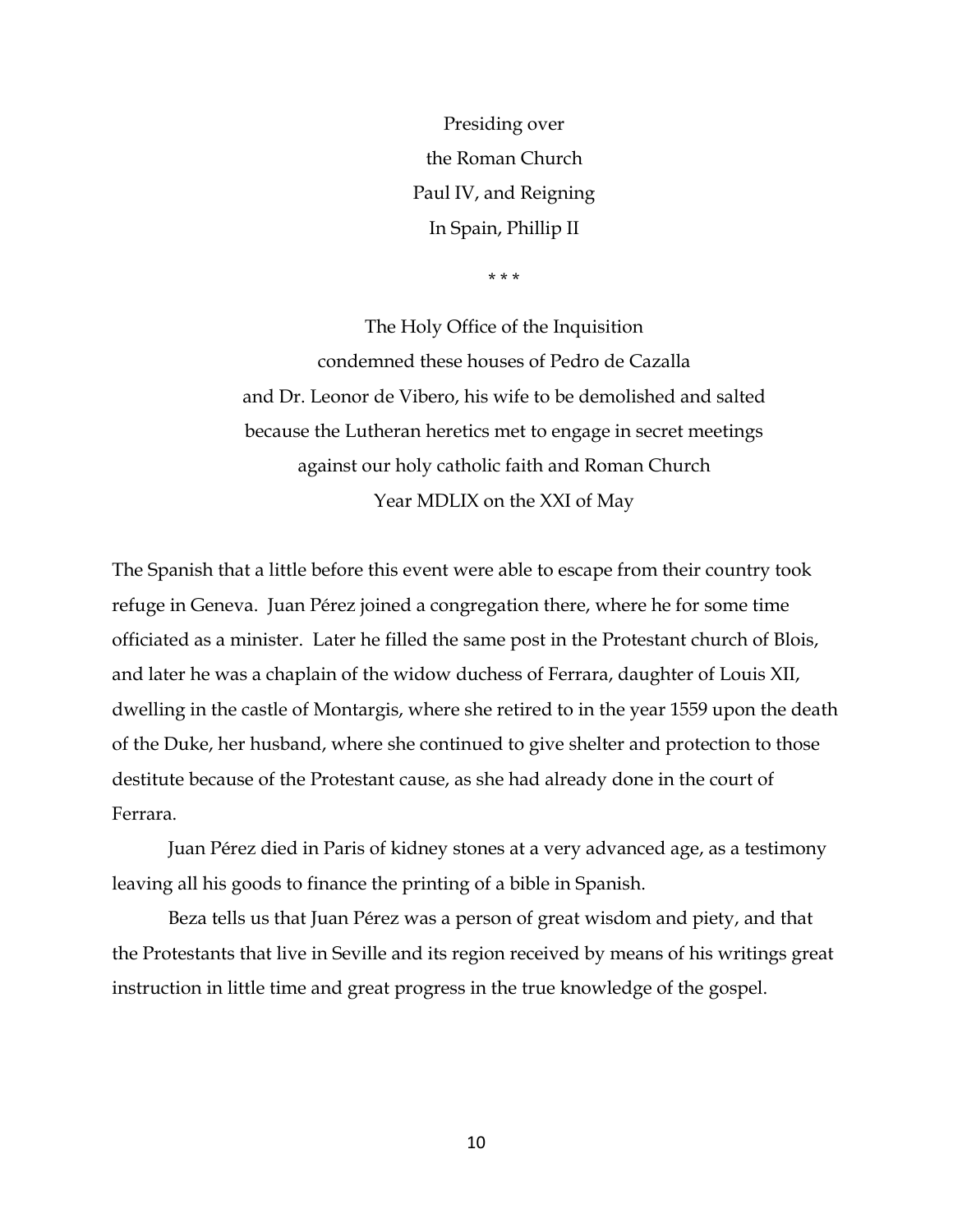M'Crie<sup>5</sup> declares that "the works composed by Pérez in the romance tongue are of the greatest value."

The works of Pérez that are known are:

- 1. *The New Testament, etc.*, newly and faithfully translated from the original Greek into Spanish. In Venice, in the house of Juan Philadelpho. 1556.
- 2. *The Catechism.* In Venice by Pedro Daniel, 1556, according to Llorente. The expurgatory index of 1631 says this: "His catechism, that falsely speaks, was seen by the inquisitors of Spain." And an edition without place in 1559.
- 3. *The Sum of Christian Doctrine*, in the house of Pedro Daniel, according to Llorente. We have not seen this work.
- 4. *The Psalms of David, etc.*, In Venice, in the house of Pedro Daniel, 1557.
- 5. *An Epistle to Console the Faithful of Jesus Christ*, 1560.

Pérez also printed:

- 6. *A brief and compendious commentary or declaration on the Epistle of Saint Paul the Apostle to the Romans, most helpful for all Christians.* Composed by Juan Valdés, a pious and sincere theologian. In Venice, in the house of Juan Philadelpho, 1556.
- 7. *A familiar and compendious commentary or declaration on the First Epistle of Saint Paul the Apostle to the Corinthians, very useful for all lovers of Christian piety.* Composed by Juan Valdés, a pious and sincere theologian. In Venice, in the house of Juan Philadelpho, 1557.

 $\overline{a}$ 5 [Rev. Thomas M'crie the elder is here referred to.]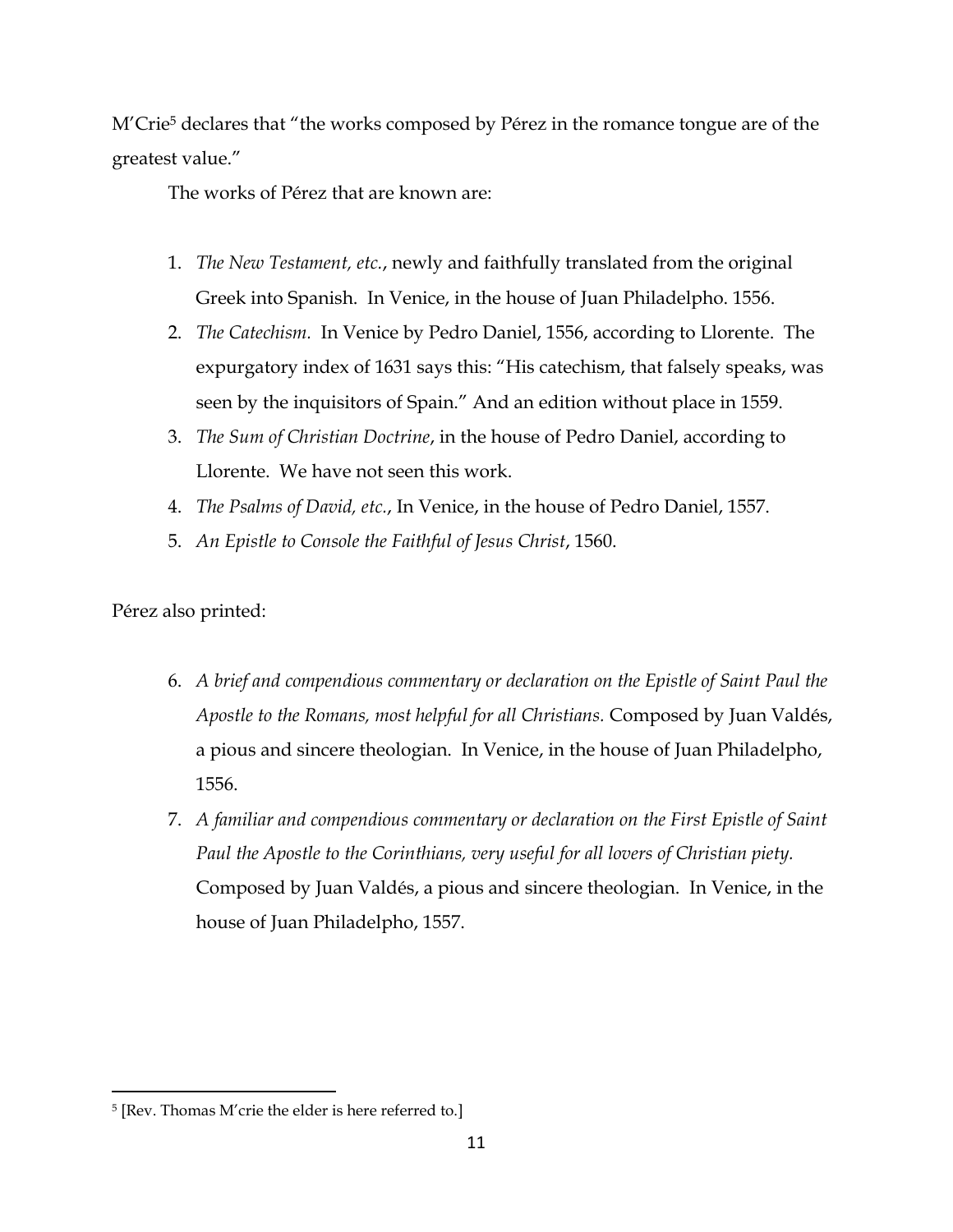If to these is added the "Sacred Bible", which Llorente assures is prohibited in the index already cited, there would then be eight works which were published by Juan Pérez, or that are known under his name.

Pellicer, Rodríguez de Castro, M'Crie, and others, guided by the title pages of various of these works, assert that they were printed in Venice. However, according to the opinion of Thomas Rodd of London, and of the most learned biographers, they were probably printed by Crispin, a printer in Geneva, and a detailed persuasive discourse corroborates this opinion. The emblem of the printer, stamped on the cover page of the *New Testament*, and on both commentaries of Valdés, is a large 'Y', whose narrow arm presents the path to salvation or *the path of life*; and the wide one that of perdition. This emblem is that which can be seen, used by Crispin, on other books known to have been printed by him, above all on the English translation of the New Testament called *The Geneva Testament*, which is the first edition of the said translation, and on others. There exists a New Testament in Italian printed in 1556, the same year as the Spanish one, with the name of Crispin, although without the emblem; but it was the same capital letters, with the same adornments as the Spanish one. "Pedro Daniel" is unknown as a printer, and appears to have been adopted figuratively, like the other name of "Juan Philadelpho".

Dr. Benjamin Wiffen, who reprinted this book for the first time in the year 1848, adds, "Though the clouds are gloomy and dismal that now form over Spain and obscure the greater part of the genius of that divided people, whose own fate couldn't be of less interest to them, surely, the times returning, a more clear and calm era will shine through, in which the Spaniards will search out with longing those writings in their own tongue that their own reformers left them.

"Just as the seat of the true religion always accompanied tribulation, so will the example and counsel of those that before passed by the same path serve as real consolation to those that suffer for such principles, and maybe one of these will be able to gather strength and consolation from the scriptural pages of *The Consolatory Epistle*.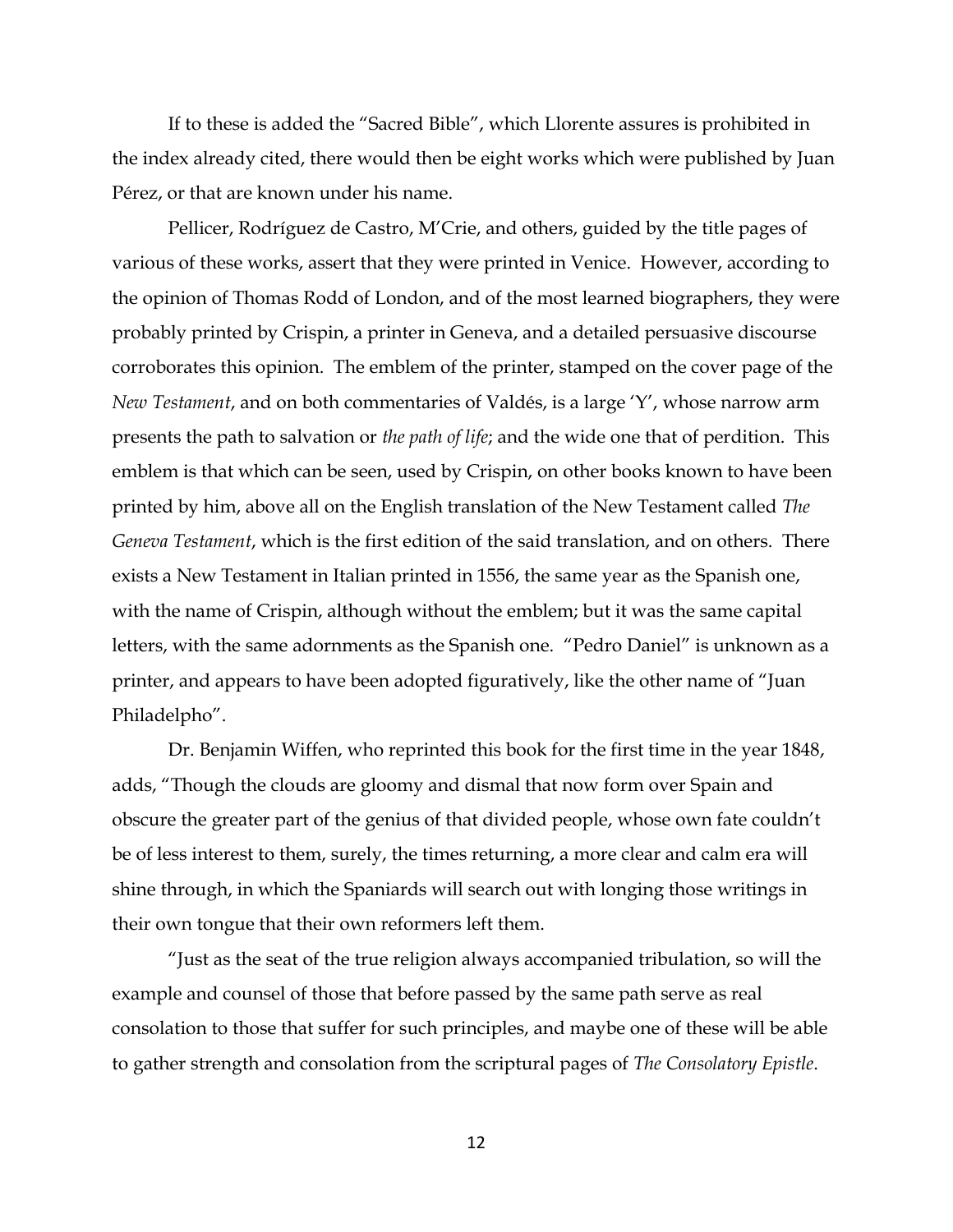### Dedicatory Epistle

## <span id="page-13-0"></span>To all the Faithful, Beloved of God and Persecuted for his Gospel, Juan Perez.

The grace of salvation be to you in the same Lord.

The grace and peace of God our Father, and of the Lord Jesus Christ be with you all, who abide in his mercy and call upon him with a pure heart, and desire his coming and the manifestation of his glory, which things serve to console you and give you strength by the power of his Spirit against the common temptations<sup>6</sup> which everyone who partakes of his atonement is afflicted with in this age, so that you do not grow faint because of them, but rather you be made constant to the end in the grace that has been worked for you in God having given you<sup>7</sup> to know his Son, Jesus Christ, as the only author of your salvation and a constant advocate<sup>8</sup> before His Majesty, so that by his righteousness alone you have a constant hope, rejoicing fully in the eternal inheritance promised<sup>9</sup> to all those that are sanctified by the word of truth.

God is faithful, who will not let any touch you without his express willing, whose power is beyond description, as with his will, because he is able to do all that he desires, and he desires no thing that does not serve the purpose of his honor and glory

<sup>6</sup> 1 Pet. 5

<sup>7</sup> Jn. 14

<sup>8</sup> 1 Jn. 2

<sup>9</sup> Heb. 7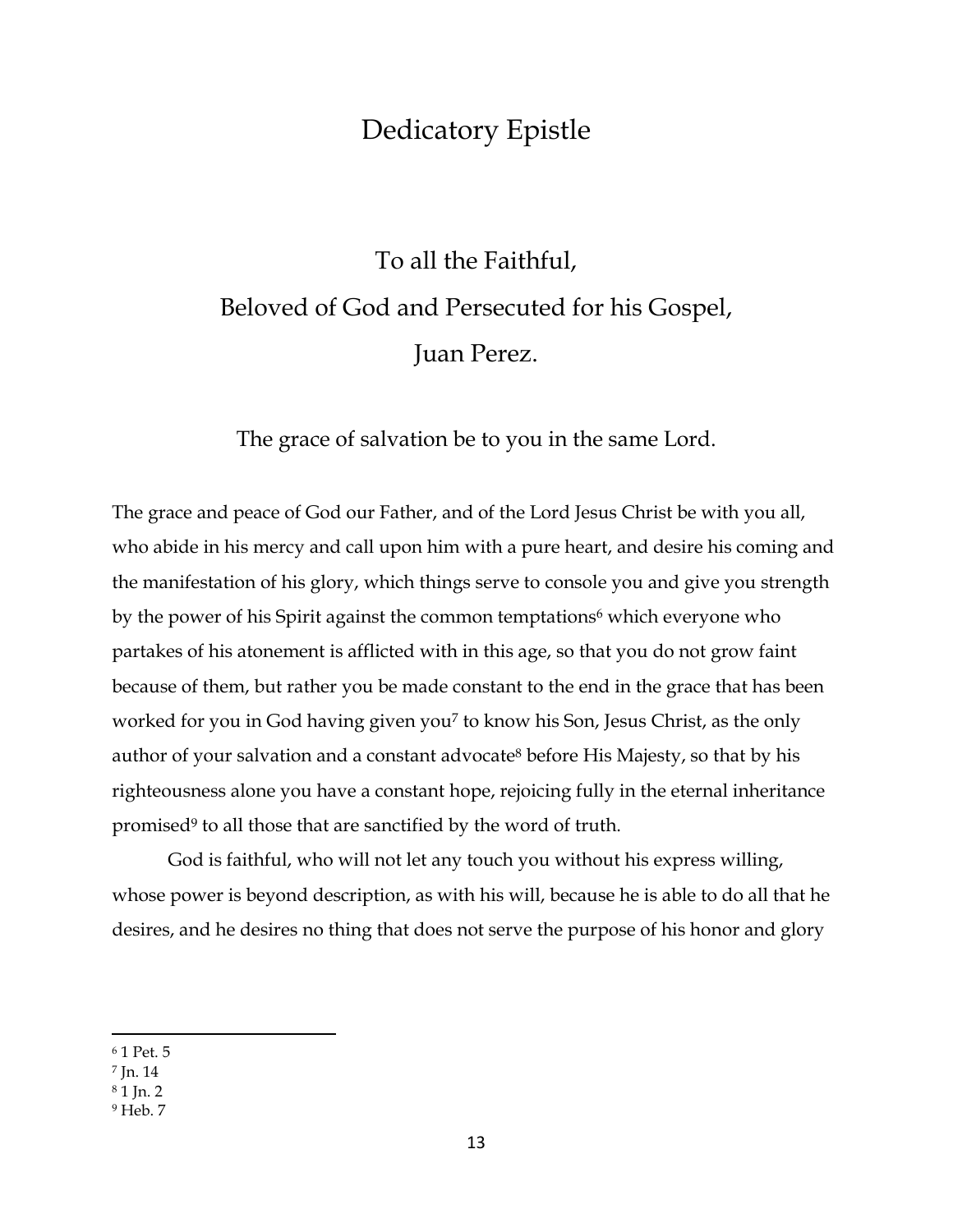and salvation for his elect; and this means that all things, adverse though they may be, serve for their good and prosperity.<sup>10</sup>

God having by his mercy<sup>11</sup> given Jesus Christ his Son as Head and having made us all members of his holy body,<sup>12</sup> it is not possible that we stop feeling each other's shame and weariness, even though bodily, we be far apart, because the Spirit of Jesus Christ, by whom we all live, has us more conjoined and united to each other than the soul is to the body.

As such, my beloved brothers, as I am a partaker of the mercy that we all received in the name of and on the part of the Lord, who gave his life for ours, I have wanted to console you in your affliction with which you are oppressed by the world, and simply because you want to live faithfully in Jesus Christ, so that, you being enlivened by his word<sup>13</sup>, I also be a partaker of the joy of your consolation and the firmness of your faith. For I have hope in his goodness that he will perfect his work in all of us in such a way that in all circumstances He be glorified, if we live or if we die, because in life and in death He is our gain.<sup>14</sup>

The persecution we suffer is cruel and dangerous. For those that persecute us are not Turks or pagans by profession, but are baptized like us, and are said to have zeal for God, and that which they undertake in order to afflict us they do to serve Him and merit heaven. Because of this, we must obtain to be so much more certain of our calling, and of the good will that God had and has for us, and not doubt because of any circumstance the immutability and firmness of his divine counsel, with which He determined before the foundation of the world to make us saved in Jesus Christ, in the knowledge of whom all our well-being and consolation consist.<sup>15</sup>

<sup>10</sup> 1 Cor. 10; Mt. 10; Ps. 114; Rom. 8

<sup>11</sup> ['clemencia', mercy in the pardoning of wrongdoing]

<sup>12</sup> Col. 1; Eph. 1

<sup>13</sup> 2 Tim. 3

<sup>14</sup> Rom. 14; Phil. 1

<sup>15</sup> Eph. 1; Col. 1; Jn. 13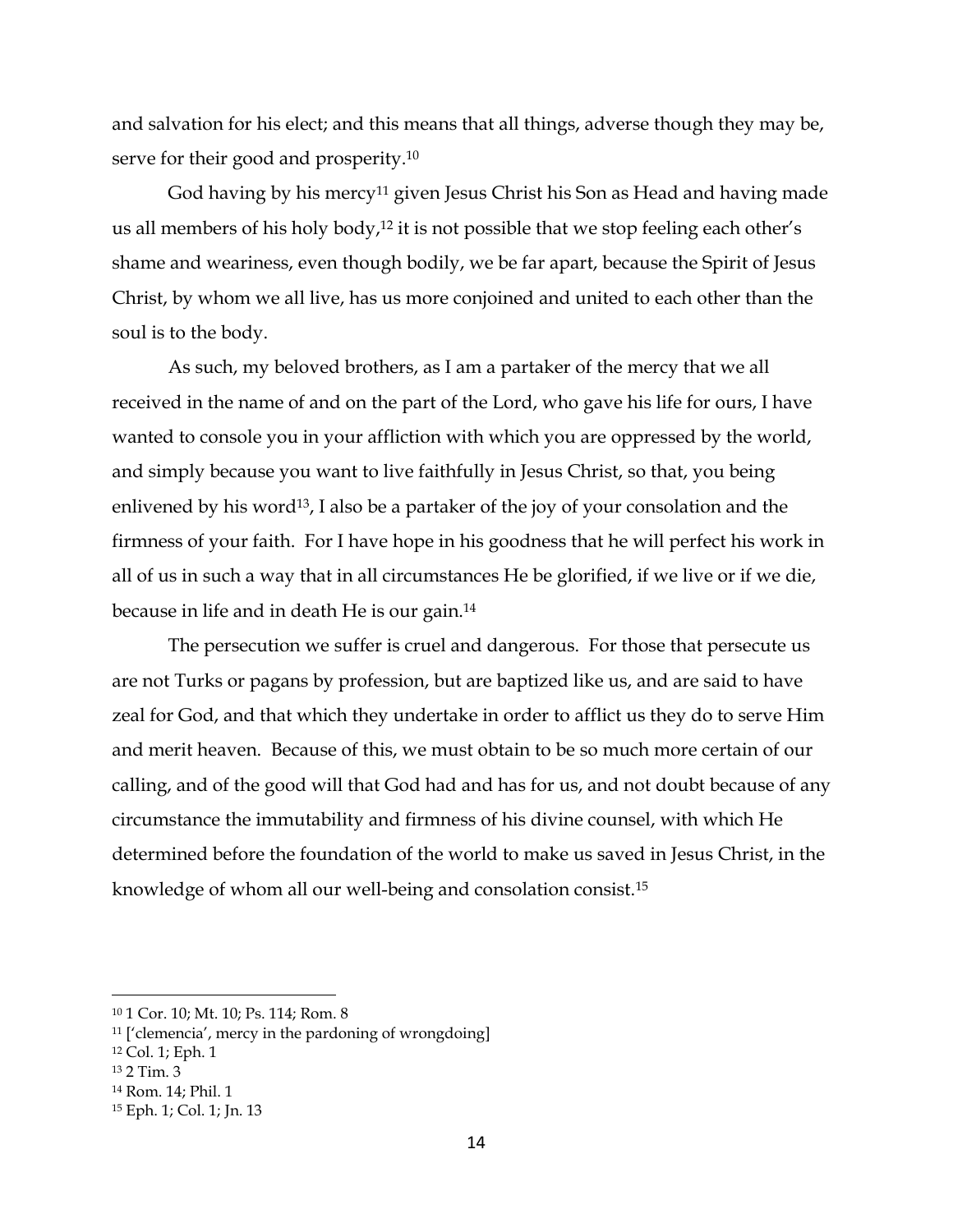Doubt and a lack of awareness of these things tends to create great dismay in the hearts of the faithful. It makes them thin, fearful, cowardly, sad, mistrusting, and puts in them a great forgetfulness of the blessings that they have received from God. Also from here are born those deep moans and sighs with which many, seeing themselves afflicted for the truth, repent of having given ear to and [in having] believed the voice of the Lord. For seeing the hardships that come upon them for confessing the name of Jesus Christ, they lead themselves into deception and return to the wallow of errors and superstitions that they were in before being called, and make themselves greater enemies of God and more cruelly against the truth, and in this way their last years come to be much worse than their early ones. 16

On the other hand, to know them well and have them impressed upon the heart makes the Christian strong against all adversity and powerful to battle bravely against the forces and power of hell, and to never turn the back to the enemy, and to come to be day-by-day more enriched by the gifts of heaven, with which he is made more pleasing to God. Everything that is against Jesus Christ in the world contradicts and makes war upon him, but he emerges victorious by the power and strength of that knowledge. And in this way, the greater and more deeply rooted it be in our hearts, the more will our consolation in afflictions be more fully grown, our constancy in adversity firmer and stronger, our desire to see ourselves with God more enlivened, and greater our lack of regard for the world and for all the pleasures that reign in it. And we will better be able to sanctify the name of the Lord and to plead to Him with a more fervent desire that his kingdom come, so that that [kingdom] of his enemies be totally destroyed, and He alone be obeyed and reign in the consciences of those He redeemed.<sup>17</sup>

<sup>16</sup> 2 Pet. 2; Mt. 12 <sup>17</sup> Mt. 7; Lk. 6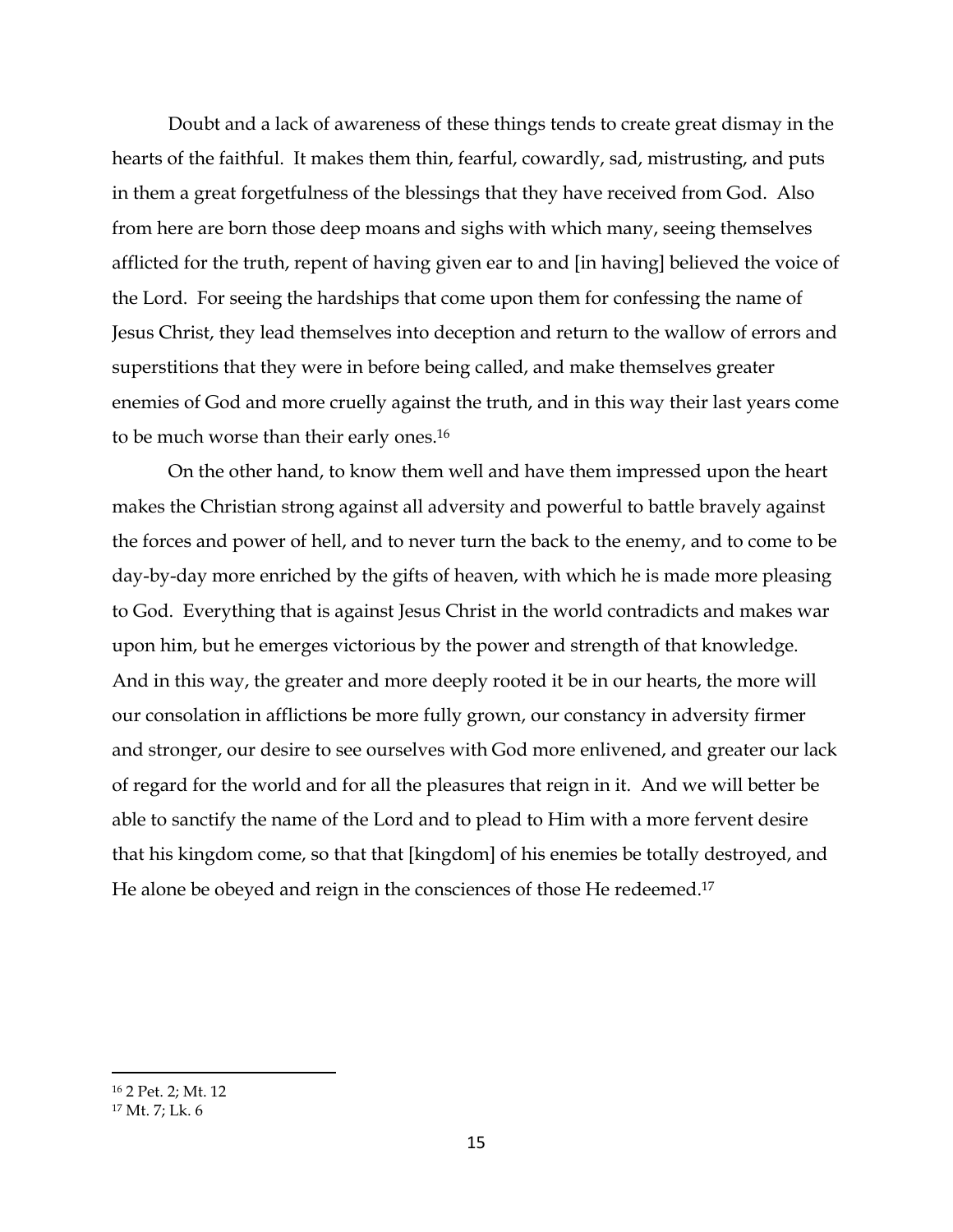### 1. OUR STATE BEFORE CONVERSION

<span id="page-16-0"></span>If we understand that sin against God left us in such a state after it once took control of us, we will also come to understand how great his love and goodness was in removing us from it and in freeing us from condemnation so just that it was owed to us by Him. The devil, by sin, corrupted and destroyed all that God had put in us, all that made us clearly known as the work and craftmanship of his hands. He erased the image of God that was carved in our soul, <sup>18</sup> that we were created in. We remained without all holiness and righteousness, alien to all purity and truth. He left us without the righteousness and freedom that we had in order to conform ourselves to the divine will. Finally, we remained empty of all those gifts and graces that God had honored and enriched us with so that we would serve Him with them, and have Him always as our God, and be known as his creatures<sup>19</sup> and the perfection of his works in the world.

All the good in us that God had given being destroyed, we remained full of all evil, abhorrent and contrary to Him. For the devil, in place of the image and likeness of God which had been in us, put his own, and in this way, we became full of all unrighteousness, lies, hypocrisy, fornication, malice, avarice, evil, full of envy, hatred, deceit, detestable, detesters of God and of all truth, arrogant, vainglorious, disobedient, disloyal, without understanding, completely blind and without mercy, finally made into a copy of the devil, whose captives we were.<sup>20</sup> In his letter to the Ephesians, St. Paul declares this same thing to us, teaching us that such was our condition before God called us.<sup>21</sup> "And you has He quickened, who were dead in trespasses and sins; Wherein in time past ye walked according to the course of this world, according to the prince of the power of the air, the spirit that now works in the children of disobedience: Among whom also we all had our conversation in times past in the lusts of our flesh, fulfilling the desires of the flesh and of the mind; and were by nature the children of

<sup>18</sup> Gen. 3

<sup>19</sup> ['creature' means 'created thing' throughout]

<sup>20</sup> Rom. 1; Tit. 3

<sup>21</sup> Eph. 2; Col. 2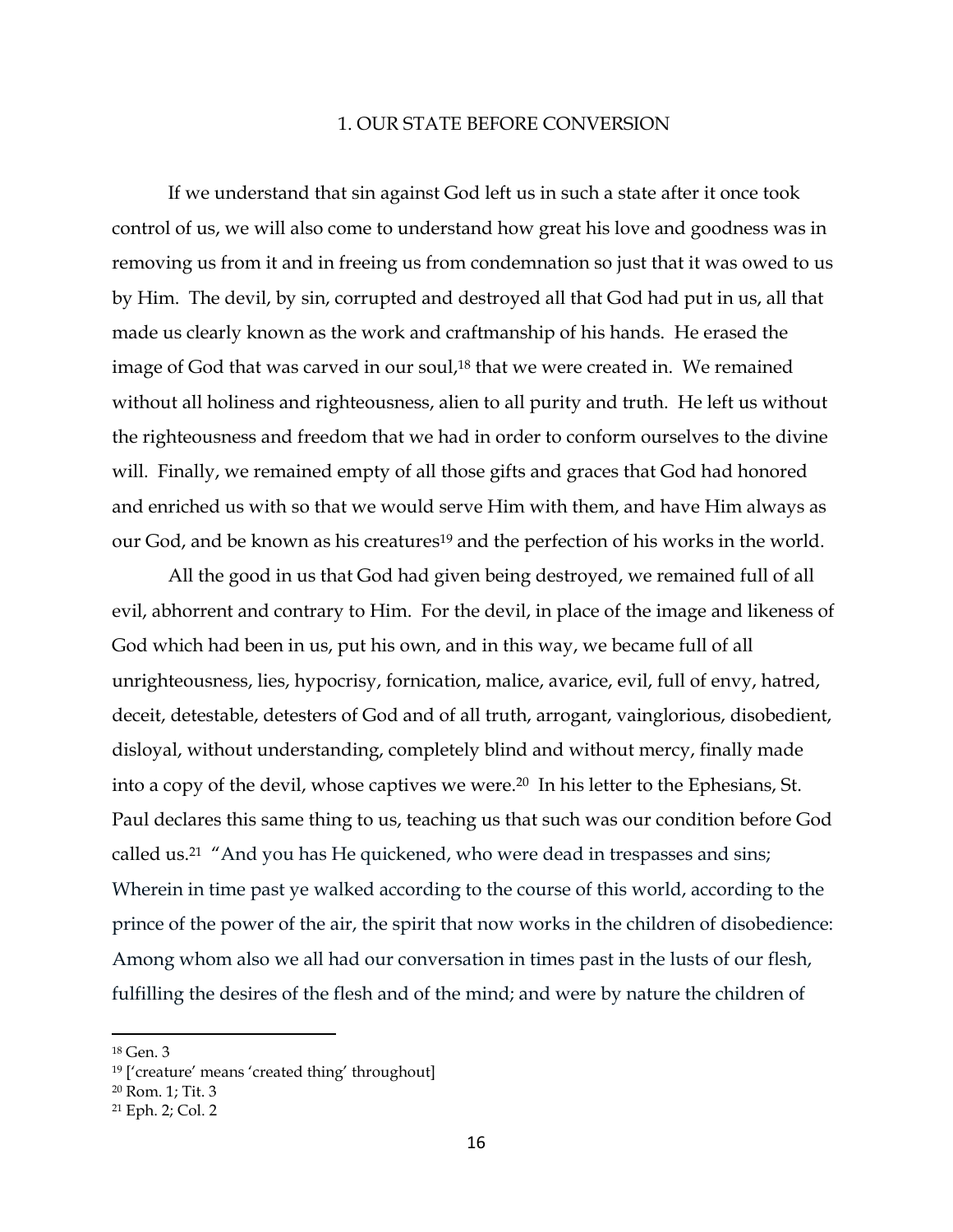wrath", from which he concludes that not only was there not any trace of goodness or righteousness in us, but that we were all subject to the devil and that all our being was characterized by wickedness and faithlessness, so that all our works were of the flesh, corrupt and cursed. For if "the carnal mind is enmity against God: for it is not subject to the law of God, neither indeed can be<sup>"22</sup>, all the works that proceed from it are enmity against God and demonstrations of the hatred of truth that possesses the heart. And if all the thoughts of man from birth are evil<sup>23</sup>, all the works that result from them are of the same quality: wicked, condemned, and fallen, and provoking of the indignation of God, so that all of our evil is natural to us. Before, we were sons of God, but now after sin we are sons of his wrath<sup>24</sup>, which is to be totally lost, exiled, and disinherited from his wealth, above measure placed at enmity with all that pleases Him. "They are all gone aside, they are all together become filthy: there is none that does good, no, not one."<sup>25</sup>

He being then in everything corrupted and being of corrupt flesh, what can he put out of himself but odors which are of great efficiency to corrupt all which should pass by? For this reason, we are compared by the same prophet<sup>26</sup> to an open grave, where there is nothing but putrid corpses, and to being full of worms, from which nothing can come but stenches that infect and kill. He says that our throat is the mouth of this grave and that we carry the venom of asps beneath our lips, because all that comes out of them kills with its force. Our mouth was full<sup>27</sup> of curses and of bitterness. We had swift feet, but to shed blood.<sup>28</sup> Our paths and ways of life were mortal, called such because they killed, as there was nothing in them but calamity and misfortune, which were a testimony of our damnation and the miserable servitude to sin that we

- 23 Gen. 6
- <sup>24</sup> Eph. 2
- <sup>25</sup> Ps. 14; Ps. 53
- <sup>26</sup> Ps. 5, 140
- <sup>27</sup> Ps. 10
- <sup>28</sup> Prov. 1

<sup>22</sup> Rom. 8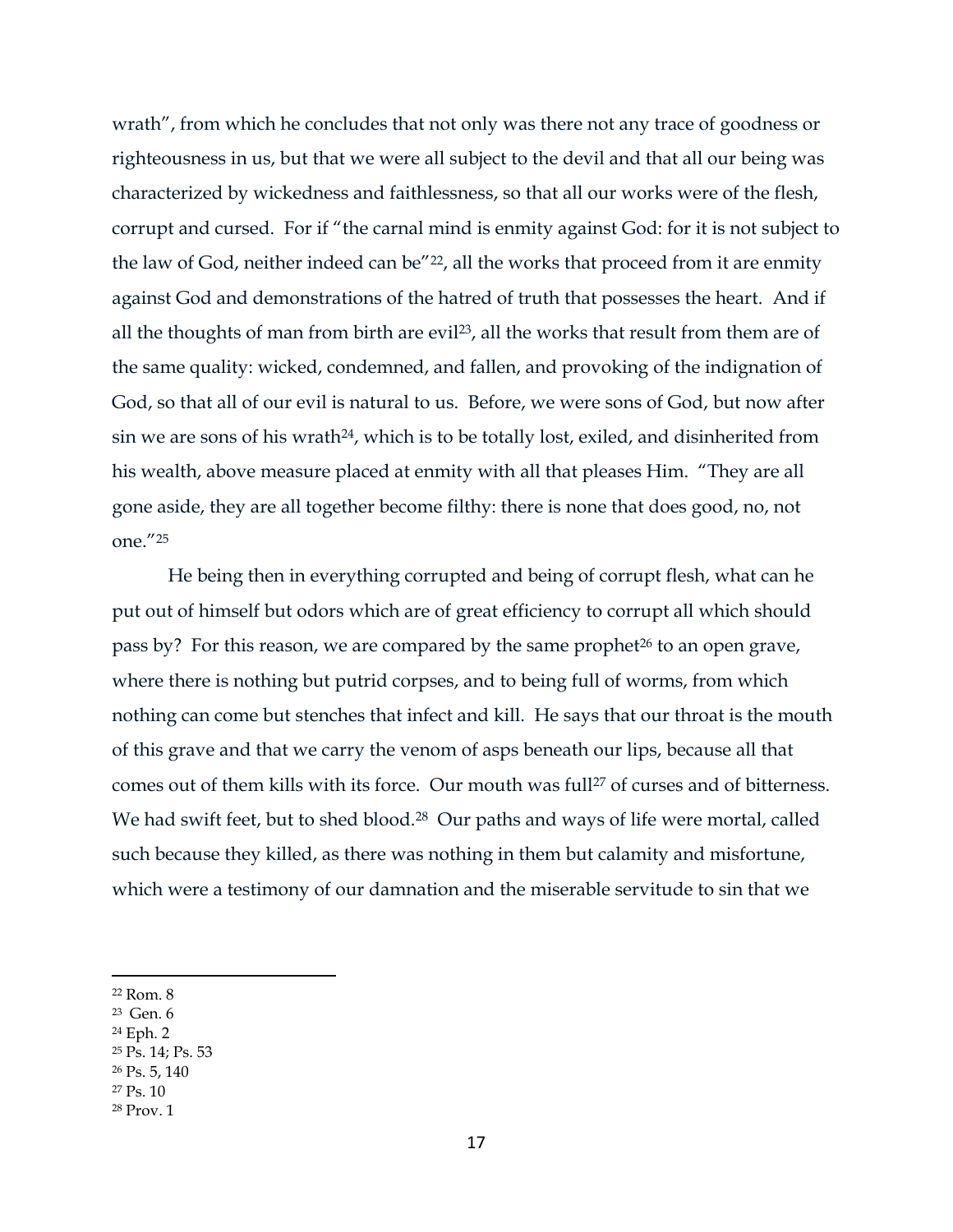were held in.<sup>29</sup> We didn't know the way of peace and therefore we didn't know anything that would please God by which we could be brought into friendship with Him. Destitute of fear of the judgments of God, we ran like headless horses through all sorts of evil. We were impeded by fear of men from publicly committing the vices that were dammed up in our hearts.

A man, after his soul has separated from his flesh, does not rest without his body being buried so that it be eaten by worms. We being dead in sins and trespasses, and God separated from our souls, there was nothing left to us but to be buried in hell, to be made fodder for eternal death, which we rightfully deserved. Therefore, if He would have desired to give a definite sentence against us and seal the process to us, we would have been constrained by our own consciences to approve it and to admit ourselves to be well-condemned, because our works, our thoughts, our desires, and our hearts, and all that was in us, condemned us, and thus compelled God not to suffer so many injustices nor to tolerate such great, monstrous slanderers of his truth and of the beauty of his works; and this is how miserable we were in that state. All that was in us was material for just condemnation, which awakened the wrath and judgment of God with which we were to be entirely consumed. For everything was darkness<sup>30</sup> and curse, sin and the fruit of sin, distorted and contrary to the extreme to that which God required of us, so that we neither had nor could do any good. For we were a bad tree, corrupt and rotten; and "a bad tree cannot bear good fruit."<sup>31</sup> For this reason we were entirely subject to all the punishment and curse that was owed to us; there was nothing left but to be completely cut off and put in the company of the devil and of those that are already condemned for such crimes.

For the works which we considered good, in which we in those times employed ourselves, with which we thought ourselves to do service to God, were of such a quality that because of them God was the more offended and we the more deeply sunken into

<sup>29</sup> Ps. 10, Rom. 3

 $30$  Jn. 1

<sup>31</sup> Mt. 7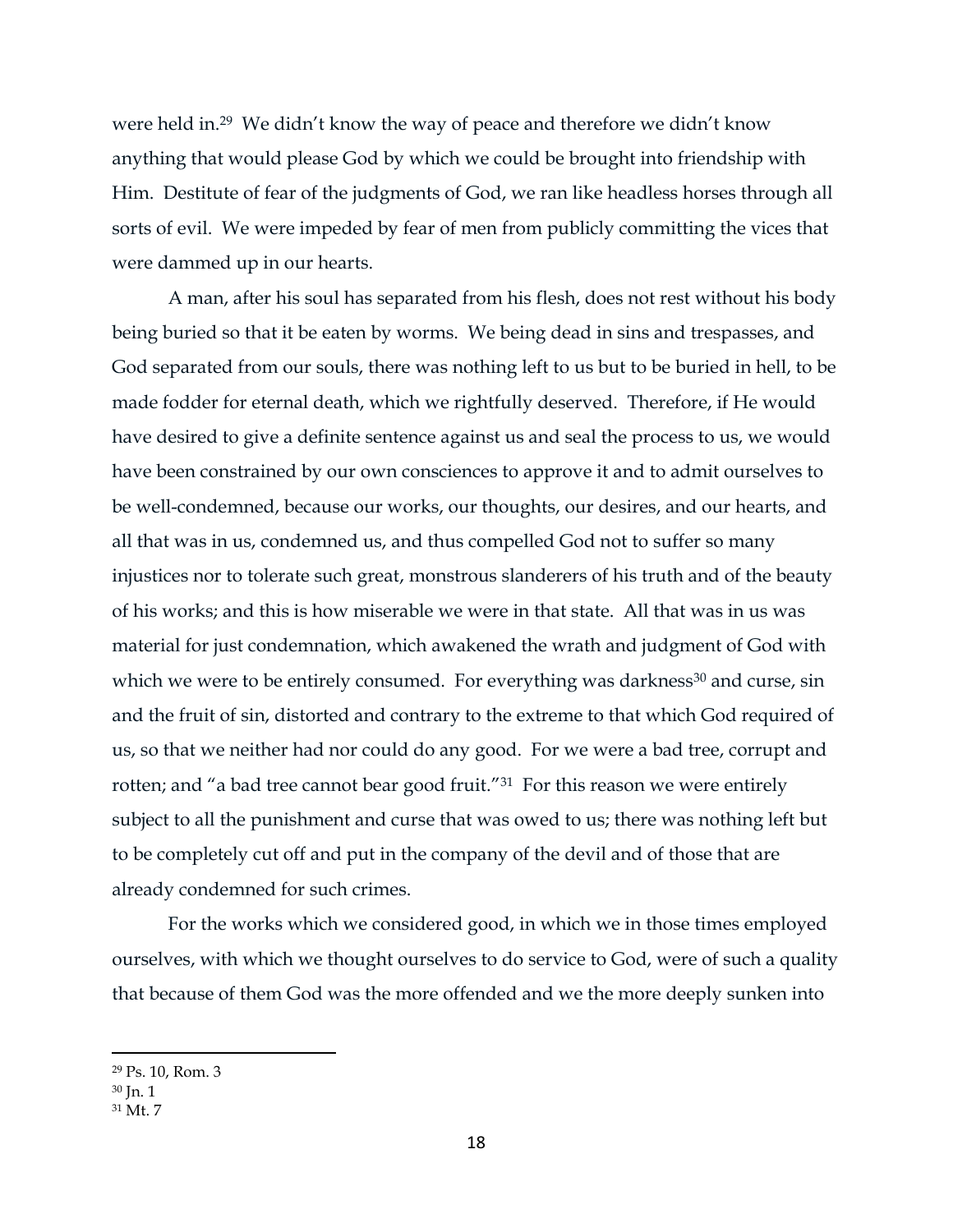the flames of our damnation. In those times we fasted, <sup>32</sup> we made use of disciplines, we made others to say Mass and we heard it many times; we established chaplaincies, we prayed through candles<sup>33</sup> and rosaries, we were devotees of the souls of purgatory, we chose some dead saints to have them as advocates in order to escape from divine wrath and condemnation through them, we made faithless and insane religious vows, we received papal bulls, we prayed in stations, <sup>34</sup> we earned pardons, we attended confession, we received communion often to be holier and merit more, and we had those that lent or sold us merits; for death was not to catch us unprepared, but rather, we were to have to present these things to God to satisfy for our sins. These and other such things were what we did to serve Him with them and to reach grace and glory. But having all of them, though they were seen, praised, and approved by men, heaven was closed to us and hell open. "For that which is highly esteemed among men is abomination in the sight of God,"<sup>35</sup> who does not approve of and is neither pleased by other things than those which He commanded, and which are not done such as one pleases, but with his spirit<sup>36</sup> and breath. Those things that we did to serve Him could not please Him, for He condemns all of them by his word as sin, for they proceeded from our opinion and that of those that taught us, and not from knowledge and love of his holy will. And all that does not proceed from this root is sin, as the apostle teaches<sup>37</sup>

The sum of what the divine law asks of us is: to love God with all one's heart and our neighbor as ourselves, to do justice and love mercy, and to have faith.<sup>38</sup> The works that we did under the title of holiness are not comprehended in the law; they did not proceed from judgment, mercy, and faith, without which it is impossible to please

 $\overline{a}$ 

<sup>37</sup> Rom. 14

<sup>32</sup> Mt. 15; Isa. 58

<sup>33</sup> [*pabilo*, "wick". While not defined as such, the author likely refers to votive candles.]

<sup>&</sup>lt;sup>34</sup> [Refers to a number of related Roman Catholic rituals involving walking and reciting prayers.]

<sup>35</sup> Lk. 16; Dt. 12; Isa. 1

<sup>36</sup> [Not capitalized in the original; refers to man worshipping in a right spirit.]

<sup>38</sup> Mt. 22, 23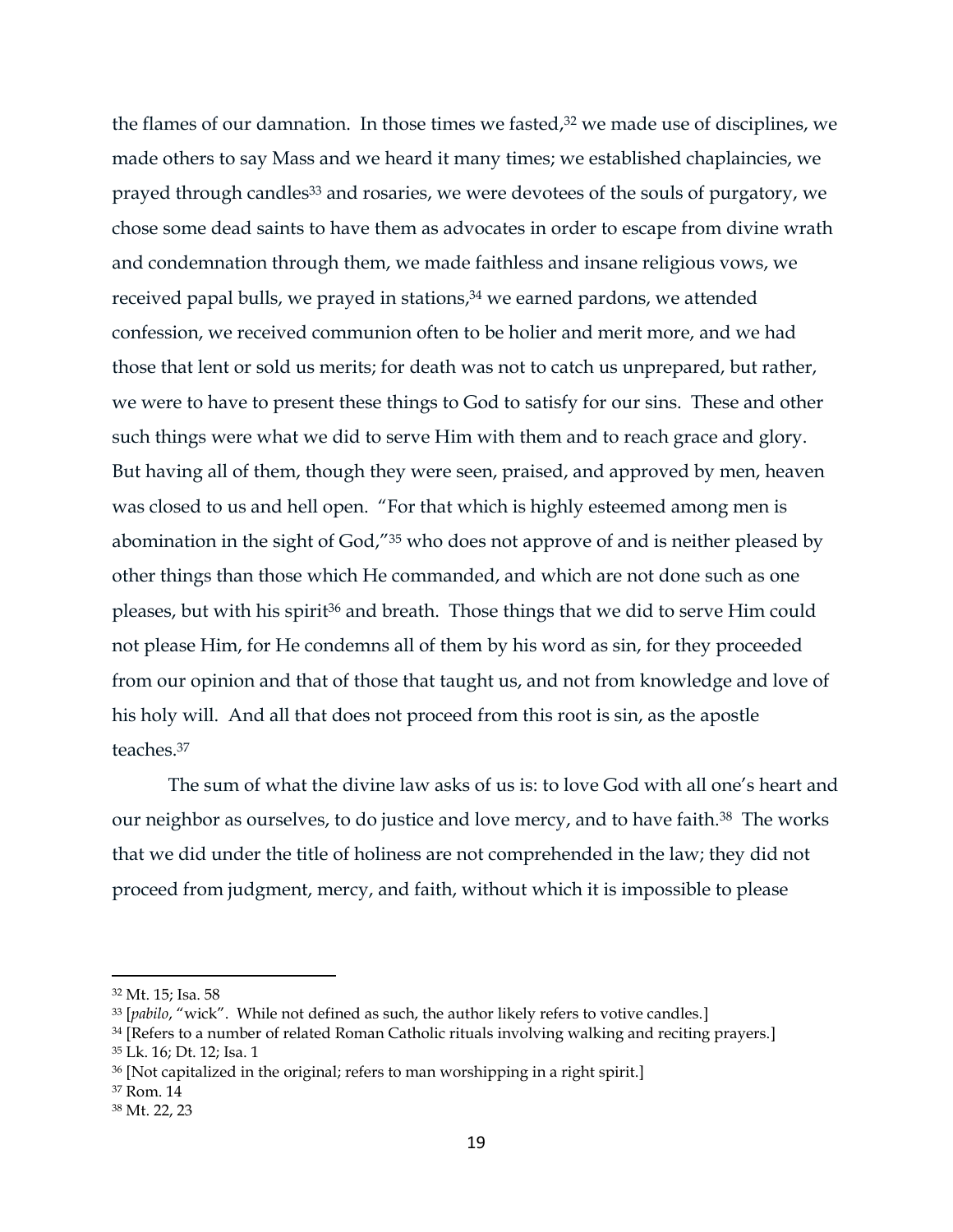God, <sup>39</sup> and because of this, He had them justly reckoned as evil, and us as more evil with them than without them. For if He rejects as evil the works and sacrifices that He commanded in his law, for not being done with the end that He commanded, and says that they are provoking of his anger and that they have made Him irritated and tired, so much that He cannot suffer them, how much more evil and angering to Him are those that He never commanded more than those that He expressly upholds by his word?<sup>40</sup> And so all our holiness was a testament of greater condemnation and greater blindness, and of being seated<sup>41</sup> as the wrath of God rested above us.<sup>42</sup> For everything was idolatry with which we paid service, not to the true God, who we did not know, but to those that are by nature not gods, which is what we pretended they were in our opinions and the expected ends of our worship. <sup>43</sup> And in this way we betrayed the mark of being sons of God, which is holy baptism, a sign of faithfulness and of not having any God but Him, and of not serving Him according to any rule but his word, and we were traitors, unfaithful, idolaters, allied and confederated with his enemies, and given to all unrighteousness and evil, so much so that we may say with Isaiah that we owe it only to the mercy of the Lord that we were not totally consumed and did not perish entirely.

#### 2. THE ORIGIN OF OUR SALVATION

<span id="page-20-0"></span>Remaining then in such a state as was ours at that time, which was to be "without Christ, being aliens from the commonwealth of Israel, and strangers from the covenants of promise, having no hope, and without God in the world", it pleased Him, who is "rich in mercy", "for his great love wherewith He loved us, even when we were

<sup>39</sup> Heb. 11

<sup>40</sup> Isa. 1; Jer. 6; Mt. 15

<sup>&</sup>lt;sup>41</sup> [To be seated at the judgment is a biblical metaphor for condemnation, as in Ps. 1.]

 $42$  In. 3

<sup>43</sup> Gal. 4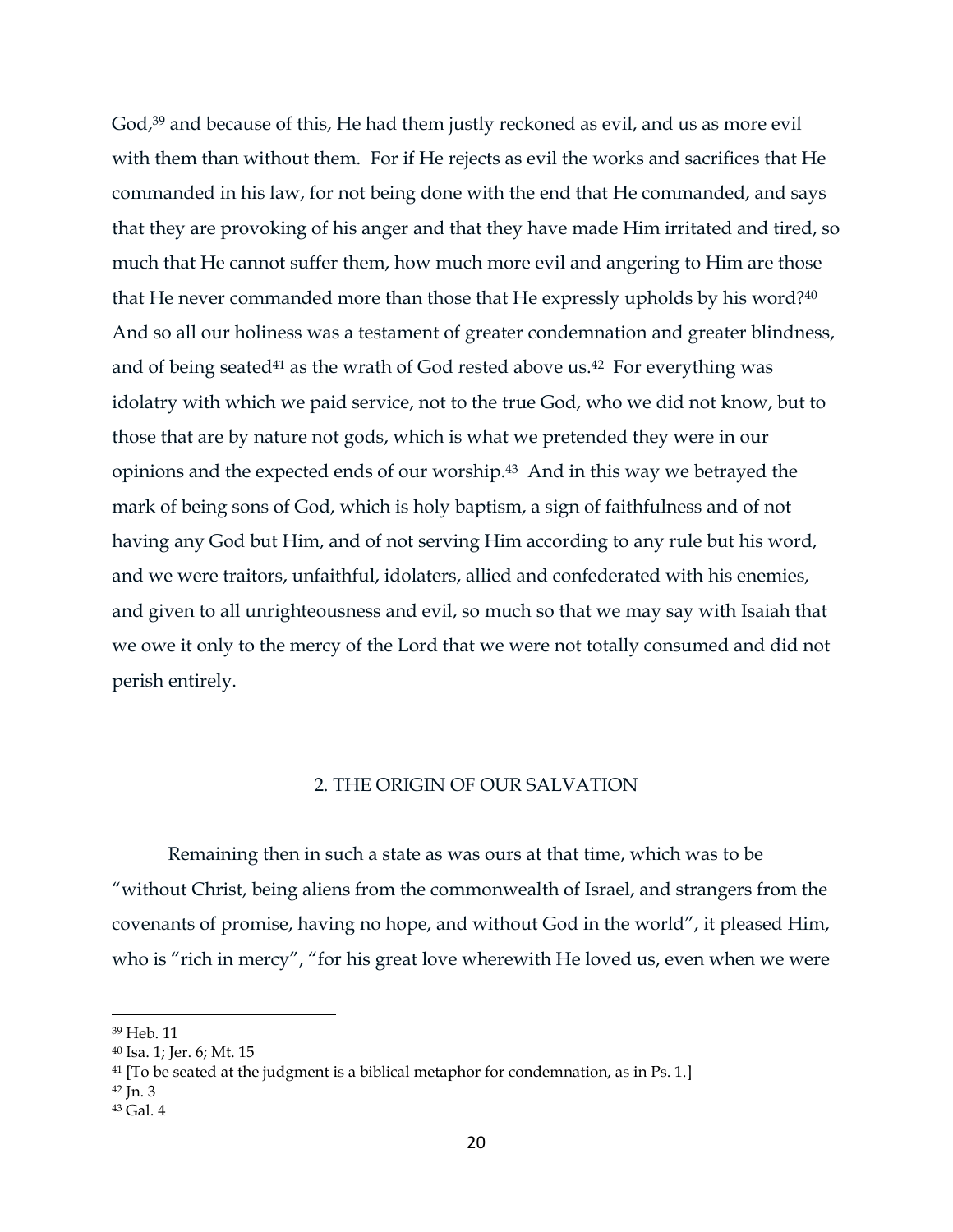dead in sins", to show this mercy in calling us into the knowledge of Him and taking us out of the abyss of our condemnation; He "has quickened us together with Christ", and we having been "far off are made nigh by the blood of Christ."<sup>44</sup>

And such says St. Paul elsewhere: "But God commends his love toward us, in that, while we were yet sinners, Christ died for us"<sup>45</sup> to reconcile us to God by his death and make us partakers of his righteousness and sanctification. Therefore, in the business of our damnation we contributed everything, because from us it had its origin, for we voluntarily gave ourselves<sup>46</sup> into the hands of Him that damned us and stripped us of all our wellbeing; but in the business of our receiving life it was necessary that God contribute everything so that we could reach it; and before, the ills that we were found in having been real, it was necessary that the salvation by the virtue of which we be delivered be real. The Holy Spirit testifies such to us by the prophet Hosea, saying "O Israel, you have destroyed yourself; but in Me is your help."47 And by the apostle He says that "after that the kindness and love of God our Savior toward man appeared", He saved us, not by works which we were to have done (which would have to have been done in perfect righteousness), "but according to his mercy He saved us, by the washing of regeneration, and renewing of the Holy Ghost, which He shed on us abundantly through Jesus Christ our Savior, that being justified by his grace, we should be made heirs according to the hope of eternal life."<sup>48</sup>

From this it appears that that call with which God, taking pity on us, calls us to Himself, precedes all our well-being and salvation. For as in the beginning we did not contribute anything on our part that God would form us and give us being as men, but rather, He did it all, and we were purely his own workmanship, such it is that He calls us, and having called us forms us again and sanctifies us; we do not contribute

<sup>44</sup> Eph. 2

<sup>45</sup> Rom. 5:8

<sup>46</sup> Gen. 3

<sup>47</sup> Hos. 13:5

<sup>48</sup> [As was often his practice, Perez here freely synthesized Titus 3:4-7 and Ephesians 2:8-9 into a single quotation; in keeping with modern stylistic norms, the translator chose to distinguish them.]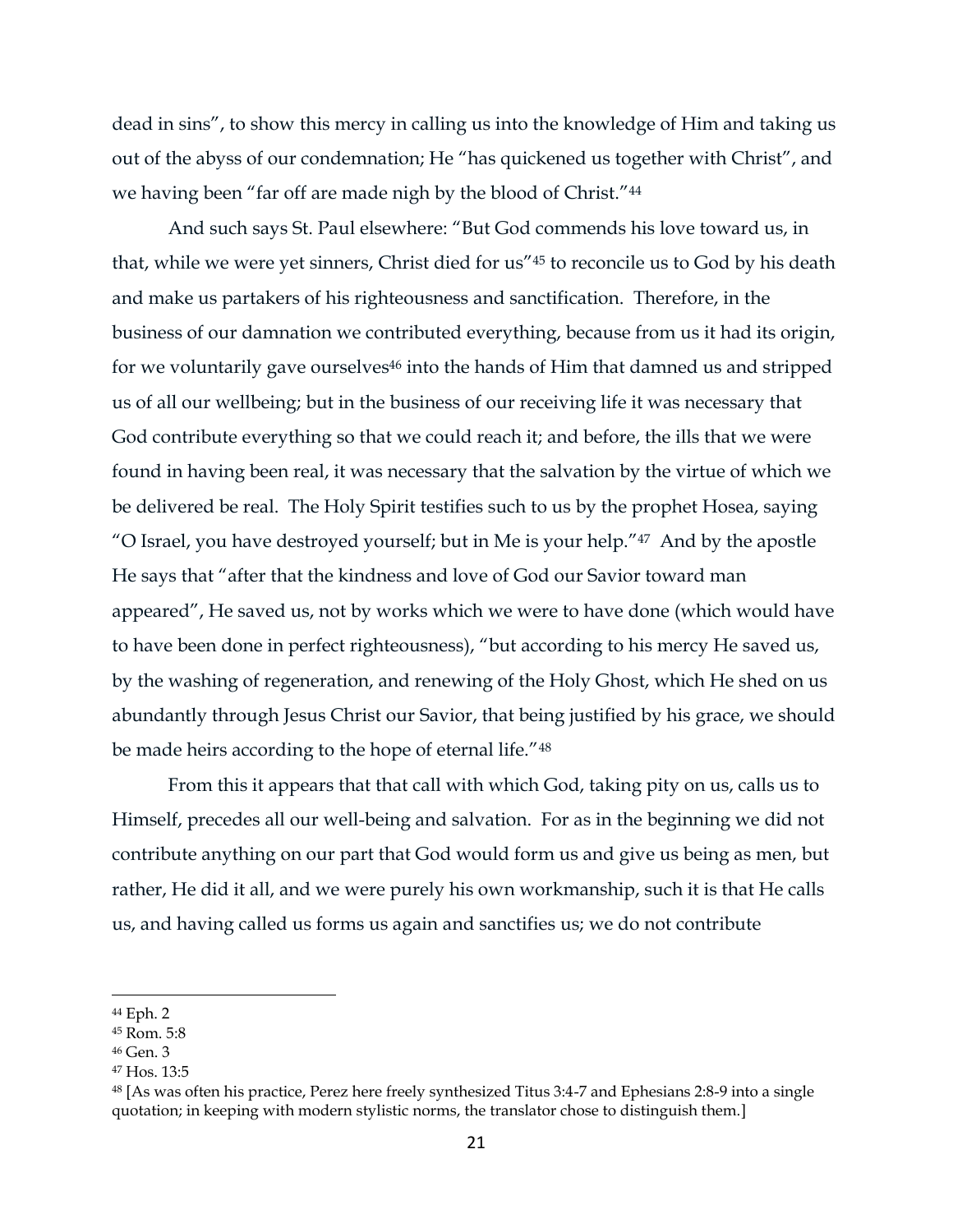anything. For what could Lazarus, dead four days, buried, and putrid, contribute so that Jesus Christ might revive him and give him new life?49 Much less could we contribute to being free from the power of death which held us captive. For much deader, more entombed, and more putrid were we before God because of sin than Lazarus was bodily in men's eyes. By the power of the voice that Jesus Christ called him with, he became free from death's prisons, purified from corruption, and restored to new life. And likewise, by the power of the voice of the same Lord we were revived to new life. For God calls to the things that are not as if they were, and, by the efficacy of the voice that He calls them with, He gives them new being.50 The wicked state of the sinner is to have no being before God; but by calling him to Himself, He gives him a divine being<sup>51</sup> which has partaken of the same word as He called him with, before which calling, as a dead man has no sufficiency to do the works of a living man, likewise could he not in any way do anything pleasing to God, but was asleep and possessed by death, without any sense of life. We did not call upon or seek God, for we were of the number of those that David, quoted earlier, said do not seek God. For how will the dead call out to him who lives? How will they seek Him who they never knew?<sup>52</sup>

Because of this, He says the same thing by Isaiah: "I am sought of them that asked not for Me; I am found of them that sought Me not,"<sup>53</sup> so that we thus understand that He alone sought us, called us, and gave it to us to know Him, we meanwhile being entombed in forgetfulness, in sin, and in all the other evils that were born of it, and wholly possessed by the devil, who we obeyed, whose works and advices we had as the model of our lives. 54

<sup>49</sup> Jn. 11

<sup>50</sup> Rom. 4; Eze. 37

<sup>51</sup> ['Divine' here means 'having its origin with God', not 'of the essence of God'.]

<sup>52</sup> Rom. 10

<sup>53</sup> Isa. 65:1

<sup>54</sup> Jn. 8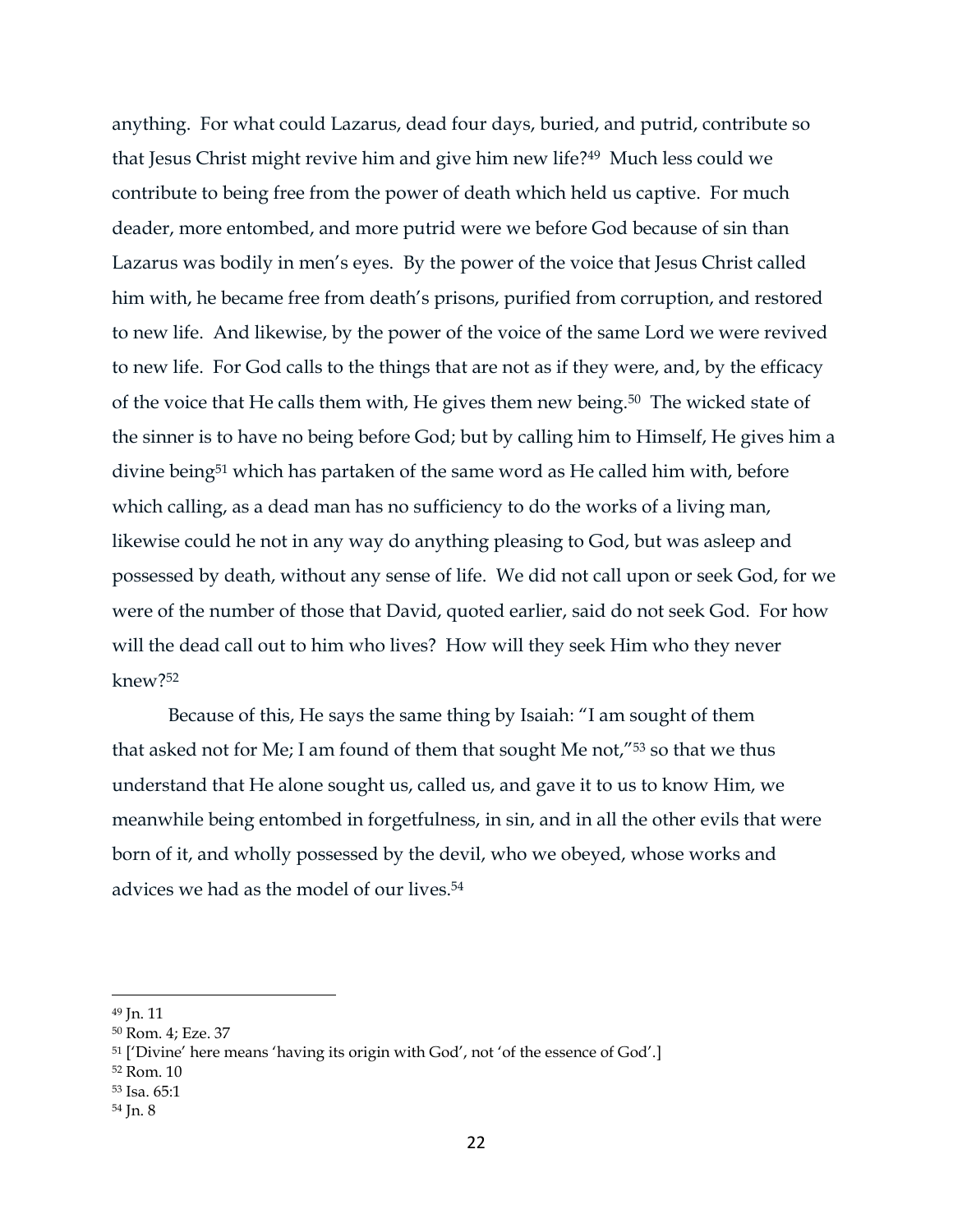### 3. CHRIST, THE CAUSE OF OUR ELECTION

<span id="page-23-0"></span>The reason, therefore, that God had to call us out of the darkness that we were in into his glorious light was Jesus Christ alone, in whom and by whose love He determined to save us.55 Because of and through Jesus Christ, says St. Paul, we are called into his inheritance, <sup>56</sup> "predestinated according to the purpose of Him who works all things after the counsel of his own will, that we should be to the praise of his glory, who first trusted in Christ." The purpose and counsel with which He before the centuries ordained that we be partakers of his salvation is that by which he brought it about that we know his Son, by whose merits we are made pleasing to Him. St. Peter says this same thing,<sup>57</sup> that we were chosen according to the foreknowledge of God the Father, in the sanctification of the Spirit, unto obedience and the washing of the blood of Jesus Christ. St. Paul, considering the greatness of this blessing, so undeserved and unimagined by men, gives thanks to God for himself and for all the faithful that have been called to partake of it. "Blessed be the God and Father of our Lord Jesus Christ, who has blessed us with all spiritual blessings in heavenly places in Christ, according as He has chosen us in Him before the foundation of the world, that we should be holy and without blame before Him in love, having predestinated us unto the adoption of children by Jesus Christ to Himself, according to the good pleasure of his will, to the praise of the glory of his grace, wherein He has made us accepted in the beloved."<sup>58</sup>

Therefore, God having chosen us from eternity in Jesus Christ is the foundation which our calling is built upon, by which God called us in time<sup>59</sup> that we be partakers of and rejoice in those benefits which He called us into, from which it is manifest that the

<sup>55</sup> Hos. 2; 1 Pet. 2

<sup>56</sup> Col. 1; Eph. 1:11

<sup>57</sup> 1 Pet. 1

<sup>58</sup> Eph. 1:3-6

<sup>59</sup> Mt. 20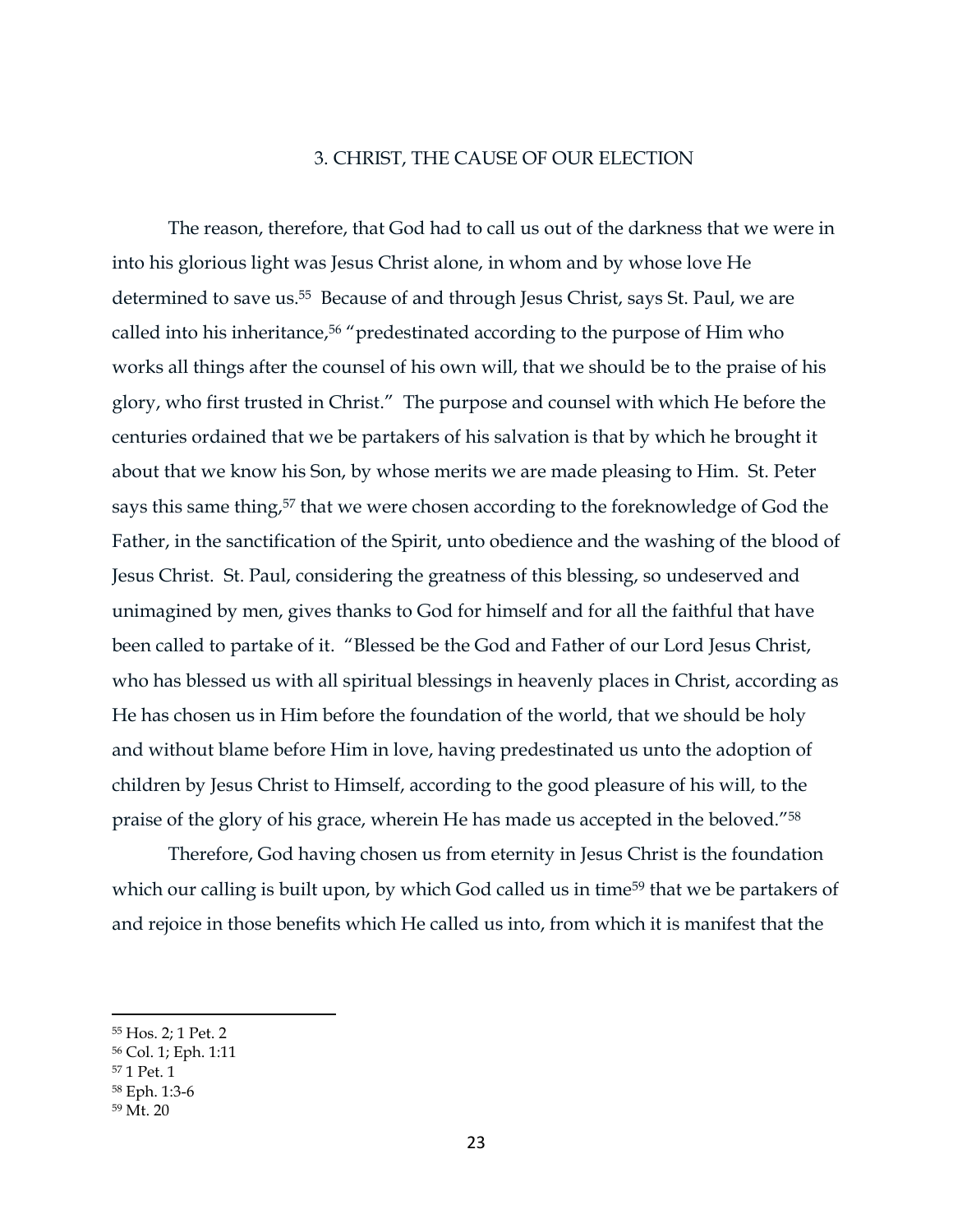foundation of our benefits is so firm, our calling is so true, and the righteousness and holiness of heaven so firm which through our calling is communicated to us.

We could not give anything to God so that He would choose us because we were not when He called us, and the full cause of our election was in Jesus Christ. And neither could we give Him anything for Him to call us or justify us. For, as was said, by reason of being possessed by the devil and by sin, our state was more poor and miserable than can be thought. Thus, we conclude that all is grace which God has had with us in calling us to Himself by the gospel. For not even having been called could we come to have Jesus Christ, if the Father had not brought us to Him and given us ears to hear his voice and understand what his will is. For, just as the same one says, "No man can come to Me, except the Father which has sent Me draw him": <sup>60</sup> he brought us to Him so that we be pardoned by his righteousness and so that the obligation which obliged us to eternal death be erased.<sup>61</sup> For by Him, says the apostle, we have redemption by his blood, which is the remission of sins, according to the riches of his grace.62 And He of God is made unto us wisdom, righteousness, sanctification, and redemption.63 For it was Him that committed no sin who God made a sacrifice for our sins, that we might be made the righteousness of God through Him.<sup>64</sup> And in this way He is our whole righteousness and completed satisfaction before divine justice.

For the eternal Father, says Isaiah, put all our sins upon Him, <sup>65</sup> who by the power of his death destroyed them all and wholly satisfied the justice of God for us, and gave us a complete deliverance from all of them, and by Him<sup>66</sup> we are truly righteous and approved by God.

For if sin and the devil were powerful to place us under such condemnation, for which we had no remedy in us, much more powerful and beyond comparison is the

- <sup>62</sup> Eph. 1.
- <sup>63</sup> 1 Cor. 1:30
- <sup>64</sup> 2 Cor. 5:21
- <sup>65</sup> Isa. 53
- <sup>66</sup> Rom. 4

<sup>60</sup> Jn. 6:44

<sup>61</sup> Col. 2.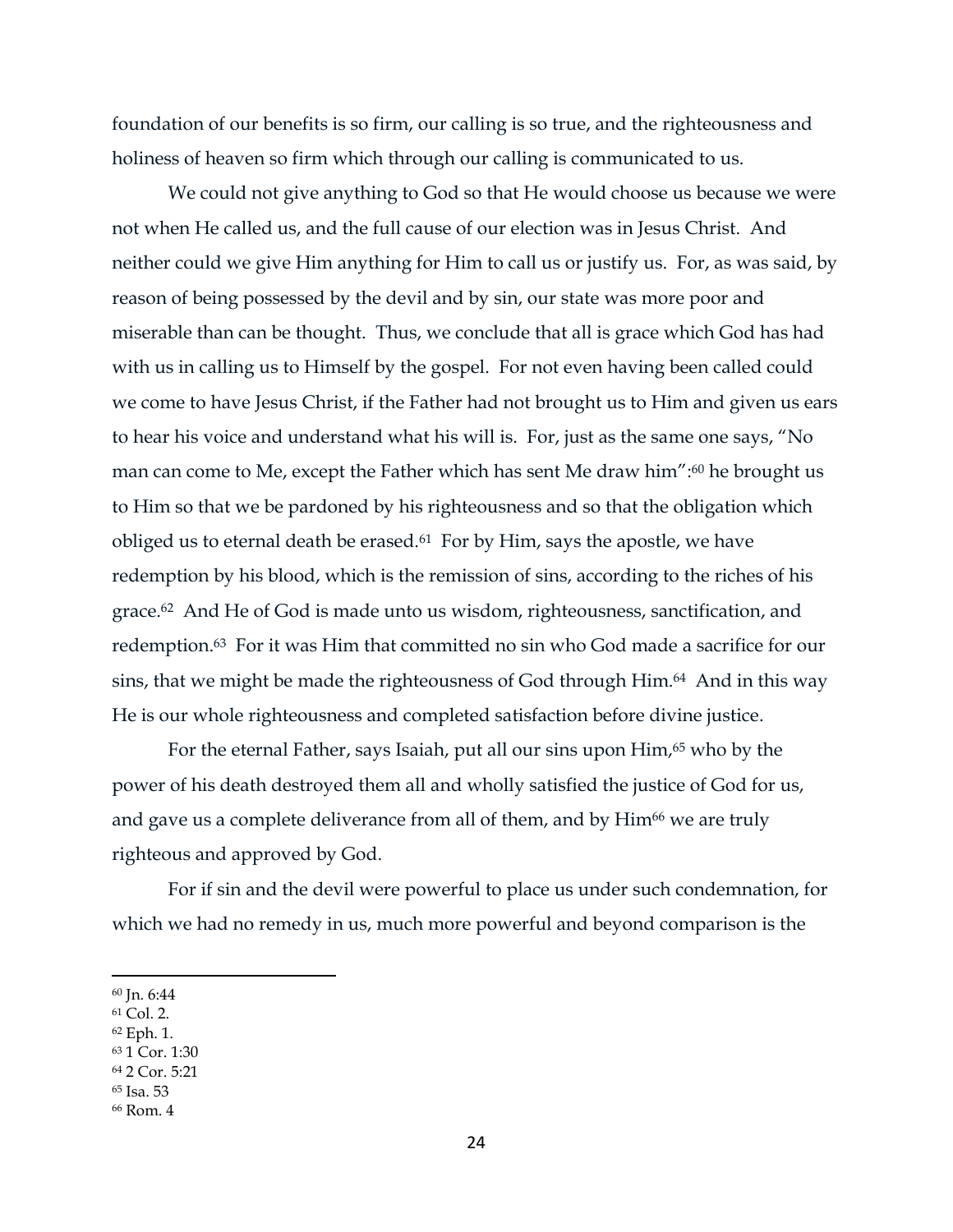righteousness of Jesus Christ to give us true and perfect deliverance from all the evils which the devil plunged us into. For, as St. Paul says, <sup>67</sup> if by the sin of one man death reigned through one, how much more will those that receive the abundance of grace and the gift of righteousness reign in life through Jesus Christ alone. And as through the sin of one man came condemnation upon all men, so also the righteousness of one is come upon men in the justification of life. For just as the sin of Adam condemned to eternal death all men descended from him, likewise the righteousness of Christ is the cause by which all believers are justified and made with Him heirs of the kingdom.<sup>68</sup>

### 4. FAITH AND WORKS

<span id="page-25-0"></span>God did not only call us and give us his word, but also by it, through the acting of the Holy Spirit, birthed faith in our hearts, which is like arms and hands with which we embrace Jesus Christ, with all of his benefits, and in this way He brought us to Him, which St. Paul confirms, saying, "Christ has redeemed us from the curse of the law, being made a curse for us… that we might receive the promise of the Spirit through faith." For all having sinned, and not being clothed $69$  with the glory of God, they are graciously justified by his grace through the redemption that is in Christ Jesus, who God put forth as a propitiation in his blood, by faith, to the end that He be found just and the justifier of him that has faith in Jesus. "By grace are ye saved through faith (he says to the Ephesians); and that not of yourselves: it is the gift of God: not of works, lest any man should boast. For we are his workmanship, created in Christ Jesus…"<sup>70</sup> from which it appears that our justification is a new creation and a work of God alone, who, as He created us in the beginning by the power of his word, so now, by the same virtue and power, forms us and makes us new creatures in Jesus Christ. "To them He gave,"

<sup>67</sup> Rom. 5

<sup>68</sup> Rom. 8

<sup>69</sup> Rom. 3

<sup>70</sup> Eph. 2:8-9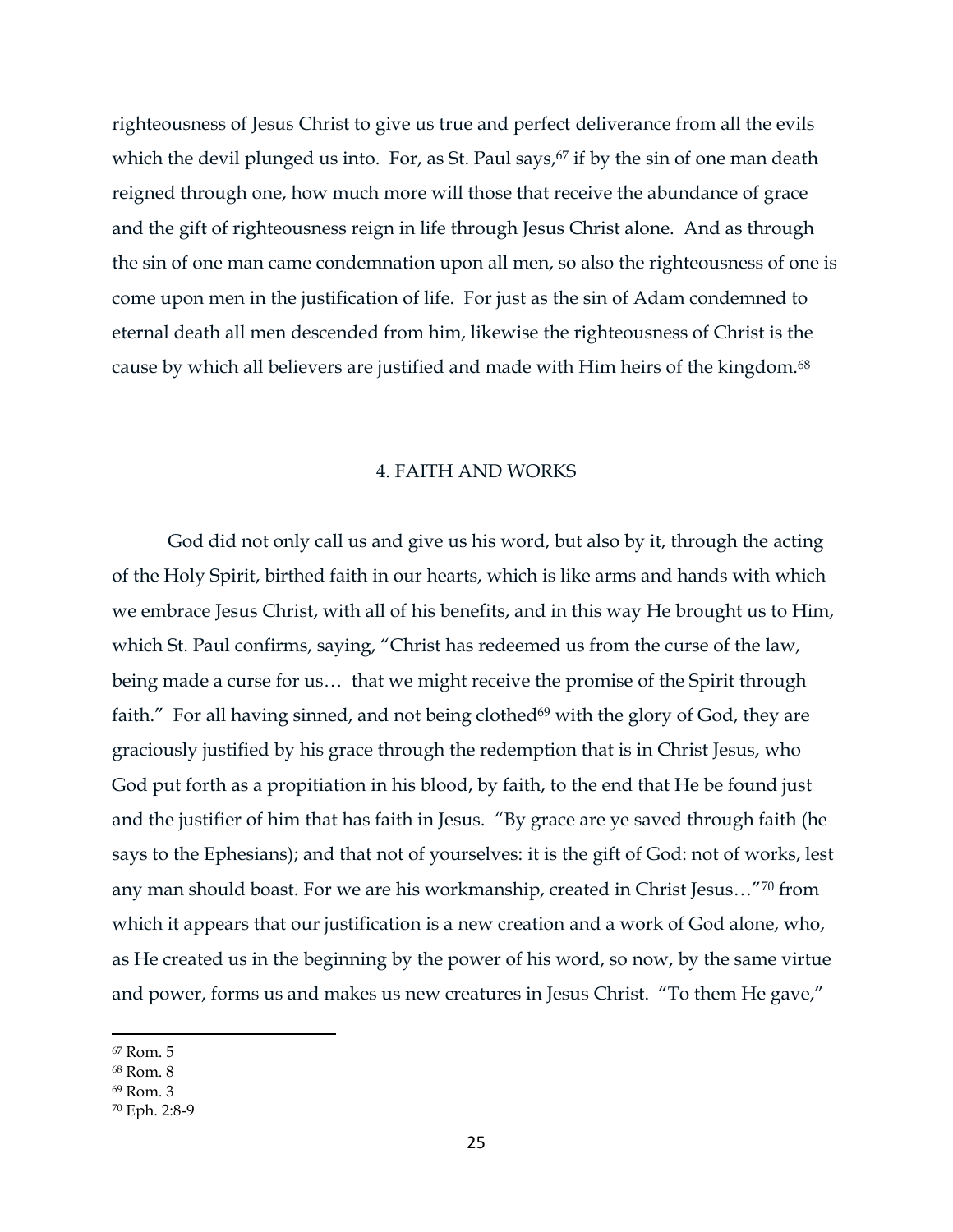says St. John, "power to become the sons of God, even to them that believe on his name: which were born, not of blood, nor of the will of the flesh, nor of the will of man, but of God."71 From which we see that being righteous does not come to us by nature, 72 nor by human industry, but by the gracious gift of the Lord, who "of his own will begat He us with the word of truth"73, as St. James writes. For, as the apostle says, you are all sons of God because you have believed in Jesus Christ. And, "We know that a person is not justified by the works of the law, but by faith in Jesus Christ. So we, too, have put our faith in Christ Jesus that we may be justified by faith in Christ and not by the works of the law, because by the works of the law no one will be justified."74 And so he concludes that the blessing of Jesus Christ which was promised to Abraham and to his descendants belongs only to those that receive it by faith, believing the divine promises and applying to themselves what is contained in them. "So those who rely," he says, "on faith are blessed along with Abraham, the man of faith. For all who rely on the works of the law are under a curse." It therefore is manifest that all those that do not with the hands of faith receive Jesus Christ and remission of sins and the reconciliation which is won by Him cannot take or receive them by any works that they do; but rather, they are still in their sins and subject to an eternal curse.

We cannot have peace with God by anything else than by that faith, that we be pleasing to Him. By faith we are admitted into his grace, and therefore by it He is appeased with us and we have righteousness before Him. It is as the apostle teaches, saying, "Therefore, since we have been justified through faith, we have peace with God through our Lord Jesus Christ, through whom we have gained access by faith into this grace in which we now stand."75 In this he declares that Jesus Christ is the author of our righteousness and that we are partakers of his salvation by the faith that we have in Him, by which we find ourselves certain that God is already reconciled and at peace

<sup>71</sup> Jn. 1:12-13

<sup>72</sup> Rom. 1, 3

<sup>73</sup> James 1:18

<sup>74</sup> Gal. 2:15-16

<sup>75</sup> Rom. 5:1-2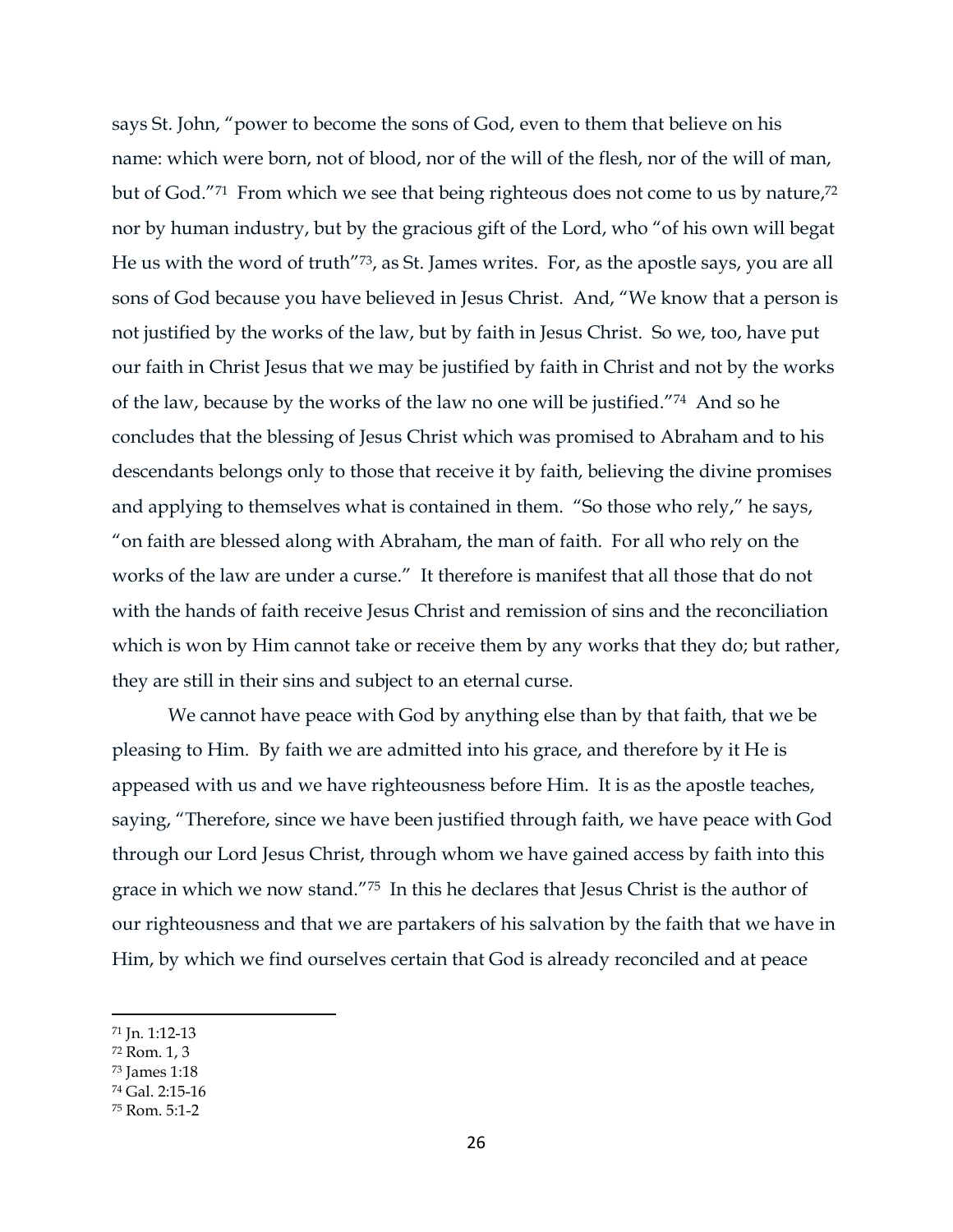with us, and for this reason assured that we possess and must forever possess eternal life. The Holy Scriptures teach us this with an unrivaled harmony. "All the prophets," says St. Peter, "testify about Him that everyone who believes in Him receives forgiveness of sins through his name."76 Also St. Paul, in Acts, speaking of Christ, says, "Through this man is preached unto you the forgiveness of sins: and by Him all that believe are justified from all things, from which ye could not be justified by the law of Moses."<sup>77</sup> From which it appears that pardon from sins and all the benefits promised by God through Christ we receive from Him by faith in his gospel. David, teaching by the Holy Spirit, having seen that all that he had in himself and could do was cause to be condemned by God if dealt with and examined with the rigor and justice that the law demands, has his recourse to divine mercy and takes it as a patron in the judgment and asks God with great vehemence that He not judge him in keeping with what his law demands: "And enter", he says, "not into judgment with your servant: for in your sight shall no man living be justified."78 In this he confesses that by grace and mercy alone are the faithful justified through the mercy that God has for them, seeing them in Jesus Christ and calling them to himself because of his love; putting all the evils and sins that they have committed in his account and giving them his obedience and satisfaction as their own, not more or less than if they themselves had earned it.

In order to remove us from all doubt and finish delivering us from all deceits and errors in which we have until now lived, the Lord says by Isaiah, "I, even I, am he that blots out your transgressions for mine own sake, and will not remember your sins."<sup>79</sup> And in this way He alone pardons us, without finding in us anything because of which He must do it; and it is because of Himself, of his pure liberality, that he works such mercies for us.<sup>80</sup>

<sup>76</sup> Acts 10:43

<sup>77</sup> Acts 13:38-39

<sup>78</sup> Ps. 143:2

<sup>79</sup> Isa. 43:25

<sup>80</sup> Eze. 16; Jer. 2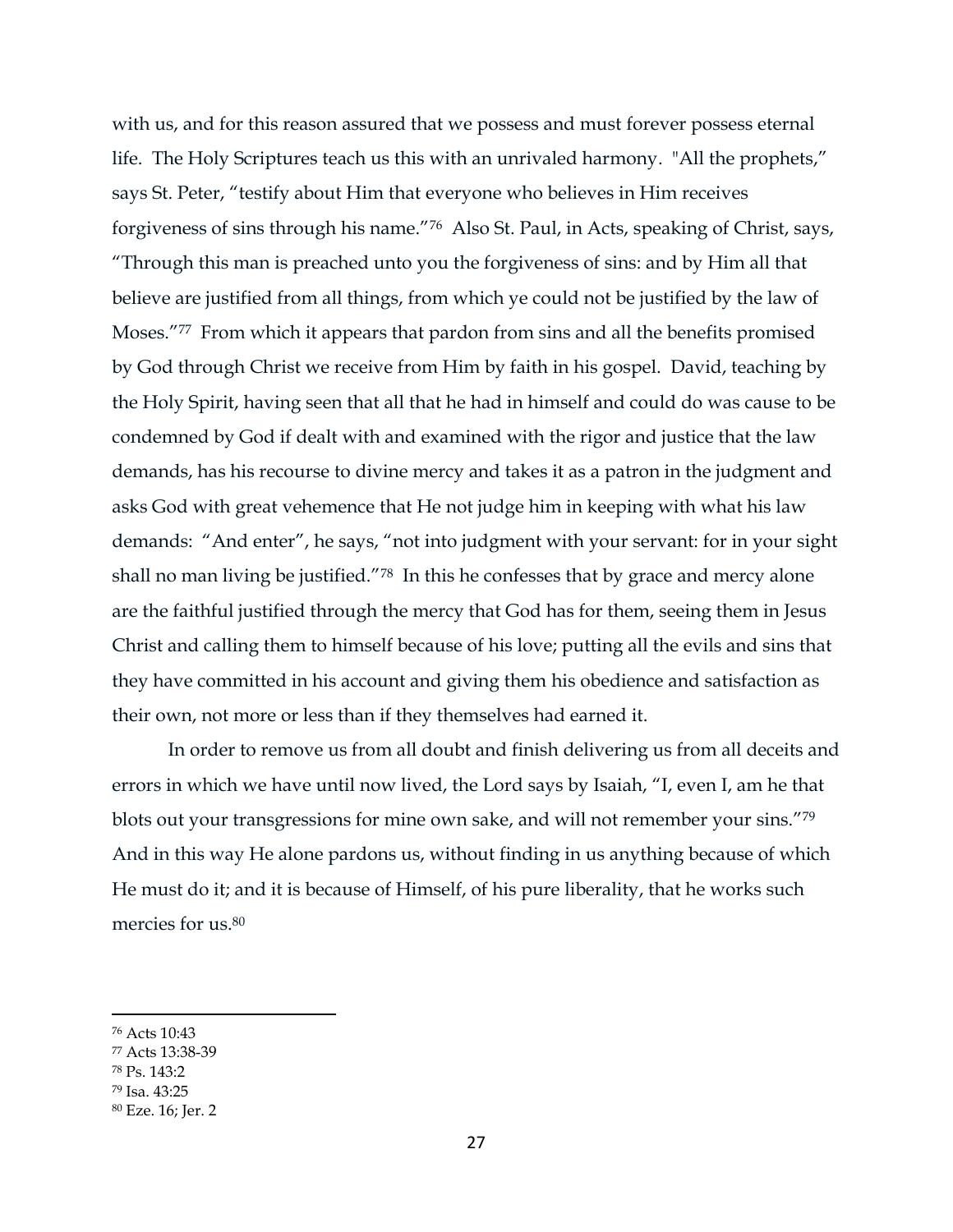Because of this, all that men invent and do so that God would pardon them is excluded as evil and abhorrent. For there is not more than one Jesus Christ, pardoner, and neither is there any reason outside of himself for which God might pardon sin. We therefore are the sinners, and He alone the pardoner, we the unrighteous, and He alone the author of righteousness; in us there is reason to most justly condemn us, and in Him alone reason that He might save us. St. Peter says this same thing: "there is none other name under heaven given among men, whereby we must be saved [but Jesus Christ]."<sup>81</sup> "Neither our fathers nor we were able to bear [the yoke of the law]", he says, "but we believe that through the grace of the Lord Jesus Christ we shall be saved, even as they."82 For by faith God purified their hearts, just as he purifies ours. Such said the Lord to his followers, that they were clean by the word that they had heard from Him and believed, by which He had cleansed them of all their sins and paid their debt to God. Therefore, we have divine righteousness and holiness<sup>83</sup> through the faith that we give to the promises of God and the confidence that we have in his mercy and in the truth with which he promises to always be a merciful Father to us for love of Jesus Christ. Because of this, the prophet David, knowing that there is not more than one righteousness that is valid before God, and that can appear in his court of judgment and emerge victorious, says: "My tongue also shall talk of your righteousness all the day long."<sup>84</sup> And in this he renounces and declares to be unrighteous all human forms of holiness and righteousness because they are dirty and stained, <sup>85</sup> for not only can men not gain anything by them, nor be helped to satisfy divine justice all or in part, but by necessity, if these things are put before Him, they must emerge condemned because of them. For what does the purity that is demanded from us by the law have to do with the worldliness and ugliness of our works?

<sup>81</sup> Acts 4:12

<sup>82</sup> Acts 15:10-11

<sup>83</sup> ['Divine' meaning 'having its origin with God'; our imputed righteousness is the righteousness of Christ in fulfilling the law, not God's essential righteousness that is an attribute of his divine person, as Osiander taught. See footnote 128.]

<sup>84</sup> Ps. 71:24

<sup>85</sup> Isa. 64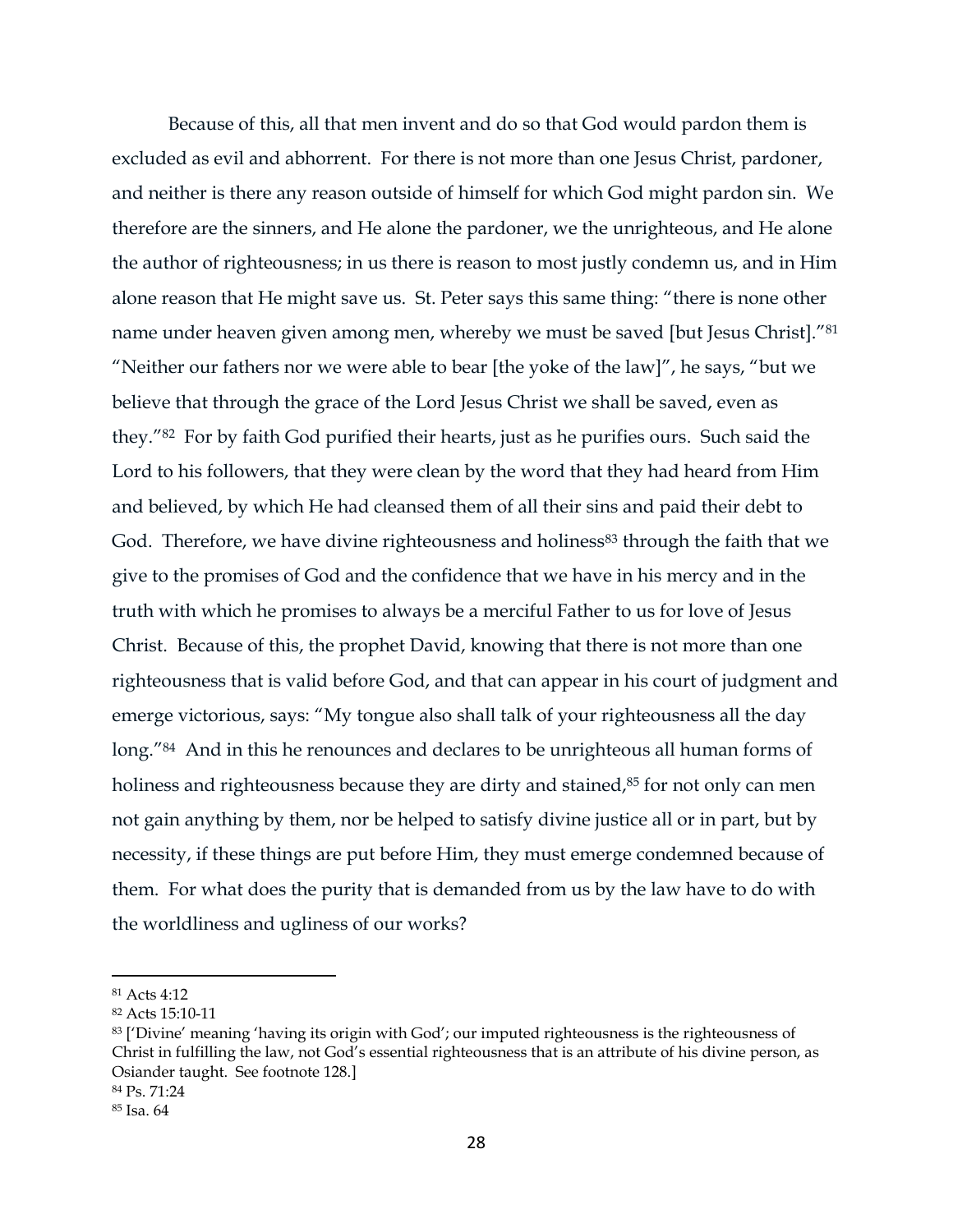From this, my brothers and sisters, we already see how, just as there is not more than one Jesus Christ, redeemer of the world, neither is there, nor can there be, another righteousness than his by which we be saved; and there is no other way to reach a general pardon of our sins and reconciliation with God than by the faith and confidence with which we believe his divine promises and assure ourselves of all that he has declared to us by them, by which we also have free passage to call upon him as Father. The Holy Spirit teaches this catholic truth in his Church, and with all of her we embrace it and continue to be taught and guided by the same Spirit, by whose word we have received this revelation and understanding. For this reason, Jesus Christ our Savior gives thanks to the Father in the name of all his faithful and declares together with them what has been the cause of this so-supreme blessing: "I thank thee, O Father, Lord of heaven and earth, because you have hid these things from the wise and prudent, and have revealed them unto babes. Even so, Father: for so it seemed good in your sight." The cause, therefore, of this blessing and of all those that accompany it is the good will of God toward us and the good pleasure that he has in his Son, as is above said and is here declared by the same Lord. Therefore, since we know it to be so, let us consider ourselves to be among the number of those babes that Jesus gives thanks for and not let ourselves "be carried about with diverse and strange doctrines,"<sup>86</sup> whose end is to separate those who believe from the unity of the faith that was taught to us by the prophets and apostles, and by Jesus Christ, Lord and Redeemer of us all.<sup>87</sup>

Having therefore been made partakers of the fruit of the Lord's redemption through gospel-faith, <sup>88</sup> we should know well what it is that we must do in order to persevere and grow in the righteousness and holiness that he has communicated to us. Before being called or having received the pardon of our guilt, we were such as before described. But now, having been reconciled with God through Jesus Christ, we are

<sup>86</sup> Heb. 13:9

<sup>87 [</sup>This could be translated as either 'all' or 'us all' depending on the context. Either could be appropriate here as long as one does not understand by it a sort of indefinite redemption like that taught by Arminius or Amyraut, an idea earlier contradicted by Pérez.]

<sup>88</sup> Eph. 3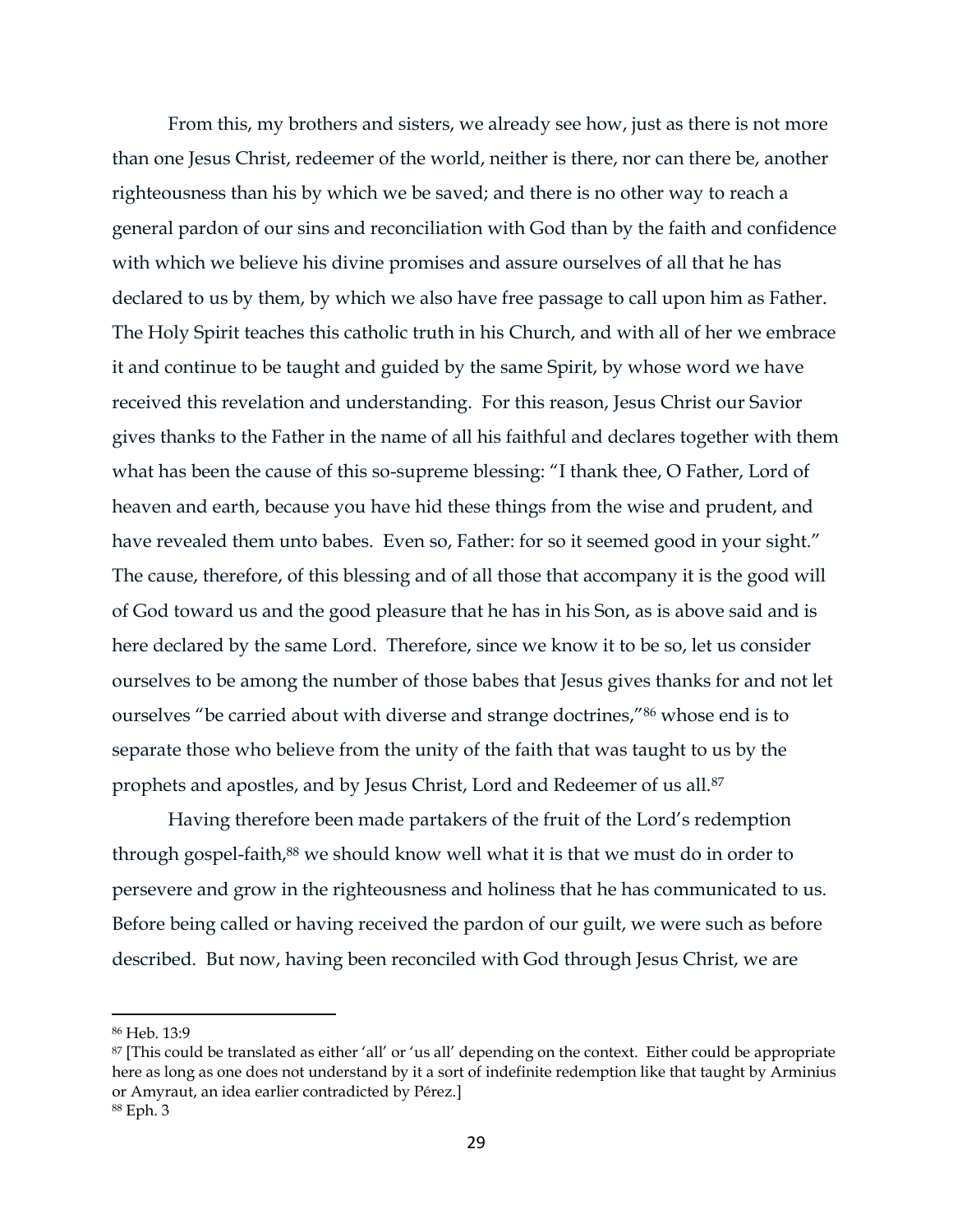removed from the empire of the Devil, and having received the Spirit of God, we are by his power engrafted into Christ and made his members, from whom, as from our head, we derive spirit and life, because of which we must engage in acts of life, so that they be a clear testimony that Jesus Christ, who rescued and pardoned us, now lives in us, and that he alone is the foundation of our hope, and that in Him and through Him we are loved by God as sons. This is what St. Peter teaches us when he says that Jesus Christ is "a living stone, disallowed indeed of men, but chosen of God, and precious." "Ye also," he says, "as lively stones, are built up a spiritual house, an holy priesthood, to offer up spiritual sacrifices, acceptable to God by Jesus Christ."<sup>89</sup> And a little later: "[Ye] which in time past were not a people, but are now the people of God: which had not obtained mercy, but now have obtained mercy."<sup>90</sup> "But ye are a chosen generation, a royal priesthood, an holy nation, a peculiar people; that ye should shew forth the praises of Him who has called you out of darkness into his marvelous light."91 In this he makes us to understand that our entire life must be a perpetual sacrifice of praise to the Lord for having mercy on us, and that all our works proclaim his glory and his virtues. In order to do this, St. Paul says that, "denying ungodliness and worldly lusts, we should live soberly, righteously, and godly, in this present world; looking for that blessed hope, and the glorious appearing of the great God and our Savior Jesus Christ."92 We must therefore depart from all superstitions and false religion, from all fleshly and worldly lusts and desires, and follow in everything the piety and will of God which is declared to us by his word. For since we are bought with inestimable price of the blood of Christ<sup>93</sup> and are made servants of God, we must not serve Him in any other way nor with any other devices than those that he commanded through his law. "To be holy and without blame"<sup>94</sup> the Lord called and chose us. We are not holy but profane before

- <sup>90</sup> 1 Pet. 2:10
- <sup>91</sup> 1 Pet. 2:9
- <sup>92</sup> Tit. 2:12
- <sup>93</sup> 1 Pet. 1
- <sup>94</sup> Eph. 1:4

<sup>89</sup> 1 Pet. 2:4-5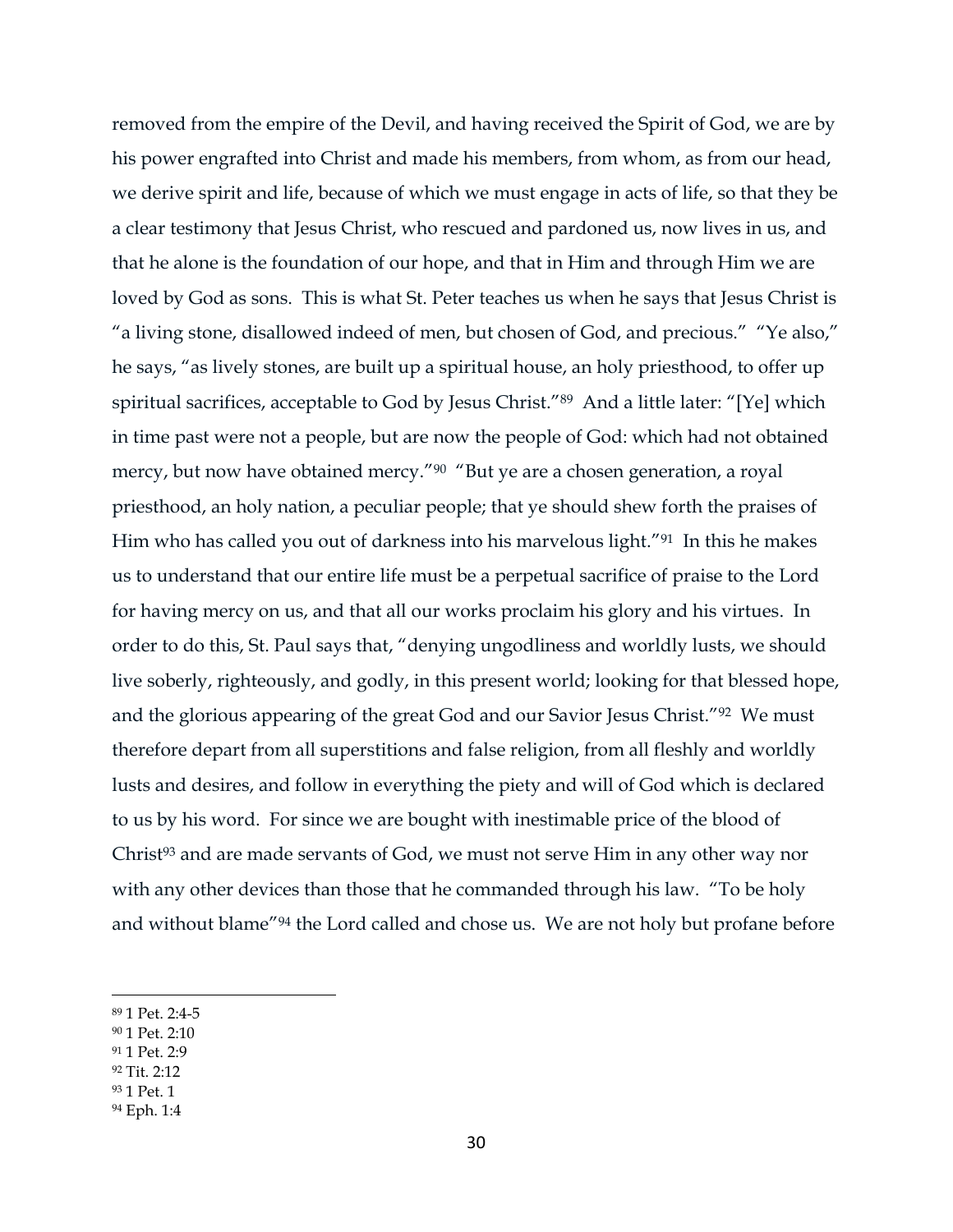Him because of what we do in his service when governed by another rule than that of his commandments.

"For we are his workmanship," says St. Paul, "created in Christ Jesus unto good works, which God has before ordained that we should walk in them."95 Only those works are good which He has commanded by his word, and we should fully employ ourselves in the study of them. For this is the end to which we were redeemed, as the apostle teaches: "[Jesus Christ] gave Himself for us, that He might redeem us from all iniquity, and purify unto himself a peculiar people, zealous of good works."96 All true believers, says the prophet Isaiah, are trees of righteousness, planted by the Lord so that He be glorified by them. <sup>97</sup> Therefore, we must make straight all our affections, our desires, and our thoughts to glorify Him with those things that we are certain He approves of. For since he has opened our eyes to see his light, it is not right that we yet walk in darkness, thinking falsely that He will content Himself with what we content ourselves with or with what men without his Spirit command and approve of.

God has given Jesus Christ alone as our teacher and instructor, <sup>98</sup> and He commands us to hear Him, for He is the interpreter and declarer of his will and powerful to straighten us in the fulfilment of it.

In this way, those that hear it and have his holy word as a rule for all their works testify in the same that they are trees of righteousness, loved and approved by Him, and that his Spirit resides in them. But of those that teach and do that which is contrary to his law, He says the same thing by St. Matthew, that they are plants that the Father did not plant<sup>99</sup> and that even though they are notable for some amount of time, in the end they must be plucked up and wither. Therefore, since Jesus Christ testifies that those that serve him according to the commandments of men are not his plants, we must flee

<sup>95</sup> Eph. 2:10

<sup>96</sup> Tit. 2:14

<sup>97</sup> Isa. 61

<sup>98</sup> Mt. 17; Mk. 9; Lk. 9

<sup>99</sup> Mt. 15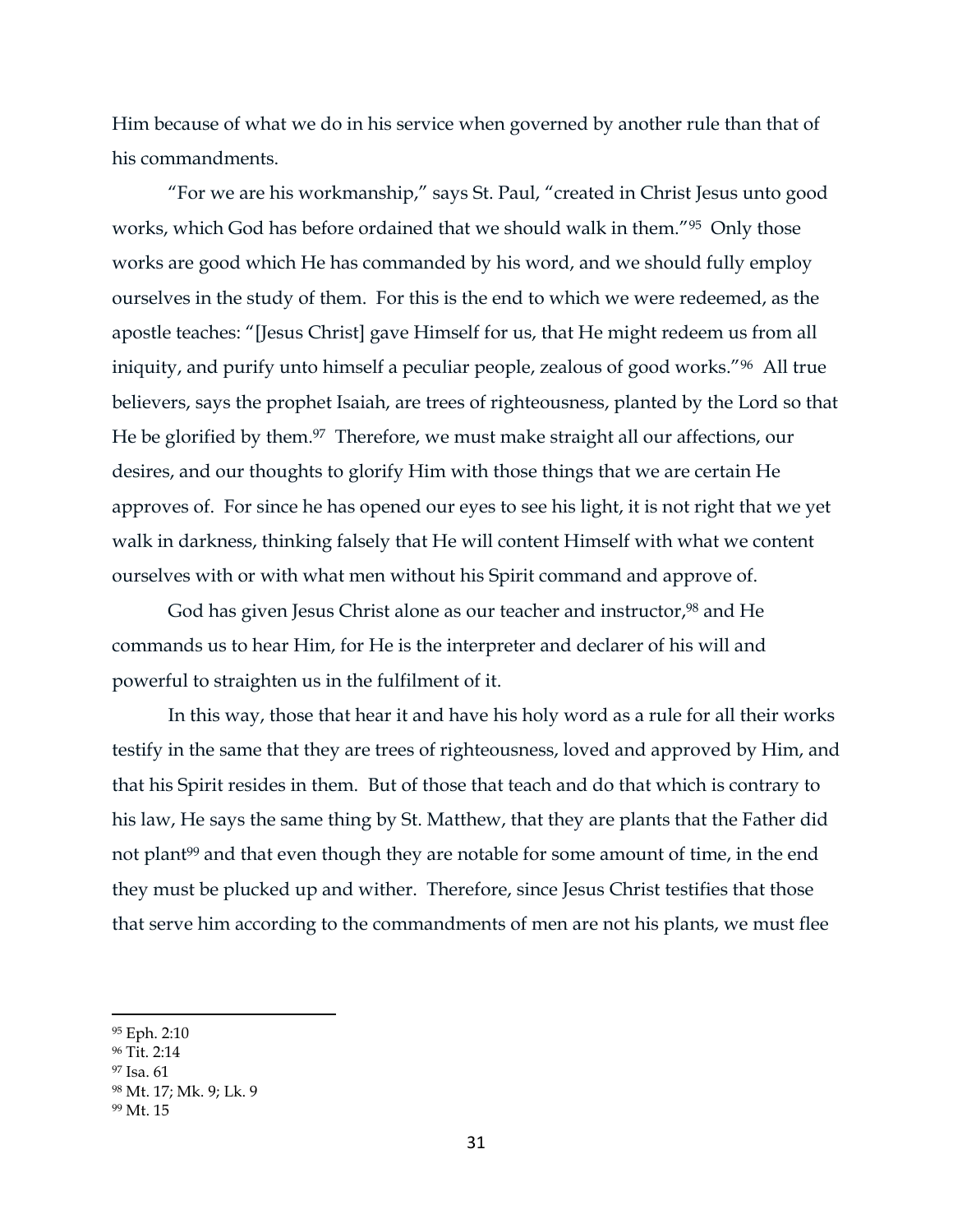from and abhor such service, since those that do it by it make known that they are still subject to the condemnation that they were born into.

The hatred of such false service and love of all the things that God upholds, and obedience to the divine commandments, are among those fruits that we must always bear as his plants with constant study, which is the way of those the prophet speaks of, who place all their delight in the law of the Lord and meditate upon it night and day.<sup>100</sup> So that we might be able to bear fruit in this way, God planted us in his Son,<sup>101</sup> giving Him to us a Redeemer and as an example, whom we follow and who, with his righteousness, covers the many insufficiencies that we have in our service.

And therefore, we must believe Him to be such for us, which we confess in the symbol,<sup>102</sup> being content to have Him as our perpetual Savior, King, and Priest, who lives eternally to intercede for us,<sup>103</sup> in whom we have the fulfilment of all that God asks of us. For in Him are hidden all the treasures of wisdom and knowledge.<sup>104</sup>

This is the faith that must be in our hearts, by which we are rooted into Christ and know the sufficiency that we have in Him of all his benefits, of whose goodness we must always await. And not as in the time of our blindness, in which we confessed that we believed in Him, but lying and falsely. For confessing him with our mouths, we denied him with our works.105 We said that we believed in Him as Savior, and it was a lie, since we searched for salvation in vain things that He did not command or approve of, which are those things which we have lived in until now. We confessed Him as Christ, that is, as King and Priest, but we did not give place to his word in our hearts that He reign in them; but rather, we were in truth enemies of Him and of it. We said that he was a Priest, but we didn't have Him as our own, since we sought forgiveness of sins in other things and by other means than by the sacrifice of his death alone. His

<sup>100</sup> Ps. 1

<sup>&</sup>lt;sup>101</sup> [Pérez seems to be following Calvin's reading of John 15 here. See the corresponding section in *Calvin's Commentaries.*]

<sup>102</sup> The Apostles' Creed.

<sup>103</sup> Heb. 7

<sup>104</sup> Col. 2

<sup>105</sup> Tit. 1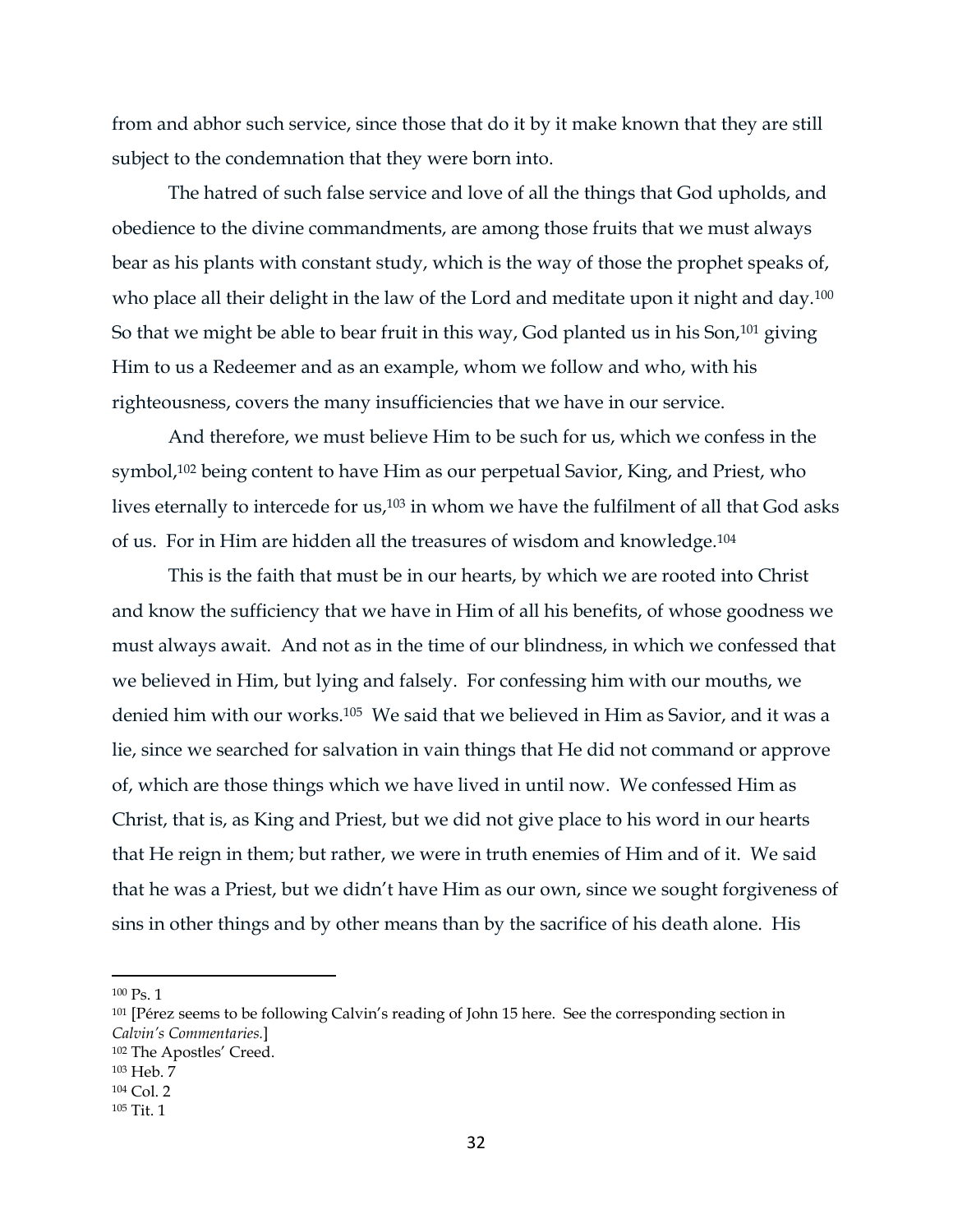satisfaction being so rich and complete, and the justice of God being entirely satisfied by it, we thought to offer Him satisfaction for our guilt with our own strange inventions. His merits being of infinite value for the salvation of his believers, we sought shelter in our merits and the merits of men, full of unrighteousness, thinking ourselves to be helped by them in the divine judgment, where none can endure but his own. He was given to us as an eternal Advocate to deal with God, with the commandment<sup>106</sup> that we ask the Father in his name for all the things that we need; but scorning him and his commandment, we searched for other mediators before God. This was nothing but to deny by all our works the faith that we confessed to have, and to be Christians in profession, but impious and condemned in heart.107 For we made a profession of knowing and serving Christ, but the truth of all our studies and works was that we served the Antichrist and we walked astray, each one by his own path, as Isaiah says.<sup>108</sup>

But now, since by the singular blessing of God we truly believe in Jesus Christ, his only Son our Lord, and because, having been brought to Him, we desire to conform our lives to the piety and truth that He has taught us by his word and Spirit, and because He has indicated that we are his by the mark that all his elect have, those that persecute us do not recognize us and consider us strangers and pilgrims, and the world cannot bear us, just as it also cannot bear the Lord Jesus Christ, who has given us a mercy so fitting of who He is.

### 5. THE CAUSE OF THE AFFLICTION OF THE FAITHFUL

<span id="page-33-0"></span>And so we must be certain that the reason why we suffer so many troubles, and why we are so raged against and persecuted, is, as St. Paul says, because we hope in the living God, who is the Savior of all men, and principally of the faithful,<sup>109</sup> in spite of the

<sup>106</sup> Jn. 14 & 16

<sup>107</sup> Jer. 2

<sup>108</sup> Isa. 53

<sup>109</sup> 1 Tim. 4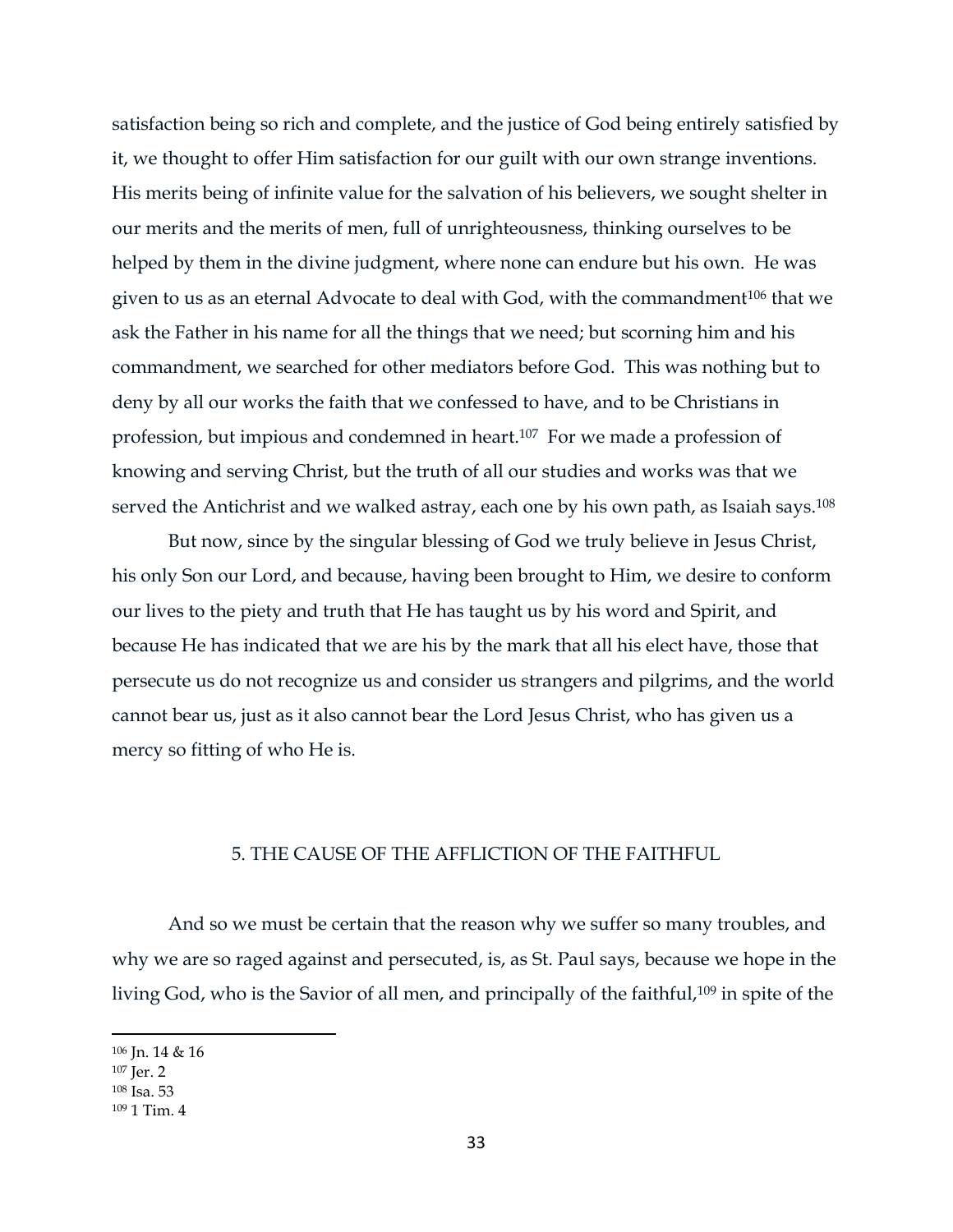false colors which those who make war upon us cover themselves with. Therefore, let us be assured that we have God as our defender against all of them.110 For because this cause is his, He will not let it fall out poorly. Let us not waver in this truth that God has revealed to us, for since it is his power<sup>111</sup> to save all believers, we will necessarily be delivered by it and removed from all affliction and danger.

It is the prophecy of holy Simeon that Jesus Christ is given for the falling and rising of many in Israel, and for a sign which shall be spoken against, and that by Him the thoughts of many hearts are revealed.112 Now we see in our days the fulfilment of this prophecy, since as soon as the word of the gospel was announced among us, by which Jesus Christ is revealed, these effects were seen.<sup>113</sup> For some, their condemnation is worsened because of how much they furiously resist, persecute, and condemn it. Others, who are all those who believe, are built up and saved by Him, for love of whom they are crucified and considered abhorrent by the world. And the thoughts of others, who were held to be saints and sanctifiers of men, are discovered to be of such a sort as that they cannot suffer the holiness of Jesus Christ, against which they reveal themselves to be such as would even cast it out of the world if they could.

And since our lot has been so good and tell-worthy, the Lord desiring it to be so, that by his mercy we be among the number of those who believe and are built up in Christ Jesus, let us not doubt that He is the reason for our affliction. For before He gave us light to believe in and know Him, the devil had us in peace and we had a close friendship with the world. But He who is stronger having come, <sup>114</sup> He has plundered him, and because of this he has become enraged, and in order to recover his wealth again, he arms men with such great hatred and cruelty as we have seen; therefore, our persecution does not come for the reason that those that are ministers of it say, but

 $\overline{a}$ 

<sup>112</sup> Lk. 2

<sup>114</sup> Lk. 11

<sup>110</sup> Ps. 37

<sup>111</sup> Rom. 1

<sup>113</sup> 1 Pet. 1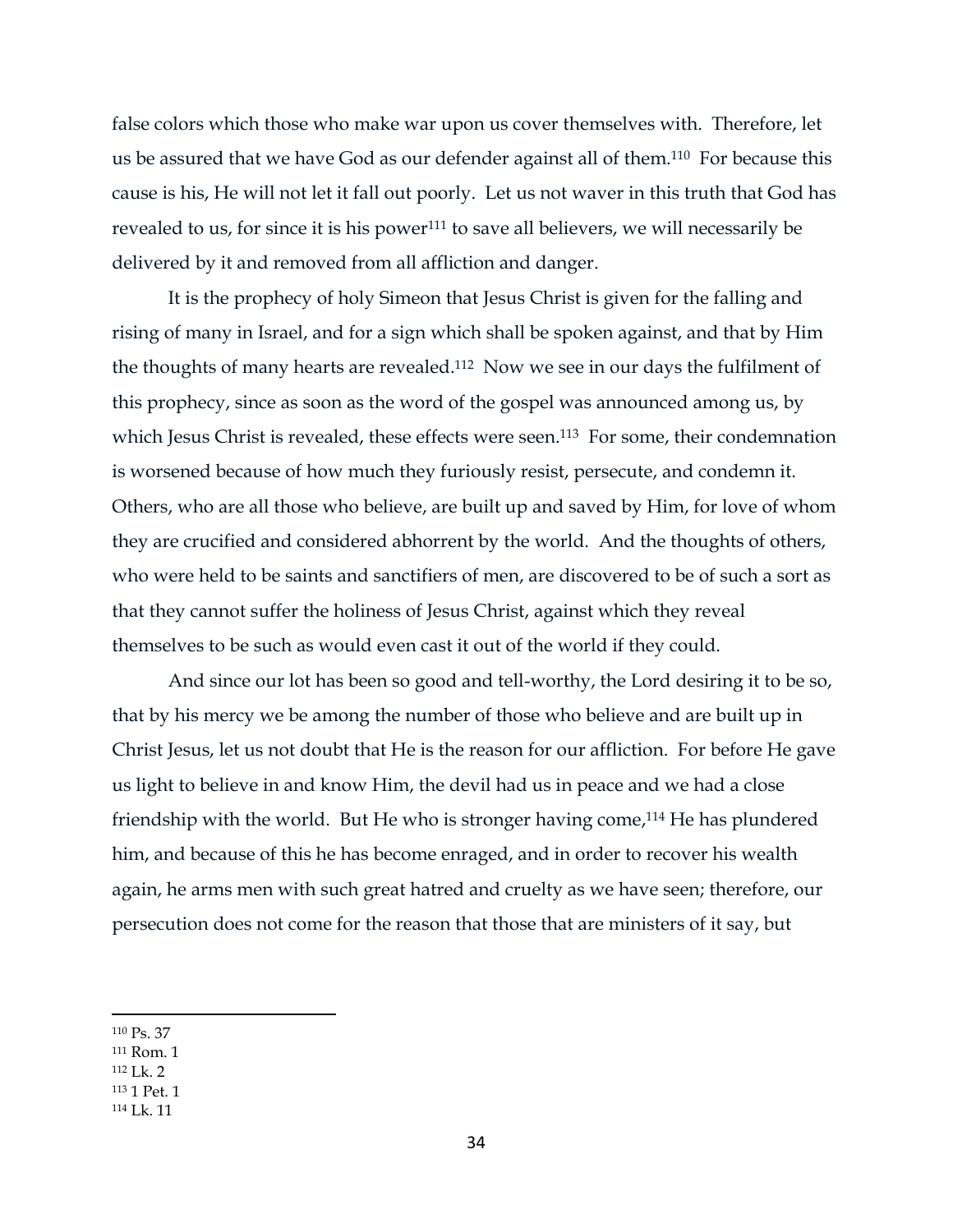because of the word, as Jesus Christ shows, <sup>115</sup> because He has preached Himself to and received those that He has called to Himself. Having been made certain of this truth, we will be able to endure the weight of the cross<sup>116</sup> that is laid upon us by the hand of God and never dismay. <sup>117</sup> For even though we are weak in ourselves, we will be strengthened by it. Being now united with Jesus Christ by having received Him, with his strength, our weakness will be strengthened; with his wisdom, our ignorance will be overcome; with his righteousness, our evil will be exhausted, with his light, our darkness will be illuminated;<sup>118</sup> with his blessing, our curse will be undone; with his power, our hell will be destroyed; we will be sanctified with his holiness, and finally, enriched with his mercy, and in such a way that we be others in Him than we were in ourselves, so that our well-being is not only not impeded by the cross we suffer, but is perfected and elucidated.

Unto this end the apostle shows  $us^{119}$  that such is our condition after being called. "Now therefore ye are no more", he says, "strangers and foreigners, but fellowcitizens with the saints, and of the household of God; And are built upon the foundation of the apostles and prophets, Jesus Christ Himself being the chief cornerstone; In whom all the building fitly framed together grows unto a holy temple in the Lord: In whom ye also are built together for a habitation of God through the Spirit." From this we see that all the strength, both for the good that we might do, as well as to suffer the ills and afflictions which we are subject to, comes from the foundation. And both suit us in order to be clean from all contamination of the flesh and of the spirit and to perfect the sanctification of our souls in the fear of God, <sup>120</sup> and to thereby come not to

<sup>115</sup> Mt. 13, Mk. 4

<sup>116</sup> [English writers refer to the trials of believers as "crosses", but Pérez, in light of the connection between the suffering of believers and of Christ, simply refers to the sufferings of believers as "the cross".]

<sup>&</sup>lt;sup>117</sup> [Not meaning that believers never become dismayed, but that this truth is a means of encouragement, so that those who are fully assured of it and understand its import will not become dismayed.] <sup>118</sup> Ps. 52

<sup>119</sup> Eph. 2.

<sup>120</sup> 2 Cor. 7.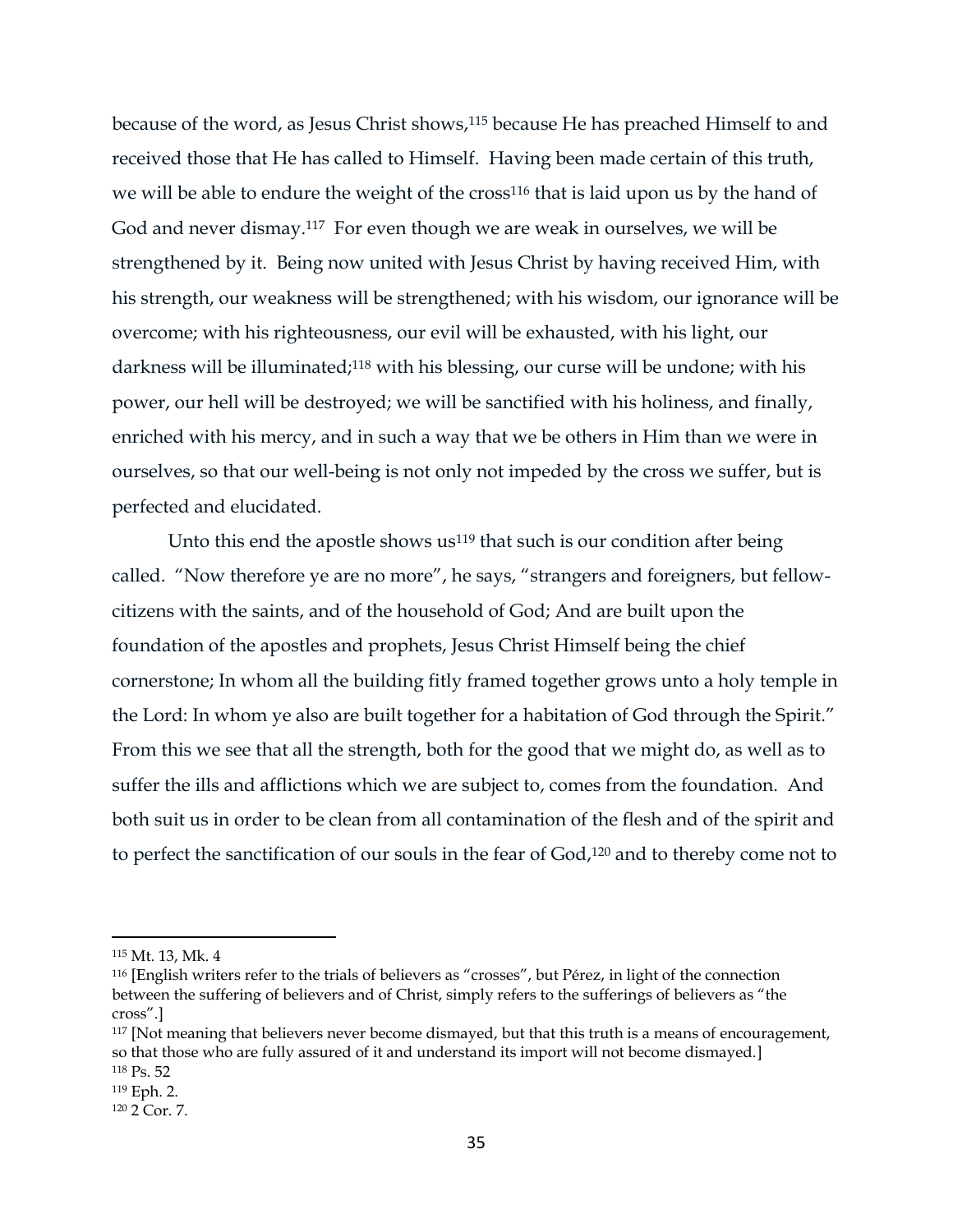have anything that can offend the eyes of the majesty of Him that dwells in us.<sup>121</sup> Therefore, already being such, we have free entrance to deal with God as family,<sup>122</sup> and to ask of Him all that is necessary to us to follow Jesus Christ and to be entirely holy, as He has commanded us by his prophet, saying: "Be ye holy; for I am holy."<sup>123</sup>

Regarding all the elect, St. Paul the apostle says that God knew and predestined them in order to conform them to the image of his Son so that he be the firstborn among many brothers, and so, to the end of conforming us, he called and justified us.<sup>124</sup> When he pardoned our sins and made us partakers of his redemption, he began to form this image of his Son in us again. But it is not more than begun, <sup>125</sup> and it is from day to day being continued until we come to be entirely such as Him and in the end we be a living and perfect copy of his.126 And as the Father is known by Jesus Christ, so will the Son be known by us,<sup>127</sup> and all that is in us will come to be of divine origin<sup>128</sup> until we be in everything heavenly; and just as we bore the image of the earthly Adam, so we will bear the image of the second Adam who came from Heaven.129 It is unto this end that all that God does in us is directed, and to this Jesus Christ admonishes us, saying, "Be ye therefore perfect, even as your Father which is in heaven is perfect."130 It is notorious how far we are from this holiness and perfection which we are called to. For each one feels a great opposition in themselves to arriving here, seeing how much resistance the

<sup>121</sup> [Pérez here teaches that the Christian life is a journey towards sinless perfection and glory, but he does not intend to communicate that such is ever achieved in this life. This emphasis in his teaching likely came from the influence of Juan de Valdés.]

<sup>122</sup> 2 Cor. 6; Heb. 3

<sup>123</sup> Lev. 20:7; 1 Pet. 1:16

<sup>124</sup> Rom. 8

<sup>125</sup> Eph. 4

<sup>126</sup> [Perfect here means "without flaw", not "exact," since we are made in the likeness of Christ in his spiritual knowledge, righteousness, and holiness which He possesses in his humanity; we do not resemble him in his deity.]

<sup>&</sup>lt;sup>127</sup> [Of course, these words only make sense if we understand that he is referring to Christ's knowledge of God according to his humanity, not his eternal and omniscient divinity. This subject is treated well in Franciscus Junius's *True Theology* (*De Vera Theologia*).]

<sup>128</sup> [Perez uses the word 'divine', but he means it in the sense of "being of God or pertaining to God", not "being of the nature of God in the proper sense.*"* By this he communicates that we, being glorified, will have our origin entirely from God, rather than of the world, and not that we are in any sense deified.] <sup>129</sup> 1 Cor. 15

<sup>130</sup> Mt. 5:48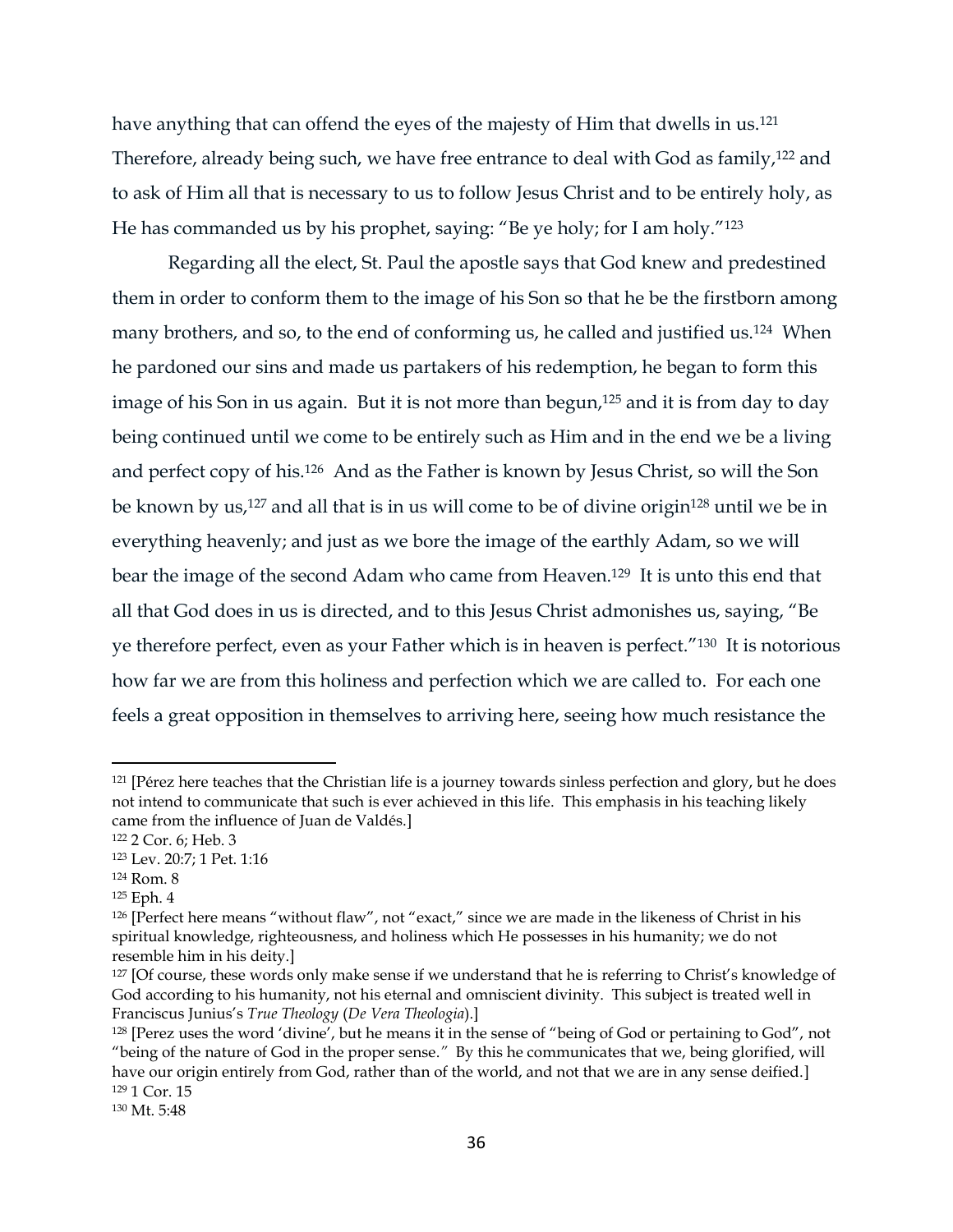world and all that reigns in it puts up. Because of this, God has taken charge of us to perfect his work in us.

What thing could there be that is more lovely and desirable than to have the image of the Son of God formed again in oneself? No happier thing can be thought of than to appear like Him who loves God so much and by whom God has worked such plentiful mercies. If we love riches and honors, these are those which are true. If we desire to be safe against all evils, this is what safety consists in, for however much more we appear like Him, that much more powerful we will be against them.131 If we want to rejoice in the blessings that God has stored up for his own, this is the way by which we must travel to possess them. Therefore, we must not refuse or reject those things by means of which God wants to do such for us. For since He has given us Jesus Christ as head, it is fitting that those that are his members appear like Him in every way, and that they travel together and pass through where He did so that they arrive at the destination that He arrived at. For it was to the end that we go down the same path and have the same destination that God united us with Him.

Therefore, we must understand the purpose of God well and always keep our destination in view so that we do not grow faint from the intensity of the trials and afflictions which He leads us through. For considering their end, we have reason rather to embrace them than to cast them aside.

# 6. THE CROSS OF CHRIST AND OF THOSE THAT ARE HIS: ORDAINED BY GOD

Our condition in this world is the same as that of Jesus Christ; for the reason why He suffered is the same as why we suffer. The so-cruel treatment that the world gave Him was because He was the Son of God, and was faithful to the Father that sent Him,

<sup>131</sup> [Speaking of course of moral evils.]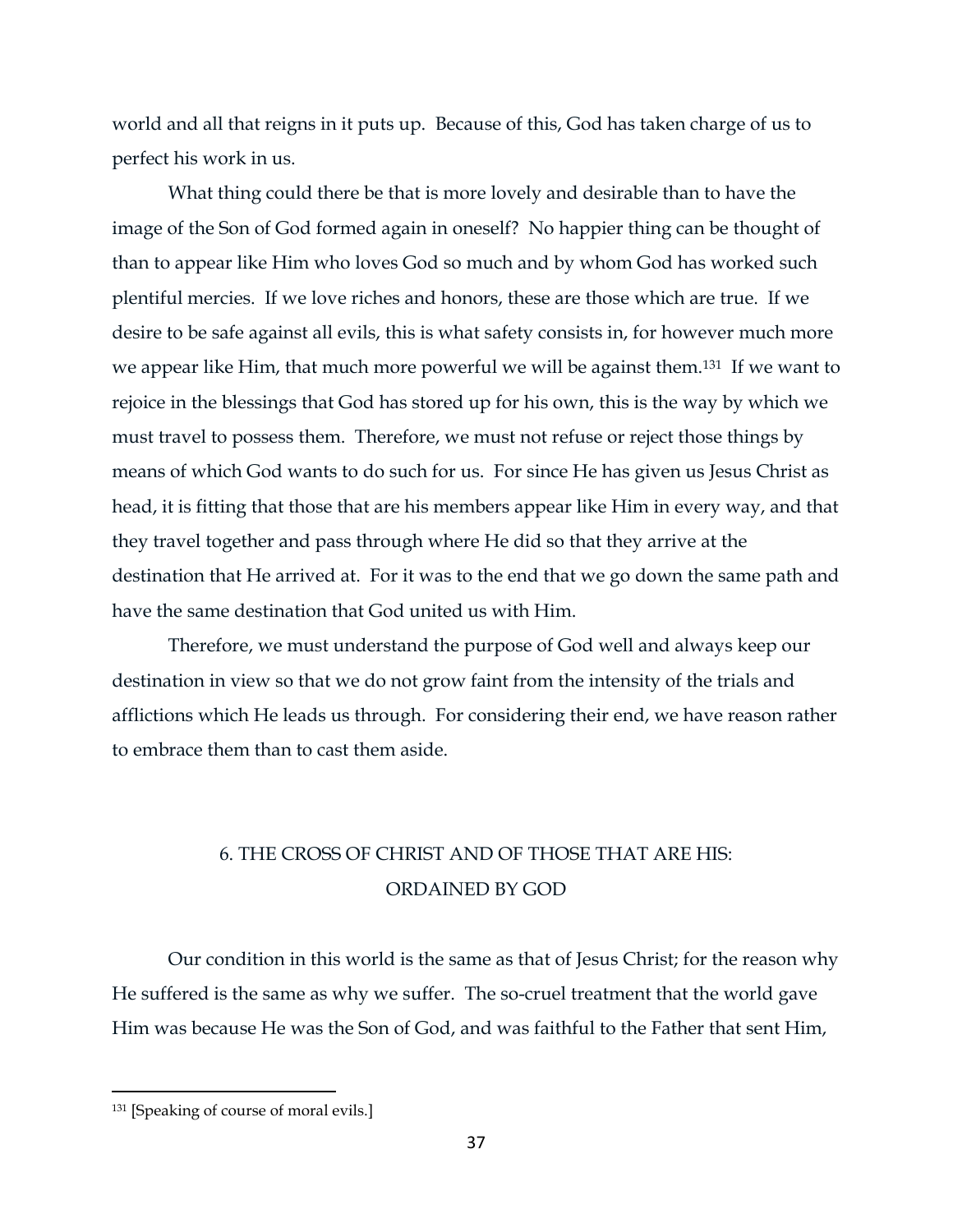and taught men the holiness and righteousness that God approves of. We, then, also suffer for this reason, for having been made the sons of God by Him,<sup>132</sup> we approve no work, holiness, or righteousness but his own; and according to the strength that He communicates to us, we seek his glory in all things. We have those things that He abhors as the objects of our hatred and we condemn by his word that which He declares condemned. This is the reason why He commands his own to rejoice, <sup>133</sup> assuring them that the Kingdom of Heaven is for them. This, then, is what we must remind ourselves of in our afflictions, being assured by the commonality of their cause with those of Christ: that as great as they are, they cannot hinder the Kingdom that is promised to us from being ours, for by them God makes us ready to enter into it.

Jesus Christ is the elder brother among the sons of God, his brothers, and so He is the first and greatest in everything. The afflictions that He suffered in his person were to the utmost degree greater than those of all others. Greater was his dishonor, deeper was his poverty, fiercer and more fully-developed the hatred that was had against him, more violent the persecutions, greater the weight of the wrath of God that weighed upon Him, even to the point of making Him sweat blood; He was not only considered evil with the evil, but to be the president and captain of all the unrighteous.134 Even though He is the wisdom of God and Him in whom the fullness of the Godhead dwells,<sup>135</sup> He was treated as ignorant and demon-possessed. He being Him alone who completely carried out the law of God and who made peace between Him and men,<sup>136</sup> He was condemned as a breaker of the law and an agitator among the people. Being the firstborn Son of God, the most loved, and the Lord of all,<sup>137</sup> He was considered a stranger by his people, so much so that He says of Himself,<sup>138</sup> "I am a worm, and no man; a reproach of men, and despised of the people," and St. Paul says

<sup>135</sup> Col. 2

 $\overline{a}$ 

<sup>137</sup> Ps. 2, 68

<sup>132</sup> Jn. 1; Rom. 8

<sup>133</sup> Mt. 5; Lk. 6

<sup>134</sup> Lk. 22; Is. 53; Mk. 15

<sup>136</sup> Mt. 5; Eph. 2.

<sup>138</sup> Ps. 22:6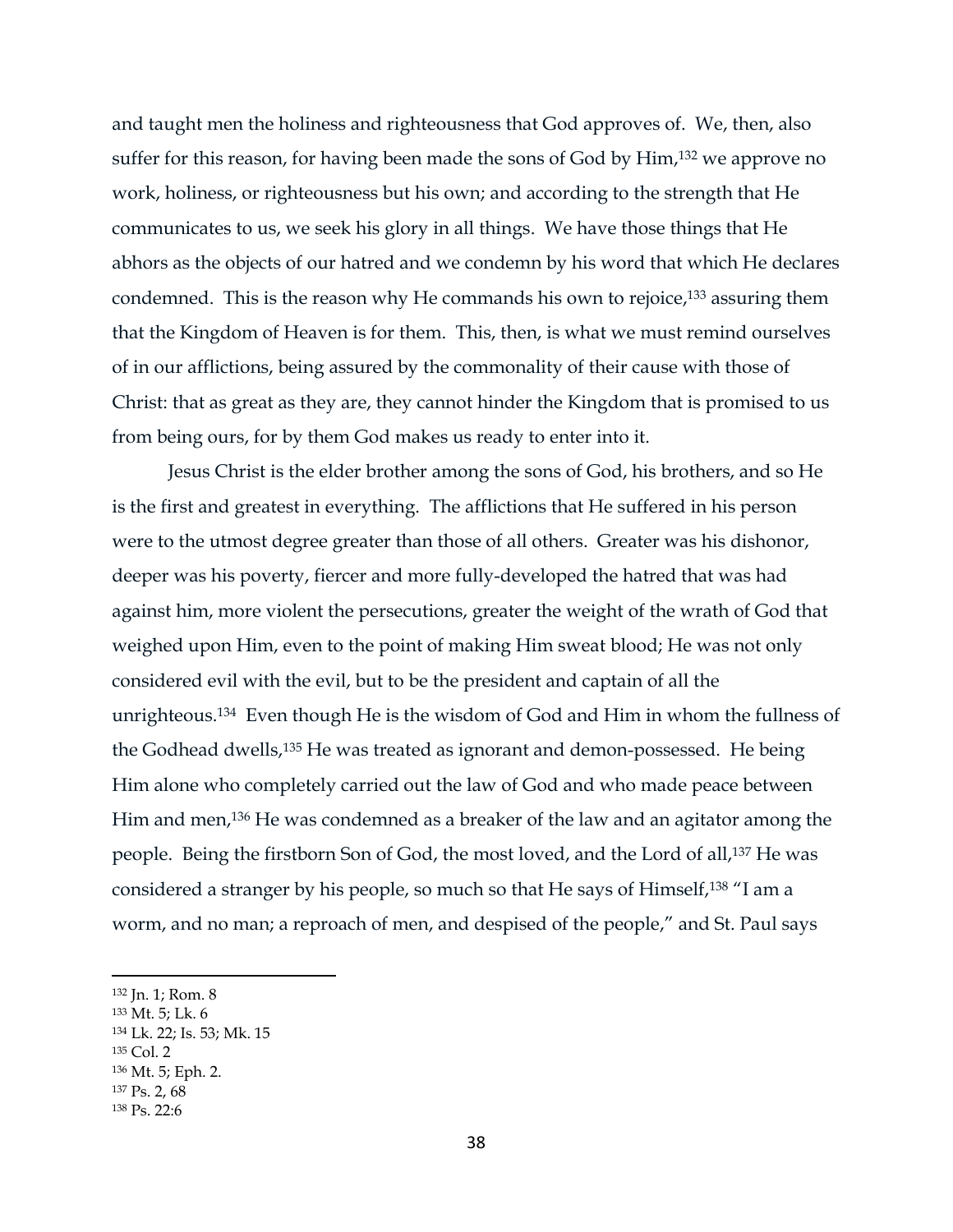about Him that He "made Himself of no reputation, and took upon Him the form of a servant, and was made in the likeness of men: And being found in fashion as a man, He humbled Himself, and became obedient unto death, even the death of the cross."139 So great was his humiliation as to descend even into the abyss of the ills and punishments owed for our offenses. "He has no form nor comeliness; and when we shall see Him, there is no beauty that we should desire Him. He is despised and rejected of men; a man of sorrows and acquainted with grief: and we hid as it were our faces from Him; He was despised, and we esteemed Him not."140 Weighed with all the ills of men, wounded and punished for them, as if He and He alone had committed all the offenses, and as if none other but Him had offended the majesty of God. Behold Him, greater in his sufferings, by which, as by degrees, God raised Him up to be greater in glory, in whose fullness all believers share.<sup>141</sup>

Therefore, He having been greater in his sufferings for our sake, it is right that we do not desire to be in a better state than Him in this world; He having been so abused and insulted, it would not be fitting for us to be honored. And since He was so poor that He had nowhere to lay his head,<sup>142</sup> but rather, had it crowned with thorns, it is not suitable that we abound in perishing riches or that we go about in fine clothing. For seeking the glory of the Father, He was condemned and rejected of men; we should therefore not seek their approval. Let us be content that God approves of us, and that He regards as good and favors the righteousness of our cause. Let us not corrupt God's arrangement of things: He gave Him to us as an elder brother in sufferings so that we might be his imitators. For to procure what the world approves of, setting aside the imitation of Him, would be nothing but to, being servants, try to be superior to Him, 143 and while being his disciples, to want to be greater and more favored than the teacher. We cannot have any greater honor or a more firm and certain assurance of our salvation

<sup>139</sup> Phil. 2:7

<sup>140</sup> Is. 53:2-3

<sup>141</sup> Jn. 1

<sup>142</sup> Mt. 6, Lk. 9, Mt. 27

<sup>143</sup> Mt. 10, Lk. 6, Jn. 13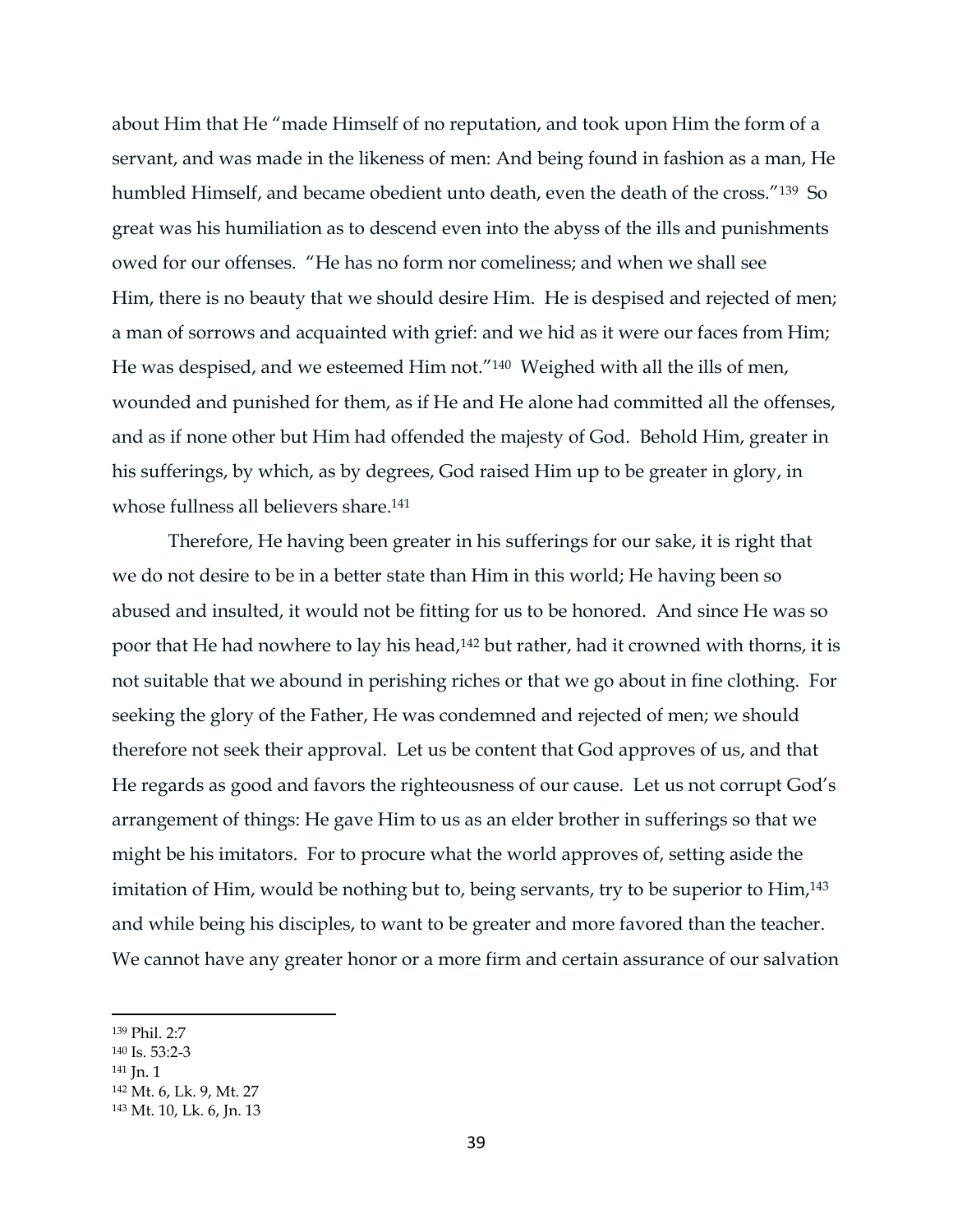than by walking down the path He traveled. For, although in both our judgment and that of the world, nothing is seen in this path but cliffs and crags, more suitable to dash in pieces those that go by it than for them to walk and arrive at the end of the day's journey; in truth, there is nothing safer than it,<sup>144</sup> nor anything for which the desired end is more certain. For Jesus Christ goes ahead and levels it in such a way that we can walk by it without danger. Let us consider that the cross and its bitterness will be concluded swiftly, and that the departure from it is glorious, as the Lord promised, and He is in the habit of fulfilling this daily for those that are persecuted and killed for the confession of his holy name.

It is necessary that what God has ordained be fulfilled in us, like how what was determined in the divine counsel was fulfilled in Jesus Christ, and all this before it took place, as was foretold by the prophets. God ordained that Jesus Christ be glorified and raised up above all creation. But it was fitting that He suffer before entering into glory or taking possession of the Kingdom. He Himself declared this to his disciples, saying, "The Son of man must suffer many things, and be rejected of the elders and chief priests and scribes, and be slain, and be raised the third day."145 And to those that went to Emmaus, he said, "Ought not Christ to have suffered these things, and to enter into his glory?"146 All the Church by the Holy Spirit gave testimony of this when it prayed when afflicted and said, "Lord, you are God, which has made heaven and earth, and the sea, and all that in them is: Who by the mouth of your servant David has said, "Why did the heathen rage, and the people imagine vain things? The kings of the earth stood up, and the rulers were gathered together against the Lord, and against his Christ." For of a truth against your holy child Jesus, whom you have anointed, both Herod and Pontius Pilate, with the Gentiles and the people of Israel, were gathered together for to do whatsoever your hand and your counsel determined before to be done."<sup>147</sup> Therefore, what Jesus Christ suffered was by the appointment of God. And in the same

<sup>144</sup> Jn. 10

<sup>145</sup> Lk. 9:22

<sup>146</sup> Lk. 24:26

<sup>147</sup> Acts 4:24-28; Ps. 2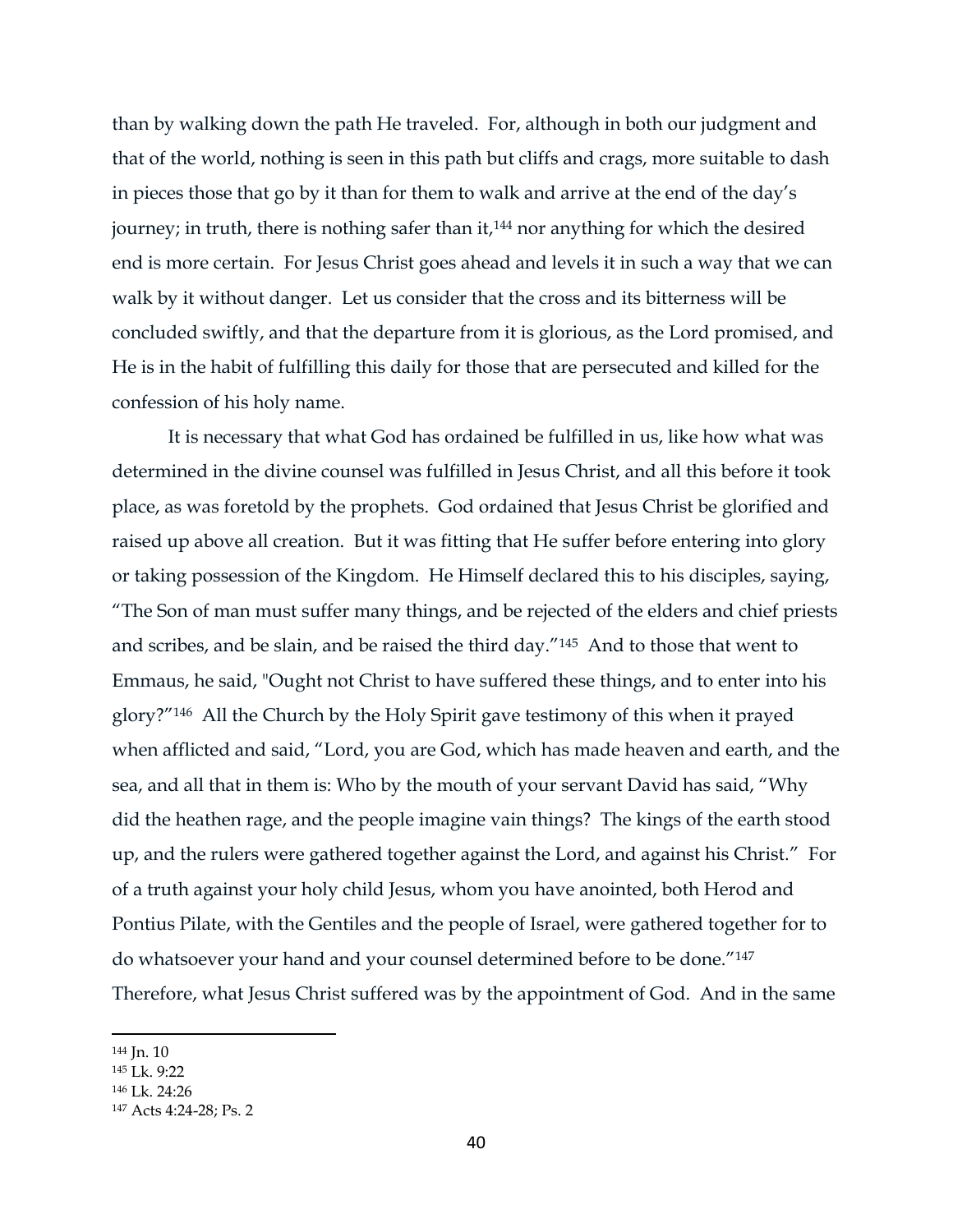way, He ordained that all his members be like Him in all that they can be. Just as He, before He reigned, suffered so many tribulations, so God ordained that we be crucified and afflicted with Him before being glorified.148 For He predestined us to have a likeness to Him; and if we were to reign without the cross and tribulations, we would not have this likeness and there would be a great disconformity between the members and the head. But first suffering with Him and being made like Him by the cross, we will certainly be like Him in glory. For those that accompany Him in suffering cannot be separated from his company in reigning.149 For both are the purpose of God which cannot be stopped from being fulfilled, as He Himself says by the prophet Isaiah, "My counsel shall stand, and I will do all my pleasure."<sup>150</sup> "For the Lord of hosts has purposed, and who shall disannul it?"<sup>151</sup>

# 7. THE PROVIDENCE OF GOD FOR HIS PERSECUTED PEOPLE

There is nothing that could be more beneficial for us than to willingly subject ourselves to this counsel of God with which He determined to make us partakers of his Kingdom. And since He ordained that we travel by this path, we must believe that there is not anything in this world that He pays more attention to than his believers. He cares for all the things He created, but much more and without comparison does he care for us who are called to the knowledge of Him and who trust in his mercy alone. The Lord declares this same thing to all his faithful, saying that their Heavenly Father has

<sup>148</sup> [Before in terms of causation, not order of time: Christ's kingship over all things as mediator is a consequence of his office as mediator between God and man, and so it comes from the atonement that he made by suffering, but he began this work as mediator when the gospel was first promised to Adam in the garden, and it was then that he began to reign as mediatorial king. Also note that this is distinct from the eternal kingship of God which Christ shares with the Father and the Spirit, since as he has every divine attribute in common with them.]

<sup>149</sup> 2 Tim. 2

<sup>150</sup> Isa. 46:10

<sup>151</sup> Isa. 14:27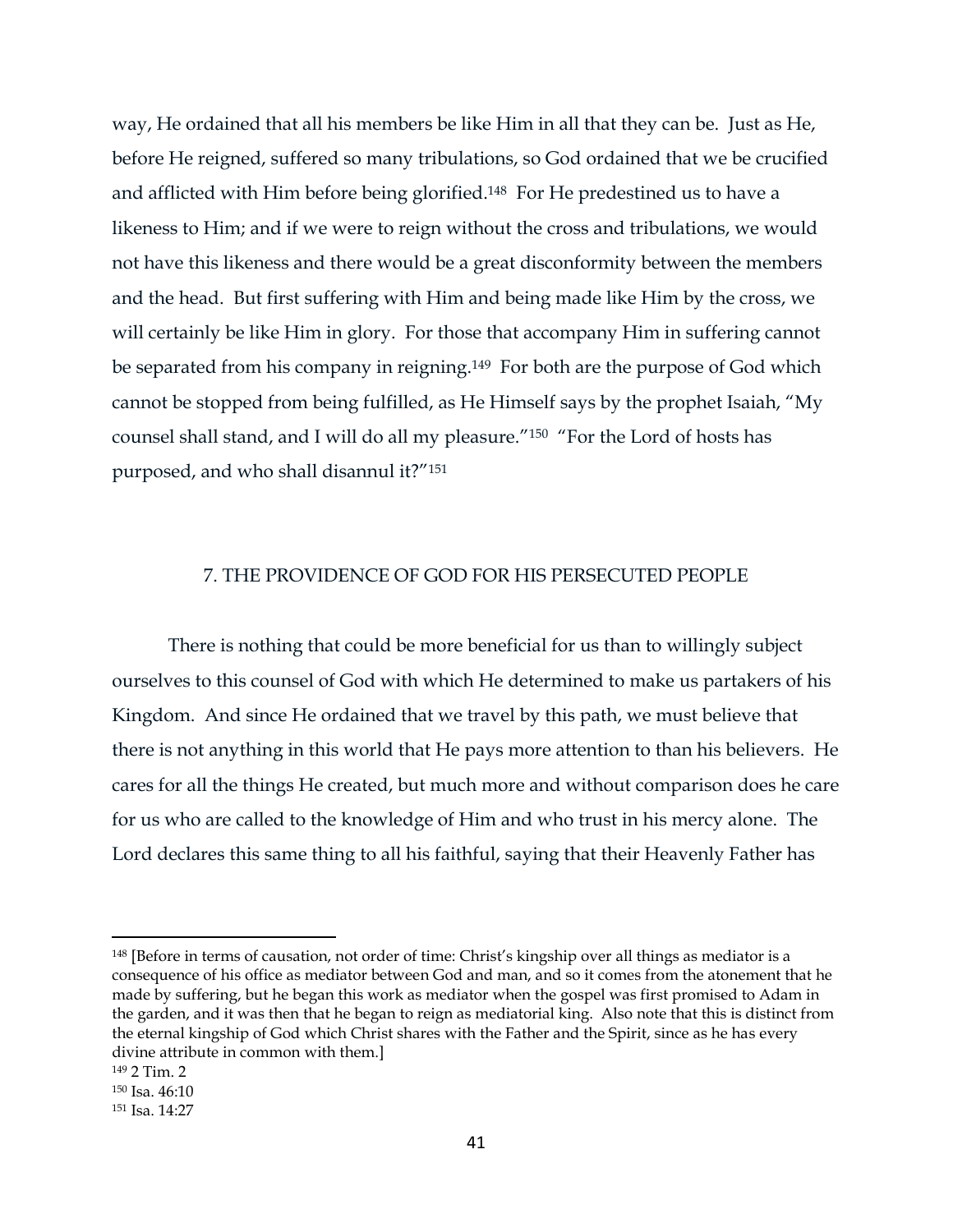such great care for them that He even has the hairs of their head accounted for<sup>152</sup> in such a way that not one of them will perish, and neither will anyone be able to pull them out without his permission. "Are not two sparrows sold for a farthing? and one of them shall not fall on the ground without your Father." "Fear ye not therefore, ye are of more value than many sparrows."153 If the preparations of hunters are to no end if God does not put the game in their hands, how much less can those that persecute the gospel do us harm, but that God has ordained it to be so for his glory and our salvation? In the general government of the world, nothing can be done, except that it first be determined in the Council of God and pass through the consent of his will; much less can anyone touch his called and chosen ones except that He desire and command it.

"Your providence, Father," says *The Wisdom of Solomon*, "governs all things from the beginning."<sup>154</sup> "Prosperity and adversity, life and death, poverty and riches, come of the Lord."155 And through Isaiah, He Himself says, "I am the Lord, and there is none else. I form the light, and create darkness: I make peace, and create evil: I the Lord do all these things."156 And by the prophet He says, "See now that I, even I, am He, and there is no god with me: I kill, and I make alive."<sup>157</sup> "In the day of prosperity be joyful", says the wise one, "but in the day of adversity consider: God also has set the one over against the other."158 In this, the Holy Spirit teaches us that all that comes upon us, the good as well as the bad, comes only by the providence and will of God, and that without his ordination and command nothing can have effect, for in all things He does everything according to the counsel of his will.

<sup>152</sup> Mt. 10; Acts 27

<sup>153</sup> Mt. 10:29, 31

<sup>154</sup> [From the apocryphal book *The Wisdom of Solomon* 14:3. As was the habit of other reformers, Pérez quotes this as providing insight into the issues at hand, but not as if it were in any way inspired or authoritative. His lower regard for the apocryphal literature is made evident by the style with which he introduces it. When presenting Scripture, he very often says, "as the Holy Spirit said" or "as the apostle", or "as the prophet said," but he never uses these phrases with the apocrypha. Moreover, he takes much greater liberties in paraphrasing the apocrypha than he ever does with Scripture; at times it is unclear exactly what section of text he is referencing because the paraphrase is so loose.]

<sup>155</sup> Sirach 11:14 (apocryphal)

<sup>156</sup> Isa. 45:6-7

<sup>157</sup> Dt. 32:39

<sup>158</sup> Eccl. 7:14. The Spanish reads, "For as God made the one, he also made the other."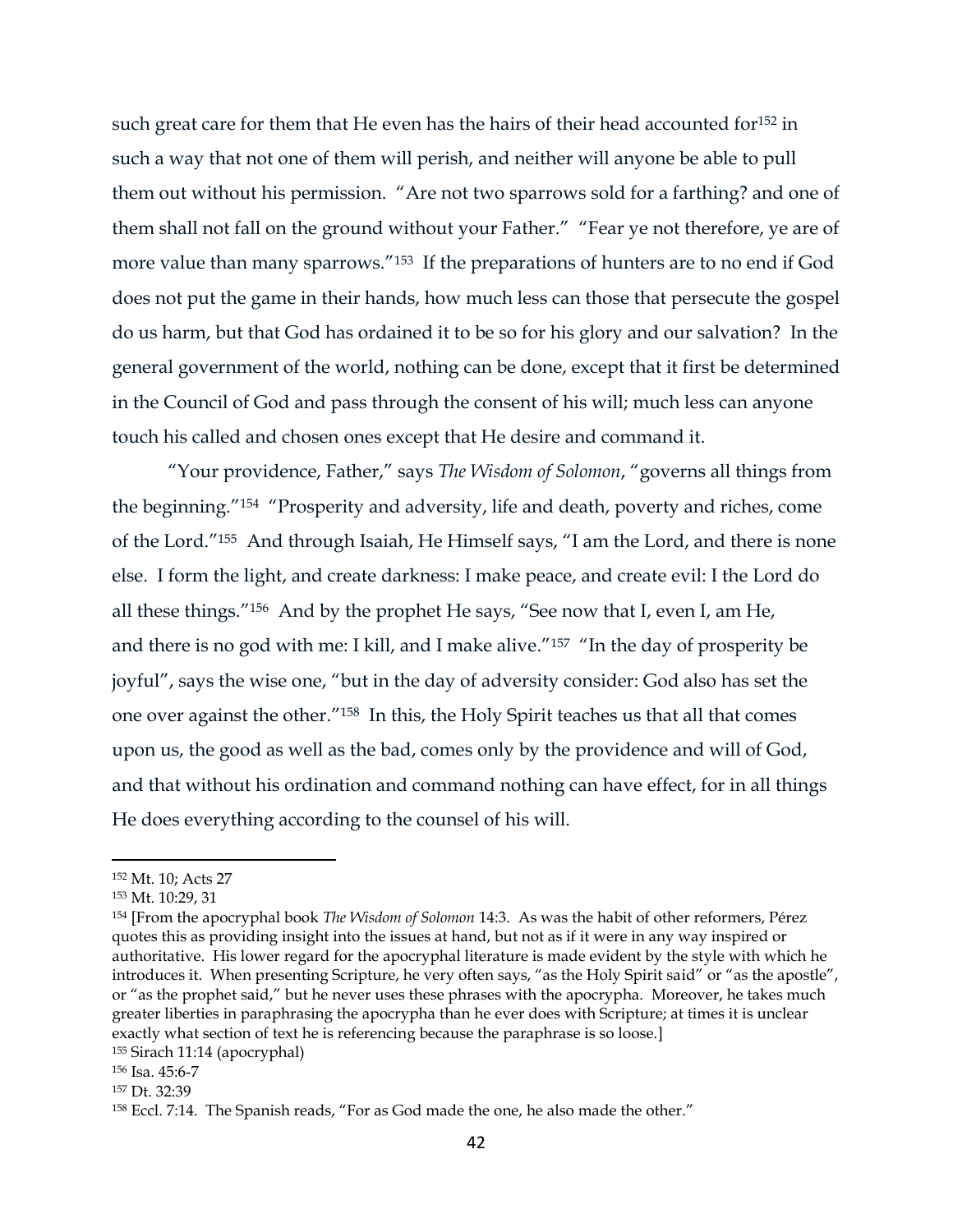And since He is the author of all and nothing is done without Him having first ordained it,<sup>159</sup> and his providence toward us is so vigilant, it remains, so that everything be for our blessing and his good will be brought about in us, that we must receive from his hand all that happens to us, not as if it were from the hand of an enemy and tyrant, but as it is from the true Father who most tenderly loves us. When we see ourselves oppressed by diverse afflictions, let us be certain that He Himself afflicts us; He imprisons us and makes us poor; He deprives us of honor; He makes us sick and gives us health; He Himself kills us and gives us life; and that nothing so adverse can come upon us that it not be sent by his good will and for the sake of leading us by it to great happiness. Therefore, let us not detain ourselves or fix our eyes on those who afflict us, for they are nothing but the instruments that God uses, measures and ministers of his will; but let us see that He afflicts and punishes us as sons by means of them, and that the thoughts of God are very different from their own; for that which He does with us is for good and that which they intend is for evil. He disciplines us because He loves us and they afflict us because they hate us and want to totally destroy us.

Great were the losses that came upon holy Job and diverse the afflictions that he suffered, of which the devil and his servants were ministers, but the holy man did not receive them as from his hands, or as from theirs, but as from those of God, because He knew well that all proceeds from Him. "Shall we receive," he says, "good at the hand of God, and shall we not receive evil?"<sup>160</sup> "The Lord gave, and the Lord has taken away; blessed be the name of the Lord."161 And in this way He concludes by giving Him thanks, for it is no less owed to Him for ills and trials than for good things and prosperity, for all of them are his blessings, given for the same end to those who are called to the knowledge of Him.

Jesus Christ our Redeemer recognized the Father as the author of the trials and cross that He suffered, and He received it as from his hands and not from those of his

<sup>159</sup> Col. 1; Eph. 1

<sup>160</sup> Job 2:10

<sup>161</sup> Job 1:21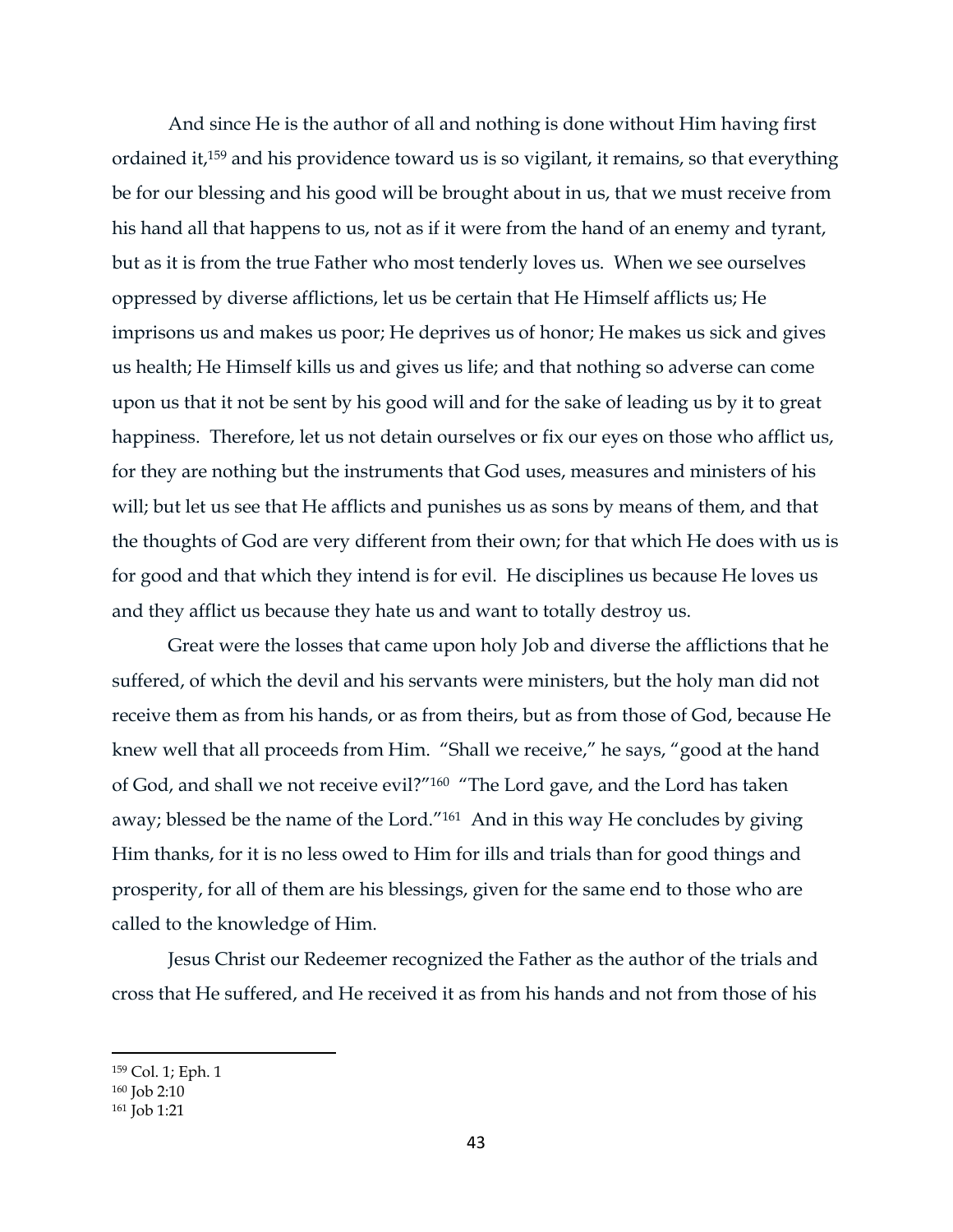enemies. To St. Peter, who wanted to keep Him from suffering, He said, "the cup which my Father has given Me, shall I not drink it?"<sup>162</sup> He drank it content and with great longing because it had been given by the Father's hand. It is because of this that He did not consider any other thing but what the Father desired and what was appointed by Him, and He did it. In this way, He did not become angry, He did not persecute, He did not curse, He did not insult those that treated Him with such impiety and crucified Him; but rather, He suffered at their hands, for He loved them, though they were evil, and He pleaded with great affection to God for them.<sup>163</sup>

Because He received the cup from the hand of the Father, He did not do or say anything contrary to his will or to the salvation of those whom He died for. Behold my dearly beloved brothers what a divine example is put forth for us. Let us consider what our head did and suffered and we will come to understand what we his members must do. This is the path we must go down to be conformed with Him our head. We are now afflicted as evildoers; they condemn us as troublemakers; they curse us, and they hate us; and must we curse and hate? No, not even in thought. They desire for us all manner of evil as for their enemies; must we desire other such evils for them? No, by no means! but rather, because we are sons of God, we have a commandment to do the opposite. "Love your enemies, bless them that curse you, do good to them that hate you, and pray for them which despitefully use you and persecute you, that ye may be the children of your Father which is in heaven: for he makes his sun to rise on the evil and on the good, and sends rain on the just and on the unjust."164 Let us consider what blessings Jesus Christ responds with to such evil deeds and to such obstinate souls. How truly does He love those who do evil to Him!165 How though they be so guilty, He excuses them before the Father! "Then said Jesus, 'Father, forgive them, for they know

<sup>162</sup> Jn. 18:11; Mt. 16

<sup>163</sup> Lk. 23

<sup>164</sup> Mt. 5:44-45; Lk. 6

<sup>165</sup> Lk. 23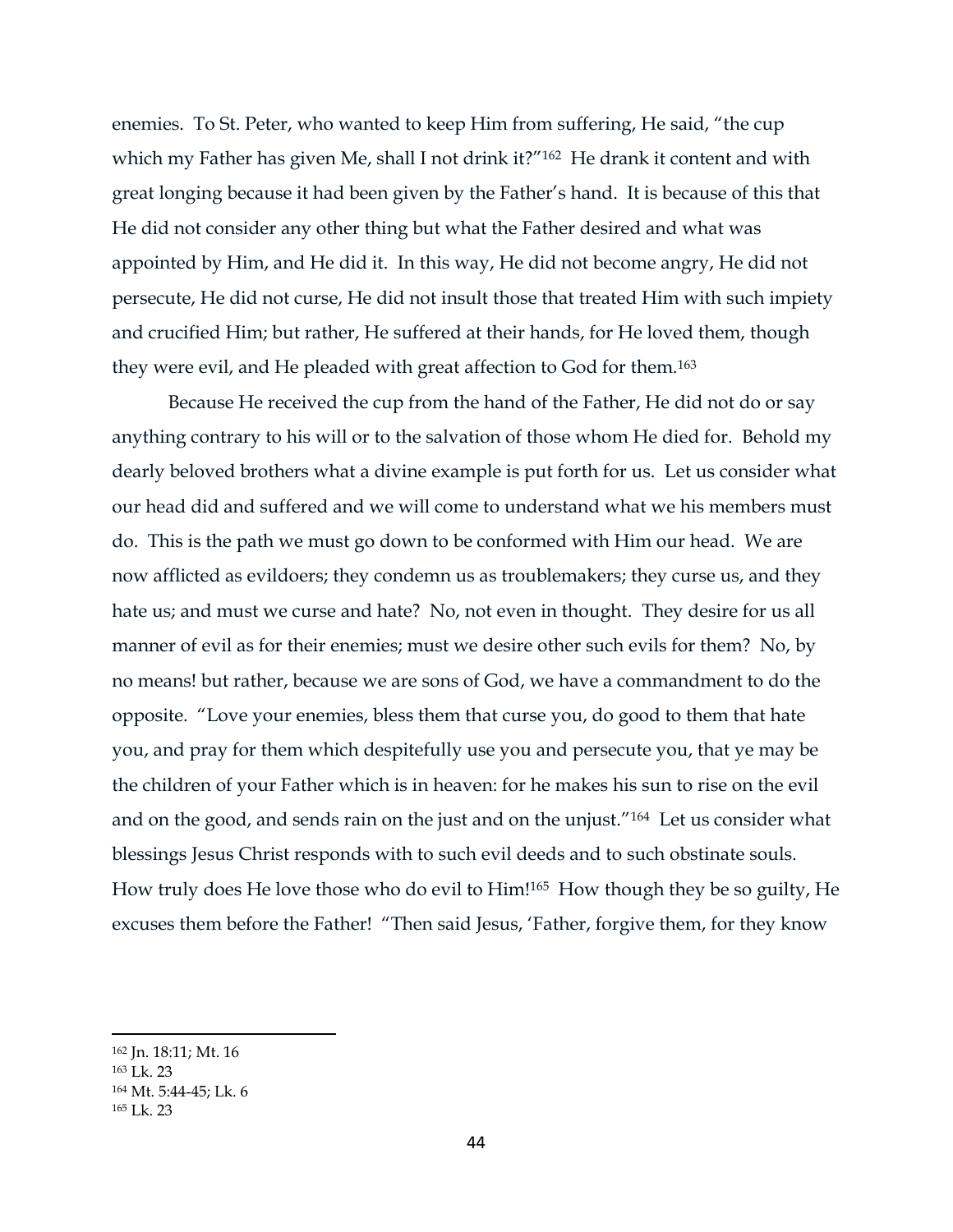not what they do.'"166 Oh, the immense mercy of God! Oh, what a heavenly example, worthy of imitation!

#### 8. THE UNION OF THE FAITHFUL WITH CHRIST IN PERSECUTION

If we attentively consider the calling with which the Lord brought us to the knowledge of Himself, it teaches us these things. God called us and placed us in the sheepfold, which is his holy Church, so that we be his sheep and have Jesus Christ as shepherd.167 We were wolves before being called; after being called, we must be sheep. The sheep neither knows nor can do bad, but it is exposed, receiving it. It doesn't have a tongue to curse, nor teeth to bite, nor needle-sharp nails to claw, nor ire to become angry, nor hatred to abhor. It has nothing to do bad with, and it has many things to do good with. Such must we be, for the name that we have of 'Christian' means all of this. Men persecute us with the ferocity of lions, they afflict us with the cruelty and rage of wolves, they dash us to pieces like tigers, they stalk us with the cunning of foxes; there is no skill or cruelty which they leave aside and do not use against us. Must we appear like them in repaying them in the same currency? No, no.

For God did not call us in order to be such as them, since in calling us He made us unlike them. He called us to be his sons; therefore, we must be conformed to Jesus Christ.168 He is our head; God has joined us to Him as an example so that we learn from Him and follow Him. "Christ", St. Peter says, "also suffered for us, leaving us an example, that ye should follow his steps."169 In what must we follow his steps? In suffering evils and responding with good to our enemies.170 This is our calling. This is what Jesus Christ, our shepherd, teaches us by word and deed.

<sup>166</sup> Lk. 23:34

<sup>167</sup> Jn. 10; 1 Pet. 3

<sup>168</sup> Jn. 1; 1 Jn. 3; Mt. 9

<sup>169</sup> 1 Pet. 2:21

<sup>170</sup> 1 Pet. 4; Heb. 12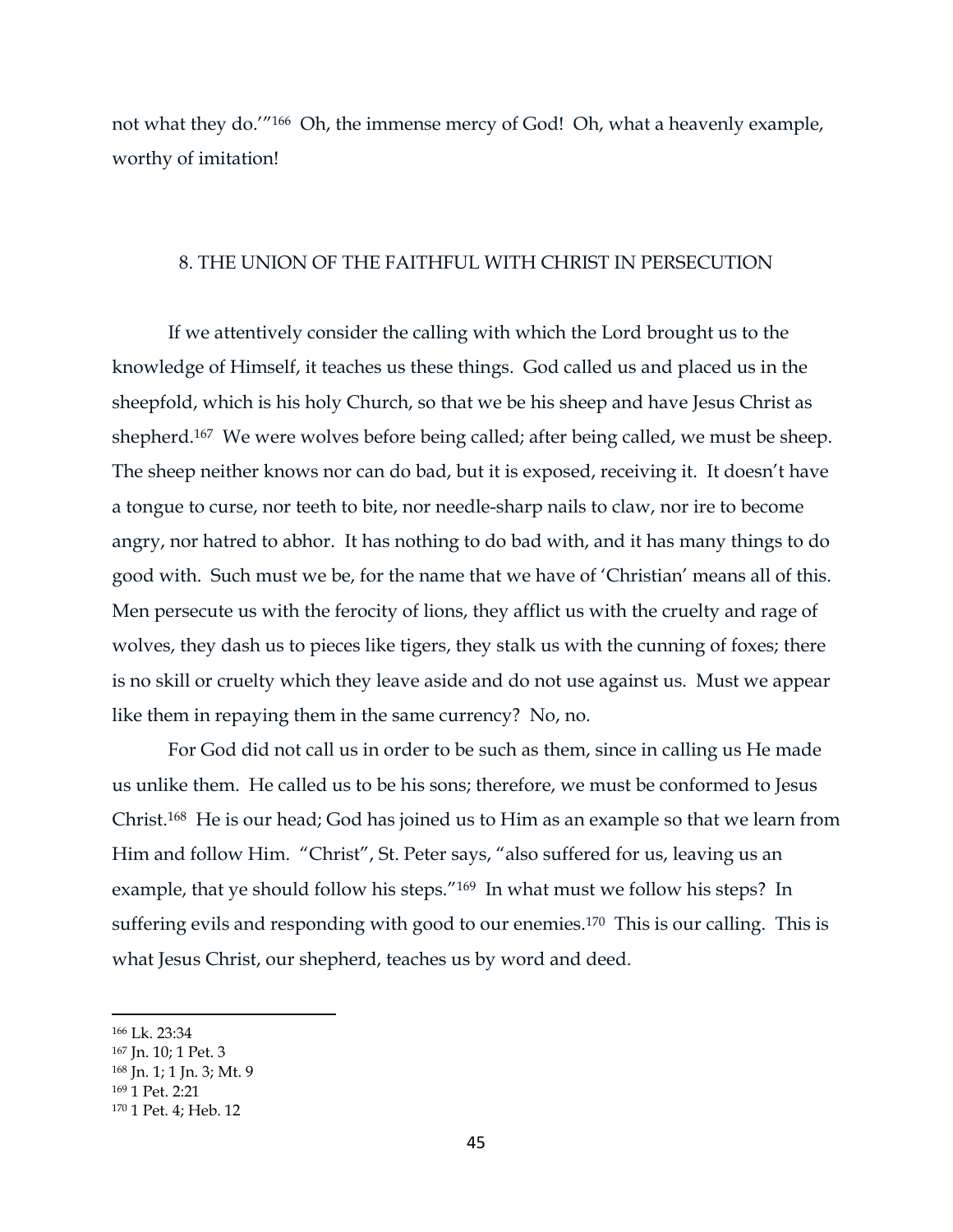Let us not keep account of the evils that those who persecute us do, and let us keep a very great account of what Jesus Christ does and commands. In imitation of Him, let us not hate them: let us not condemn them nor curse them; but on contrary, let us rather love them and do works of love for them. Of all the evils that they do and desire, the Lord has declared the cause to us. "They shall put you out of the synagogues: yea, the time comes, that whosoever kills you will think that He does God service. And these things will they do unto you, because they have not known the Father, nor Me."171 They cannot have greater misfortune than that which they are in.

For not to know the Father, nor Jesus Christ, is to be possessed of the devil, to be servants of sin and heirs of hell, and to wage capital war on God, from which their damnation follows. They bring their hell with them, for their conscience condemns them and is the cruel prosecutor that night and day accuses them. The judgment of God drags them about in a state of oppression and the law curses them, and the works they do in persecuting the faithful give evident testimony of this.

For the faithful are not actually those persecuted, those befallen with calamity, those condemned, those made to wear the sanbenito, <sup>172</sup> jailed, and burned, but [it is] Jesus Christ in them. It is Him who suffers all these disgraces and sufferings. As He Himself declared to St. Paul before he was converted, "Saul, Saul," (he said it to him in a terrible voice) "why do you persecute me?" What greater evil can be thought of than to persecute Jesus Christ? What greater wrath of God can there be than to let men arrive at such a state, that after having committed such horrendous crimes, they be assured in such a way that, as in the day of a solemn feast, they have banquets of pleasure, thinking themselves to have done a great service to God? They are certainly worthy of sympathy and of others having shame for them. For they do not know the truth of what they do. Sin holds them so blind and captive that the light appears to them to be darkness, the truth of God error and deceit, and the righteousness of heaven

<sup>171</sup> Jn. 16:2-3

<sup>172</sup> ['ensabenitado*'*; that is, made to wear the *sanbenito*, the robe which those convicted by the Inquisition were made to wear.]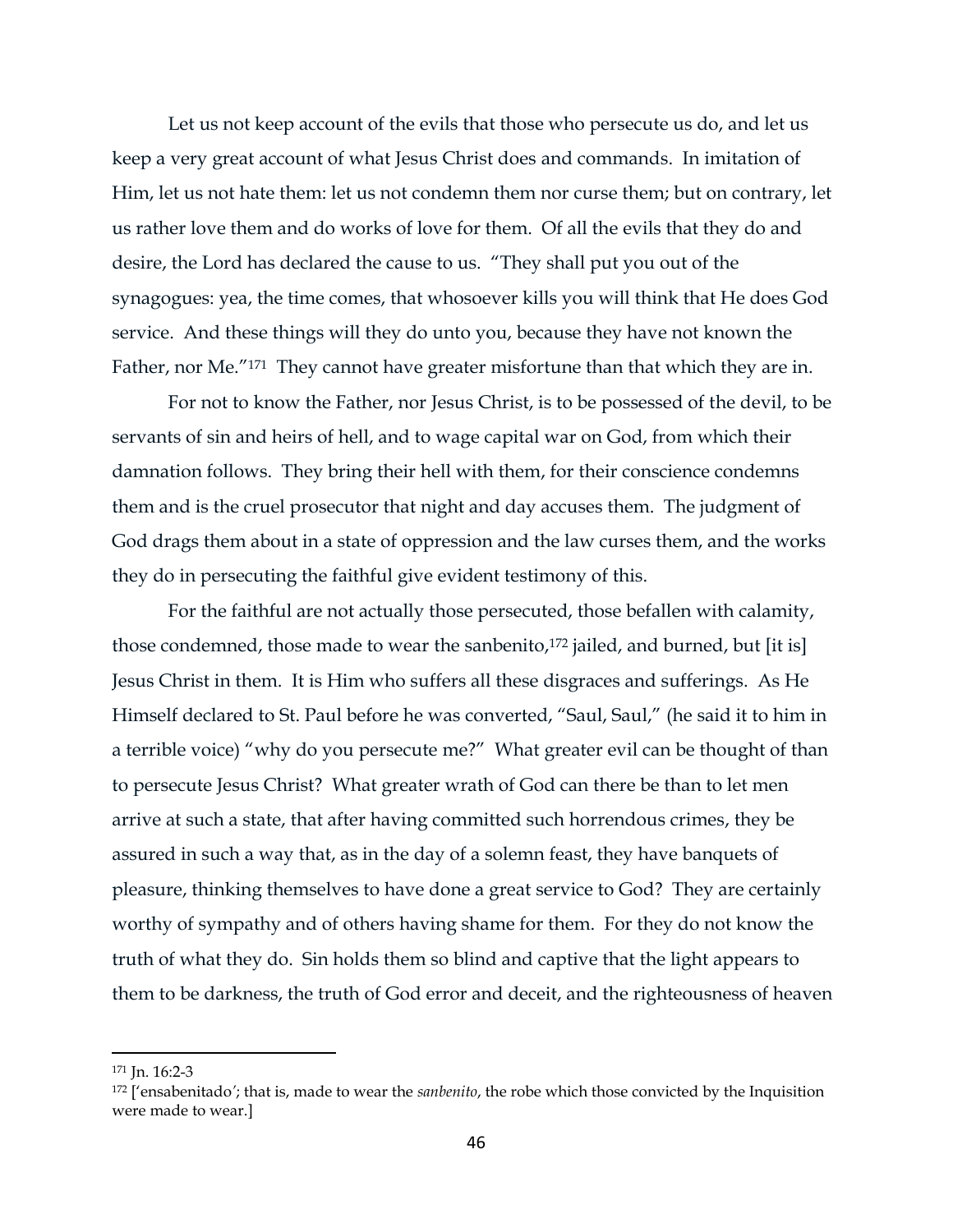iniquity.173 Therefore, we should plead with bowels of compassion to God for them, asking Him that He be pleased to take them out of such a lethal captivity, so full of condemnation. In this way, since God is the author of our afflictions and cross, if we receive them from his hand, they must be beneficial for us,<sup>174</sup> and we will come to truly be imitators of Christ, and not only will we not become outraged with our enemies, nor repay them evil for evil, but we must desire to see them placed on his heart and brought to the path of salvation.

We are drawn to anger and indignation against them because we think that with their hatred, their slander, their false testimonies, and their burning desire to spill our blood, they do us or can do us some harm. But if we understand the counsel of God, and do not part our eyes from his word, we will know how impossible it is that they harm us with it all, as much as they may imagine so. Let us give ear, then, to what the Holy Spirit says by his prophet, and we will see how they harm us in nothing. "He that dwells in the secret place of the most High shall abide under the shadow of the Almighty."<sup>175</sup>

The secret that our safety consists in is the confidence that the Lord has given us to have in Him, by which we are made partakers of his omnipotence. And as his omnipotence is safe from all evils, so are we by it. For He alone is our hope, our fortress, and our God, who we trust in. For this reason, He promises that He will deliver us and that his truth will be a shield and buckler to us. Therefore, He says, "Because you have made the Lord, which is my refuge, even the most High, your habitation; there shall no evil befall thee, neither shall any plague come nigh your dwelling."<sup>176</sup> From this, it is clearly seen how in vain they labor who are enemies to us, and persecute us, and battle so furiously against the truth. For just as they cannot

<sup>175</sup> Ps. 91:1

<sup>173</sup> Isa. 5; 2 Thess. 2

<sup>174</sup> Ps. 115

<sup>176</sup> Ps. 91:9-10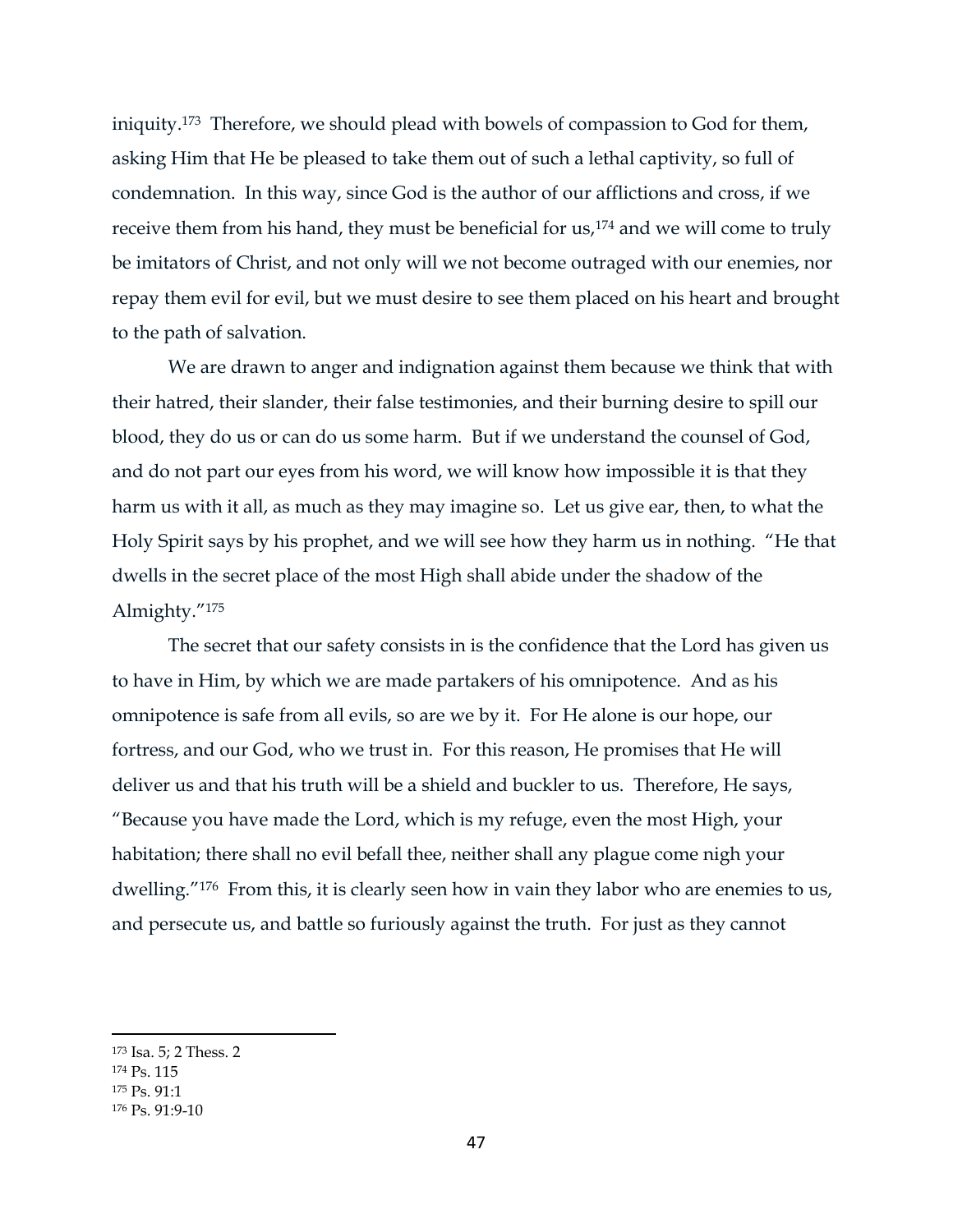prevail against it,<sup>177</sup> neither can they against those who follow it, since they have its author as their defense.

In this the Lord promises and makes certain that no harm will come upon them, and neither will any plague come to the dwelling of those that fear and know Him. It follows that the evils that their adversaries do to them do not reach them, and neither can they hurt them. For the faithful, whose tutor is God, are not the estate, not the honor, not the dignity, not the quality of life, not health, or bodily life, or any of those things over which God gives power to those who are evil. Rather, they are living members of Jesus Christ, united most closely to Him, and that in this part which is invisible to those of this world, just as the same Lord is. Therefore, not seeing them, how can they do them harm in that which is their true being? To this end, God favors them and joined them to the body of Jesus Christ, so that just as He is secure, and none can cast Him from the throne of his majesty, so they be, without ever being able to be separated from Him.

### 9. THE RICHES OF THE FAITHFUL

All that which can be taken away by those who persecute and kill them is only lent to them. But that which God has given them as their own cannot be taken away, though his enemies may want to, and even though in what they do against them, they are attempting no other thing. He has given it to them as his own, with irrevocable privilege, that they be his sons and heirs of his kingdom, that they be partakers of all his gracious gifts, that they be his inheritance, that He dwell and reign in them forever, that they live eternally in Him, and that they have Him as their Father and God. St. Peter rejoices in considering this and gives thanks, saying, "Blessed be the God and Father of our Lord Jesus Christ, which according to his abundant mercy has begotten us again

<sup>177</sup> Mt. 16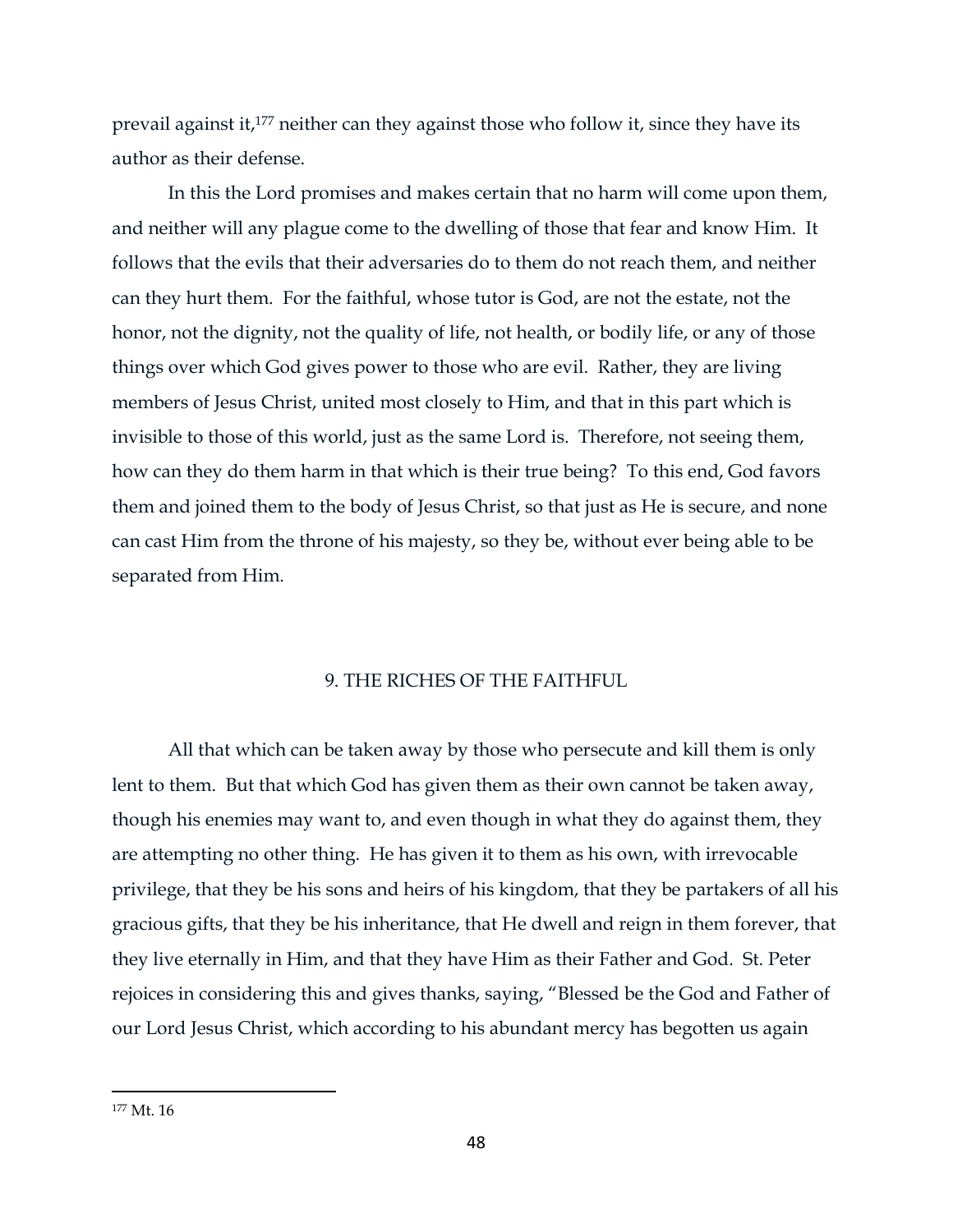unto a lively hope by the resurrection of Jesus Christ from the dead, to an inheritance incorruptible, and undefiled, and that fades not away, reserved in heaven for you, who are kept by the power of God through faith unto salvation…"178 They being therefore kept in the power of God as a strong castle, what evil can reach them? "You shall hide them in the secret of your presence from the pride of man," David says; "you shall keep them secretly in a pavilion from the strife of tongues."<sup>179</sup> Therefore, as much as their enemies rage and devastate themselves, they cannot hurt them in anything; for neither their malignant boastings and actions, nor their slanders, nor their plottings and counsels can touch them, and neither can the hatred and rage of the devil penetrate to where God has them hidden. That which befell Jesus Christ, that same thing befalls them. For just as, after being stripped, flogged, bloodied, nailed to the cross, insulted, and blasphemed, He was still the Son of God, and however much his enemies did against Him, they could not take from Him to call upon and know Him as his Father and God, and to be the Lord and Redeemer of the world; so for the faithful, as much as they dishonor and dispossess them, condemn and curse them, and perform all sorts of mistreatment upon them, always remain sons of God and his Spirit always lives in them, by which they call upon Him and know Him as Father,<sup>180</sup> so that the neither the world, nor its great ones, who deprive them of all they would wish, can even do them the evil that they would desire.

In order to further confirm us and give us strength, the divine Spirit declares by the prophet that all that our adversaries endeavor to do against the gospel is in vain, that it saves us, and that they will never achieve their ends. "Why do the heathen rage, and the people imagine a vain thing? The kings of the earth set themselves, and the rulers take counsel together, against the Lord, and against his anointed."181 It is in vain, and all that they afflict us with internally and externally will never have an effect. For

<sup>178</sup> 1 Pet. 1:3-5

<sup>179</sup> Ps. 31:20

<sup>180</sup> Rom. 8; Gal. 4; Heb. 3

<sup>181</sup> Ps. 2:1-2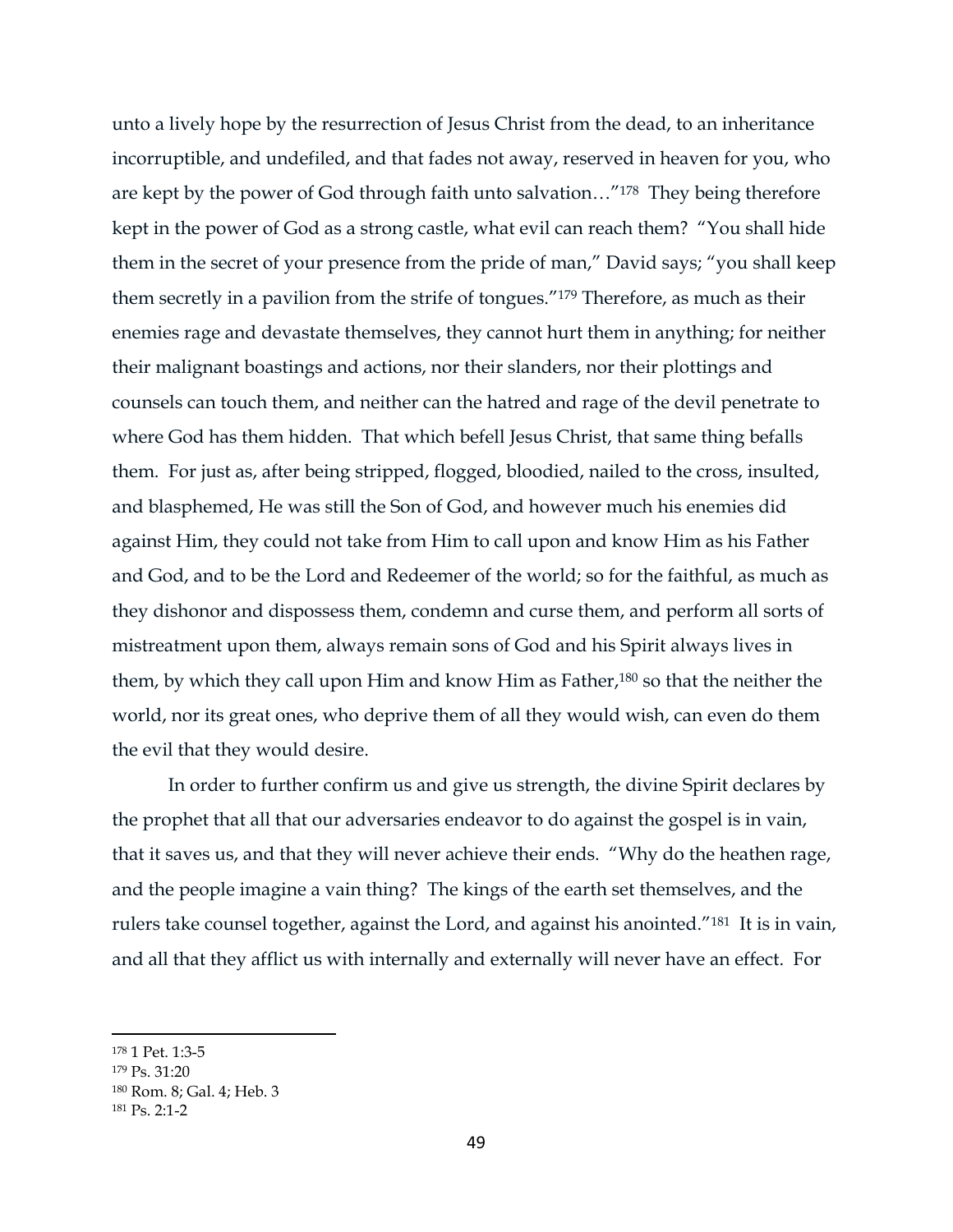the Lord has all our enemies beaten,<sup>182</sup> those we see and those that are invisible alike, and subjected in such a way that they will never again rise up. From this it follows that it is in vain that they do all they can against him who defeated them, for they will not be able to prevail.

Therefore, the judgment and condemnation that these rebels can make against the faithful are in vain. For if the judgment of God does not prevail against them because they are in Christ Jesus, as the apostle says,<sup>183</sup> how will that of his enemies prevail? In vain are their sentences and excommunications against them, for God has absolved them and brought them into communion with himself in Christ and has made them partakers of all his benefits. They confiscate and rob their estates, but in vain, for Jesus Christ is their true and proper estate, and they cannot confiscate or steal Him. They lend them their bodies, but Jesus remains at liberty to give joy to and renew their hearts. In vain do they burn them or the give them other sorts of death, for their lives remain saved and no longer capable of death. "Your life," the apostle says to them, "is hid with Christ in God."<sup>184</sup> Finally, all the arms and all the instruments which they in their cruelty use against them are in vain, for, "He that sits in the heavens shall laugh: the Lord shall have them in derision."185 At such boundless insanity the Lord laughs. For they think that they will succeed in spite of the odds, and that the more of the faithful that they imprison and kill, the closer they must be to destroying his kingdom and taking it from his hands, as if their power were greater than that of God. Wouldn't it be laughable to see an ant fighting against an elephant? Wouldn't you say that that's insane? And wouldn't you mock him who battles against the shadow of a man, thinking it to be a man?

This same thing is what those do who the prophet speaks about. God has put his faithful in his state of salvation, where no one can touch them, and where they cannot in

<sup>182</sup> Jn. 16; Rev. 17

<sup>183</sup> Rom. 5

<sup>184</sup> Col. 3:3

<sup>185</sup> Ps. 2:4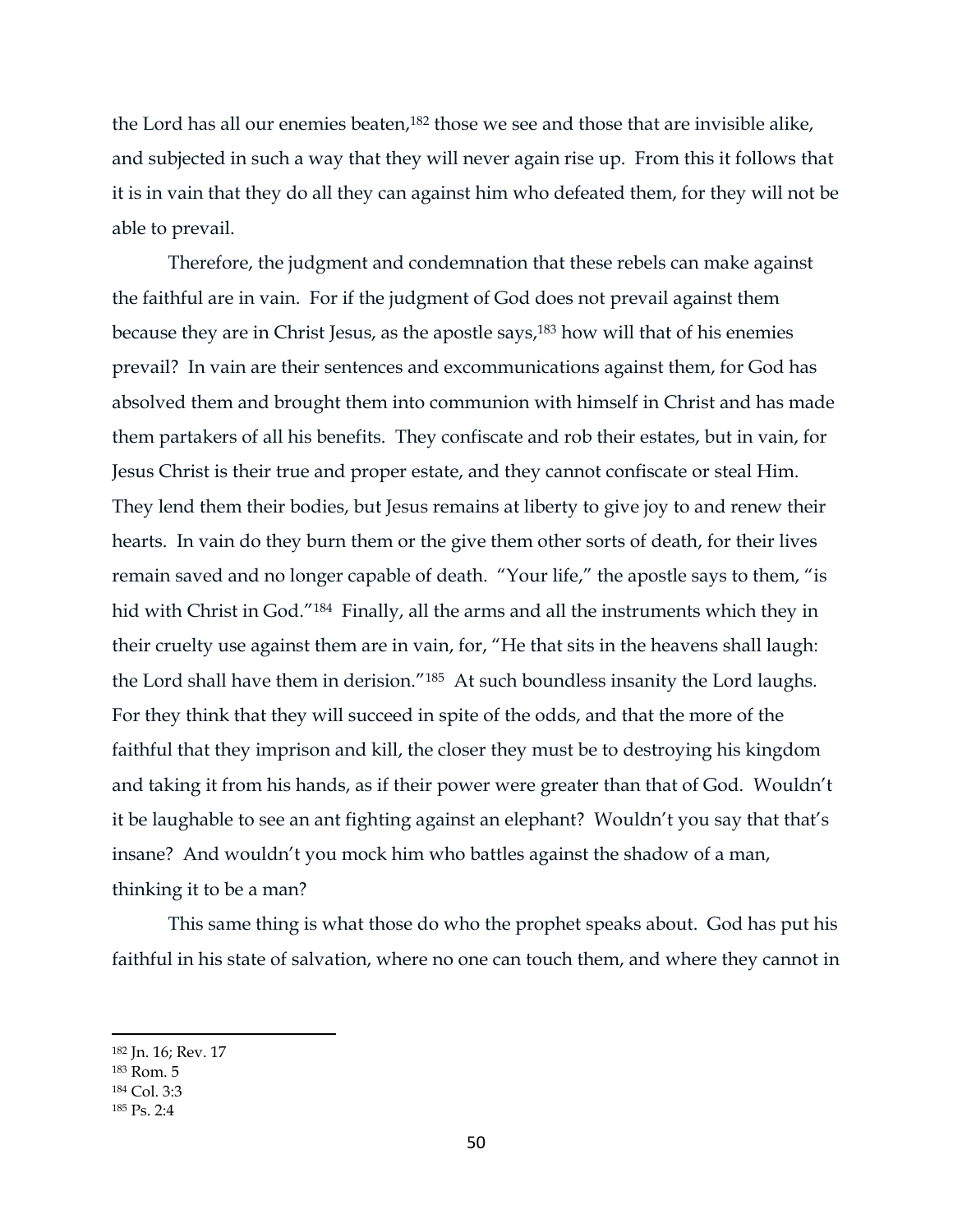any way perish. And his enemies do nothing but break and wound his shadow.186 And against it the kings, princes, wise ones, learned, and saints of the world, some unveil their wisdom, craftiness, and cunning, and others their valiancy and power. And all of them, the ones and the others, affirm that they do so with Christian zeal. But it is such a zeal as that Him who inhabits the heavens laughs at and mocks them, and threatens that in payment for it, He will speak to them in wrath, and confound them in his displeasure,<sup>187</sup> bringing horrible punishment upon them, as He has done from the beginning and as we have seen by experience in our days. Therefore, since everything is in vain that they do against us who know Jesus Christ, and He sees it, and is laughing and mocking them, let us not fear their insanity and their plotting to separate us from the truth of God by it.

And since these people cannot harm us, since we are so safe in God, so that we are not drawn to them by our natural weakness to follow in their vanity, ending up subject to divine wrath and fury together with them, let us also be certain of the love that God has for us, and let us know well where the reasons they afflict us proceed from.

God loves us as his true sons for love of Jesus Christ, with the same love that He loves Him with. Concerning all that were and should be his disciples, the Lord Jesus said to the Father the night before he suffered, "[Father, You] have loved them, as You have loved Me."188 The love which He loved Him with is constant, and we are loved by Him with the same love. He says such to us by the prophet Jeremiah: "Yea, I have loved thee with an everlasting love."<sup>189</sup> All things changing, this love does not change, but remains always on a person. It is because of this that He loves us in prosperity and adversity and knows us as his own. The prophet testifies by experience that, while he was in a supreme tribulation, God knew him.190 And having been made safe in Him, he

- <sup>187</sup> Ps. 2:5
- <sup>188</sup> Jn. 17:23
- <sup>189</sup> Jer. 31:3
- <sup>190</sup> Ps. 31

<sup>186</sup> 1 Cor. 7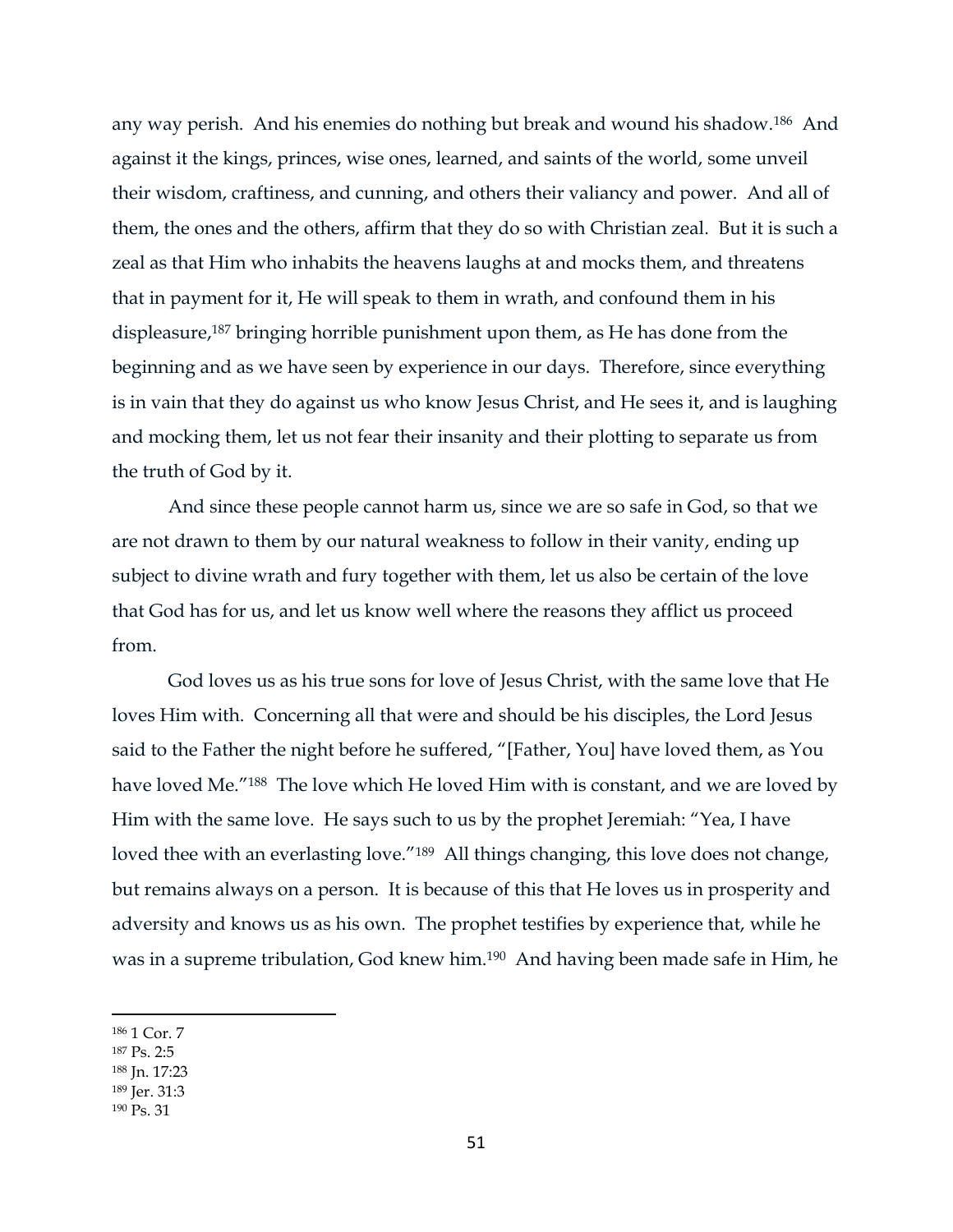says, "When my father and my mother forsake me, then the Lord will take me up."<sup>191</sup> When Jesus Christ had been burdened with all the punishments of human kind, abandoned by friends, harassed by enemies, and humiliated to the extreme, God loved Him very deeply, and was always by his side, and heard Him in his greatest anguishes.<sup>192</sup> "Ye shall be scattered," He Himself said to his disciples, "every man to his own, and shall leave me alone: and yet I am not alone, because the Father is with Me."<sup>193</sup> And in his name, the prophet says, "because [the Lord] is at my right hand, I shall not be moved." God loves his own in this way and is at their right hand when they are in great agony and humiliation. And how does Jesus Christ love us? He Himself says how: "As the Father has loved Me, so have I loved you."194 He profoundly loved me on the cross, and in such a way will I love you. He loves us as He loves Himself, for all of us believers are "members of his body, of his flesh, and of his bones." "For no man ever yet hated his own flesh; but nourishes and cherishes it, even as the Lord the church."195 For when some part of the body is afflicted and sick, the love is then greater, and the care that the head has for it; and it treats it with greater tenderness, without being able to forget it. In this way, in the greater afflictions we are more loved of Him and He cannot forget about us. By the prophet Isaiah, he says, "Can a woman forget her sucking child, that she should not have compassion on the son of her womb? yea, they may forget, yet will I not forget you."196 Why, Lord? "Behold, I have graven you upon the palms of my hands."197 Oh, words worthy of his Majesty who says them! Let us not then be unbelieving of them, for God speaks with us, and he directs them to us; therefore, when, because we are cast aside by all, profoundly

<sup>191</sup> Ps. 27:10

<sup>192</sup> Ps. 22; [of course, as Christ's own words tell us, there was a sense in which he was forsaken by the Father. David Dickson in his *Commentary on the Epistles*, Heb. 4:15, calls this a "desertion to sense; yea, of the wrath and curse of God; the feeling whereof may justly be called *a descending to Hell*"; other divines concur.]

<sup>193</sup> Jn. 16:32

<sup>194</sup> Jn. 15:9

<sup>195</sup> Eph. 5:30, 29

<sup>196</sup> Isa. 49:15

<sup>197</sup> Isa. 42:16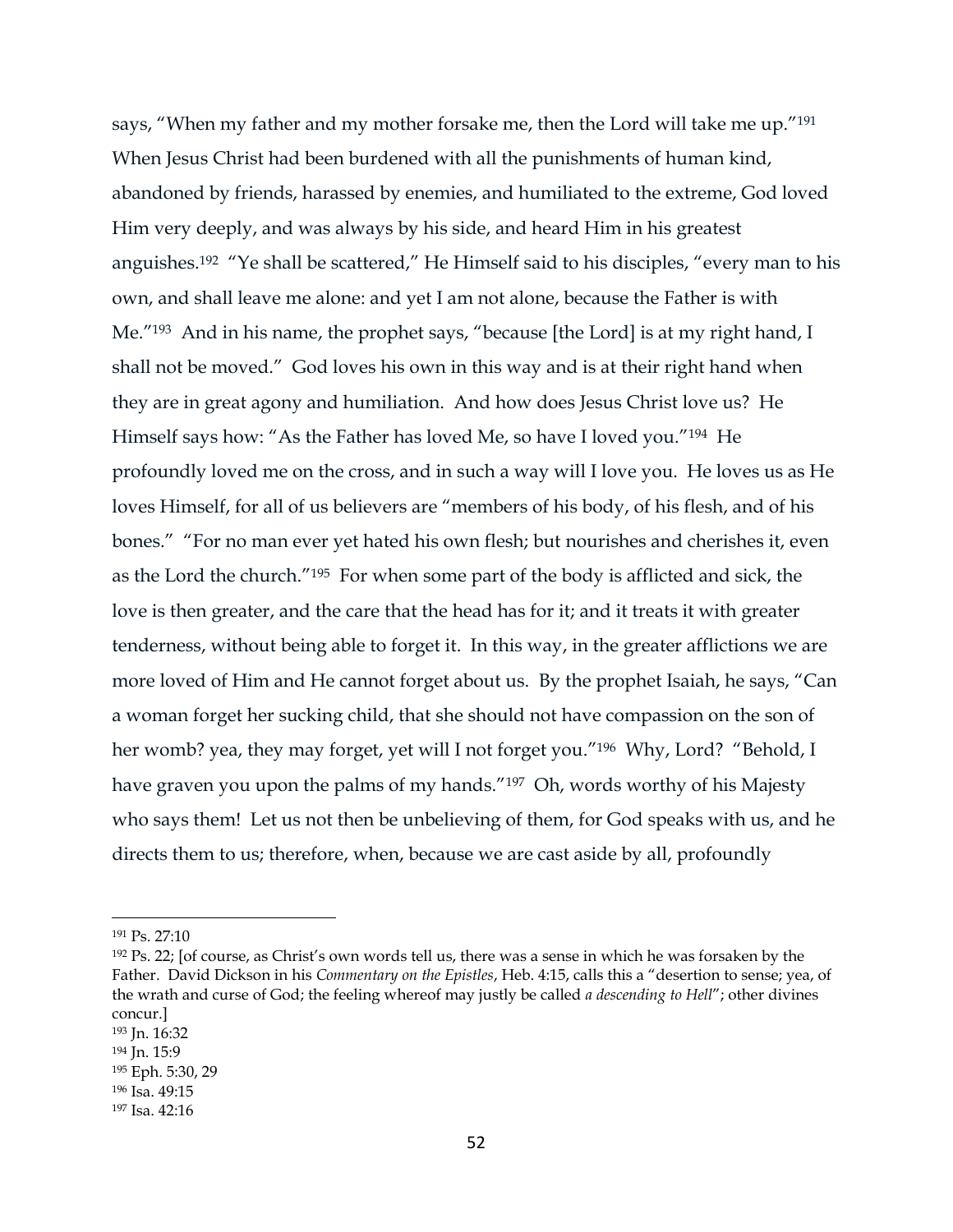humiliated, and considered abhorrent, we think that He has abandoned us, He says that He wrote us on his hands, as in order to not forget us as the object of his love. For, as the hands are something that we always see, and no one can forget their own hands, so by this he makes us to understand that He always looks upon those who are his and that he cannot lose them in forgetfulness because He loves them with an affection much more tender than that of a compassionate mother. This is what he declared to his disciples<sup>198</sup> when He intended to depart from them by death, giving them many and very loving gifts and promises to console them in the great sadness that they were then in because of his departure. Let us, then, be certain of this constant love and mercy that the Lord has for us, and let us not give place to anything contrary to it, for our firmness and perseverance consists in this.

The conformity with Christ that God intends for his own to have through the cross and afflictions is a manifest sign of this great love that He loves them with. For, this affection being so admirable, it cannot proceed from any other but so high a beginning - our election and the calling with which God called us to Himself proceeded from the love that He has for us in Christ.199 In this way, all the means that He uses with us in order to come to the desired end of our election, which is to be glorified with Him, by necessity proceed from the same origin. When He opened our eyes to see the damnation that we were in and gave us the virtue of his Spirit to embrace his salvation with, <sup>200</sup> it was a certain sign that He loved us, and we did not doubt that He desired good for us in having performed so great a mercy to us. We do not therefore now have reason to doubt what we did not doubt then. For those things which we presently suffer for the Lord are the fruit and confirmation of that calling. For, for being loved and called by Him, we are so greatly persecuted and harassed by the world. Let us not therefore waver in this truth. For that which the Holy Spirit testifies concerning all the members of the holy body of Christ, He testifies and says of each one of them. And

<sup>198</sup> Jn. 13

<sup>199</sup> Col. 1; Eph. 1

<sup>200</sup> That is, faith.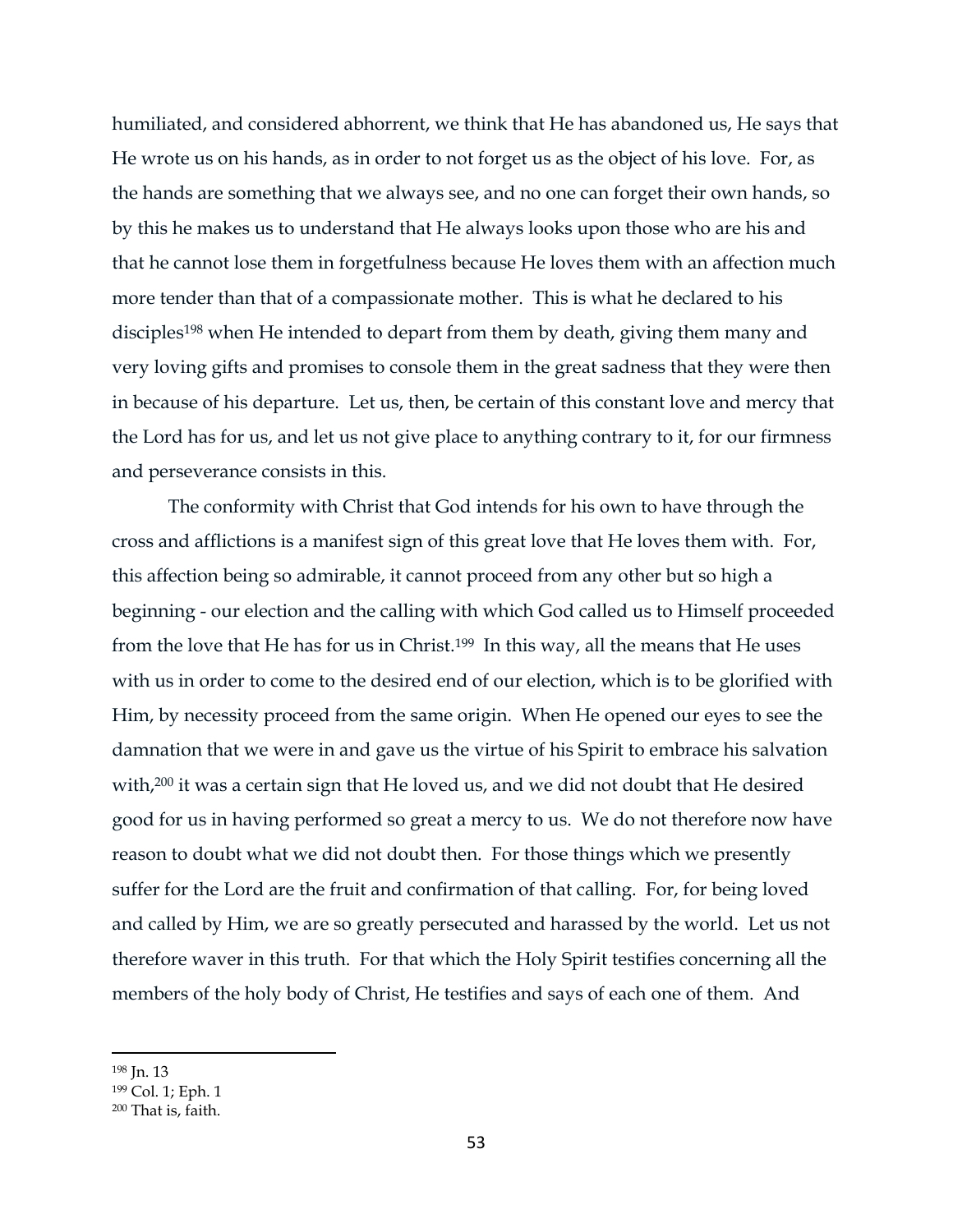therefore, each one in particular must apply it to themselves and assure themselves of it in no other way than as if it were said of and for them alone. For as it is written by the apostle, St. Paul, "Now we have received not the spirit of the world, but the Spirit which is of God, that we might know the things that are freely given to us of God,"201 and not for us to ignore and doubt them.

# 10. WHY THE FAITHFUL ARE THE MOST AFFLICTED

Because the faithful are such a particular work of God, He in his goodness does not want there to be anything in them that He holds in contempt, but that they be wholly pure, and that by holiness and purity they declare that they are his sons. By this He wants to destroy the works of the devil in them, which are so contrary to Him, as are evil inclinations and all that which in any way impedes the complete obedience to his holy will in them.<sup>202</sup> In order to finish consuming these evils, He lays upon them the cross and sufferings, that they be to them like a purgatory in this world, so that they be purified by them; and He wants them to experience them together with Him as a testimony of his love and of being his family members and very dear to Him. I reprimand and discipline, says the Lord, all those I love.203 It is because of this that the more He loves them, the more He hates the evil that is in them, and the more He reprimands and disciplines them. And as there are none whom He loves more than those than He has called and joined to the body of Christ, for this reason no others are more afflicted and tried than them in the world.

God deals with us and with all his faithful like a father that has many children, and among them one more loved than the others whom he wants to leave as an heir. With this one, just as He loves him more, so also is he more vigilant over him, and the

<sup>201</sup> 1 Cor. 2:12

 $202$  1 In. 3

 $203$  1 Jn. 3 [paraphrase]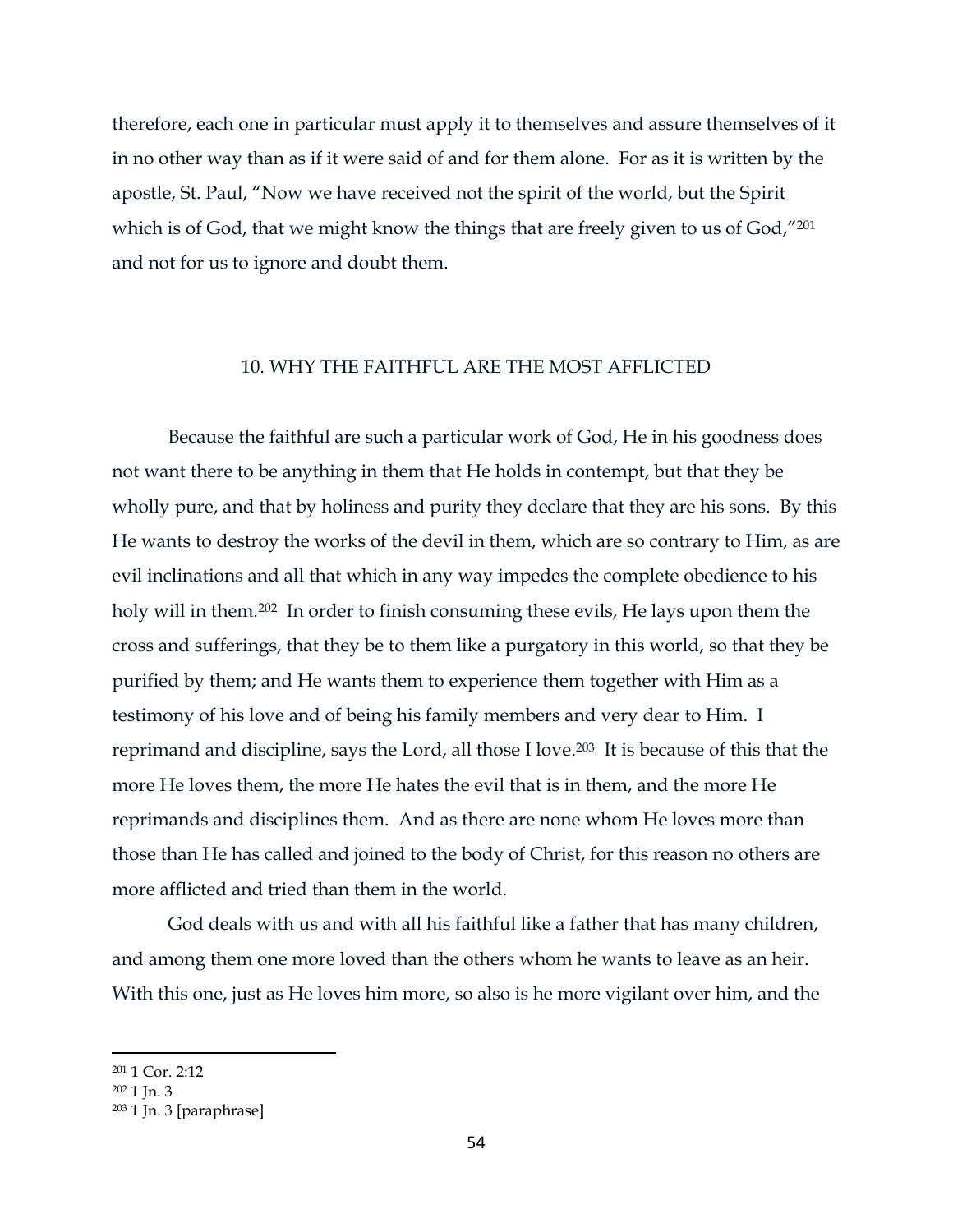more does He discipline him so that there not be any vice in him by which he could be deprived of the inheritance. Nevertheless, the son, given the pain and feeling of the punishment, considers it to have proceeded from anger, and through his failure to understand what the father does and intends by such a course of action, it happens that He grows impatient, flees, and considers that which is a testimony of love to be a sign of hatred. Such happens to us, who, by not understanding the intent of God in the reprimands that He gives us (which is, because He loves us supremely as sons, to ready us for the inheritance by them and to destroy the vices that would be able to keep us from it), we are impatient and we do not hold them in the esteem that we should as instruments of such great well-being.

Therefore, let us hear what the Holy Spirit says to each one of us by the mouth of his apostle: "My son, despise not the chastening of the Lord, nor faint when you are rebuked of Him: For whom the Lord loves He chastens, and scourges every son whom He receives. If ye endure chastening, God deals with you as with sons; for what son is He whom the father chastens not? But if ye be without chastisement, whereof all are partakers, then are ye bastards, and not sons."204 From which we see how, because He loves us, He wants to assure us that we are his sons and to distinguish us by the cross from those that actually are not. For if we were outside of this fatherly correction and discipline, the inheritance would not belong to us, for in that same action it would be manifested to us that we were not legitimate sons, to whom it is owed,<sup>205</sup> but bastards. But, since by his supreme mercy we are legitimate sons, let us, having cast away all faintheartedness and cowardliness, subject ourselves willingly to the decree and will of the eternal Father, and let us understand what St. Paul tells us: "For ye have not received the spirit of bondage again to fear; but ye have received the Spirit of adoption, whereby we cry, 'Abba, Father'. The Spirit itself bears witness with our spirit that we are the children of God: and if children, then heirs; heirs of God and joint-heirs with

<sup>204</sup> Heb. 12:5-8

<sup>&</sup>lt;sup>205</sup> [Not that the inheritance is owed to us considered in ourselves, but it is owed to Christ because of his perfect obedience and it is due to us as his members.]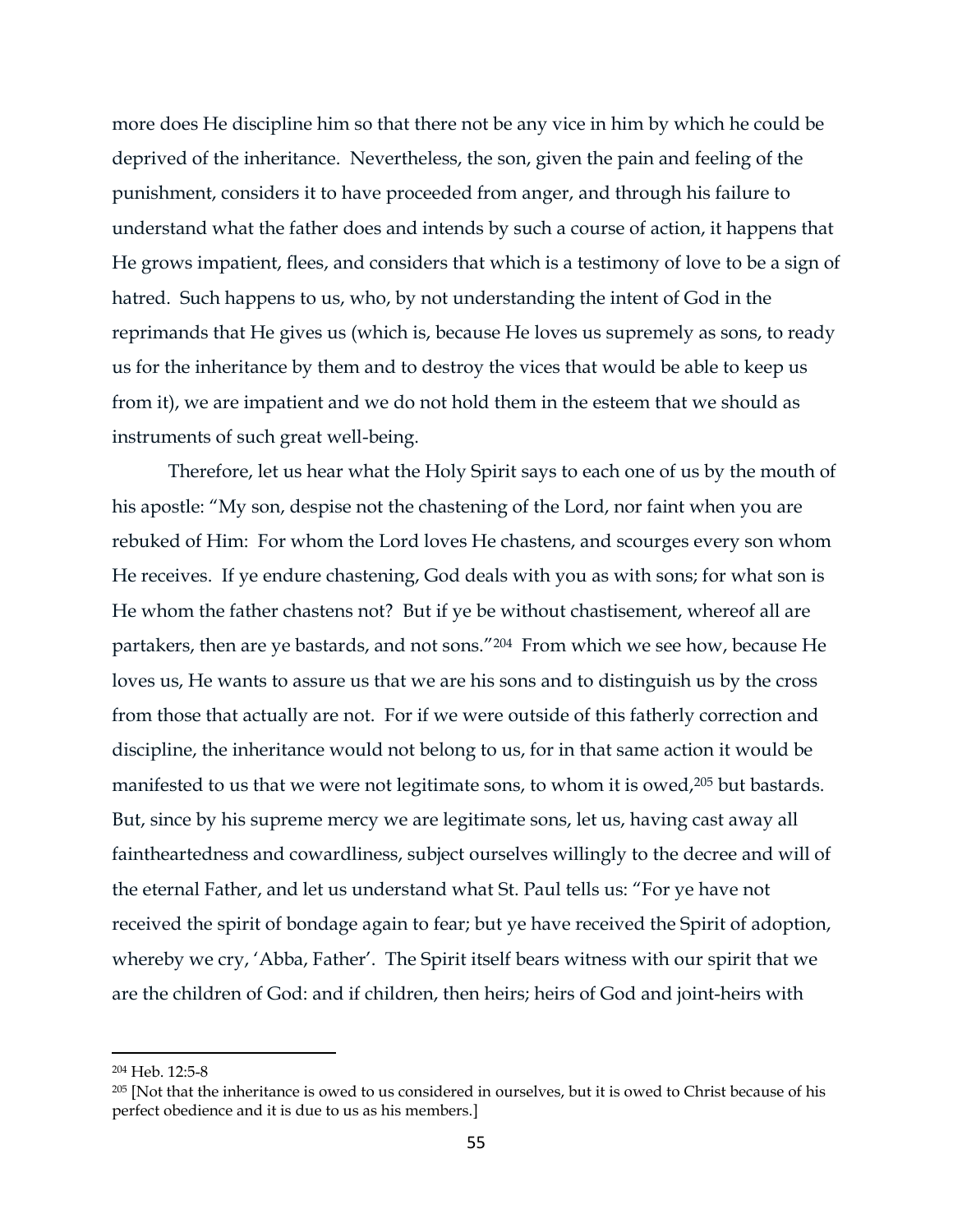Christ; if so be that we suffer with Him, that we may be also glorified together."<sup>206</sup> Therefore, let us know the benefit of the loving correction of God, and let us suffer as his sons and heirs in imitation of the firstborn, who, being the most loved, suffered exceedingly. And as the greatness of his sufferings was a testimony of the greatness of the love with which He loved and was loved by the Father, so, as great as ours may be, let us consider them a testimony of the greatness of his love and of his favor toward us. For the cross, as it is written,<sup>207</sup> is a mercy; therefore, when it is greater and more difficult, it is a clear demonstration of God loving us more deeply and having greater mercy for us, and of his being supremely angry with the devil and his works.208 From this it follows that the more we are oppressed and anguished, the closer the evil that is in us, against which the Lord fights, is being totally consumed. And for this reason, in the greatest tribulations we should have the greatest joy and contentment, because in them the completion of our deliverance draws closer, along with the clear knowledge of God with which we will see Him face to face, and we will know Him as we are known by Him.209 Let us not therefore be fixated like children on the present evils and tribulations, but rather let us pass on to the consideration of what God intends to do by them, which is to make us in all things righteous, without any residue of unrighteousness or corruption remaining in us; and to rather be without blemish or wrinkle, and in this way to come to rejoice in the gentle fruits of righteousness that they rejoice in who have been exercised by such trials.<sup>210</sup>

God also wants by this for us to understand what a great evil sin is and how unmeasured the punishment must be that He must exact upon those faithless sinners that have not known Him, so that we therefore further distance ourselves from it and come to hate it more. For, if God, loving us so much, and having already pardoned us

<sup>206</sup> Rom. 8:15-17

<sup>207</sup> Eccl. 2

<sup>208</sup> [To say that it is a sign of God's greater love and mercy for us implies no change in God, since the love of God here spoken of is simply the manifestation to his creatures of his eternal and unchangeable goodness.]

 $209$  [In the original text this verse is in quotations, but it is a synthesis of 1 Cor. 13:12 and 1 Jn. 3:2.] <sup>210</sup> Col., Eph., Rev., Heb.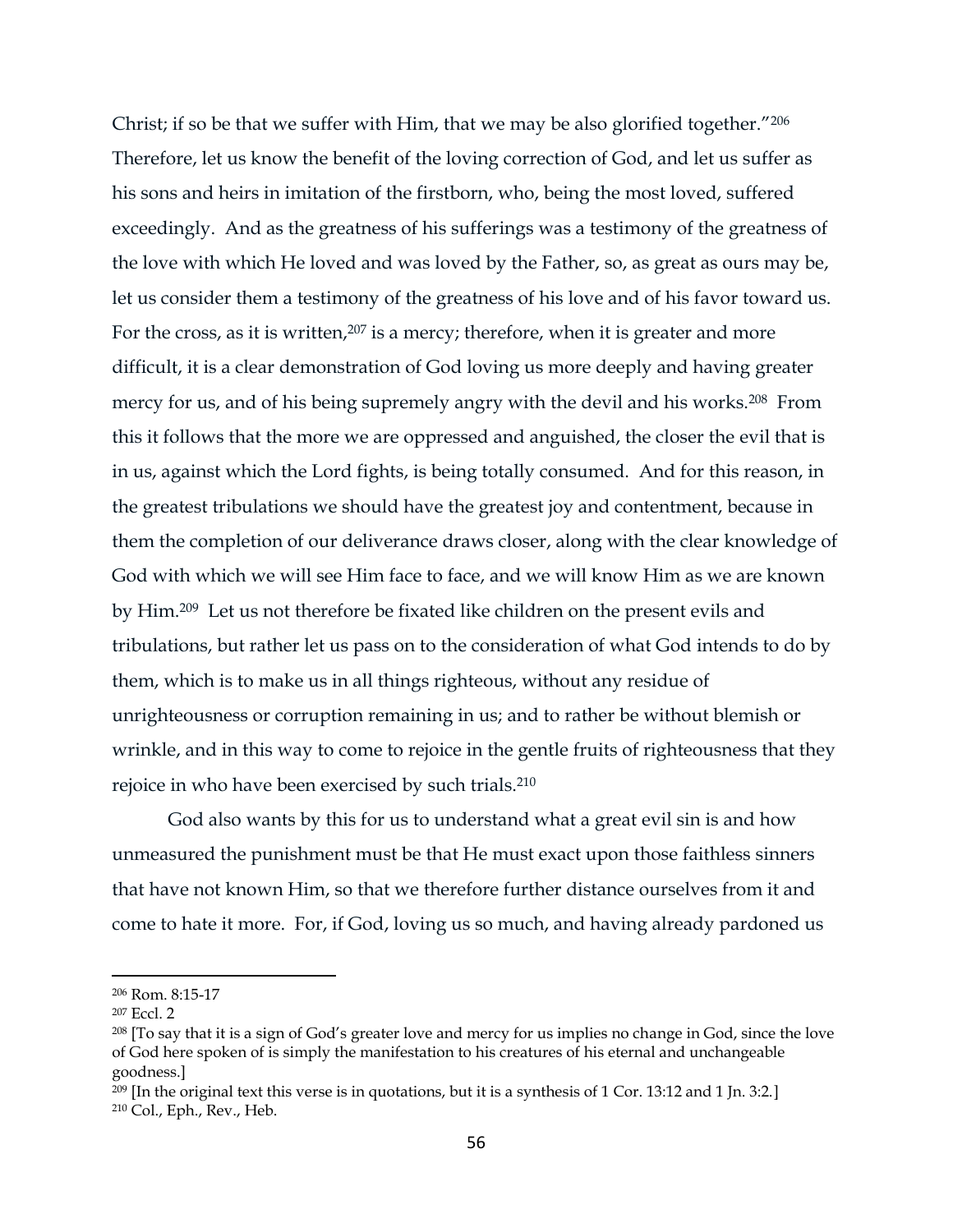and reconciled us to Himself, treats us with such severity because of the remnants of sin that remain in us that it is necessary that we live and die crucified,<sup>211</sup> what a frightful punishment do you think He will carry out on those in whom sin has its kingdom, and who are wholly servants of the devil and enemies of all righteousness?

With respect to us, God does not punish us for sin, for Christ was already punished for it. But He punishes the sin that still remains in us, not because of some hatred He has for us, but because of the hatred he has for *it*. And if, we being sons, He puts us in such hardships and anguishes that we are judged by the world to be strangers and aliens from God, what will He do when, for them that do not believe the gospel and are enemies to Him, He punishes not only the sin, but also them for their sin?212 They will certainly be consumed by Him, for they will not be able to suffer such a severe judgment. "For the time is come," says St. Peter, "that judgment must begin at the house of God: and if it first begin at us, what shall the end be of them that obey not the gospel of God?"213 And if He begins by punishing us, who are his house where He dwells, with such rigor, what will He do when his wrath has been universally inflamed and He begins to take vengeance on those that are the house and temple of the devil, where he is obeyed and all his will is done? "For in the hand of the Lord there is a cup, and the wine is red; it is full of mixture; and He pours out of the same: but the dregs thereof, all the wicked of the earth shall wring them out, and drink them,"<sup>214</sup> for all are sinners. But the sons drink the first and clearest of the cup so that they understand what great enmity they must have with sin, since God hates it in them so much that He begins his punishment with them and gives a sign to the rest that they will not be able to escape or flee from his wrath, even though it may be seen that for a time they walk freely. For it cannot be any other way than that, the sons drinking first, the enemies come to drink and suck up the dregs. For the sons, the cup is healthy; for the Lord (with what He does) wants to give them some taste of his wrath in order to further

<sup>211</sup> Rom. 5

<sup>212</sup> Ps. 44

<sup>213</sup> 1 Pet. 4:17, Heb. 3.

<sup>214</sup> Ps. 75:8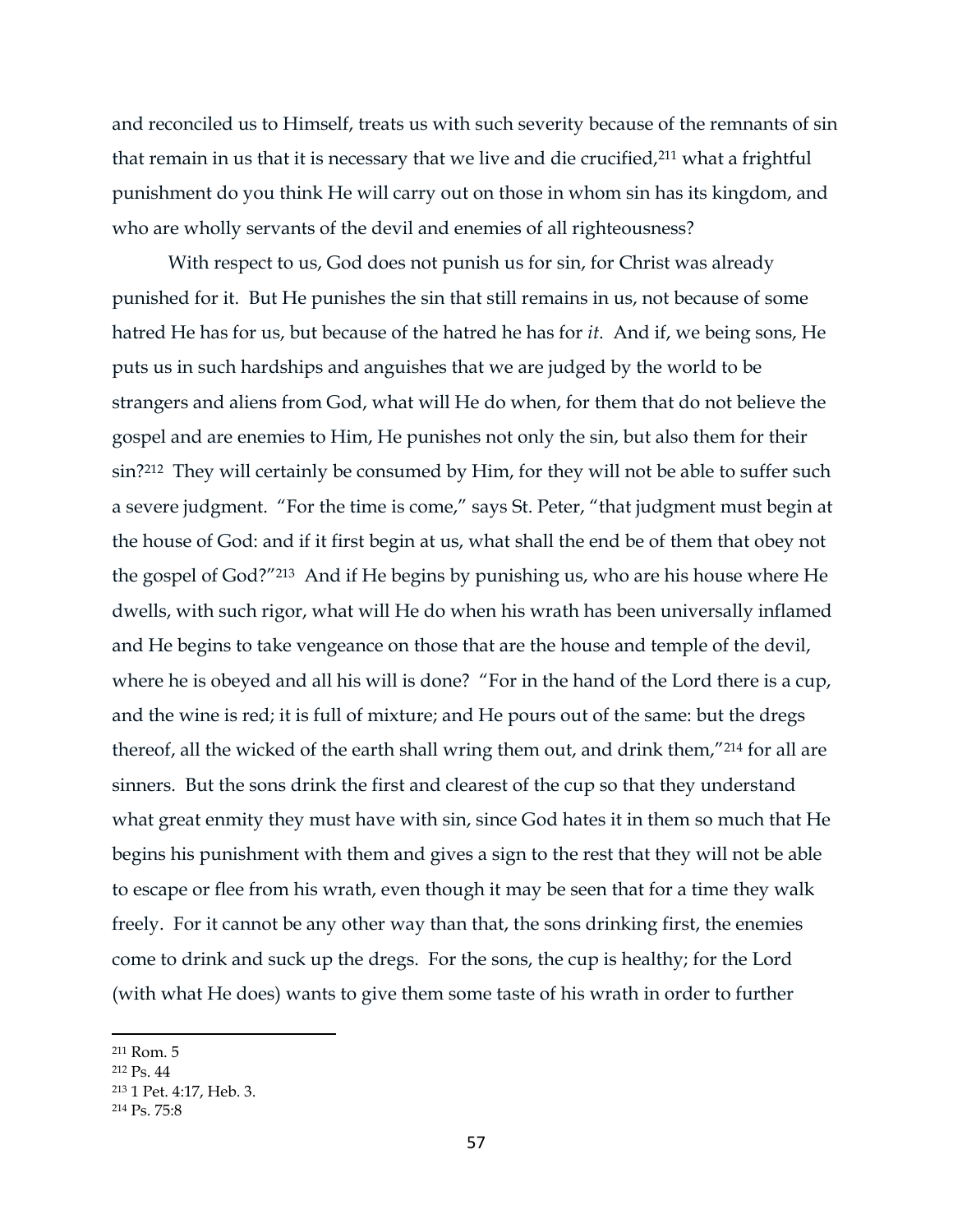humble them; and they having been humbled in this way, He wants them to embrace the blessing with greater longing that He has already worked for them, and He wants to open their eyes to see how greatly they are loved and favored by Him, since in this way He makes them more ready for his blessings, as David says.215 For, seeing as how He brings them down and humbles them so deeply, it is not to leave them in that humiliation, but to raise them up in glory, for it is in his nature to raise up the humble and broken-hearted and to lift up the needy out of the dunghill. 216

Since such is the intent of the Lord, let us joyfully drink what He gives us of the cup. For if He owed a supreme and comprehensive punishment to us, whom He has called to his knowledge, for our ingratitude and the other vices that are in us, and to be separated from Him and placed in the company of those that are already damned, we must consider it a supreme blessing to drink the little bit of bitterness of the troubles we suffer. We deserved to be put in irons in a never-ending prison with torments without end, and God gives us a very brief and light sentence to fulfill, suffering a small number of trials and insults - and will we avoid completing it? How much more, Jesus Christ having called us to the cross,<sup>217</sup> must it not do us any ill to bear it, when we accept being his with such a condition? And if we desired to further investigate, we would find out that we are not the ones who bear it; but *He* bears it and us. For, as Isaiah says, it is Him who "bears the kingdom upon his shoulders."218 Who is comprehended in his kingdom, if not those who are persecuted, imprisoned, detested, condemned, and killed for his name? Therefore, even though He gives us to drink of his cup, He gives it to us with such mildness and pleasantness that all comes to be lain upon *his* shoulders and we are borne by *Him*. And therefore, we should give Him thanks, for, though we had deserved to drink the sludge and filth of it, He gives us the most clear and easy [part] to drink from. But the dregs of it, which is all the intensity of his wrath, of his indignation, of all his fury, of his condemnation, of his eternal curse, and of his irrevocable sentence,

<sup>215</sup> Ps. 119; Is. 28

<sup>216</sup> Lk. 4:18; Ps. 145:6; 113:7

<sup>217</sup> Mt. 16; Lk. 9

<sup>218</sup> Is. 9:6; [English bibles read "government" instead of "kingdom".]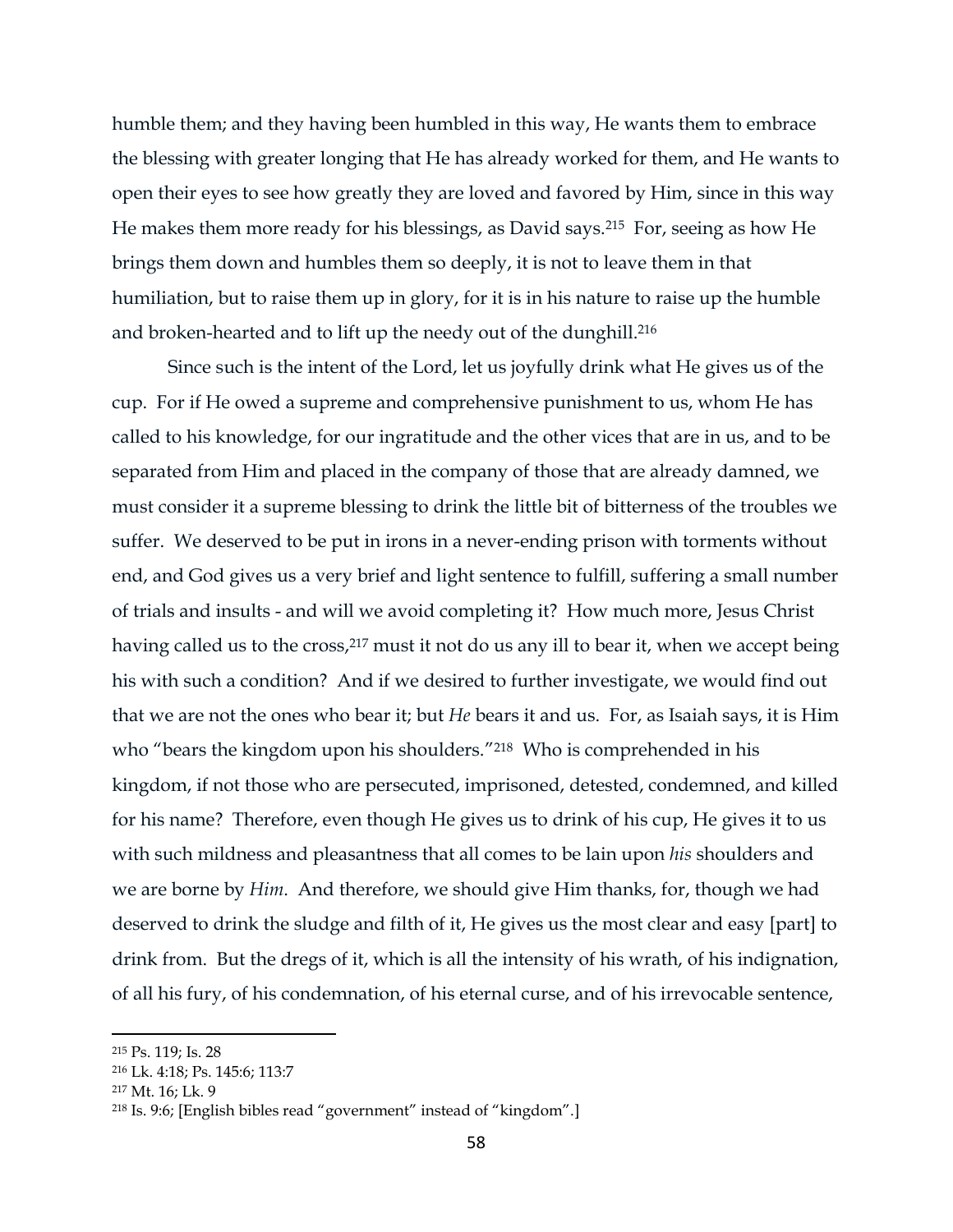are saved for the drinking of those that do not believe the gospel, but in place of obeying its truth and worshiping, they trample and persecute it, which actions will have their effect, as St. Paul says, "when the Lord Jesus shall be revealed from heaven with his mighty angels, in flaming fire taking vengeance on them that know not God, and that obey not the gospel of our Lord Jesus Christ, who shall be punished with everlasting destruction from the presence of the Lord, and from the glory of his power when he shall come to be glorified in his saints, and to be admired in all them that believe..."<sup>219</sup>

In this way, even though God is now silent and does not therefore show the vengeance that He has stored up for those that reject his righteousness, He does not by this approve of what they say and do against it. His great patience and long-suffering is not a sign that He approves of wickedness or of the condemnation that men give to what He most loves in the world, but rather, He is merciful, even toward those that make themselves unworthy of his mercy, and He hopes for penitence from them.<sup>220</sup> All appears to result prosperously for them,<sup>221</sup> while sin yet has its dwelling and dominion in them. But all their prosperity and good outcomes are a heaping-up of wrath for the day of wrath,<sup>222</sup> and a being lifted-up very high in order to be brought down without remedy. The Holy Spirit therefore commands each one of his faithful that they do not separate themselves from the truth because of any adversities or because of the prosperity that their persecutors enjoy. "Fret not yourself because of evildoers," He says, "neither be envious against the workers of iniquity. For they shall soon be cut down like the grass and wither as the green herb."<sup>223</sup> "Rest in the Lord, and wait

<sup>219</sup> 1 Thess. 2:7-10

<sup>220</sup> [God's desire to see the wicked reprobate repent is manifest in the proclamation of his law and gospel, which is his revealed will commanding all to repent and believe in Christ. Pérez is not claiming that there is any inconsistency between God's secret will, which is his eternal decree of everything that comes to pass, and the actions of his enemies, because he is not claiming that God, who is omniscient, has any expectation of gospel repentance from the reprobate. This hope he speaks of refers to God's actions, not to passions or expectations, just as God is said to repent, but such is true only in an analogical sense.] <sup>221</sup> Jer. 12

<sup>222</sup> Rom. 2; Ps. 73

<sup>223</sup> Ps. 37:1-2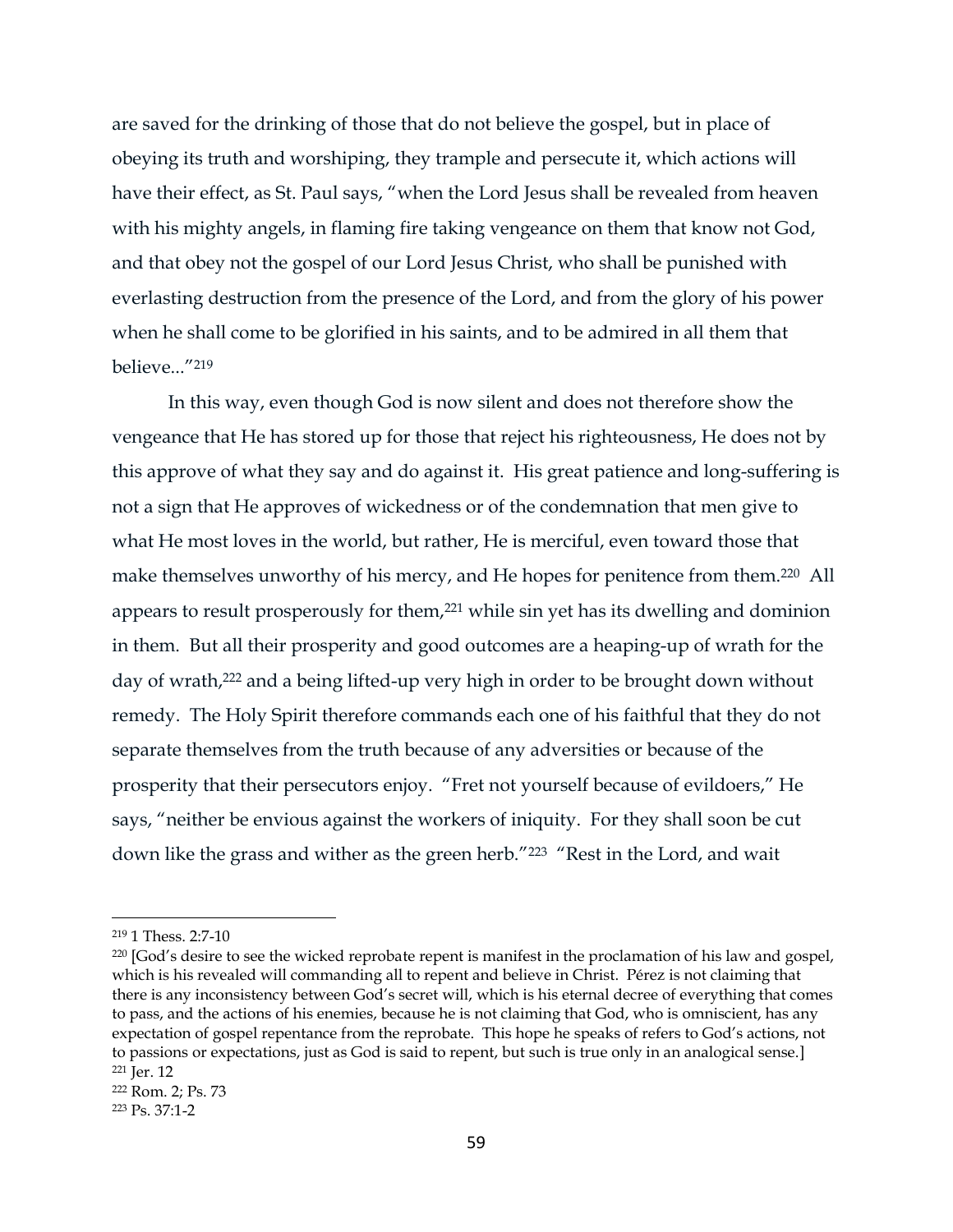patiently for Him…"<sup>224</sup> "But the meek shall inherit the earth and shall delight themselves in the abundance of peace."225 Let us then be constant in righteousness and fear, as the Spirit of God commands us. For since we do not escape from being afflicted and so mistreated, much less will those who persecute us escape. For our temporary tribulations are the eve of the eternal ones which must come upon the impious, who do not believe the gospel and are persecutors of the righteous, as St. Peter says.226 Let us learn to be silent toward all that God does, for everything comes to pass having been done with great wisdom. And, in this way, we will be strengthened and will lose our fear of the present evils. "In quietness and in confidence", says the prophet, "shall be your strength."227 The more we will be silent, and hope with greater patience, the more strengthened, and with higher spirits will we drink of the clear part of the cup that the Father gives us, and it will come to pass in no other way than what He has told us by his word.

The apostle, St. Paul, in the epistle that he wrote to the Corinthians, says, "when we are judged, we are chastened of the Lord, that we should not be condemned with the world."228 In this the Spirit of God testifies to us that by means of the tribulations we suffer, we are free from the general condemnation of the world, which will necessarily be condemned. Therefore, God does not send the troubles and the other evils that we suffer upon us in order to damn us and separate us from Himself, as is thought by our flesh and the world, but rather, to correct us and to refine us from all that is in us that hinders us from having the likeness that we should with his Son, our Lord and Redeemer; and so that, being afflicted, we with greater confidence implore and receive his mercy as sons of mercy, and so that in this way we do not come to share in the condemnation of the world.

- <sup>225</sup> Ps. 37:11
- <sup>226</sup> 1 Pet. 4

<sup>224</sup> Ps. 37:9

<sup>227</sup> Is. 30:15

<sup>228</sup> 1 Cor. 11:32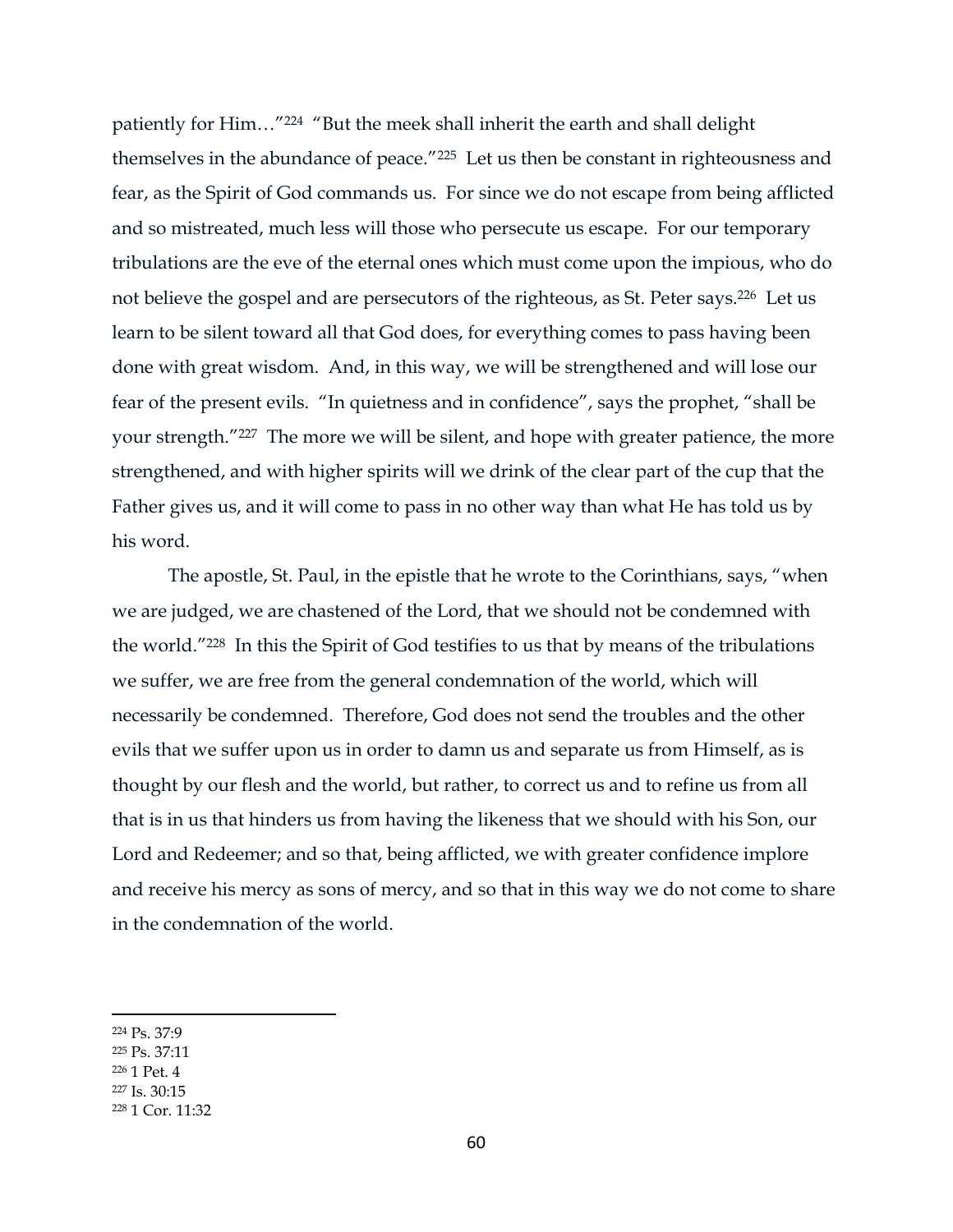This is the effect of the prayer that the Lord Jesus made in his last supper, when He pleaded to the Father only for those that should believe in Him by his word,<sup>229</sup> and He was heard. And since He did not pray for the world, we should not marvel at its perverseness, for, with what it does, it walks with calculated steps toward the precipice of its damnation. He pleaded to Him to deliver us from evil; look! He now delivers us by afflictions from the condemnation of sin and from all the other evils that are reserved for the unbelievers! Because of this, the prophet says, "Blessed is the man whom you chasten, O Lord, and teach him out of your law, that you may give him rest from the days of adversity, until the pit be dug for the wicked."230 By this we are made certain of our blessedness in the evils we suffer, for we are corrected by the Lord through them in order to not be cast away and in order to rejoice in his salvation. This is why holy Judith said, "let us believe that we are like servants that the Lord corrects, not in order to damn us, but to mend us. <sup>231</sup> And Esdras, a man of God, says, "the hunger, the plagues, the tribulation, and the anguishes are the lashes of the Lord, sent to purge and correct us."232 Therefore, the apostle says to us, "Ye are all the children of light, and the children of the day: we are not of the night, nor of darkness." "But let us, who are of the day, be sober, putting on the breastplate of faith and love; and for a helmet, the hope of salvation. For God has not appointed us to wrath, but to obtain salvation by our Lord Jesus Christ."<sup>233</sup> The same apostle also says to us, "[The persecutions and tribulations ye suffer are] a manifest token of the righteous judgment of God, that ye may be counted worthy of the kingdom of God, for which ye also suffer, seeing it is a righteous thing with God to recompense tribulation to them that trouble you; and to you who are troubled to recompense rest with us, when the Lord Jesus shall be revealed from heaven with his mighty angels taking vengeance on them that know not God."<sup>234</sup> Therefore, it

<sup>229</sup> Jn. 17

<sup>230</sup> Ps. 94:12-13

<sup>231</sup> Judith 8:27 [apocrypha]

<sup>232</sup> 4 Esdras 16:19 [apocrypha]

<sup>233</sup> 1 Thes. 5:5, 8-9 <sup>234</sup> 2 Thes. 1:5-7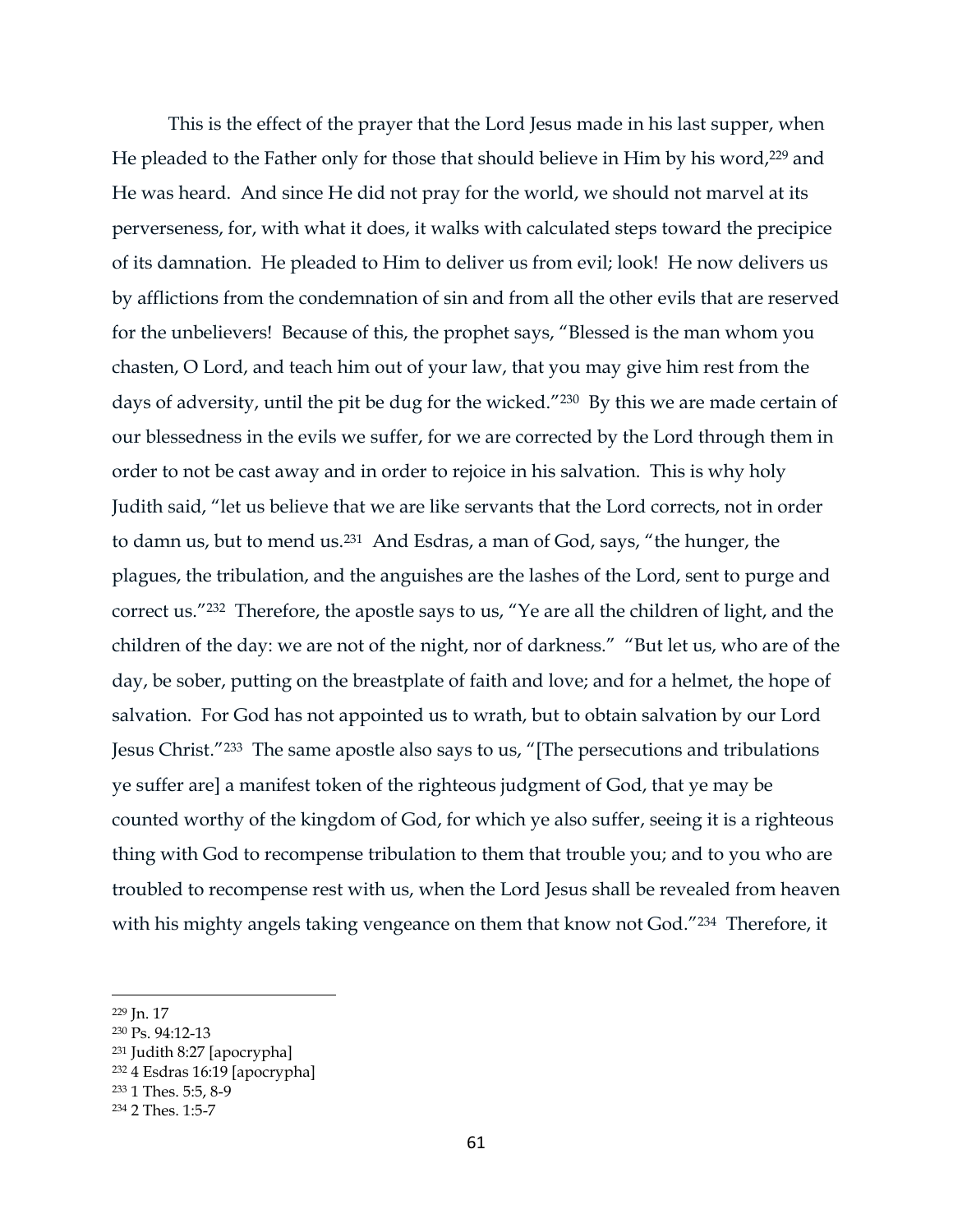may been seen that the persecutions that we suffer are like a seal to us of the salvation that we have through Christ, and of being delivered from the final condemnation, and a testimony of rest which we shall have with the Lord after them. And because of this, we should suffer them with a joyful spirit,<sup>235</sup> for it is a privilege that is not given to all.

#### 11. THE PRIVILEGED ONES: THOSE THAT SUFFER FOR THE GOSPEL

For this reason, the apostle says to the Philippians, "For unto you it is given in the behalf of Christ, not only to believe on Him, but also to suffer for his sake."236 For just as faith, according to what the same apostle says, does not belong to all, so neither does it belong to all to suffer for it.237 From this it can be seen that those that suffer for its sake are supremely privileged by God, and that in this way they have their deliverance in Christ secure. It is for this reason that He gives to them to suffer for Him and allows them to be temporally so mistreated and condemned: so that before his judgment they be absolved from eternal condemnation. Just as all fathers give to their children what they know to be best and what will be most helpful to them, so God, in giving afflictions and troubles to his own sons, gives them what He knows is best for them and will be the most advantageous for them.

The times of tribulation are much better and more useful than the prosperous times, for the tribulations because of the word are particular to the righteous, but the times of prosperity are common to all, to friends and enemies alike. What things could be more useful and healthy for us than those by which we are made certain of the love that God has for us, and that we will certainly be free from the condemnation that must be declared against the world? What better thing could we have than, while we live in this exile, to walk in the company of Jesus Christ, dressed in his own livery? What

<sup>235</sup> 1 Pet. 1

<sup>236</sup> Phil. 1:29

<sup>237</sup> 2 Thess. 3; Acts 13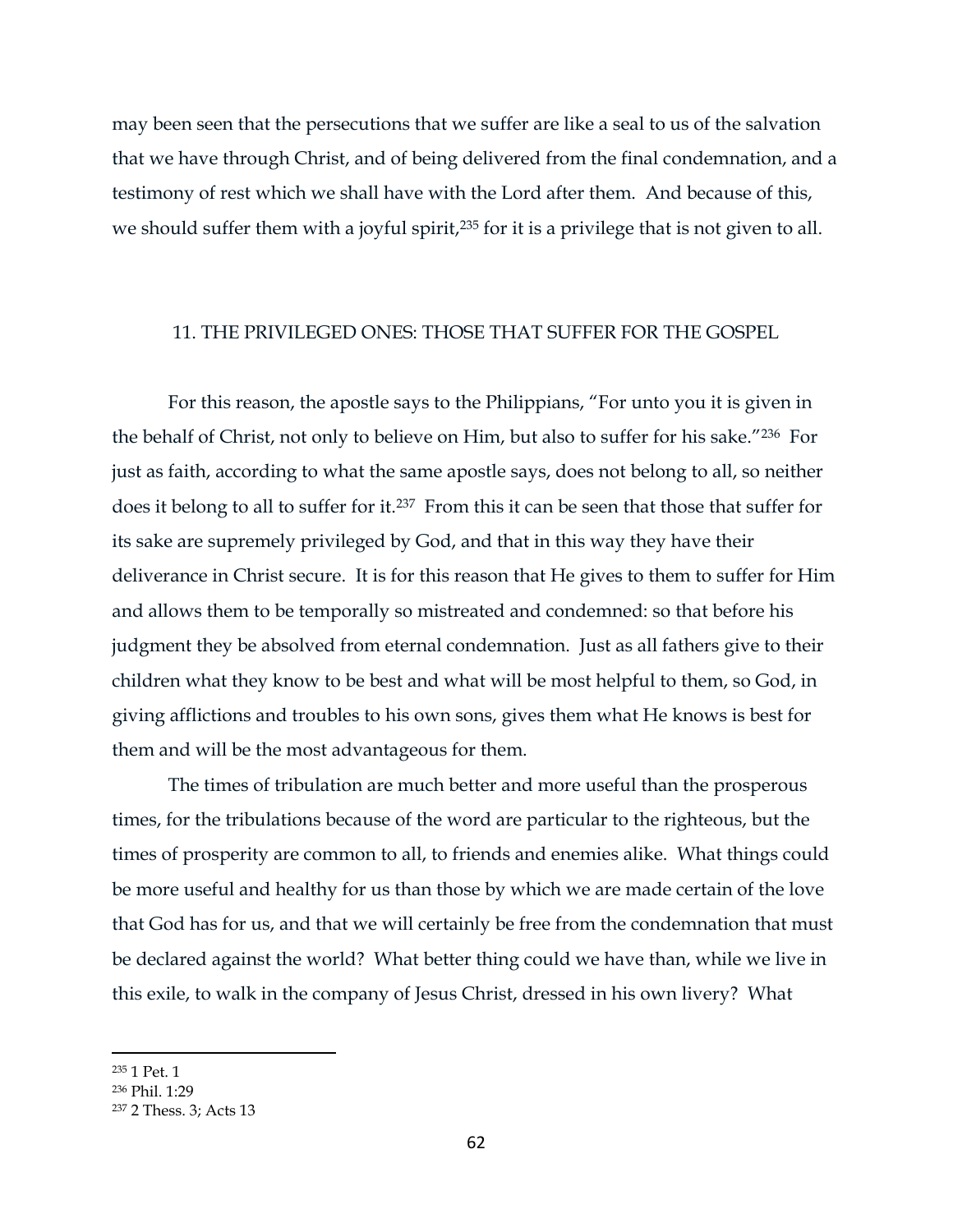greater prosperity can be imagined than to be saved with an eternal salvation, and to have a letter of surety to enter into the full possession of the riches won by the Lord's atonement? God, in giving us his tribulations, and to be persecuted for his name, gives us confirmation of all these things and assures us that we will certainly arrive at where his son arrived. For this reason St. Peter admonishes us, saying, "But rejoice, inasmuch as ye are partakers of Christ's sufferings, that when his glory shall be revealed, ye may be glad also with exceeding joy. If ye be reproached for the name of Christ, happy are ye, for the spirit of glory and of God rests upon you."238 And St. James, having considered what great benefits God communicates to his own through afflictions, says, "My brethren, count it all joy when ye fall into diverse temptations, knowing this, that the trying of your faith works patience."239 And St. Paul says, "[We] rejoice in hope of the glory of God; and not only so, but we glory in tribulations also, knowing that tribulation works patience, and patience, experience, and experience, hope: and hope makes not ashamed."<sup>240</sup>

Now see how much God loves us, since he has given us a thing accompanied with such great benefits. There is nothing which we have more need of in this life than patience to bear the fruits of the gospel, which we are called to the obedience of. For of the many that hear it, none others bear fruit but those that, armed with patience, bear the hand of the Lord.<sup>241</sup> This is why the apostle says, "For ye have need of patience, that, after ye have done the will of God, ye might receive the promise."242 Therefore, without it, we do not do it as we must, and neither can the promised blessings be reached. And in this way, so that we come to have patience, God tries us; for patience tends to be born of tribulation in those who are his sons, who, having known the goodwill and love with which they are loved, persuade themselves that nothing can

<sup>238</sup> 1 Pet. 4:13-14

<sup>239</sup> Jam. 1:2-3

<sup>240</sup> Rom. 5:2-5; [Pérez's translation reads 'let us rejoice', which is compatible with the Greek original but is an unlikely reading.]

<sup>241</sup> Lk. 8

<sup>242</sup> Heb. 10:36; [The Spanish reads, "receive the promised blessings".]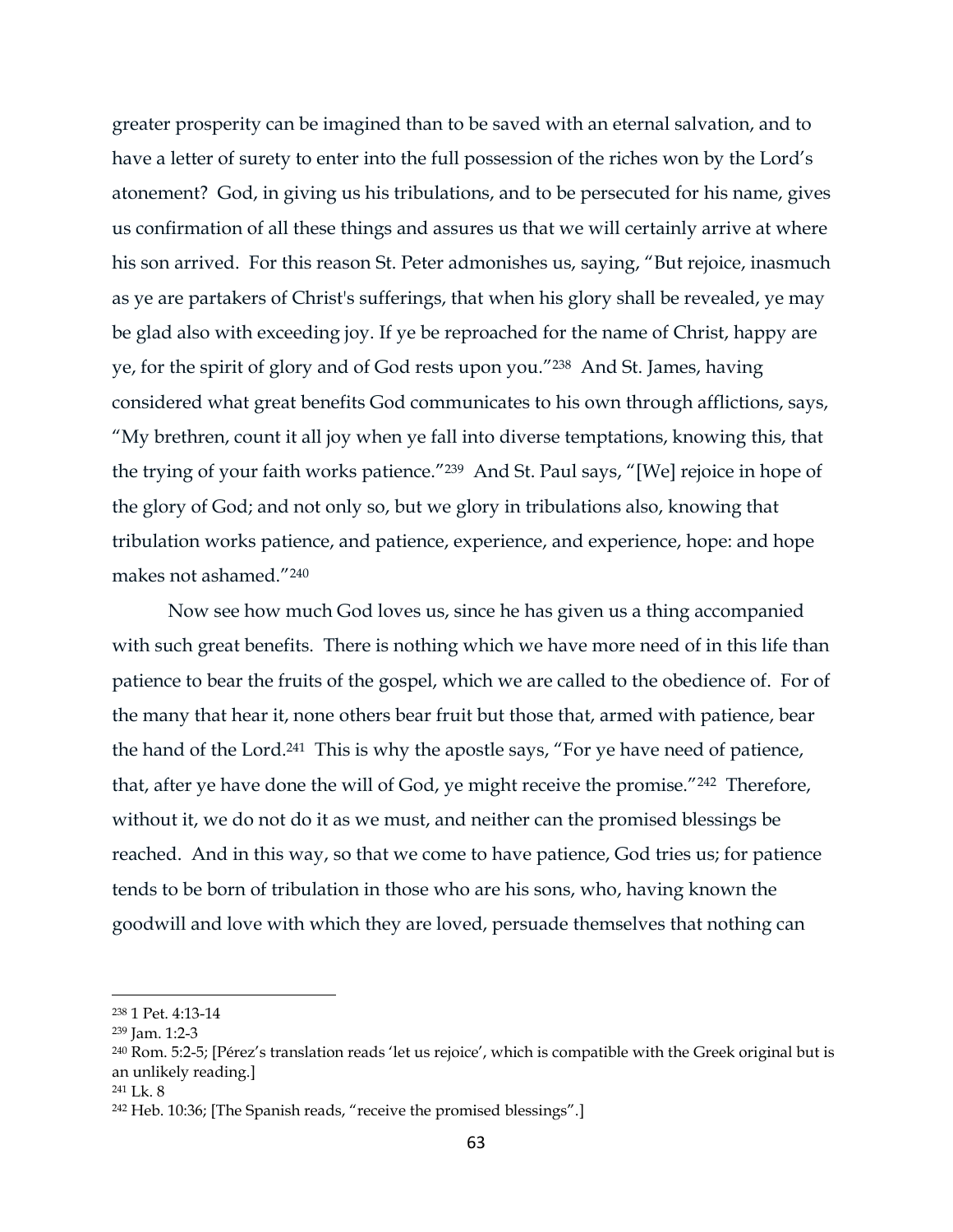come from his hand, adverse though it may be, that is not a good providence to them and that doesn't serve in a great way for their glory (as was said before), and who, because they perceive that they are loved, love Him, joyfully accepting all that He does with them, considering it all good and just, even as it is. God reveals this his good will to us by the gospel, for by it He gives this knowledge and certainty to all those that receive it, to some more and to some less, according to his good pleasure and what is suitable for each one.

From this patience, proof by experience is produced,<sup>243</sup> which is the touchstone where our faith is tested and examined and it is seen if it is sound. "Beloved," says St. Peter, "think it not strange concerning the fiery trial which is to try you, as though some strange thing happened unto you."244 Therefore, by the patience that the Lord gives us, He proves of what sort the faith that we have in Him is, if it is true or pretend.

For He desires that, since we are children of the light, we do not walk blindly, but that we have experience showing that we love Him and that He loves us. In such a way God tested Abraham and found him faithful, and Abraham understood that the faith that He had in God, by which He had been made righteous before Him, was true, since He put forth all that He most loved to fulfill his command. <sup>245</sup> Of the four sorts of people that heard the word, all of which thought themselves to have believed it, it was found, when the tribulation came because of it and all had been tested by it, that only the one part had truly received it, for they passed through it with patience and bore fruit abundantly.246 And in this way the Lord distinguishes the true believers from those who pretend to be such by tribulation, as when the unthreshed grain is winnowed and the wheat is separated from the chaff by the force of the wind, by which is by it revealed and made known.

<sup>&</sup>lt;sup>243</sup> [This is a reference to the afore-cited Romans 5:2-5, which in the English reads, "patience works *experience,*" but in the Spanish, "patience works *proof by experience*."

<sup>244</sup> 1 Pet. 4:12

<sup>245</sup> Gen. 15; Rom. 4; Jam. 2

<sup>246</sup> Mt. 13; Mk. 4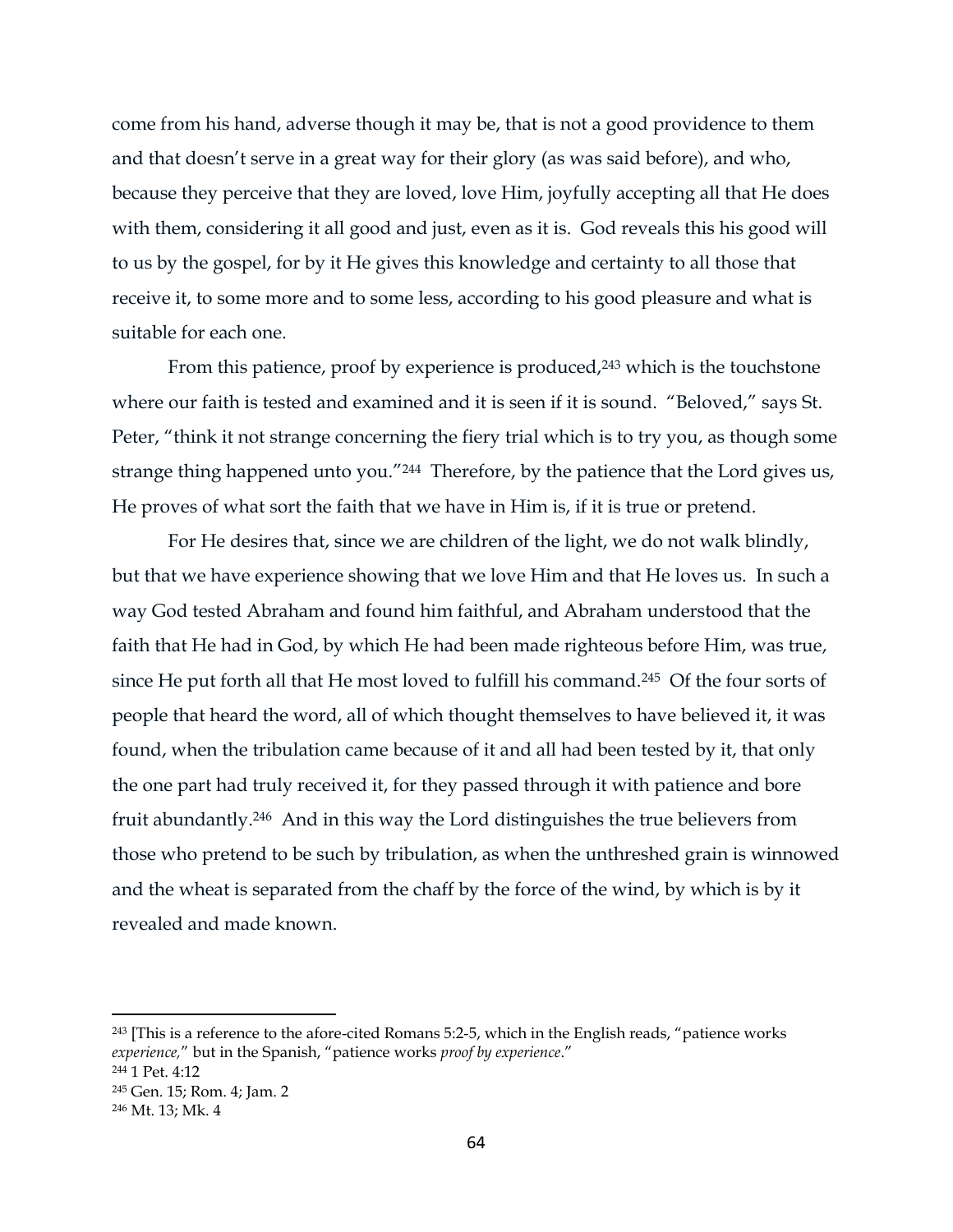Without passing through cross and persecutions, the Christian is not known and neither is he certain of himself.247 For this reason, the Churchman says, "What does he know who was never tempted? And he who has not been tried, what things can he understand?"248 Before the trial, he is asleep and does not know or esteem his Christianity. For before God places us upon the cross, which it is useful for us to suffer, each one can presume the same of themselves that St. Peter presumed of himself before finding himself alone and in danger of being imprisoned or killed by the enemies of his Master. But when God has sent us tribulations and anguishes and worked the mercy of giving us perseverance, with which we have confessed the faith by the gospel before our adversaries, and when, to follow Jesus Christ, we have risked all and regarded our lives as nothing and passed through all the troubles and harms that they had to offer us, it is at that time that we emerge proven and we know by experience that our faith is true and valuable before God, since He had us so united with Christ that neither prisons, nor torments, nor threats, nor dishonors, nor losses, nor even death could separate us from Him.

This experience and firm knowledge that we have that our faith is good and firm and that we can glory in God because of it, comes from the constant patience that God gave us to endure tribulations,<sup>249</sup> which He has placed us in for the sake of the confession of his name. Patience therefore causes us to experience the goodness and truth of our faith and assures us that we are neither deceived, nor do we live by imagination, but by the word of God, by which He gave to us to know his salvation and revealed Christ to us. By this, what St. Peter says is found true: "Wherein ye greatly rejoice, though now for a season, if need be, ye are in heaviness through manifold temptations: That the trial of your faith, being much more precious than of gold that perishes, though it be tried with fire, might be found unto praise and honor and glory at the appearing of Jesus Christ."<sup>250</sup>

<sup>&</sup>lt;sup>247</sup> [Unless 'cross' is taken in a very broad sense, Pérez will seem to have overstated his case here.]

<sup>248</sup> [Perez cites "2. Ecles. 34"; the source is unknown.]

<sup>249</sup> Jer. 9

<sup>250</sup> 1 Pet. 1:6-7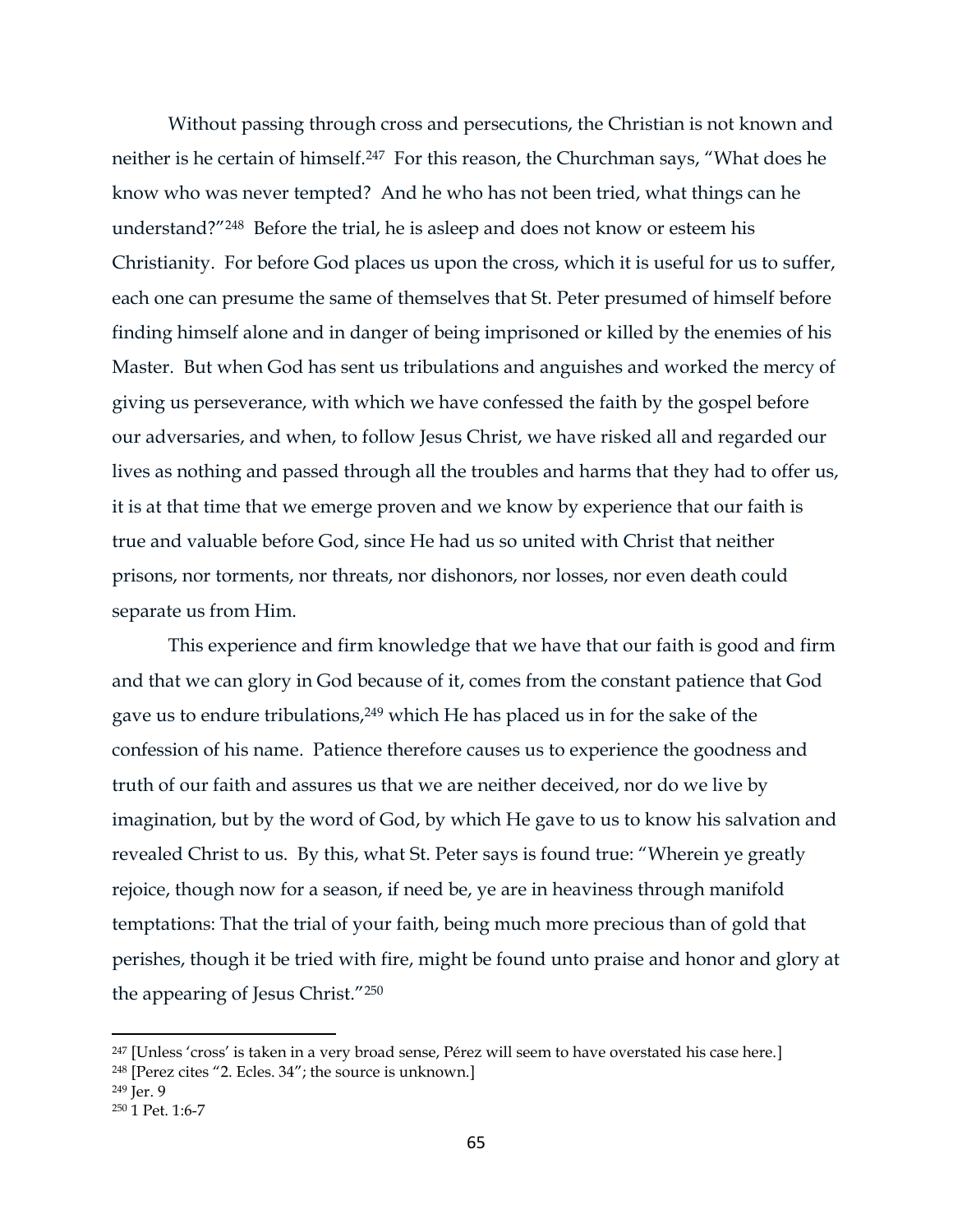The proof by experience that comes through patience produces hope. From having experienced the power of God in us we come to hope in Him. And the greater the trial has been, the more firm and certain the hope, just as happened with David and Daniel and many other holy men, who, being tested with severe tribulations, emerged with great hope because they had felt the power and presence of God in them by which they understood that He would always look upon them favorably and that they would not be abandoned in any further trials. David, moved by the perception of this favor, full of hope in the goodness of the Lord that sustained him against his enemies and brought him out in victory, says, "I will love thee, O Lord, my strength. The Lord is my rock, and my fortress, and my deliverer; my God, my strength, in whom I will trust; my buckler, and the horn of my salvation, and my high tower. I will call upon the Lord, who is worthy to be praised: so shall I be saved from mine enemies. The sorrows of death compassed me, and the floods of ungodly men made me afraid. The sorrows of hell compassed me about: the snares of death prevented me. In my distress I called upon the Lord, and cried unto my God: He heard my voice out of his temple."251 It takes place in the same way for all of us faithful who have been called. For after our faith has been tested and found good because of the patience and endurance that God has given us, our hope then grows out of measure and we conceive a most firm sureness and certainty of our eternal salvation, so much so that we begin in this way to feel and know without doubt that that we will never be able to be lost, but we will most certainly leave through the door of salvation. From this comes what St. James says: "Blessed is the man that endures temptation: for when he is tried, he shall receive the crown of life, which the Lord has promised to them that love Him."252 This hope is firm and unchanging, for it has Jesus Christ as its cause and foundation and the word of his promise, which says, "Blessed are they that mourn: for they shall be comforted."<sup>253</sup> "Blessed are ye, when men shall hate you, and when they shall separate you from their

<sup>251</sup> Ps. 18:1-6

<sup>252</sup> Jam. 1:12

<sup>253</sup> Mt. 5:4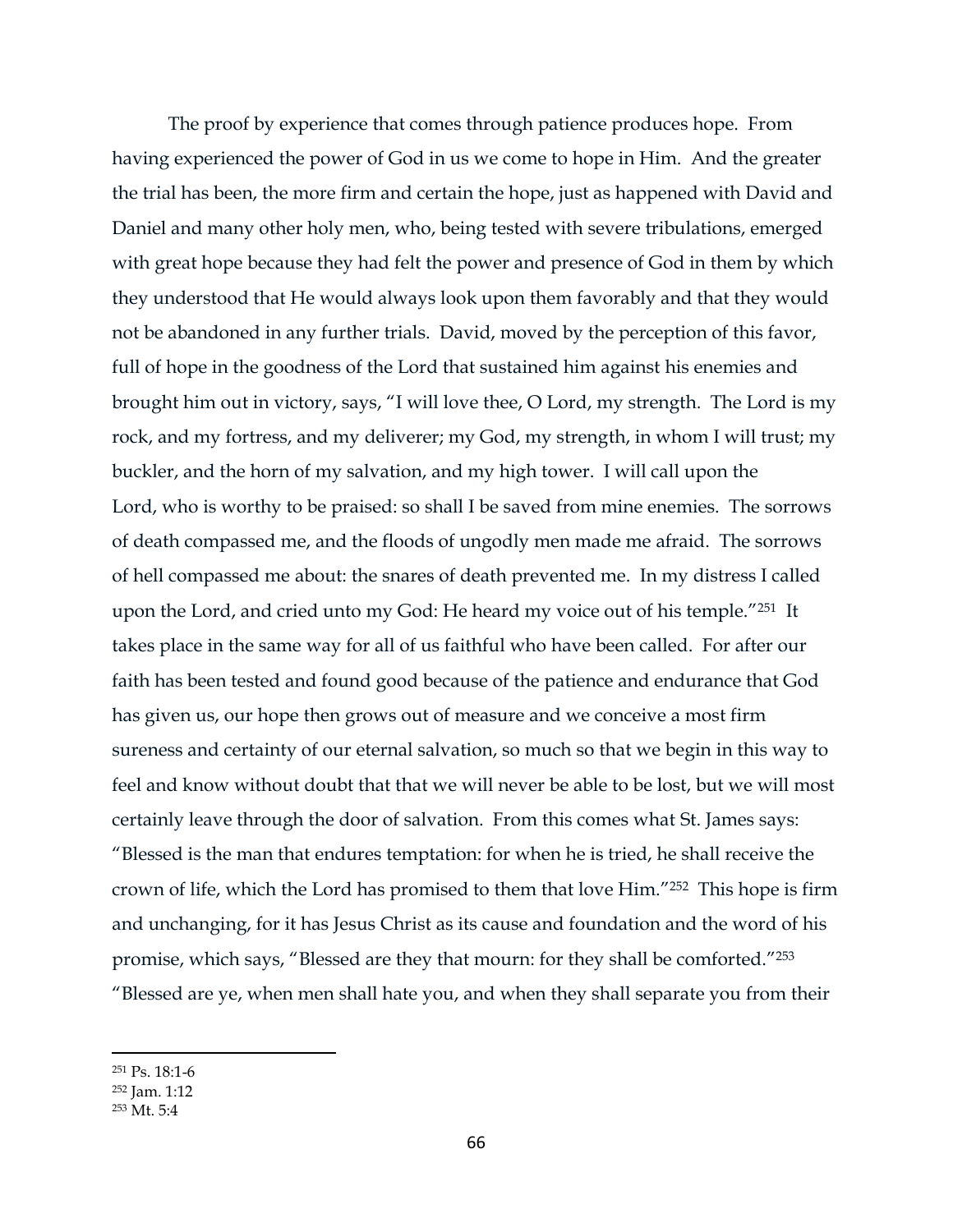company, and shall reproach you, and cast out your name as evil, for the Son of man's sake."<sup>254</sup> "Blessed are ye, when men shall revile you, and persecute you, and shall say all manner of evil against you falsely, for my sake."<sup>255</sup>

Our hope having been founded on these and other such promises, the apostle says that it will never make us ashamed. For we who believe such and resolutely await the fulfillment of the promises of God will never be cheated of the fruits of our hope, nor be made ashamed before the sons of this world, nor be ashamed of having believed the divine promises. For we will truly reach what God has given us to hope for, which is the fulfillment of them; and those men who are without God will never have occasion to shame us for our hope, for we will certainly be saved.

David confirms this to us according to his own experience, saying, "In thee, O Lord, do I put my trust; let me never be ashamed."<sup>256</sup> Blessed is the man whose hope is in the Lord, for he saves those who hope in Him. <sup>257</sup> "Blessed is the man that trusts in the Lord, and whose hope the Lord is."<sup>258</sup> And Isaiah: "He that believes shall not make haste." And St. Paul, "For we are saved by hope."259 Finally, there is what the Holy Spirit intends to bring us to an understanding of, that as much as we hope in God, we will be saved and delivered by Jesus Christ from all tribulations, temporal and eternal. Therefore, being enlivened by this hope, we can glory in them and say with St. Paul, "If God be for us, who can be against us? He that spared not his own Son, but delivered Him up for us all, how shall He not with Him also freely give us all things? Who shall lay anything to the charge of God's elect? It is God that justifies. Who is he that condemns? It is Christ that died, yea rather, that is risen again, who is even at the right hand of God, who also makes intercession for us. Who shall separate us from the love of Christ? Shall tribulation, or distress, or persecution, or famine, or nakedness, or peril,

<sup>254</sup> Lk. 6:22

<sup>255</sup> Mt. 5:11; Lk. 6

<sup>256</sup> Ps. 31:1; [The Spanish reads, "I will never be made ashamed."]

<sup>257</sup> [It is very unclear what is being quoted here; this may be a synthesis of Ps. 37:40 and 146:5.]

<sup>258</sup> Jer. 17:7

<sup>259</sup> Rom. 8:24; [Pérez's translation reads, "For by hope we are *already* saved."]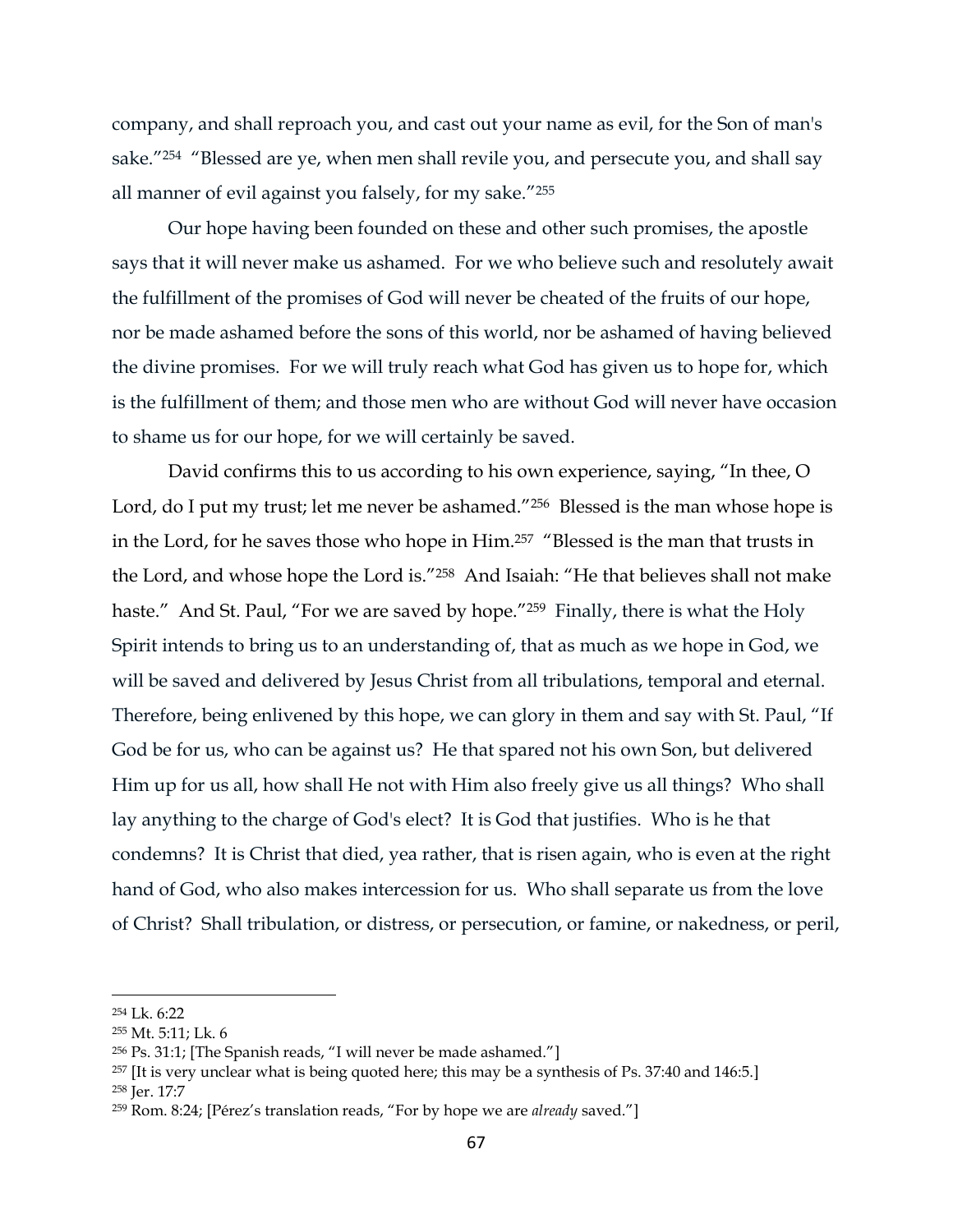or sword? As it is written, For your sake we are killed all the day long; we are accounted as sheep for the slaughter. Nay, in all these things we are more than conquerors through Him that loved us."260 Therefore, because our hope is so wellfounded, we are sure that we will not be brought to shame and certain that no created thing "shall be able to separate us from the love of God, which is in Christ Jesus our Lord."<sup>261</sup> For what the Holy Spirit says must certainly be completed in us: that if we suffer with Christ, we will also reign with Him, and if we are dead with Him, we will live together with Him.<sup>262</sup> Therefore, since we share in his act of suffering by suffering and being dead together with Him, we must consider it certain that we will live for eternity with Him. And in this way, to be tried because of Him is to be confirmed in and assured of the hope of the eternal Kingdom which He has already taken possession of for us; and He is glorified, reigning in our name.

We have already seen how all that God does is to assure us of the security of his salvation that He has given us in Christ and to effect his counsel in us that He determined before the centuries. As greatly immutable as this counsel is, equally great is the rage of his enemies and of the devil their captain, who is the primary minister of the tribulations that the faithful suffer; he does as much as he can to try to reach victory by them, dealing internal and external temptations to them with which he would, by one way or another, separate them from the path of righteousness. When he must come to combat, he is so alert and diligent that he couldn't be more so. All his armies are armed and made ready to topple Christians from the constancy that they have in Christ. He brandishes his greatness and his instruments so that they become weak and dismayed when they have considered such strength. They are then like sheep in the mouth of the wolf. They are left by friends and acquaintances, hated and denied by family, cast away and without aid from any of them that were near to them; everyone, because they see them in such a state, approves of the sentences given by their

<sup>260</sup> Rom. 8:31-37

<sup>261</sup> Rom. 8:39

<sup>262</sup> [A Paraphrase of] 2 Tim. 2:12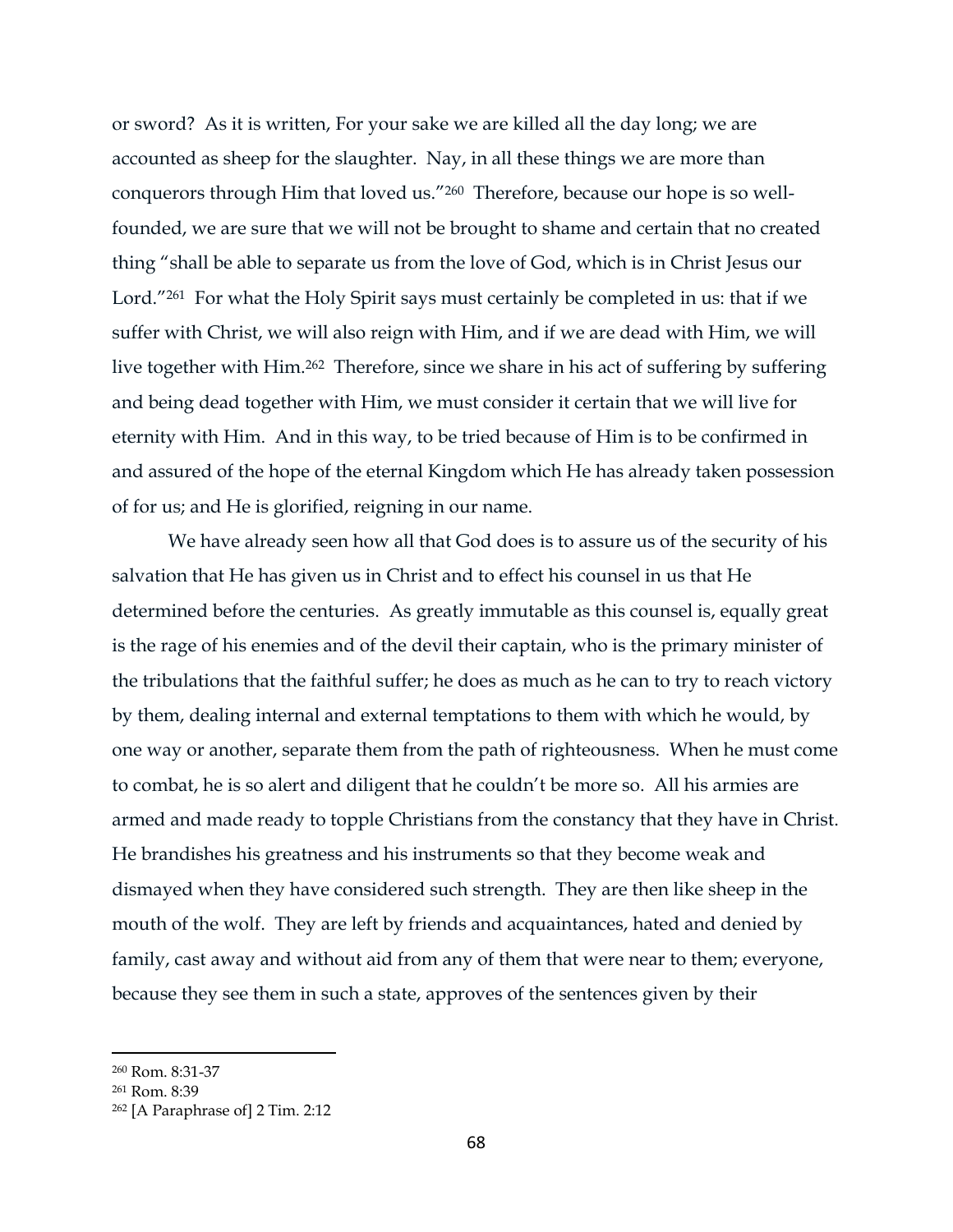condemners as if they were spoken by the very mouth of God. In these things, the griefs and anguishes that they suffer in their souls are great. It appears that heaven and earth are enraged against them and that God and his creatures make war on them to destroy them. They see the kings and princes, who rightly should be defenders of the cause of God which they suffer for, risen up against them as against the worst enemies that they could have in their kingdoms. They consider the great ones and the little ones and the men of all sorts that are armed with an infernal fury against them and are all saying together, "May they die, may they die, the traitorous enemies of God," and they see on the other side the torments that are set aside for them: the humiliation, the infamy, and the shame that they must receive before the people, before friends and enemies. They see the sad and frightful face of death and the executioner waiting to light the fire and tighten the garrote, <sup>263</sup> and they see that in such straights there isn't anyone who consoles them; but rather, in place of consolation, they encourage them to deny and blaspheme the redemption of Jesus Christ. In this the anguishes are great, but yet they grow even more, from one degree to another, for it appears to them that in the midst of it all God is sleeping and that He has forgotten them. <sup>264</sup> Therefore, the devil prods more so that they come to be dismayed from it all. He succeeds in persuading them that God hates them, since He lets them treat them in such a way and He doesn't then give them any comfort. This anguish is harsher than death itself.

All these things are strains of darkness which the devil casts in and of himself and by means of the unbelieving; and they cannot be undone and cast aside except by the presence of the light of the promises of God. This first thing that we must do, being placed into such troubles, is not to stop or be absorbed in what we see, but to pass beyond to what is unseen by the eyes of the body, and then we will undoubtedly be comforted in the midst of such anguishes. God says by the prophet, "I will be with [the afflicted] in trouble; I will deliver him and honor him."265 Therefore God is not him

<sup>263</sup> [An instrument of death by strangulation; certain circumstances dictated that one should be strangled before being burned, including turning penitent or being of a high social class.] <sup>264</sup> Ps. 44

<sup>265</sup> Ps. 91:15; [the Spanish reads, "and *he* will glorify *Me*."]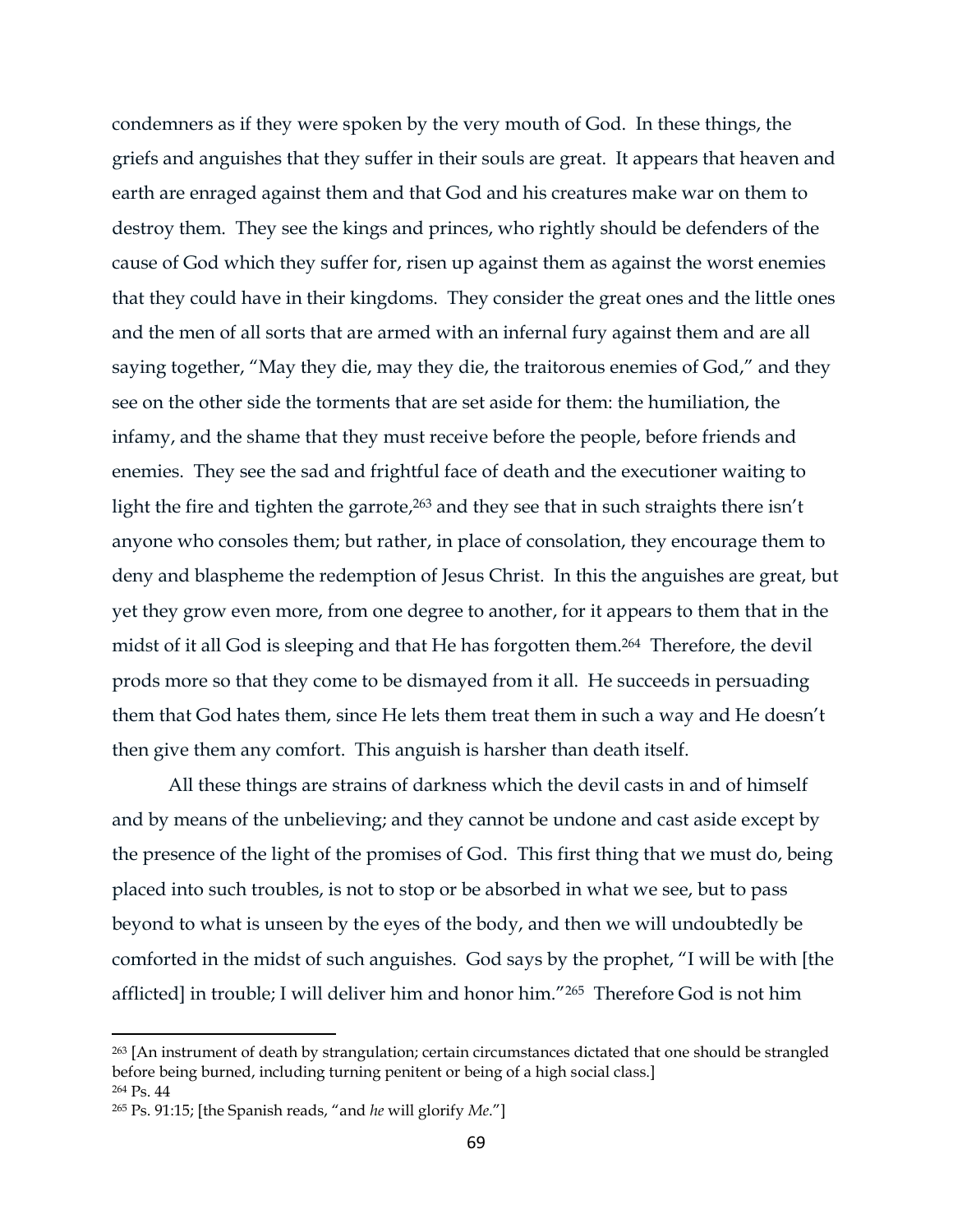who appears to make war on us, but Him who is with us in aiding us, giving us a hidden virtue with which He will in the end deliver us. To his disciples, and to us through them, He said, "Fear not, little flock; for it is your Father's good pleasure to give you the kingdom."266 Therefore none of the evils of all those you see and feel within and outside of yourselves, nor all that which Satan can do, will hinder you from entering into it. We will never feel abandoned, but we will always find God with us if we resort to the divine promise that cannot be found lacking, where it is written, "I will not fail thee, nor forsake thee."<sup>267</sup>

### 12. THE WORD OF PROMISE IS THE REFUGE OF THE FAITHFUL

Let us hear what He commands us by his prophet to do in tribulation: "Come, my people, enter into your chambers, and shut your doors about thee: hide yourself as it were for a little moment, until the indignation be overpast."268 The inner room and chamber of the faithful is the promise of God in which He promises us that He will constantly love and favor us.269 To close the door is to renounce our perceptions in affliction and not to judge by what is then felt and seen around us, nor to doubt the truth of God, but to believe that He will always fulfill what He has promised, since Jesus Christ by whom He promised it lives eternally. In that moment we see nothing but darkness, sadness, and a wrathful God, and judge Him to be against us. But, since He recognizes us as his people and commands us to hide ourselves while his indignation passes, it is clear that this is so that it does not include us; being wrathful, He continues loving us; and his indignation is not against us, but against our adversaries and condemners, upon which He at that time takes vengeance for their unbelief by letting them carry out the sentence of his wrath. He confirms this to us by

<sup>266</sup> Lk. 12:32

<sup>267</sup> Josh. 1:5

<sup>268</sup> Isa. 26:20

<sup>269</sup> Mt. 6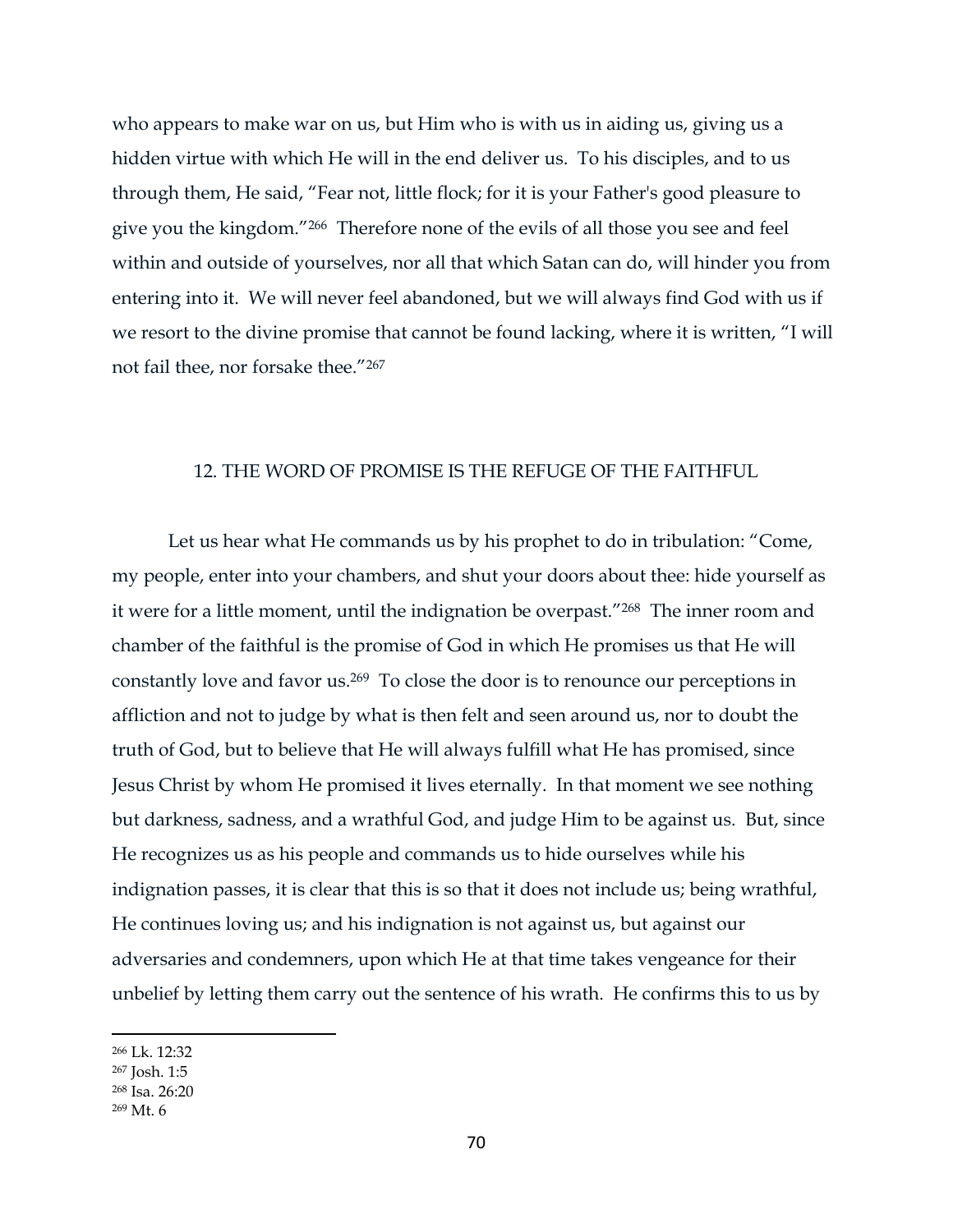the same prophet: "Fury is not in Me," He says. "Who would set the briers and thorns against Me in battle? I would go through them, I would burn them together."270 St. Paul was supremely afflicted and assailed by Satan, but he was therein loved and favored by God, as he heard from his own mouth when He responded to him, saying, "My grace is sufficient for you."271 David, perceiving such favor, says, "O love the Lord, all ye his saints: for the Lord preserves the faithful, and plentifully rewards the proud doer."<sup>272</sup> Through confidence in the promise we find this light and consolation in the midst of the darkness of tribulation. But when in the darkness we follow our own reason, we necessarily make false judgments. For, because we do not feel divine favor, we think that God is distant and asleep, and because we do not clearly see the deliverance that we desire, we judge that He also does not see it. It is as happened to the prophet, who having been severely tried, judged according to the judgement of his flesh that God had abandoned him; but by the word he later teaches the falseness of his judgment: "For I said in my haste, I am cut off from before your eyes: nevertheless you heard the voice of my supplications when I cried unto you."<sup>273</sup> He considered himself cut off and cast aside, but God had heard him and delivered him when he thought himself least free.

In this very way, according to our judgment, our tribulations always appear to us to be too long and as if they must never end. But here the Lord tells us that they remain for only a little while. For in commanding us to take shelter for a moment, He makes us to understand that these tribulations are momentary and finish very soon. As David also says, "his anger endures but a moment."274 Our affliction, the apostle says, is of very little length and exceedingly light.275 And therefore, we must suffer it unwaveringly, not considering the things that we see, but the invisible things that are

- <sup>271</sup> 2 Cor. 12
- <sup>272</sup> Ps. 31:23
- <sup>273</sup> Ps. 31:22
- <sup>274</sup> Ps. 30:5

<sup>270</sup> Isa. 27:4

<sup>275</sup> 2 Cor. 4:17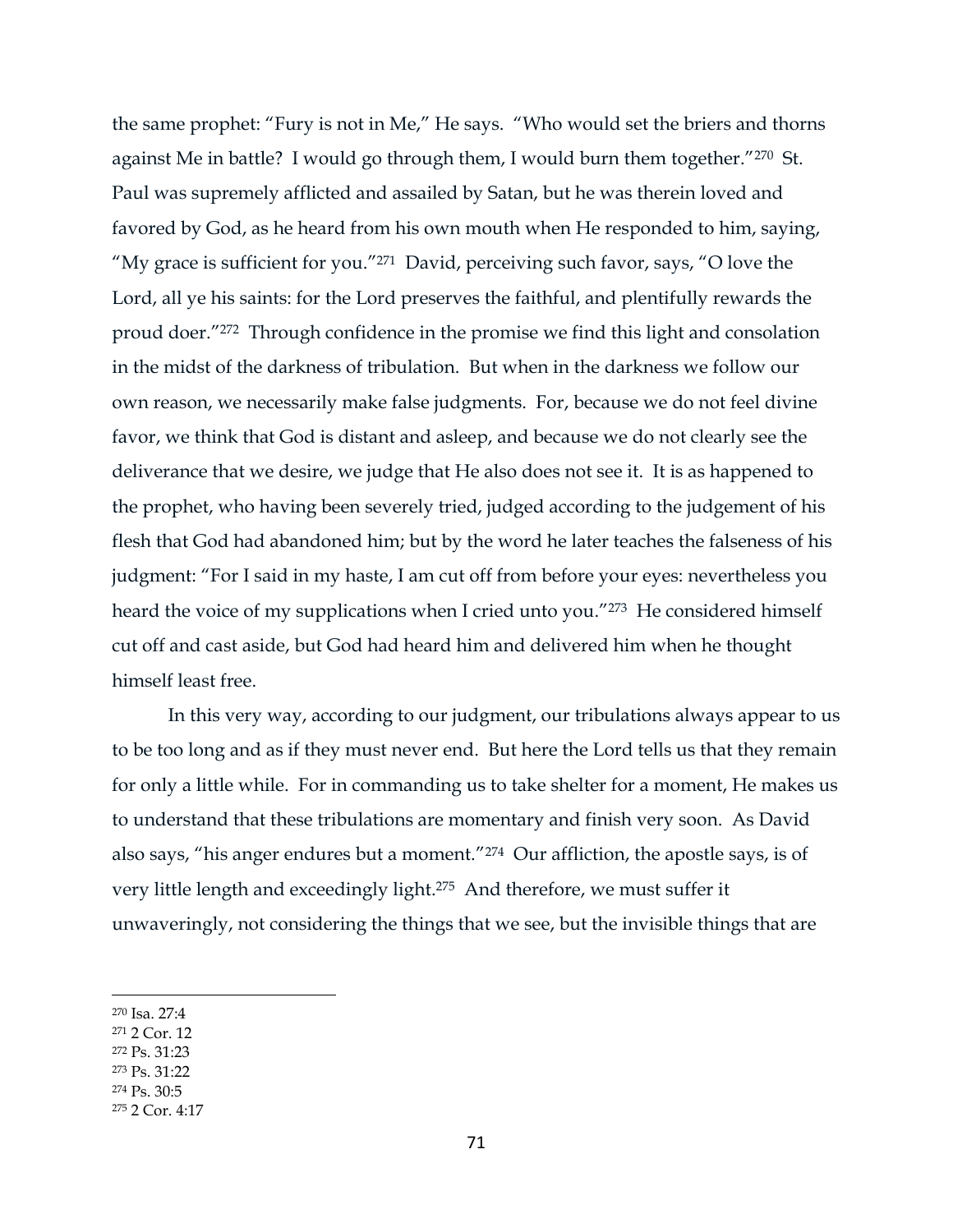eternal. For since we are sons of Abraham because we have believed like him, we must appear like him in that, as he, being tempted to the extreme, resigned himself entirely to God and did not doubt of his promise, but was strengthened in the faith and gave glory to God, being persuaded that, even though he did not see any reason to hope, God, who had made a promise to him, was likewise powerful to fulfill the promise for him. <sup>276</sup> In such a way, when our tribulation appears most severe, and when we least see any reason to expect to emerge from it, let us believe that it is not for more than a moment and let us therefore hope with greater firmness, having been made certain that God in his power will fulfill his promise by means that we do not understand and that are not reached by our faculty of reason. Let us, therefore, even though we do not see deliverance, consider ourselves delivered.

Though it appears that God hates us and his creatures make war on us, let us believe that He is on our side, and that though He shows Himself to be enraged, that He is not enraged against us, since He cannot strip Himself of the fatherly affection that He has for us.<sup>277</sup> Let us enter into the inner room that He commands; and even though from out here He appears very formidable, from within we will find Him to be what He has shown Himself to us to be in Christ, that is to say: our most-merciful Father, whose bowels are inflamed with love for us. We do not therefore have any reason to dismay because of the greater war and opposition that the world wages against us or because of the greater frightfulness of bodily death to us, since God does not stop watching and being with us, even though we do not see Him because of the cloudiness of our vision in the midst of confusion.

To all the faithful that labor and have fainted under the cross, the Holy Spirit gives the following counsel by Isaiah: "Say to them that are of a fearful heart, 'Be strong, fear not: behold, your God will come with vengeance, even God with a recompense; He will come and save you."<sup>278</sup> This is as much as if He were to say to them: "Hear, my

<sup>276</sup> Gen. 15; Rom. 4

 $277$  In. 3

<sup>278</sup> Isa. 35:4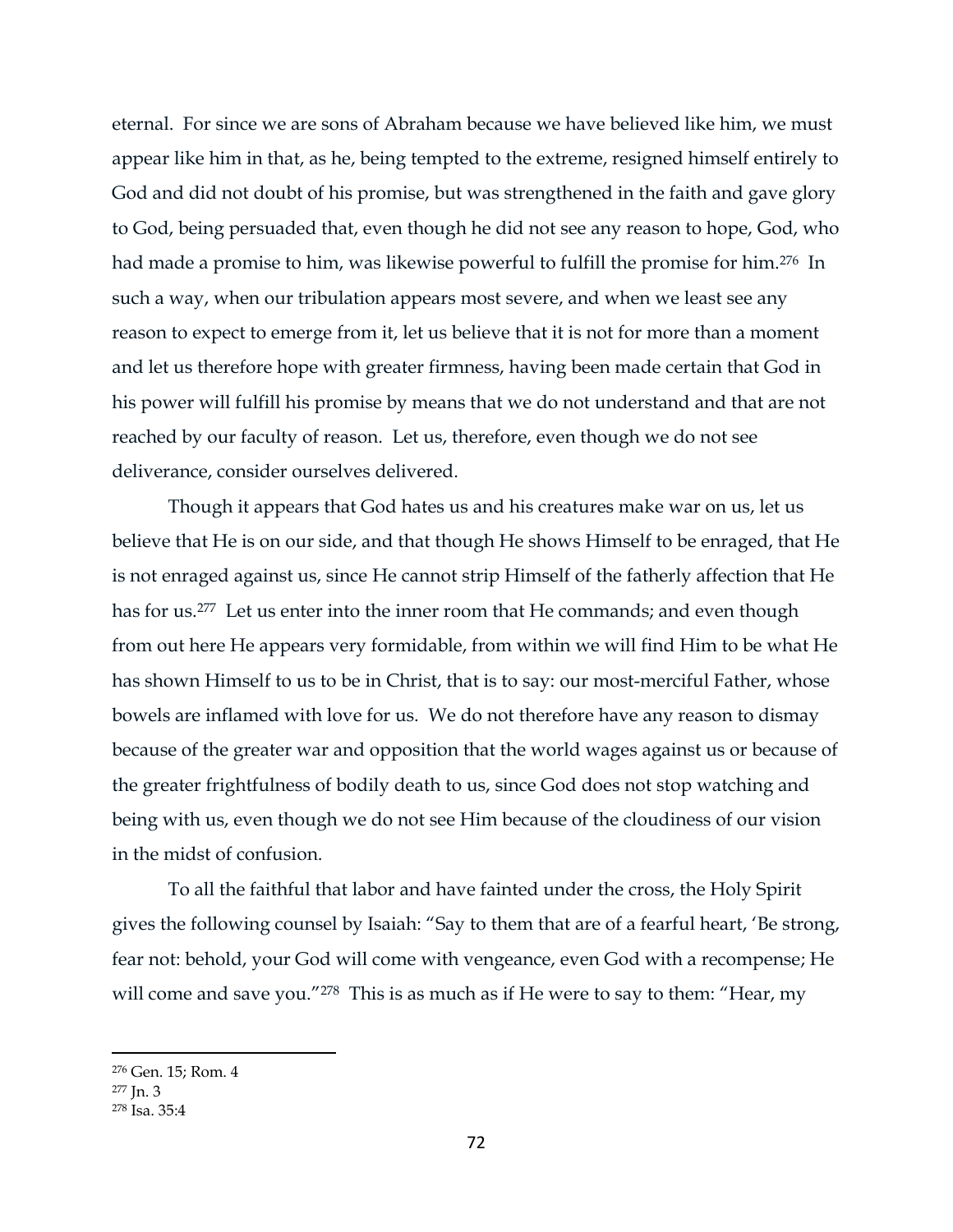friends and beloved: the trials that you suffer have that you are mine as their cause, and that you are governed by my word and have cast aside the yoke of impiety and false religion to take on my own yoke. Do not look only upon the external things, according to which your flesh judges, but know that as there is nothing that the world hates more or that it persecutes with more rage and fury than you, so, contrarywise, there is nothing in the world that I more love than you. Therefore, my sons, trust; for I have already defeated all that torments you.<sup>279</sup> And since the enemies do not cease to make war on you, neither do you cease to receive consolation in the blessings of my promise, which are yours and are for you. You are considered cursed and abhorrent; pray and do not grow weary. Do not be limp-handed, but grip the sword of your defense, which is my word. Be of good spirit, console yourselves, and do not fear. In everything your enemies lie to you. I am not absent as they say, but present and in your defense, as I have promised you. I do not hate you, nor have I cast you aside; but rather, I love you so much that those that touch you touch the apple of my eye.<sup>280</sup> I, I myself will take vengeance on those that afflict you. I will in person deliver you: persevere constantly in my love, for your adversaries fight against Me, though they do not think so. Place the eyes of your heart upon Me. And even though your sense is hindered by the cloud of smoke, the dust, and the flames, do not because of this believe that I have departed and left you alone: I am with you, even though you do not see Me. I myself am He who fights for you, even though you do not perceive it. Do not fear that your enemies might accomplish what they desire, for it is you who will emerge victorious. For I, I myself am He who delivers you, and I fulfill in you what I promised you." God speaks such sweet and loving words with his own who are afflicted in the fire before going to Him.

Since God is so very present with us when we think Him most far away, and loves us so much when we consider ourselves to be hated, and does not forget us when we most imagine ourselves to be cast away, let us place all our confidence in Him, for He alone is sufficient for us against all adversity; and let us say with St. Job, "Though

<sup>279</sup> Jn. 16

<sup>280</sup> Zech. 2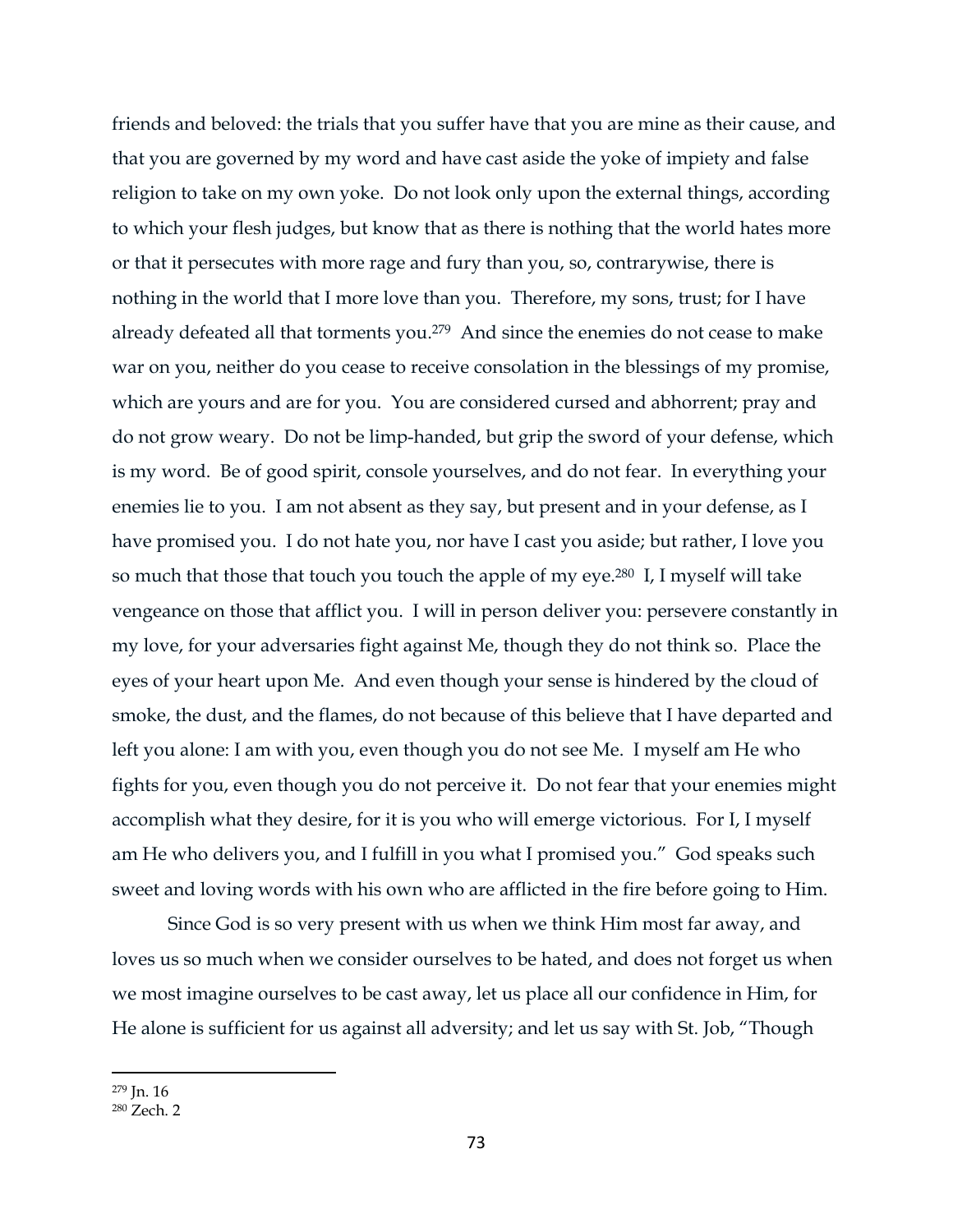He slay me, yet will I trust in Him."281 Our flesh, as it is the greatest enemy that we have, is that which most makes war on us.<sup>282</sup> For not only does it not believe in this presence and favor of God, but it does not cease to battle against it and to cling to vain things in order to defend itself with their help from the ills that it perceives; and in this way, it is not only not defended, but it comes to grow worse. Therefore, we must guard ourselves to keep from putting God to the test by fixing our eyes upon and trusting in men, good or bad, faithful or unfaithful, in the business of our salvation. For evil men by their evil make us blind, and good men by their weakness make us dismay. For, since we are all of a sinful and fragile lump, subject to all misery, let us look to what the Holy Spirit commands by the prophet: "Put not your trust in princes, nor in the son of man in whom there is no help."<sup>283</sup> Miserable things happen to those that trust in them; for, as Jeremiah says, "cursed be the man that trusts in man."284 Let us therefore set our hearts on God alone and let us depend on Him, and let us be certain that He will help us and fight for us as the prophet says.285 If we believe this word, we already have the victory in hand, for, as St. John says, "This is the victory that overcomes the world, even our faith."<sup>286</sup>

St. Stephen, being armed with this faith, that is the victory communicated by the gospel, had victory over his enemies, who could not resist the wisdom and spirit which he spoke with. David, a young man of little age—with what arms did he fight against Goliath, a very powerful captain? He was not helped of Saul, nor could he bear his arms; he was not favored with his advice and his own wisdom, nor with his forces, being so unequal to those of his enemy; but, being armed with only his confidence in God, he toppled him and cut off his head and gave deliverance to the chosen people. The fulfilment of the promise of God that says, "Because he has set his love upon Me,

- <sup>283</sup> Ps. 146:3
- <sup>284</sup> Jer. 17:5

<sup>281</sup> Job 13:15

<sup>282</sup> Rom. 8

<sup>285</sup> Isa. 32; Jos. 1

<sup>286</sup> 1 Jn. 5:4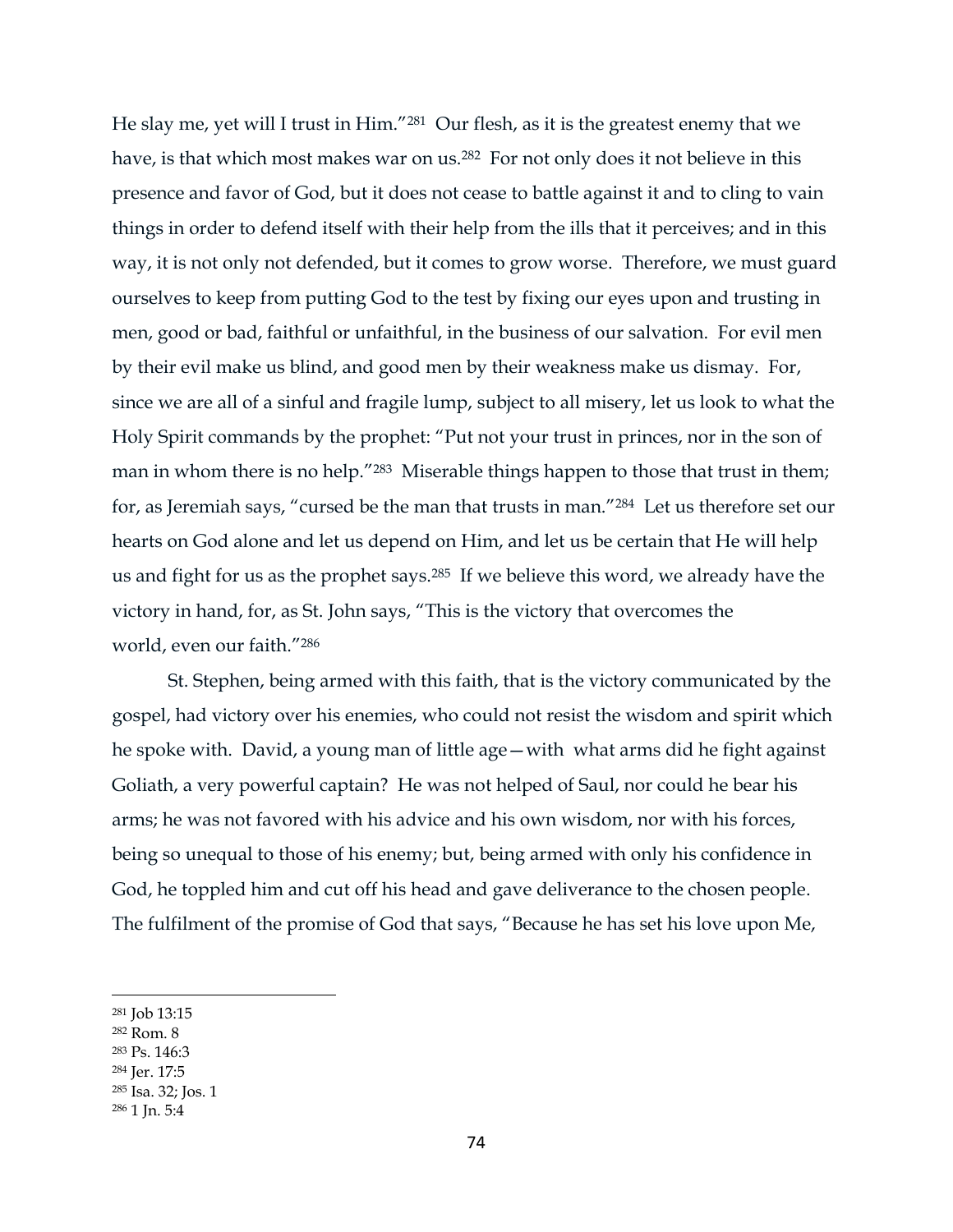therefore will I deliver him: I will set him on high, because he has known my name,"<sup>287</sup> was realized in him and is always realized in all true believers.

And since "greater is He that is in you, than he that is in the world,"<sup>288</sup> let us depart from all human effort, industry, prudence, wisdom, and counsel. For the more isolated we are and less dependent upon them, and the more things appear hopeless to us according to the judgment of reason, the more powerful we are and the greater the marvels and admirable works of God are that we see, worked by his power in and through us. For, in that hour, God in our weakness reveals the greatness of his power for our well-being and salvation. But when it appears to us that our affairs are going better and are more certain because we have the help and favor of men, then we dismay and all that we thought ourselves to have slips through our hands, and being dissipated in our thoughts, we remain without God and without men. For, the things that we trust in, as few as they may be, we make gods, and in this we depart from the true God. We trust in the things of the world because they have a more beautiful appearance, they are more flattering, they are showier and are more in number. In this way we divide the hope that should be in God alone and we place a portion in them. Our flesh always clings to created things and depends upon them in place of depending upon God alone. For, since it's shrewd and cunning, it almost always deceives us, and continuously deceives itself, for it has a custom of covering its unfaithfulness and hypocrisy with some other color so that it cannot easily be known to be such. And we being for this reason deceived by it when we consider ourselves stronger for having more of the devices of human favor, we therefore find ourselves more faint and without strength. Therefore, these fleshly weapons which we trust in, by which we hope to be relieved, not only do not serve for our help, but they hinder and harm us to the extreme. Therefore, in this battle, let us imitate David, who never armed himself against his enemies except with confidence in God alone and by it had victory over and subjugated all of them.

<sup>287</sup> Ps. 91:14

<sup>288</sup> 1 Jn. 4:4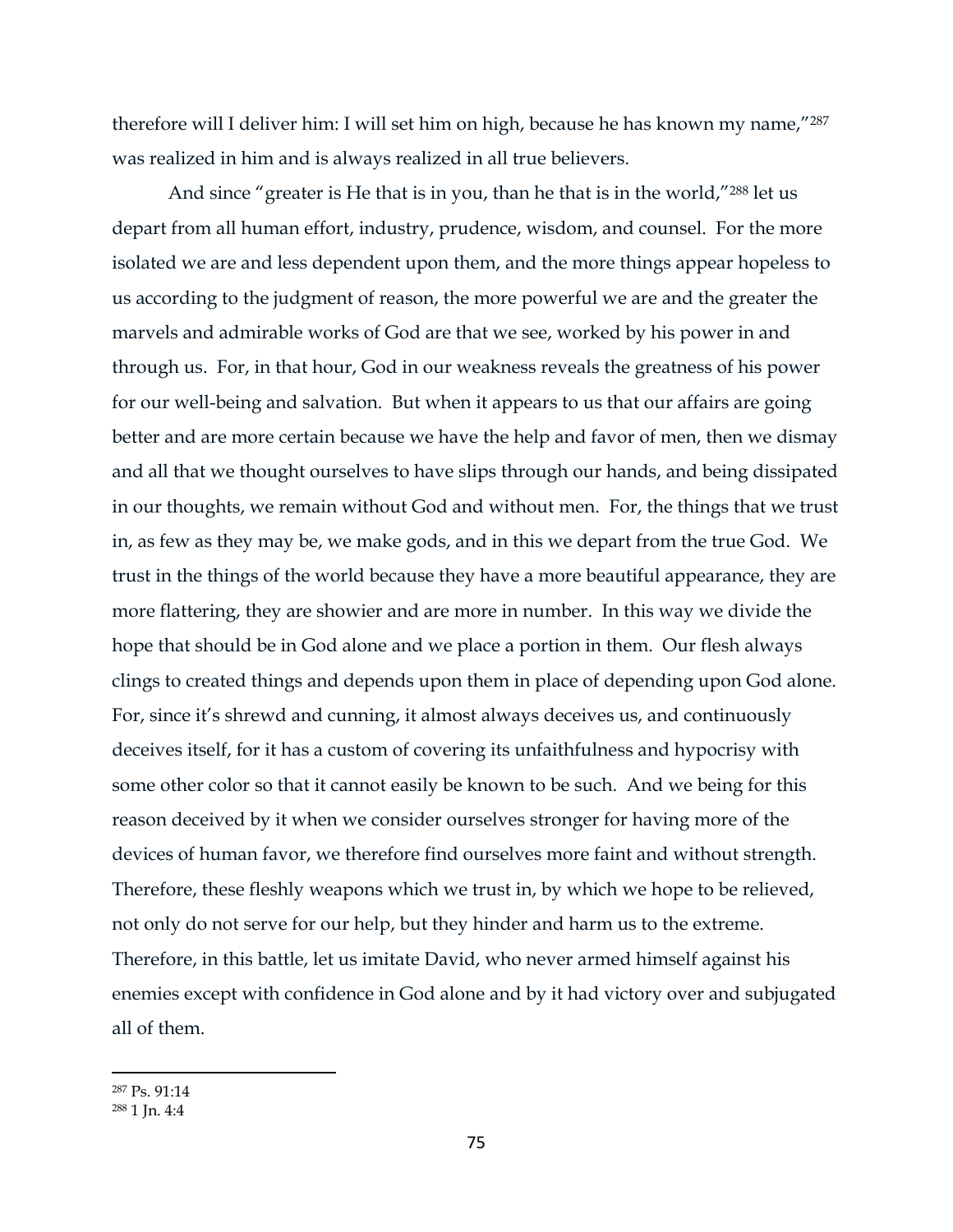God teaches us by his apostles how we should face our enemies, bodily as well as spiritual. All the most wise, holy, and powerful of the world were against them, all human wealth, dignity, authority, excellence, greatness, and strength, so that they appeared to be invincible. There were neither princes nor lords, kings nor kingdoms that were not against them and that did not wage a most cruel war on them. But they, armed only with the word of the gospel and with patience, laid low all the strength and patience of the world and of its prince. And with having truly believed the gospel, they brought to earth everything high and lofty that exalts itself against God and brought men captive to the obedience of faith, by the strength of which they made the world tremble and worked great and memorable deeds. The world was not so strong, nor Satan so powerful, nor his own so skillful as to be able to hinder the smallest mustard seed, the faith of the gospel, from sprouting and growing into the likeness of a great tree, extending its branches throughout the world, so that the birds of the air make their nests in it.<sup>289</sup>

The devil and all his subjects are being combated this very day and defeated with these same weapons with which God has armed his faithful. If those that serve the prince of darkness and are marked with the branding of the beast that St. John speaks of<sup>290</sup> can make the sun not to rise each day and spread its rays throughout the world and make itself known by its heat and clarity, so also will they be able to make the sun of the gospel not to radiate, and not to rise each day and give light to the blind by its clarity and radiance, not to remove the captives from the power of captivity by its power, not to open the doors of the prisons for the inmates, and the contrite of heart not to receive full liberty by it.291 Let them ascend into the heavens if they can and cast down the sun, if they would want to do away with the gospel of glory to keep it from radiating and keep it from being manifested by it that God alone is Lord, and that according to his word He is to be worshipped and served by men. All that they do is

<sup>289</sup> Mt. 13, Mk. 4

<sup>290</sup> Rev. 13 & 14

<sup>291</sup> Isa. 9, 61; Lk. 4; Ps. 51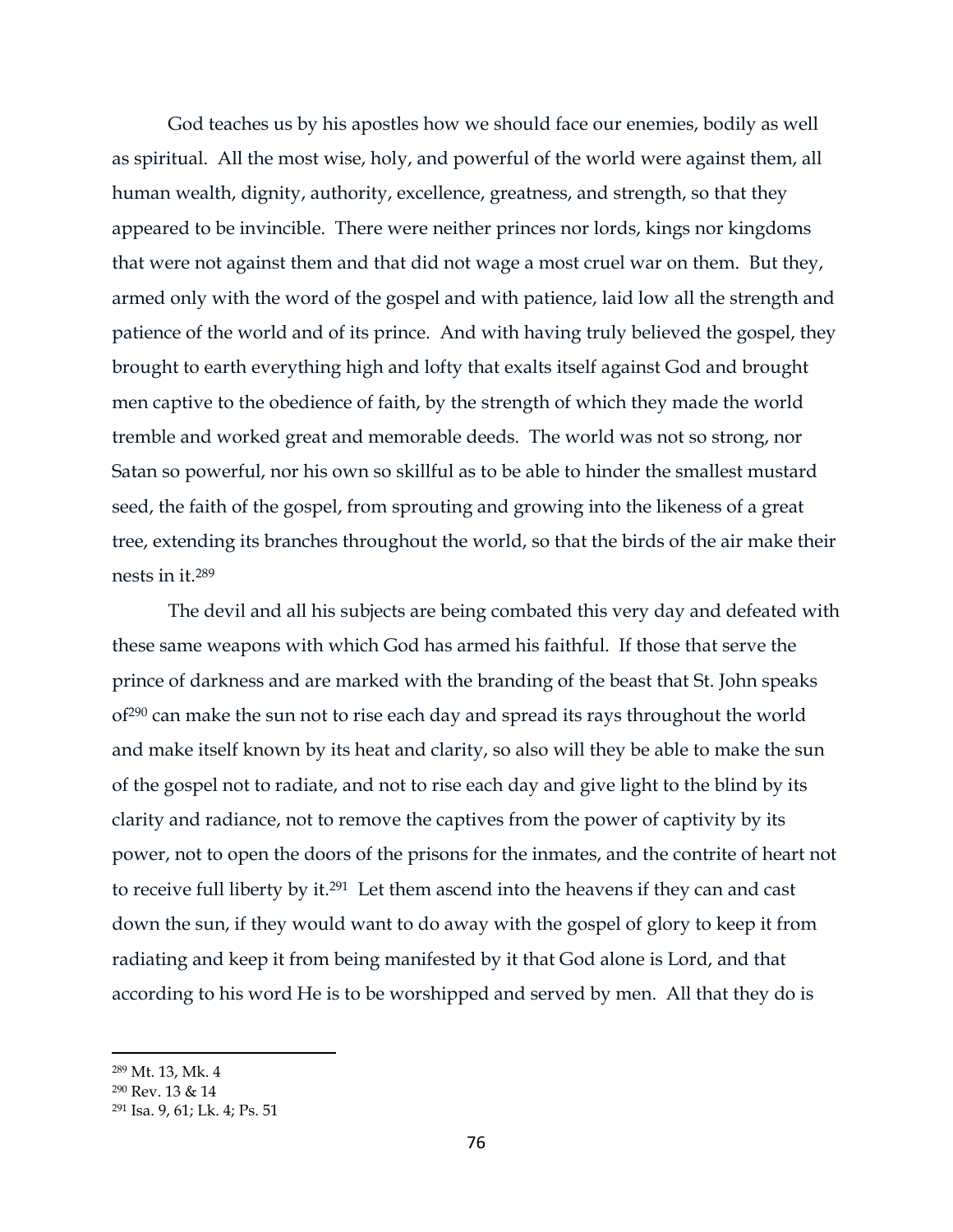just to spit toward heaven so that it falls upon their faces. Let us be armed with the weaponry of the apostles and let us cast aside all human confidence, and let us assure ourselves that with our afflictions and death the enemies and opponents of the gospel are destroyed. For God now brings them down the same path that He brought those who opposed and persecuted the apostles and prophets, for we have the same gospel of life that they taught. By it we live and for the love of it we suffer; but it, and not them, must always be the victor, as it has been from the beginning of the world. So in order to be certain of this victory, let us not put God to the test, but let us trust entirely in Him and despise all human help and favor.

What is the reason why many grow faint and remain frighted, having lost the strength to persevere in the good that God has worked for them? And that others are tepid and cold when the clarity of the gospel that gives them light is so great, and the works of God that He manifests by it so laudable? It is undoubtedly nothing else but that they trust in others and take men as their help, having lain their eyes upon the favor that could come to them through them. Some set themselves upon being rich, others on being honored, others in having the friendship of the great, others in being generous and of noble blood, and others on other such prerogatives. What is this but to trust in smoke and shadow that fade away before one's very eyes? When, while carrying on the cause of God for which we are afflicted, we trust in the help and favor of men, it is like trusting in Egypt and leaning upon a broken reed, which, rather than supporting him who leans upon it, instead pierces and cripples his hand.<sup>292</sup> To be Christian and faithful is to be founded upon the rock which is Christ.293 Being so wellfounded, unto what end do we seek human help and relief, which causes us to lose our firmness? For, against this rock, the winds of trials, tempests, storms, and floods of evils cannot prevail or make it to move or shake.<sup>294</sup> Let us then assure ourselves that, having such a firm foundation, which is Jesus Christ, there will be nothing that can

<sup>292</sup> Isa. 36

<sup>293</sup> Mt. 9

<sup>294</sup> Mt. 7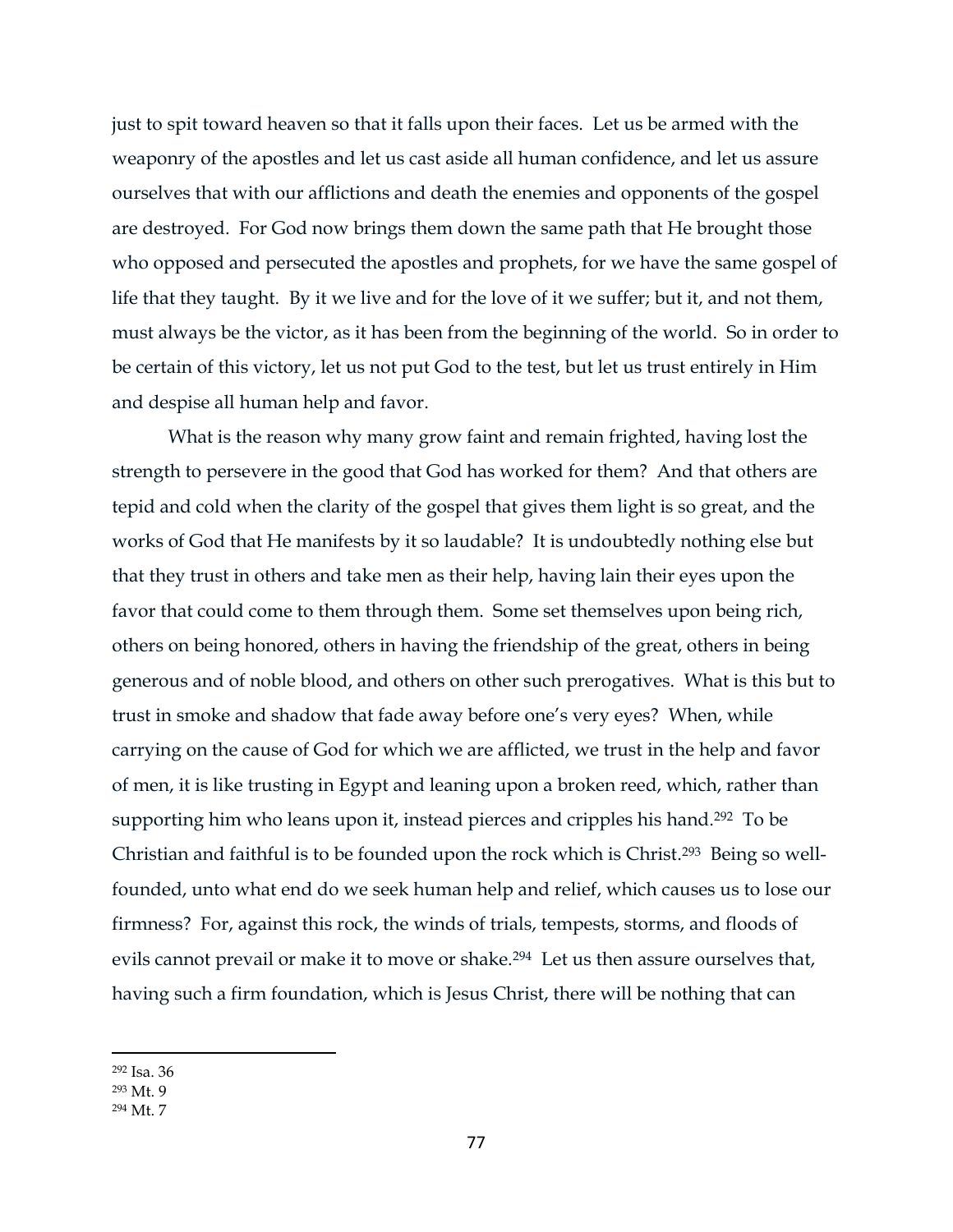move us, as the Holy Spirit testifies to us, saying, "They that trust in the Lord shall be as mount Zion, which cannot be removed, but abides forever."

God desires that we believe and trust in Him because of his word alone and not because of the authority of the holy men and faithful ministers that He sends. For if we trust because of them, and if we believe in God because of the holiness and goodness that is in them, it must be to our weakening; and we cannot drink anything but fainting from them, making our weakness to be weaker and our sickness sicker. But if we look to Jesus Christ alone, we will certainly be strengthened by Him to not dismay and to be constant against all evil.

### 13. THE TRUTH OF GOD DOES NOT DEPEND ON MEN

The ministers of God that you have heard taught such, directing men in everything to Jesus Christ as to the author and defender of all truth and righteousness. Their intention was nothing else but to be faithful to the Lord that sent them, making ready the way, showing men through the law the condemnation they were in because of sin and how severe the judgment of God must be against the unbelieving and superstitious authors and followers of deceits contrary to his religion, and then bringing them to Jesus Christ by the gospel as Him in whom alone is the remedy for all evils, so that they might receive it from Him and know God as a father through Him. They did not sell themselves to us as gods, but as men, subject to all human weaknesses and no less in need of Jesus Christ than those whom they were proclaiming Him to. May this which is our duty therefore serve us well now in that, as our faith is not of men, so our assurance does not come through men; because of this, let us not look to or rest in men, but in God who gives life to the dead.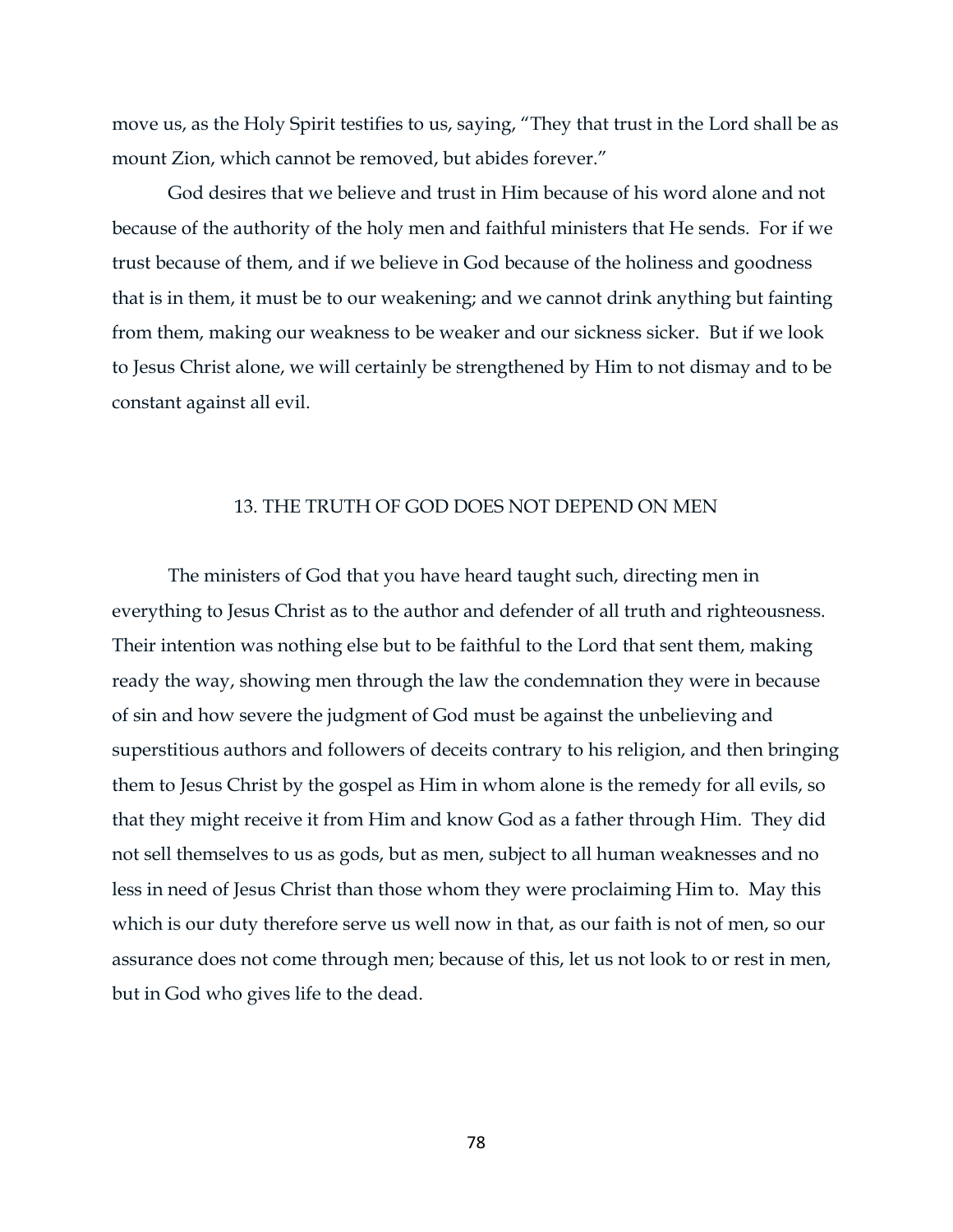Simply because men may be weak and stumble, the word of God that they have taught is not therefore weak.295 Though they become dismayed, it does not become dismayed, nor is it found lacking. All of the disciples were missing during the death of the Redeemer of the world,<sup>296</sup> but He was not because of this missing, nor did He stop being who He was, nor did his truth lose any of its value. So true, so good, so righteous and sanctifying, <sup>297</sup> so unchangeable and powerful was He after, that in denying Him, they were scandalized in Him even before they stumbled: for the truth of God depends on men in nothing. And though they were scandalized by Him with the dishonor and insults of the cross, He did not because of this disown them; He did not hate or deny them, but rather, He Himself brought them back to Himself. There were He is now seated at the right hand of the Father, his nature has not changed, nor his love for those who are weak and given to fall, who under the weight of the cross fall to their knees and faint in the way; but He makes them partakers of his mercy by pardoning them and giving them strength, defeating in them all their weakness. And since, He being who He is, He loves the weak,<sup>298</sup> and does not cast them aside or disown them because of their weaknesses, we also, being in his likeness, must love them and not disown them, but rather wait for Him to do for them what He did with his first disciples who had the first fruits of the Spirit.<sup>299</sup>

Let us not be of the number of those that have enmity with God and take all of his works as an opportunity to distance themselves more from Him and to grow cold in the love that they owe to Him and to blaspheme his holy name in the company of his adversaries; but as obedient and faithful sons, let us understand the intent of our heavenly Father and let us yield the fruits that He intends from his works, which are to know Him more and to further humble ourselves, and not only not to distance

 $\overline{a}$ 

<sup>298</sup> Rom. 14

<sup>295</sup> Rom. 4

<sup>296</sup> Mt. 25; Lk. 22

<sup>297</sup> ['justificador', meaning either "justifying" or "sanctifying"]

<sup>299</sup> Rom. 8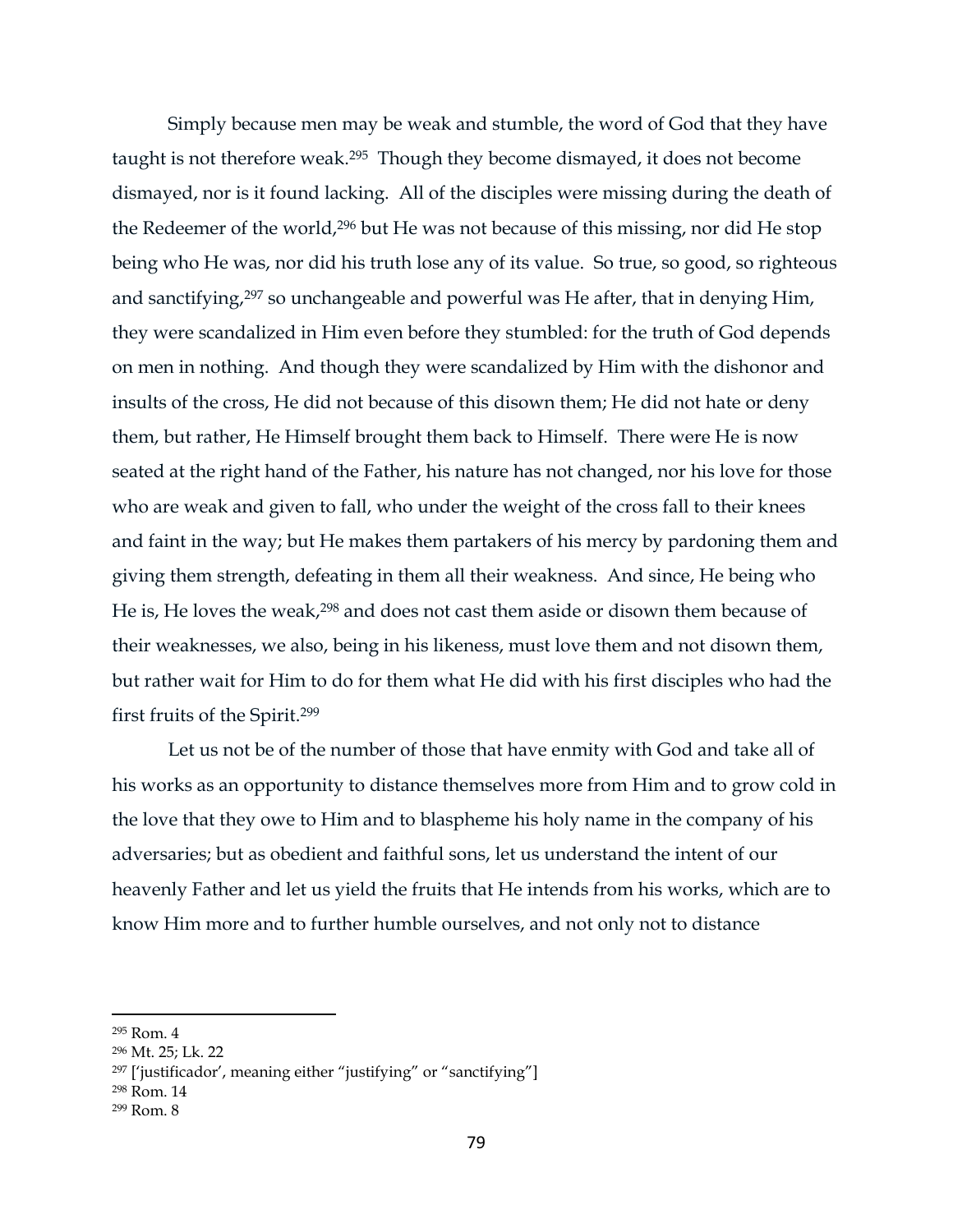ourselves from Him, as the evil do, but to draw nearer to Him, and, gathering our strength, to persevere in the path of truth.

If there has now been weakness in many that we did not expect, the weakness is not in the truth, but in the man. Let us not consider it a strange thing to see weakness in men. For in so far as they are men, all their substance is made of weakness and fainting. Let us understand and gather from this how supreme everyone's needfulness is, both of those that are standing and those that are fallen down, of the power of Christ, without which we cannot in anyway endure. Therefore, in the falls and weaknesses of others, let us look as in a mirror in order to know our own weakness through them, and let us humble ourselves before the Lord, for in and of ourselves we are nothing but fainting toward what is good. And since we are called to the cross and to battle against the pride and presumption that is in us, being busy in this, let none judge perversely of those who have fallen down, but "let him that thinks he stands take heed lest he fall."<sup>300</sup> For God is mighty to lift up the downfallen and raise up the humbled, to stitch up and mend their lesions. For He does not despise them for being fallen, since they are his sons; but rather, He desires to work his most glorious work by such means so that "where sin abounded, grace did much more abound" and his mercy and goodness towards them be made clearer. 301

The world cannot suffer any to disregard its judgments or to approve what it condemns; since the sons of God have the judgment of Christ, by it they approve of what God commands and reject the judgments of the world as odious.<sup>302</sup> For this reason, those of the world work as much ill against them as they can for the sake of removing this sense of the truth from them, and by consequence change God from who He is. But by this same road God further estranges them from the world and teaches them to completely reject its judgment, and makes them to depart from it.

<sup>300</sup> 1 Cor. 10:12; Rom. 14

<sup>301</sup> Rom. 5

<sup>302</sup> 1 Cor. 2; 1 Jn. 5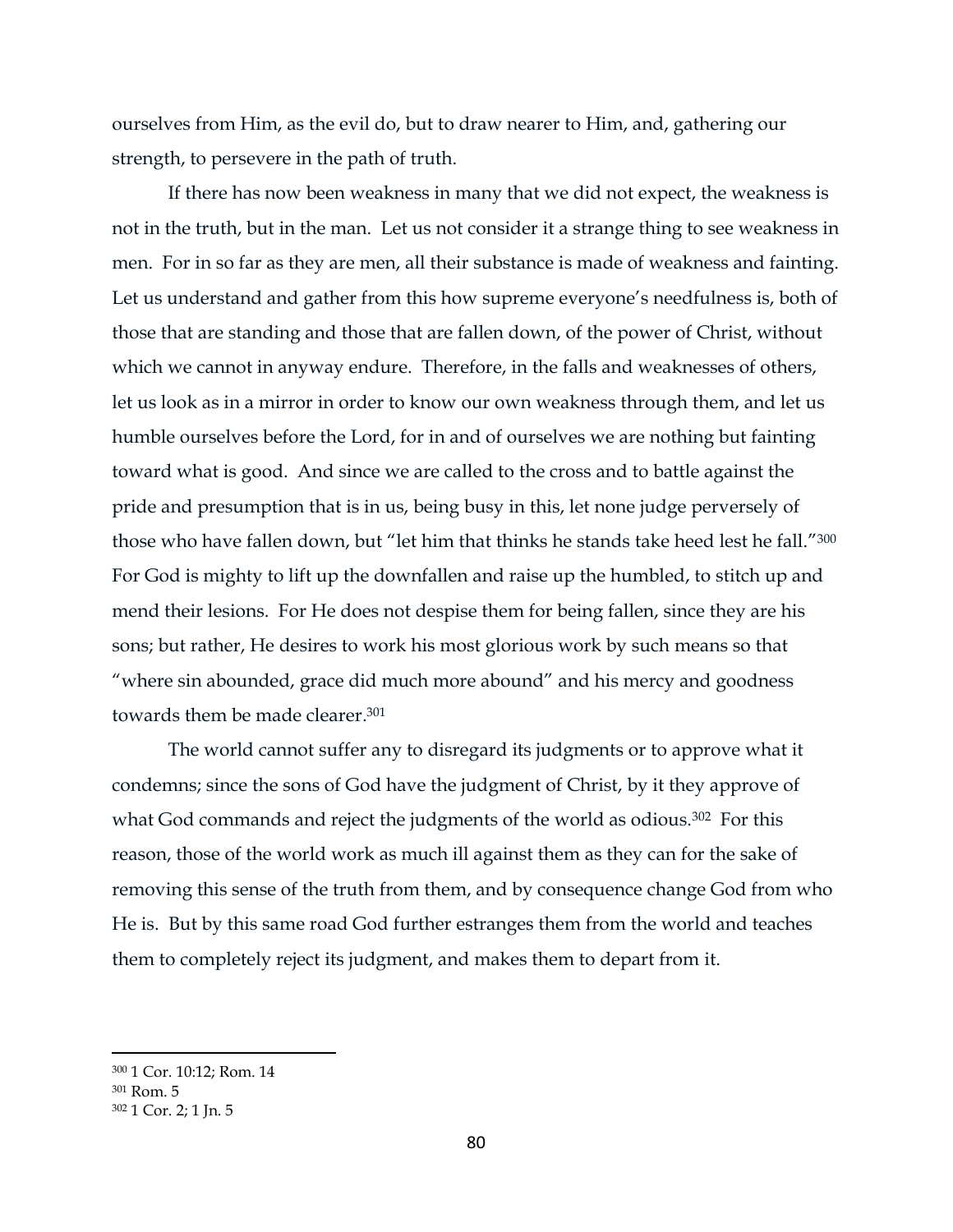And if it comes to pass that they stumble and fall under the weight of the cross and judge falsely, rejecting the truth that they should have accepted and approve of the lie that they should have rejected, this will serve for their greater good, to be enriched in true humility and confidence in God alone, whose goodness draws exceedingly great blessings from great evils. <sup>303</sup> For those who love God, He Himself makes all things into blessings; even from sin He produces great blessings for them,<sup>304</sup> as He did for Noah, David, and St. Peter after their falls, when taking occasion from their falls, He worked great mercies for them and commanded the light to shine in the darkness.<sup>305</sup> Having already departed from and been crucified to the world in this way, and it to them, they come to know by experience that neither honors, nor wealth, nor the nobility of the flesh, nor human favor, nor the knowledge or esteem of men are worth anything in this battle, but only faith and trust in the Lord; and having been pruned in this way and made humble and small, they remain united with the vine that is Christ and emerge more suited than before to receive his gracious gifts. For in such a way the Father cleanses and cleans them so that they bear more true and plentiful fruits.306 Therefore Christ thus wins and the Antichrist<sup>307</sup> loses. For where he thought himself to already have those sheep as his own and to have snatched them from the hands of God, therein Christ more powerfully possesses them and unites them with Himself with a closer and greater connection of love. For the truth of his promise does not vary, in which He says, "neither shall any man pluck them out of my hand."<sup>308</sup> Therefore, neither hell, nor the devil, nor sin, nor the Antichrist, nor all that are his can do as much to remove them as He does to defend and preserve them in the eternal life that He has already given them, since the day that He called them to Himself.<sup>309</sup>

<sup>303</sup> Ps. 33

<sup>304</sup> Rom. 8

<sup>305</sup> Gen. 9; Ps. 51; Jn. 21; 2 Cor. 2; Gal. 6

<sup>306</sup> Jn. 15

<sup>&</sup>lt;sup>307</sup> [Which here has special reference to the Pope, whose servants tortured and delivered up Christians to be killed in the Inquisition.]

<sup>308</sup> Jn. 10:28

<sup>309</sup> Jn. 3, 8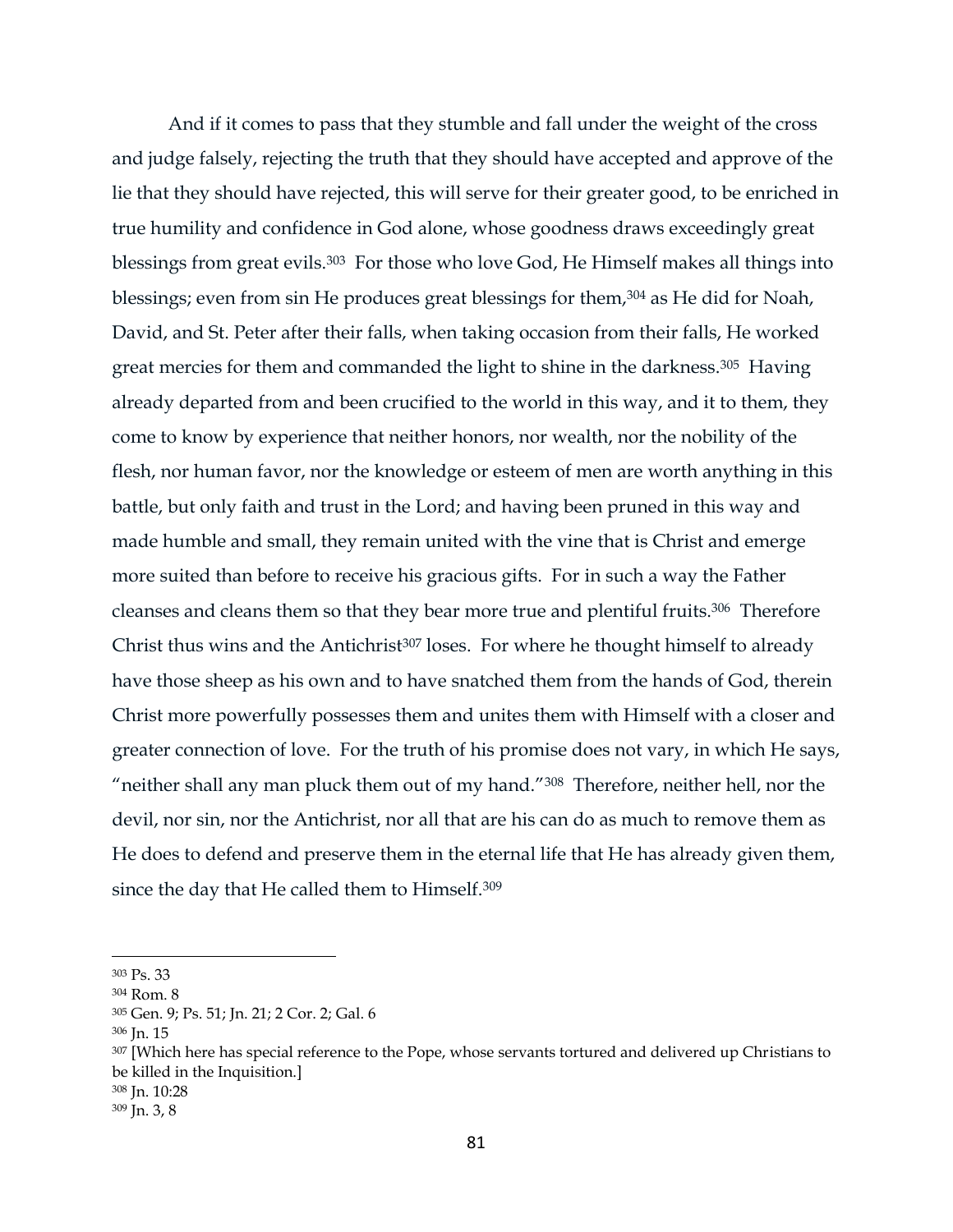It is known to God that those that He receives are not impeccable, <sup>310</sup> but subject to all sin and most capable of all evil; nevertheless, He accepts them as his own, knowing that they must fall down,<sup>311</sup> but He does not cast them away because of their falls. Jesus Christ knew well that all his disciples would deny Him,<sup>312</sup> scandalized by Him as He had beforehand said; but in spite of knowing this, in his last supper He made promises of great favors and eternal life to them and declared what He was going to do for them, which was to offer Himself in sacrifice for the destruction of sin;<sup>313</sup> it was because of and for them, so that in their falls they might receive life and pardon through Him; and afterward all of them fell and denied Him.314 But He, because He had taken charge of them and promised them pardon, did not cast them away, even though they cast Him away: He did not deny them, even though they denied Him; He did not let them perish, even though they had willfully put themselves in perdition; but He pardoned them, restored them, and healed them from all their falls.

So now, even though, being overcome with weakness, we have fallen under the cross, God will not cast us away, for He has accepted us as his own and made a promise of life; <sup>315</sup> and him who his mercy once receives, He does not receive him in order to let him perish and not to help him in his needs and heal his wounds, but to glorify Himself in him and give him eternal life.<sup>316</sup> For when He receives us, He does not receive us with the condition that we do good, be faithful, and persevere in goodness, for this cannot happen according to our so-corrupted nature; but rather, He receives us with the condition that He will be our life, our pardon, our constancy and perseverance, our doctor and medicine, our teacher, and our salvation and perpetual Redeemer.<sup>317, 318</sup>

<sup>310</sup> [Meaning "incapable of sin".]

<sup>311</sup> Rom. 14

<sup>312</sup> Mt. 26; Lk. 22; Jn. 14-17

<sup>313</sup> Heb. 9

<sup>314</sup> Mt. 26; Mk. 14

<sup>315</sup> Jn. 15

<sup>316</sup> Jn. 6

<sup>317</sup> 1 Cor. 1; Jn. 10; 2 Cor. 5; Heb. 9; Isa. 61

<sup>318</sup> [Perez does not here mean that obedience is not required of Christians, but that it is not required in such a way that those who believe will upon occasion of their disobedience be cast away; but rather, Christ promises to freely fulfill all the conditions of obedience and holiness in us that He requires.]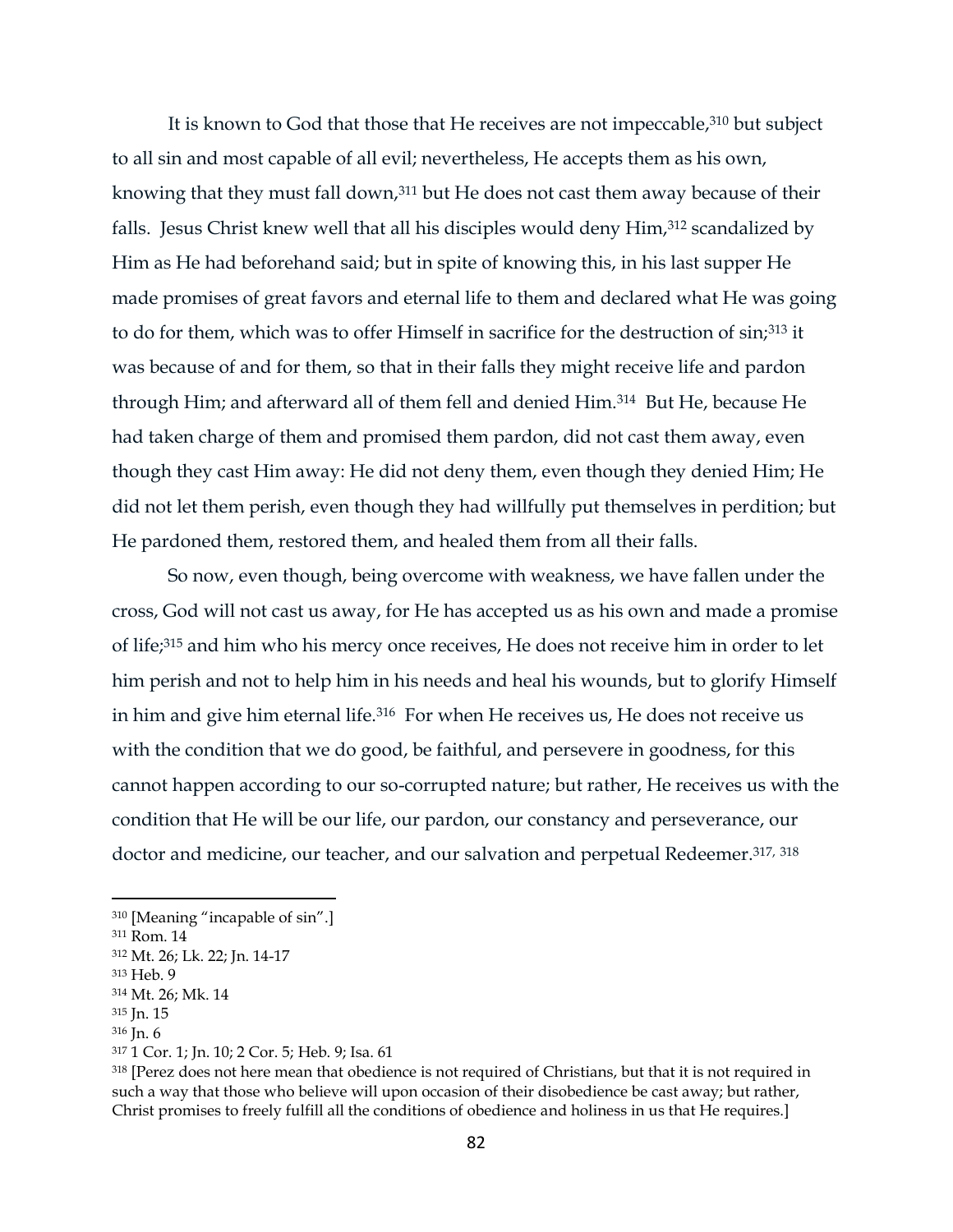#### 14. THE TRUE RELIGION

The crime of having denied the truth of God and having turned away from Him to accept the lie, and having stopped worshipping Him by adoring the Beast is most severe.<sup>319</sup> It is a testimony of being ungrateful and strangers to the Lord, from whose generosity we have received such a great number of mercies. God says by Jeremiah, "For pass over the isles of Chittim, and see; and send unto Kedar, and consider diligently, and see if there be such a thing. Has a nation changed their gods, which are yet no gods? but my people have changed their glory for that which does not profit."320 God called us that we might have Him as Father, love Him, and worship Him as such. He removed us from a most thick darkness of lies and deceit and striking errors. He manifested to us that Jesus Christ alone is our gracious salvation.<sup>321</sup> When we were wandering about lost, worshipping sticks and stones, He brought us to his path. We were possessed by sin and the devil and He freed us from his tyranny. When we were a lost people, He made us his people and treated us as his own people, giving us the sustenance of his word.322 While He alone was our God, and He alone our Lord and Father, we denied it with idols: the glory that he had given us of being his people, we exchanged it for vanity in accepting false doctrines, true doctrine having been cast aside. We have left our legitimate husband, Jesus Christ, with whom we covenanted in marriage by faith in Him, as Hosea says,<sup>323</sup> and we have fornicated by separating ourselves from Him, denying the faith that we gave Him. The Turks and the Moors do not deny their religion; the Indians and the servants of the Antichrist do not deny theirs, even though their religions are false and lying; and we who by divine blessing have that

<sup>319</sup> Rev. 13

<sup>320</sup> Jer. 2:10-11

<sup>321</sup> Acts 14, 17

<sup>322</sup> Dt. 4; Ps. 147

<sup>323</sup> Hosea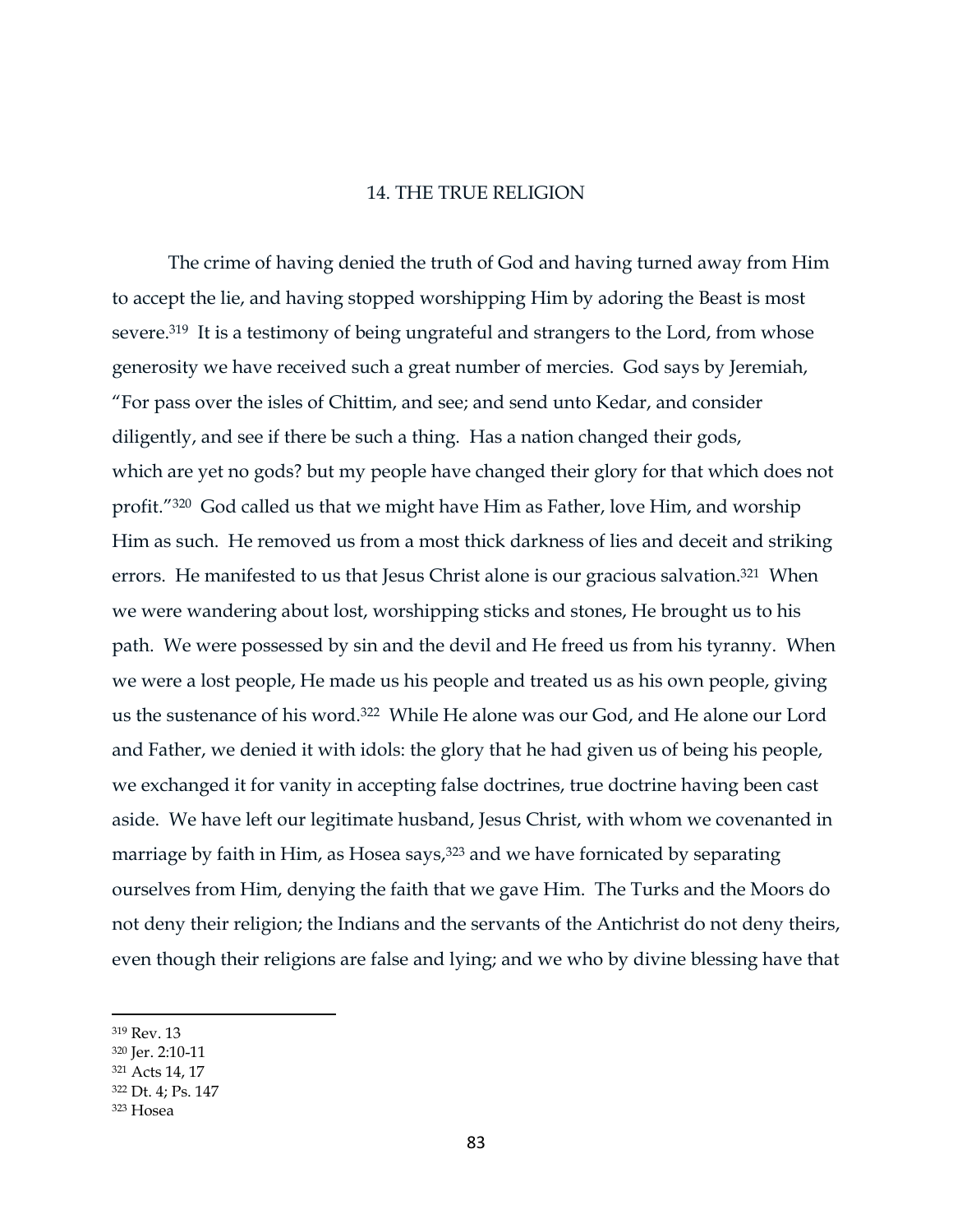religion which alone is holy and true, having come from heaven, that of which the Lord of heaven is the author, should we deny it because of a senseless fear of losing our lives?

And what is our life without this religion of God but the life of brute animals? What is there to distinguish us from all the other peoples and nations that are under heaven, if not that we know Jesus Christ by the revelation of the Father, and that we have eternal life by Him, and that while they all walk in darkness, we have the word which He created all things by the power of in order to be guided and preserved by it?324 If God had been our enemy for some time, if He had been tyrannical and cruel to us, and if He kept us deceived, we would have reason to leave Him—in order to depart from the deceits and tyranny. But He always having been a God to us, and a God to save us,<sup>325</sup> and Him who has restrained the devil so that he does not finish devouring us, Him who commanded his creatures to sustain us while we were yet his enemies, Him who has delivered us from great deathly perils and has always been a tutor and protector to us, we deny Him with so little shame. Our guilt is great. Because of it, we fully deserve for Him to leave and condemn us along with those who are still set under the tyranny of the devil and the Antichrist. For how light the ills are that we suffer for his name? To forget so many and so undeserved blessings as He has worked for us is a thing worthy of most severe punishment.

If Jesus Christ had not first been crucified and made a curse for us, and had not called us to follow Him with our cross laid upon us, <sup>326</sup> we would have cause to deceive ourselves. But He called us to the cross, not to gifts, or honors, or the pleasures of this life. What is it then, let us see, to have denied Him, and where does such supreme misery proceed from, except from not having understood the end unto which He called us, which was to transform us into his likeness through afflictions? Therefore, to have cast away the truth in order to avoid the cross is to have cast Him away. For there is no

<sup>324</sup> Mt. 16; Mt. 11; Is. 53, 45; Gen. 3; 2 Pt. 1; Isa. 8

<sup>325</sup> Ps. 67

<sup>326</sup> Mt. 10 ; Lk. 12 ; Gal. 3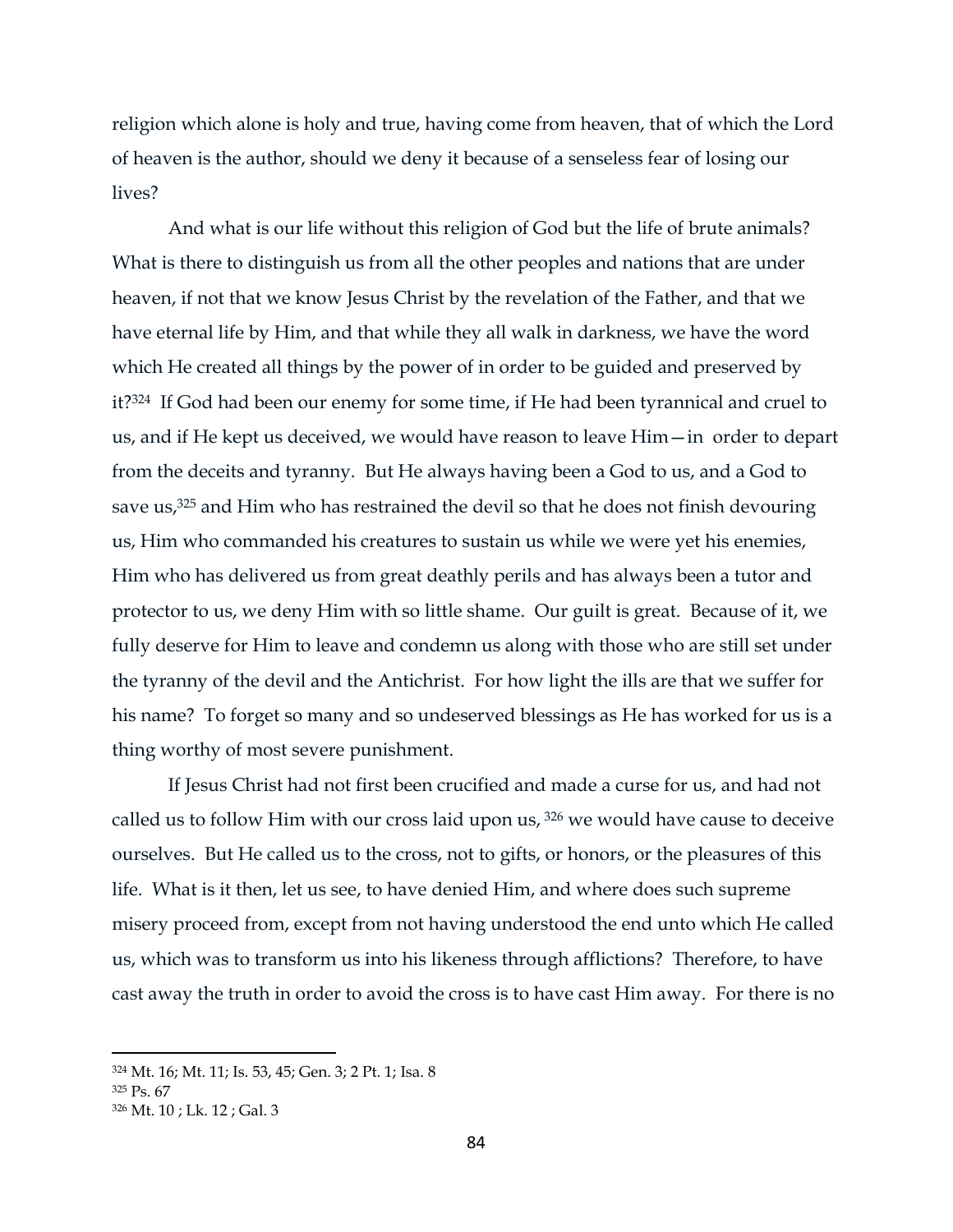Jesus Christ without a cross, nor a true and blessed cross without Jesus Christ. Therefore, it remains to us to have great pain, regret, and repentance for having in such a way left and denied Him, and for the life that remains to us to be constant penitence.

Let us therefore turn within ourselves and look with attention to see that the offended one is not our enemy that desires or procures our damnation, but our God and Father who desires our salvation. "As surely as I live, declares the Lord God, I take no pleasure in the death of the wicked, but rather that the wicked should turn from their ways and live."327 Him who we offend and deny is our Father. We moved in denying him, but He did not because of this move. He is still a father to us, and as a father He loves us and will rejoice in our conversion. To search for us, He goes out in order to place us in his house again. We imitate the apostles in being scandalized like them by the baseness and cross of Christ, and in denying Him as they denied Him because of their senseless fears of death; let us also imitate them in turning to Christ as they did. For He will no less receive us than He did them, nor with any less love pick us up than He picked them up. And God, who through Him is our Father, loves us no less after our falls than before we fell.

For the nature or heart of love of parents is not altered by the sickness and weakness of their children. The prodigal son, after the goods of the father were lost and squandered, having repented of his sin, turned to him, confessing himself unworthy to be called his son. But the father seeing him come from afar, comes out to meet him on the way, and he has barely opened his mouth to confess his sin and disobedience to him when he embraces and kisses him and orders that he be dressed in new and expensive clothing and makes a great feast for him. Behold how another did not find him after he turned to him, having repented: he was his father before he left the house. He was always a father to him, before and after he had fallen. The falls and distancing of the son did not alter the love of the father or his inner sentiments, or his heart, or his nature. He does not reprimand him for his failures even though they had been great,

<sup>327</sup> Eze. 33:11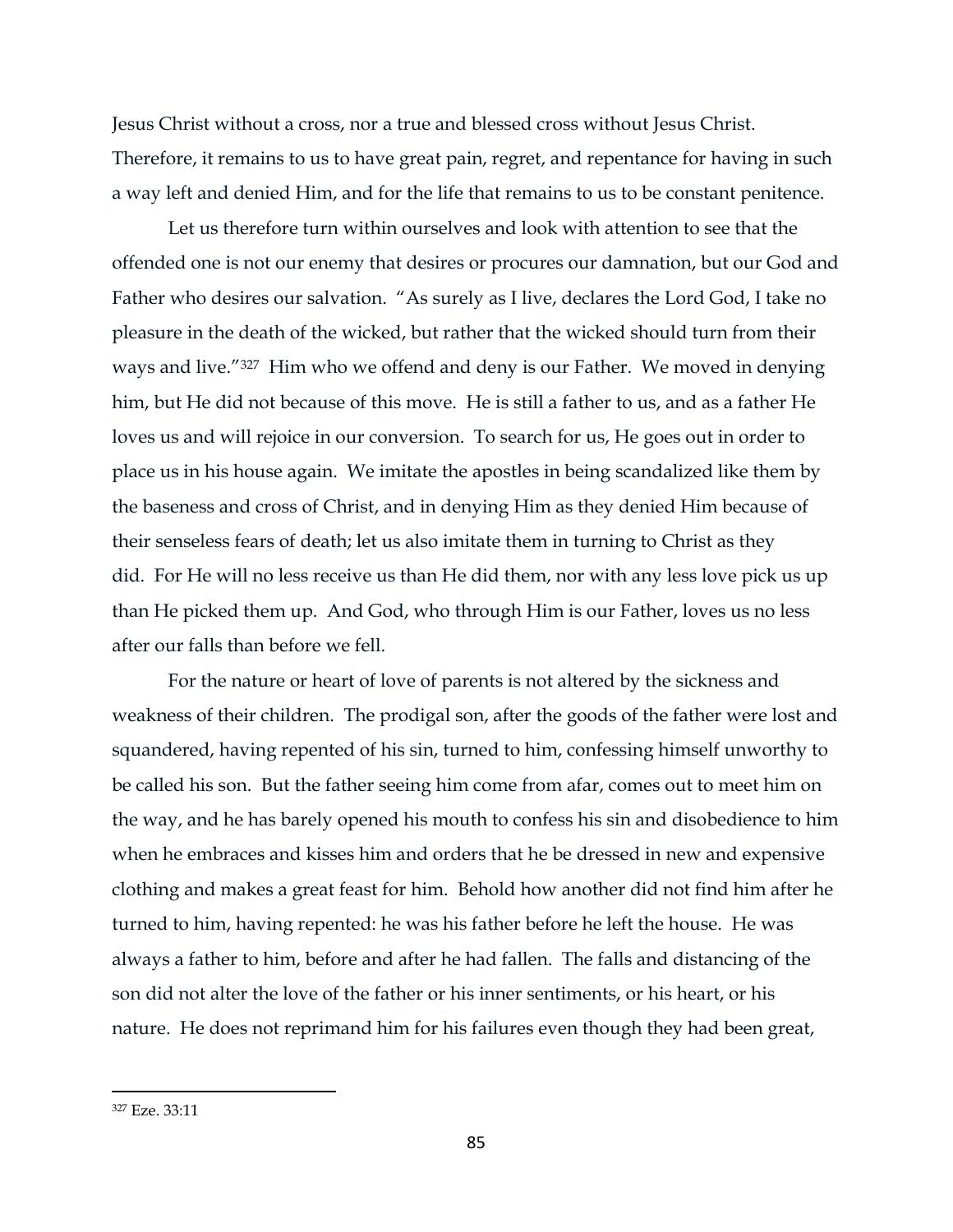but rather he rejoices so much in his return that in his joy he does not give him an opportunity to confess them, for he had already forgiven all of them and had no memory of them; and he wants himself and all others with him in his house to rejoice in his good providence in having recovered his lost son.

To us, my brothers and sisters, who have been like the prodigal son in having squandered the blessings of God, the Holy Spirit speaks, putting forth to us the example that we must follow after falls so that according to our experience we feel the bowels of love that God has for us even now; yes, I say 'now,' when we are lesioned, full of shame and confusion. In this He assures us of pardon from all of our falls, as great as they have been, no less than if we had already reached it. For if our hearts are wounded with true pain for having committed them, He has already pardoned us for all of them even before confessing them. He shall embrace us and shall give us a kiss of peace as one does to his children, by which He manifests Himself to us as a Father no less than before, and the account that He will keep of our wrongdoings will be as if we had never committed them, considering the happiness of our salvation.328 The truth is that we have lost his goods, but in his house He has more than enough to enrich us once again. Therefore, let us remove our eyes from our own misery and nakedness, and let us not exaggerate them to ourselves, and let us place them on Him alone; for our salvation, our life, and our remedy is in Him and not in ourselves.

You will be severely tried when you consider how many you scandalized by your denial (many who were still young in the knowledge of Jesus Christ) because of you condemning the truth that they had before approved of. This will wound you greatly, and through this Satan will make war on you. In this, that which happened to the apostles that denied the Master and scandalized many has happened to you. But if, like those weak and unpracticed in war, you fell and the enemy brought you to your knees, it is fitting that you gather your strength, confessing the truth that you denied, disposing your lives for it with constancy of spirit in the pattern of those who died for

<sup>328</sup> Eze. 18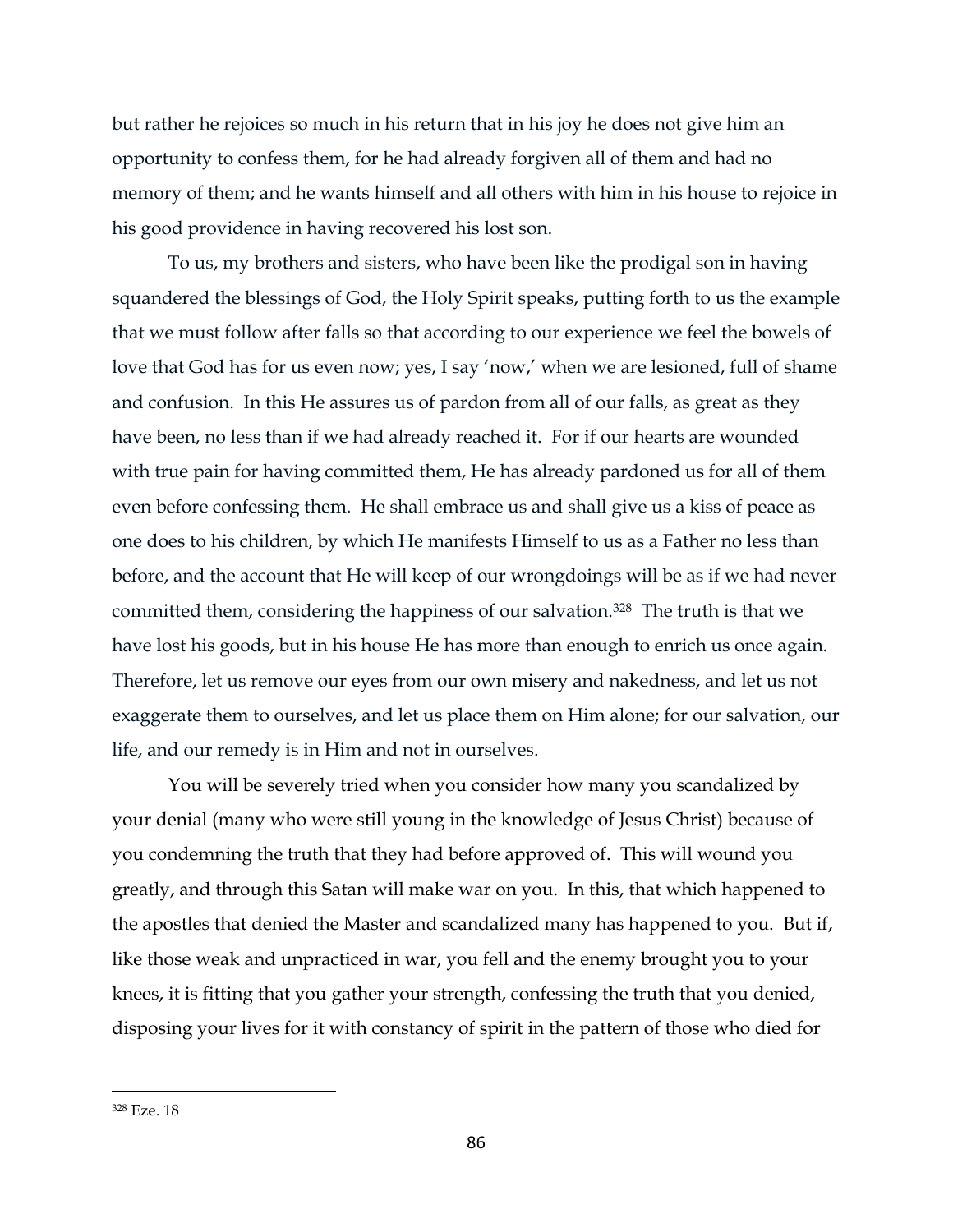the confession of the truth that they had before denied and came by their deaths to build up and restore again what they had before destroyed with their denial.

In Jesus Christ we have strength for this and a complete remedy. For reason, the Holy Spirit commands us to go to Him, saying by the apostle, "we do not have a high priest who is unable to sympathize with our weaknesses, but we have one who was tempted in every way that we are, yet was without sin. Let us then approach the throne of grace with confidence, so that we may receive mercy and find grace to help us in our time of need."<sup>329</sup> "They that be whole", He Himself says, "need not a physician, but they that are sick."330 For this reason He calls them thus, saying, "Come unto Me, all ye that labor and are heavy laden, and I will give you rest. Take my yoke upon you, and learn of Me; for I am meek and lowly in heart: and ye shall find rest unto your souls."331 Therefore, to be very sick and oppressed in conscience not only does not keep us from coming to Him, but, because we are such, we are closer to being remedied, for we are those whom He calls in order to ease our burden and heal us. If those who hate Him have taken your honor, stripped you of your property, locked you up in prisons, and condemned you as heretics, this in no way hinders you from going to Him and receiving other blessings and honors, exceedingly and without comparison greater than those that are visible. For even though men have condemned you as enemies, God loves you and affirms you as sons, and for this reason commands that you go and be renewed by his Son, who, if He were not to love you, would not be so diligent about the business of your restoration. Your sins cannot be as great as the salvation that He offers you. He already has them destroyed and defeated; He desires for you to rejoice in his victory. If you consider yourselves unworthy of so much blessing, your unworthiness is also not a hindrance, since He is worthy by whom it is worked for you.332 Our ears therefore being closed to the voices and reason of the world and of our flesh, let us open them to this voice with which God so lovingly calls us to Himself.

<sup>329</sup> Heb. 4:15-16

<sup>330</sup> Mt. 9:12; Mk. 2:17

<sup>331</sup> Mt. 11:28

<sup>332</sup> 1 Cor. 1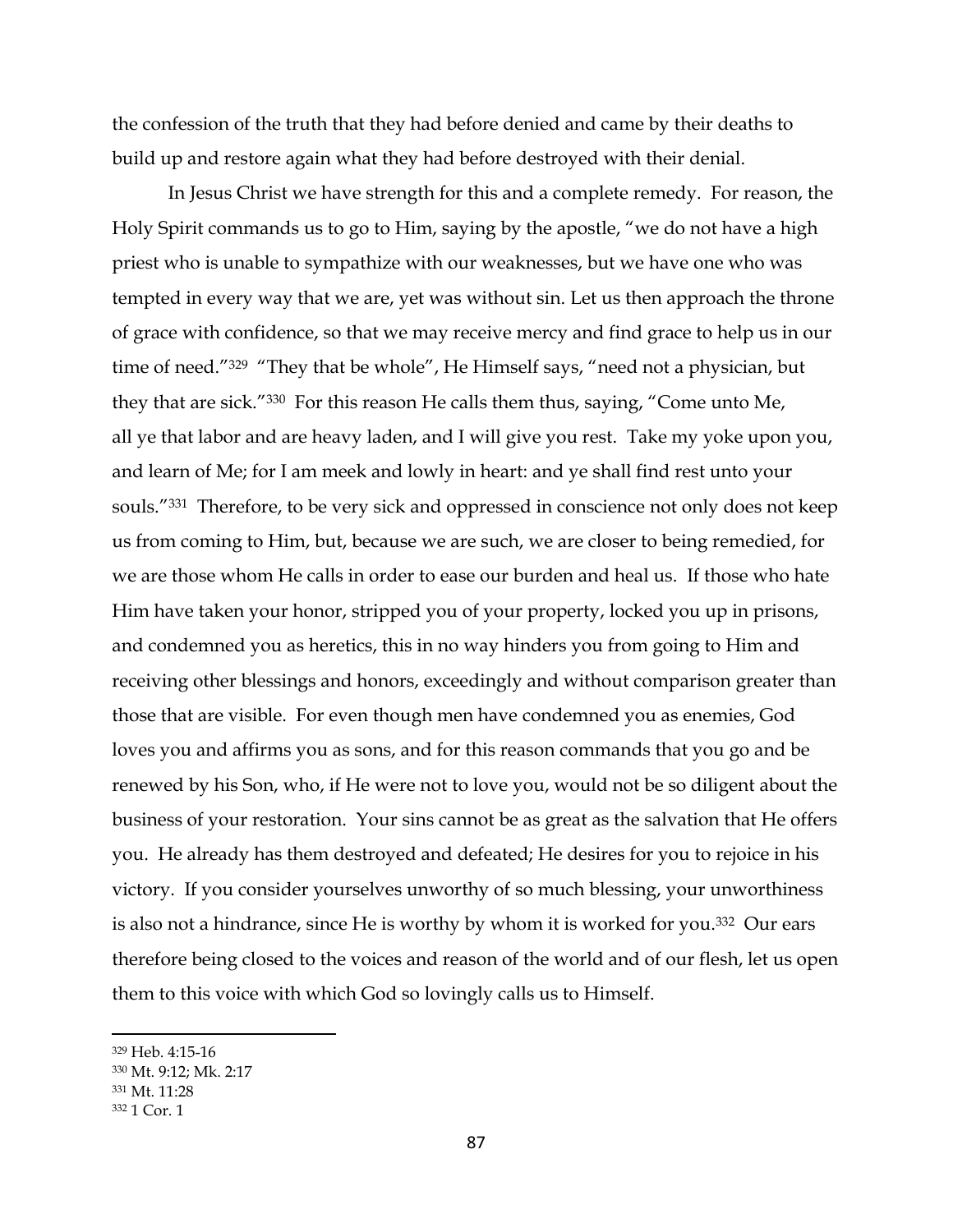### 15. GOD, THE SOURCE OF ALL GOOD

Since in God alone (who is the source of all good) is there mercy, let us not think of finding it in any other than in Him and in those that have his Spirit and are members of Christ. It is proper to mercy to deliver the miserable from their maladies, and in place of them to communicate true blessings to them. And the greater the evils and miseries that it delivers them from are, the more the mercy of Him who is worthy of greater praise is made clear and shown forth.

How then shall we call that 'mercy' which deprives us of exceedingly great blessings and places us in very deep evils? This cannot be anything but the most unusual cruelty cloaked in the name of 'mercy', and neither can it have any as its author but the devil. The persecutors of the gospel call the coercion of men to deny God and Jesus Christ 'mercy', even though it is the same as, they being stripped of the fruit of their redemption, to give them give them into the hands of the devil. What else is this but to deprive them of infinite blessings and to place them into innumerable evils in exchange for bodily life, a thing which so readily ends? How can there be mercy where the righteousness and truth of God is condemned? How can they be pious who condemn the innocent and consider it a crime worthy of a most outrageous death to confess Jesus Christ and to know no other as Redeemer, or as head and giver of life to the Church?333 In such tribunals none other presides but him who is a murderer from the beginning, and therefore there cannot be anything in them but injustice and cruelty, and the greater and more ferocious they are, the purer, more heavenly and divine is the truth that is opposed in them and the more in conformity with its original, which is Jesus Christ.334 Therefore let not another of the faithful be deceived in thinking that

<sup>333</sup> 1 Cor. 1; 2 Cor. 5; Col. 1; Eph. 1; 1 Jn. 8

<sup>334 [</sup>That is, the theology of Jesus Christ in his humanity is the archetype of all divine truth manifested to his creatures. See Franciscus Junius's *True Theology* for a full discussion of this topic.]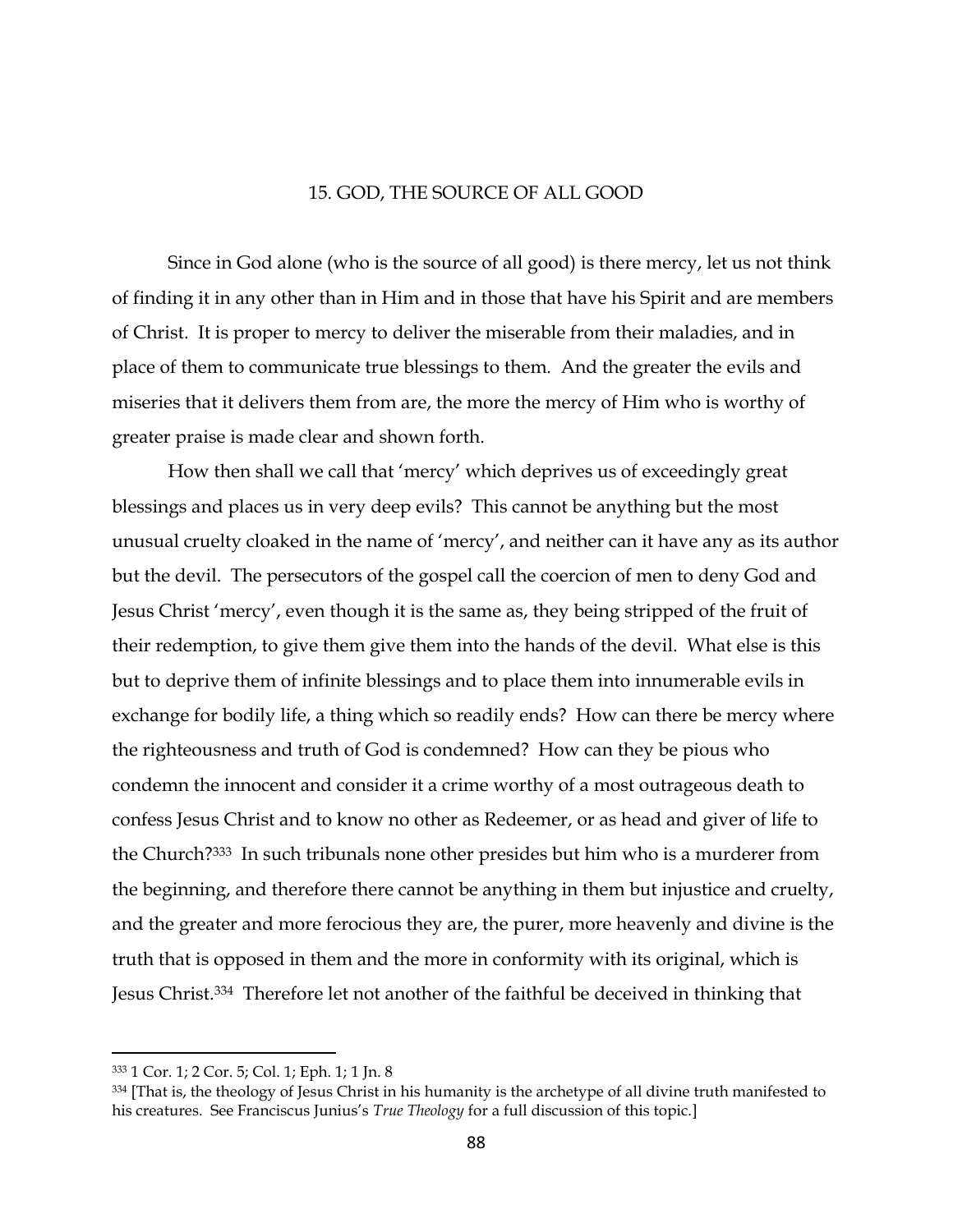they give him mercy in leaving him bodily life, since in the same act they strip him of the life of the soul, which is faith in the gospel of Christ.<sup>335</sup>

Such is the sign they give of the mercy they give: they give them a sanbenito*, 336* which is a sign of having denied Christ and of being added to the number of the Antichrist, of having been unfaithful to God and faithful to the devil, of having traded eternal blessings for those that perish, and of having returned to one's vomit and wallow,<sup>337</sup> so that the sign differs in nothing from that which it signifies.<sup>338</sup> It was fitting therefore that by the sign it be known who are the merciful, and what great strangers they are to the mercy of God, and what great enemies they are of those to whom He has given mercy. We must not then seek mercy or hope for it from any other than from God alone, nor exchange his mercy for the cruelty of men and of the devil, disguised with a cloak of mercy. Let us understand that the mercy that God gives us is great when for his name those take our lives who were appointed to preserve us in them.

Let us consider it a certain sign and verification that we belong to the kingdom of God when for love of Him we are mistreated and condemned by men.<sup>339</sup> Let us not so much flee death that to live eight days more we would desire to lose that which is true life. What else is the life that they concede to us by their mercy (as they say), but a continuous death, full of grief and anguish, which is often brought to an end at the least occasion? So why, for something of so brief and momentaneous an existence, would we wager eternal life and blessings which cannot end? That is to say, our fate is, in a word, wagered by dying such a dishonorable death as that of our killers and condemners.<sup>340</sup> For our death is a testimony of the life that we have in Christ, which is our eternal

<sup>&</sup>lt;sup>335</sup> [Which faith they had, not in truth, but according to their own profession, as the apostles also at times spoke, since none may have true and saving faith and yet later be found without it. See Matthew Poole, Alexander Nisbet, and other commentators on 2 Peter 2:1.]

<sup>336</sup> [The aforementioned inquisitorial cloak; see footnote 166.]

<sup>337</sup> Prov. 26; Mt. 12; 2 Pet. 2

<sup>338</sup> [That is, they dressed them in an outfit with devils painted on it; and for those who reconverted to Romanism, they were returning to the service of the devil.]

<sup>339</sup> Mt. 5; Lk. 6

<sup>340</sup> [That is, to die at peace with the world and the devil.]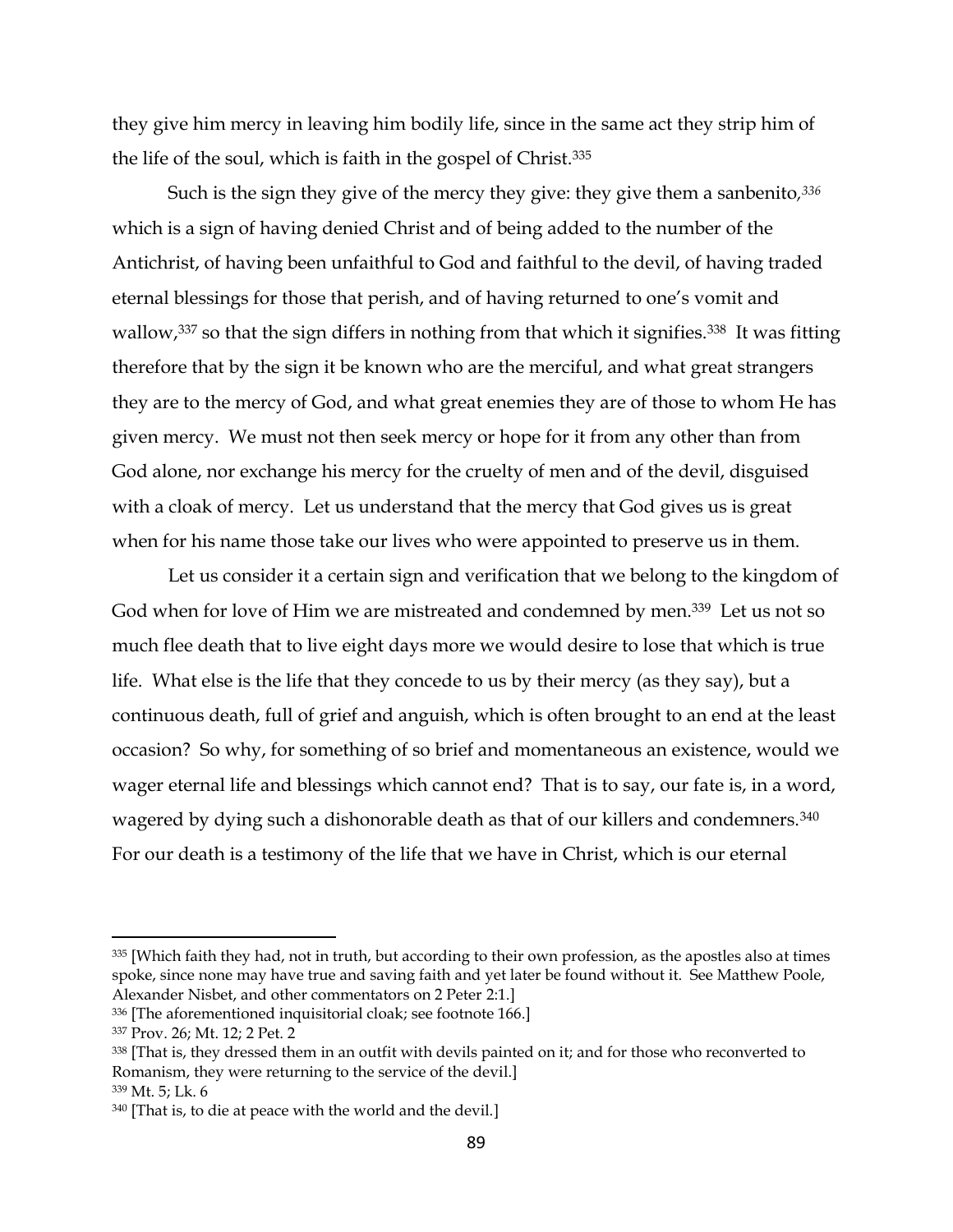resurrection.341 And their killing and condemning us is a proven testimony that they are outside of Christ and have no part in Him. "Blessed are the dead which die in the Lord,"<sup>342</sup> says St. John. The prophet David testifies, "Precious in the sight of the Lord is the death of His saints."343 It being something that the Lord loves and a testimony of blessedness, we should by no means cast it aside, since we are his sons; but rather, we should glorify Him with it in imitation of the apostles.<sup>344</sup>

Let us give our attention to what Jesus says to all who want to follow Him: "He that loves father or mother more than Me is not worthy of Me: and he that loves son or daughter more than Me is not worthy of Me. And he that takes not his cross and follows after Me, is not worthy of me. For whosoever will save his life shall lose it: but whosoever will lose his life for my sake, the same shall save it. For what is a man advantaged if he gain the whole world, and lose himself or be cast away? For whosoever shall be ashamed of me and of my words, of him shall the Son of man be ashamed when he shall come in his own glory and in his Father's, and of the holy angels'."<sup>345</sup>

Therefore, the way that Jesus Christ teaches us to save our lives is to lose them for love of Him and for the confession of his name. And therefore, we save it when they take it from us, because in this way we put it in the hands of God. Let us not be ashamed of Jesus Christ or of his words because men more dishonor us; for we should rather consider ourselves honored when they dishonor us for these things. 346

For even up to the insignia with which they accompany the deaths of the faithful, they are insignia of honor and of the eternal kingdom which they travel to by their death. Jesus Christ was (and is) Son of God and King of All Creation, and such was foretold by the prophets.347 But his crucifiers, in a sign of derision, stripped Him naked

<sup>344</sup> Jn. 21

 $\overline{a}$ 

<sup>346</sup> Rom. 1

<sup>341</sup> Mt. 5; Lk. 6; Jn. 11; 2 Thess. 1

<sup>342</sup> Rev. 14:13

<sup>343</sup> Ps. 116:15

<sup>345</sup> Mt. 10:37-38; Lk. 9:24-27; c.f. Mk. 8:34-38

<sup>347</sup> Is. 35, 61; Ps. 71, 44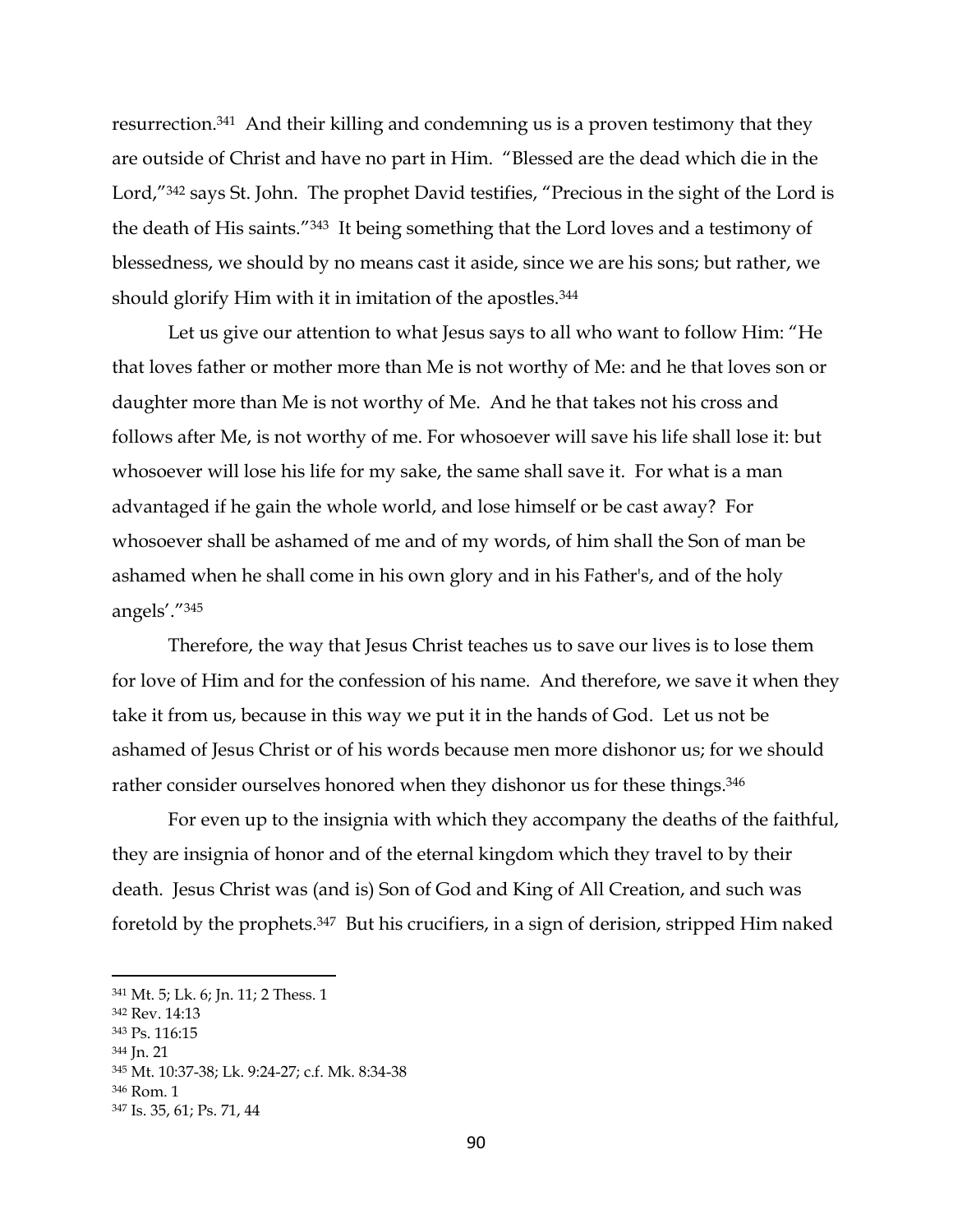of his own clothing and dressed Him in the clothing of others and put a cane in his hand and a crown of sharp spines on his head and they wounded Him, deriding Him, not considering Him by such to be that which He truly was, but that which they imagined Him to be, a king in mockery, deceived and a deceiver and not the Son of God. They treat his faithful, members of his holy body, in the same way this very day.

# 16. THE FAITHFUL, KNOWN BY GOD AND STRANGERS TO THE WORLD

For because they call themselves sons of God, as they truly are, they strip them and give them death.<sup>348</sup> And because they are not of the world, they do not dress them in the vestments of honor that those of the world use, but in the dishonorable ones of Jesus Christ with which they are covered up and hidden to the world as He was. They dress them in a sanbenito and put a crown on them, with devils painted on both. With the sanbenito their chests and backs are covered with a sign that God alone knows and approves of them, even though the world rejects and estranges them; that He loves them as sons, in spite of being hated by the world as deceived and deceivers. The crown is a sign of the kingdom that Jesus Christ won for them by his crown of spines and by the affronts of his cross. By the painted devils, God makes us understand that sin, death, hell, and the devil are already dead to them, and that they have no more power against them and can do them no more harm than those senseless drawings. For just as Jesus Christ lived, dressed in those insignias of dishonor, so He Himself lives and reigns under those dishonors and those vestments in those who are insulted and crucified for love of Him. Therefore, since He lives in them, all the works of the devil are destroyed by Him in them; for the Son of God came into the world for this very reason, as St. John says;<sup>349</sup> wherein it is manifested that those things because of which their persecutors think God will estrange them, since they estrange them, are certain

<sup>348</sup> Wisdom of Solomon, ch. 2 [apocryphal]

<sup>349</sup> 1 Jn. 3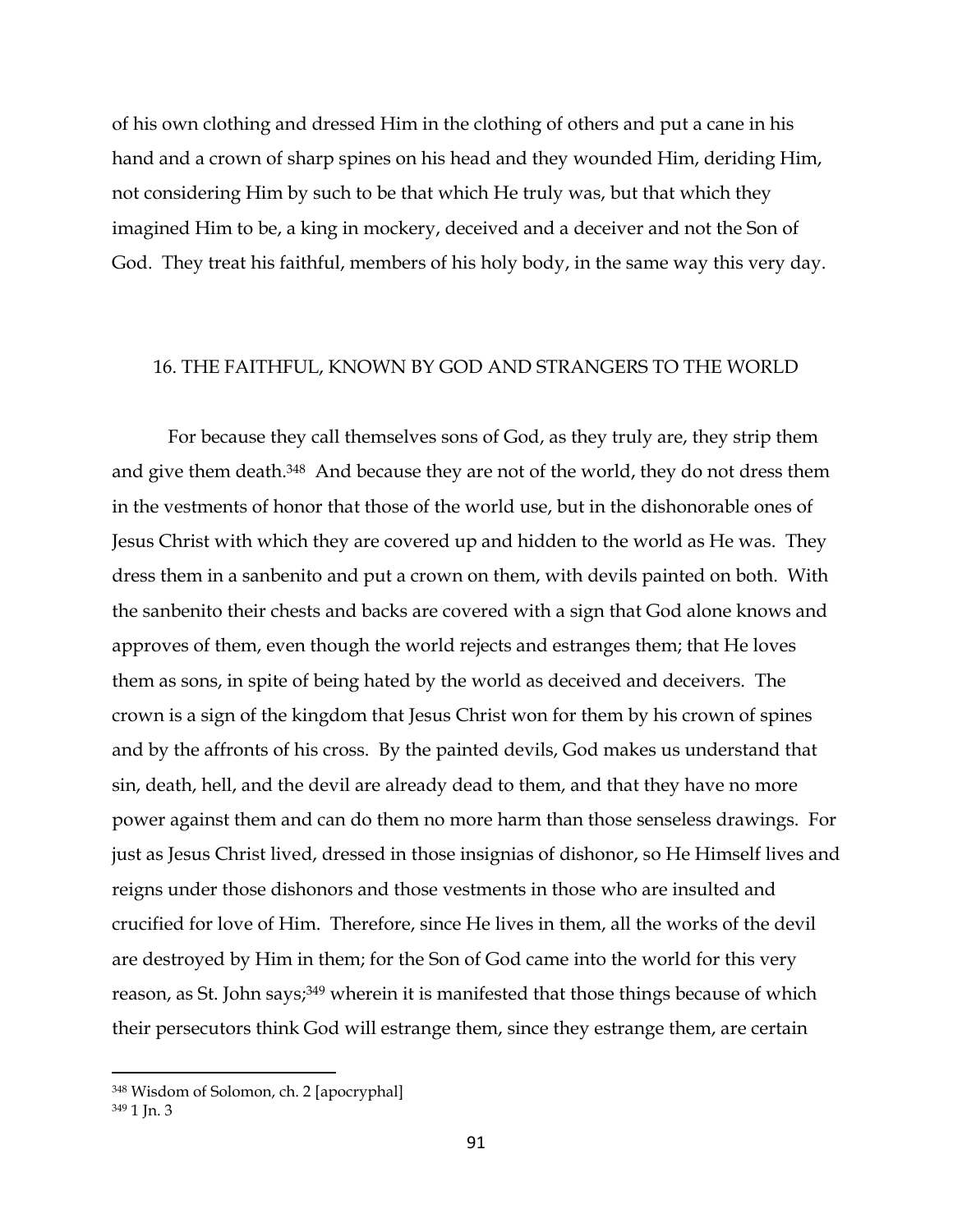signs of his approval and of possession of the blessed Kingdom into which in a few hours they will enter, triumphing in glory.

The judgment, therefore, that the faithful make in accepting the cruelty of men, having renounced the mercy of God, is perverse. Repent, therefore, of having left the banner of Christ and passed on to that of his enemies. Do not have shame before men in turning to the right path, and neither think that all is lost because you fell down under the cross and were scandalized by Christ. Remember that you were not impeccable, but subject to the evils that you experience and to others that you do not see, and that God made you a promise of constant mercy. If you are humbled and repentant, consider yourselves pardoned. For, "Like as a father pities his children, so the Lord pities them that fear Him. For He knows our frame; He remembers that we are dust."350 And since God, as Father, has always had mercy for us, let us be certain that He no less has it now. Therefore, let us cast aside such a cursed and execrable mercy as that of the condemners of the gospel. For with any other way than being such great enemies and so opposed to their mercy we would have no part in the mercy of God.

Let us from here on be no more scandalized by Jesus Christ crucified, nor believe like those that are yet blind that among the Christian people the condition of Christ and his gospel is now any different than it was when He Himself walked among men. For as He now brings and teaches the same righteousness and truth that the world always hates, He is treated as He was then. By those that are given to superstitions and to the holiness that the world approves of, He is condemned as scandalous, and by those that are inflated with human wisdom, He is condemned as insane; and by both, because of the hatred that they have for Him, He is considered a heretic.351 It is because of this that, just as the saints of the world, the wise, the doctors of the law, the learned, the overseers, their servants, and the Pharisees and religious judges<sup>352</sup> condemned Jesus

<sup>350</sup> Ps. 103:13-14

<sup>351</sup> 1 Cor. 1

<sup>&</sup>lt;sup>352</sup> [Most of the words that Pérez uses here to describe the persecutors of Christ are also used to denote offices in the Roman Church, including pontiff, bishop, provisor, and doctor.]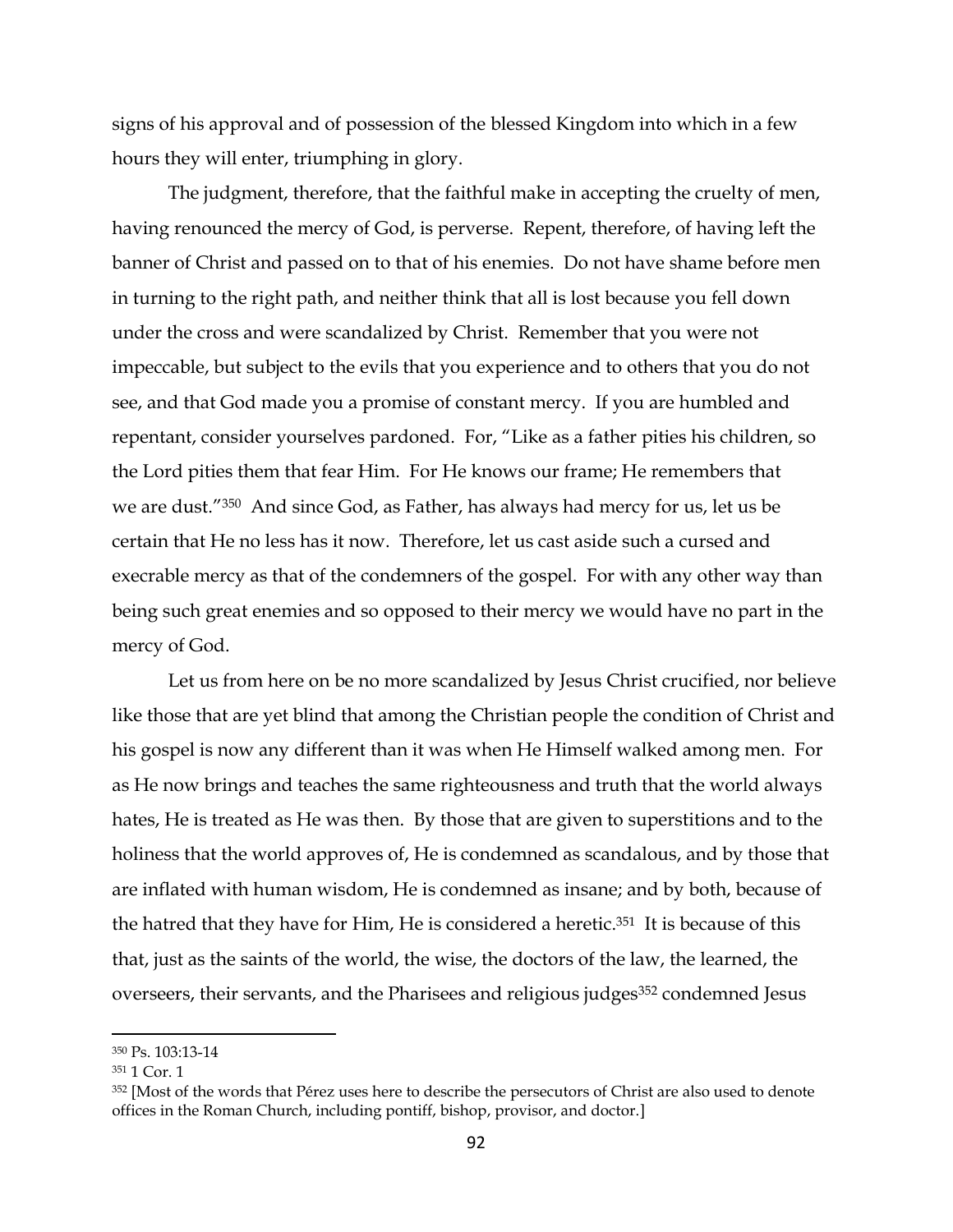Christ then, so now other such figures condemn Him and his gospel together, and as much as it is in them to do so, they kill the heir and cast Him out of the vineyard; and being those that should build up, they reject the first and principal stone of the building and those that are built upon it.<sup>353</sup> For the gospel was never without its Ananiases, Caiphases, Pilates, Judases, High Priests, and Pharisees that oppose and persecute it. For this reason, those that are true disciples of Jesus Christ even now go about intimidated, pursued, and locked up for being about the business of the truth of their Master; for the Judases of the gospel lie in wait for them to hand them over and give them death because of how much they hate the Master and for their own interests and profit. And when they have been found and imprisoned, they become cruel, not only against them, but also against the walls of the houses where Jesus Christ has been announced, even to the point of demolishing and leveling them. In this it is seen how the church of the faithful is of the same nature now as it always has been in the world. Because of this, Isaiah calls it afflicted and tossed with tempest, and without any consolation,<sup>354</sup> as things were for the church of the apostles for a time in Jerusalem.

And therefore, when it comes to pass that its members are imprisoned and presented in these peoples' tribunals, let them not hope to find another mercy in them but that which Jesus Christ found in his condemners when He was attacked before them. But rather, let them remember the word which the Lord spoke to his disciples when He sent them throughout the world: "Behold, I send you forth as sheep in the midst of wolves."355 The wolf has no mercy for the sheep, and if it seems to show any, it is to take it captive and rip it to pieces according to its liking. Remember also that, as was repeated before, they are called to be conformed to Jesus Christ. And as He, imprisoned until He breathed his last on the cross, found neither humanity nor mercy, neither compassion nor pity in men, no more than if they were most ferocious wild animals, alike must it happen to them in their prisons and cross.

<sup>353</sup> Mt. 21; Mk. 12; Ps. 118; 1 Pet. 2

<sup>354</sup> Is. 54:11

<sup>355</sup> Mt. 10:16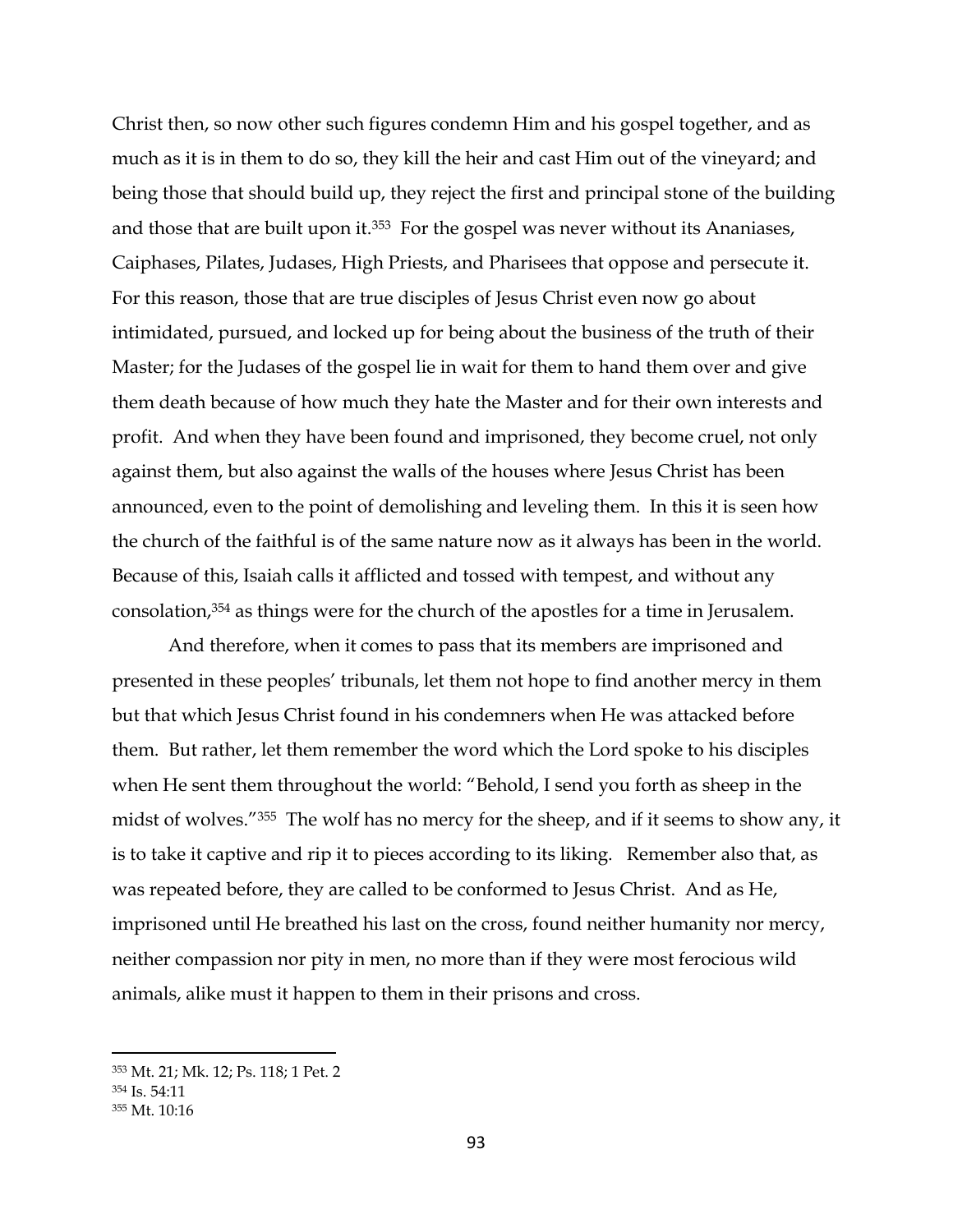This is the reason why thieves, highwaymen, renegades, sodomites, simoniacs, manslayers, the sacrilegious, fornicators, adulterers, and all such persons, when they are imprisoned, will have some who freely plead for them and perform acts of charity for them, visiting them in the prisons, helping them in their work, and giving them consolation and encouragement. But if the sons of God are imprisoned, they put them in prisons where they neither see nor are seen by men. There are none who console them, who encourage them, or even speak to them humanely and use some of the common kindness with them with which some men naturally take pity on others that are in misery. But rather they keep them always alone, separated each from another, treated with a greater cruelty than comes from the Turks. And for what crimes? For none others than because they are righteous and have all their faith and trust in Jesus Christ alone and expect to be saved by his mercy and by the blood that He spilled for them.

For if they appear before judges, they find them extremely ferocious like fierce lions, full of guile and cunning to take them in their words and lay upon them more severe charges for that for which they are accused. And they forbid to visit them or give them mercy, a thing so greatly commanded by God. And if those that have not yet lost all their humanity speak to or visit them, they would be for that very act suspected of the things that they were condemned for. And if some, moved by compassion, were to plead for them, they would be considered an accomplice and co-defendant in the same crime, which is to believe in and confess Jesus Christ and to not be ashamed of Him being crucified in them.356 And as Christ was covered in sadness in the cross, so would they be naked of all human consolation. And as, when He had great thirst during the agony of death, they gave Him gall and vinegar to drink, so to them, all that they would give them to drink in their thirst and anguish would be bitterness and gall to further anguish them. For they are sheep among wolves, which cannot give them anything else because the enmity that they have for them and their Shepherd is so great.

<sup>356</sup> [That is, not to be ashamed of suffering for Christ, in which sufferings He also suffers as head of the body, so that when they are crucified, He is in that sense also crucified. See Col. 1:24.]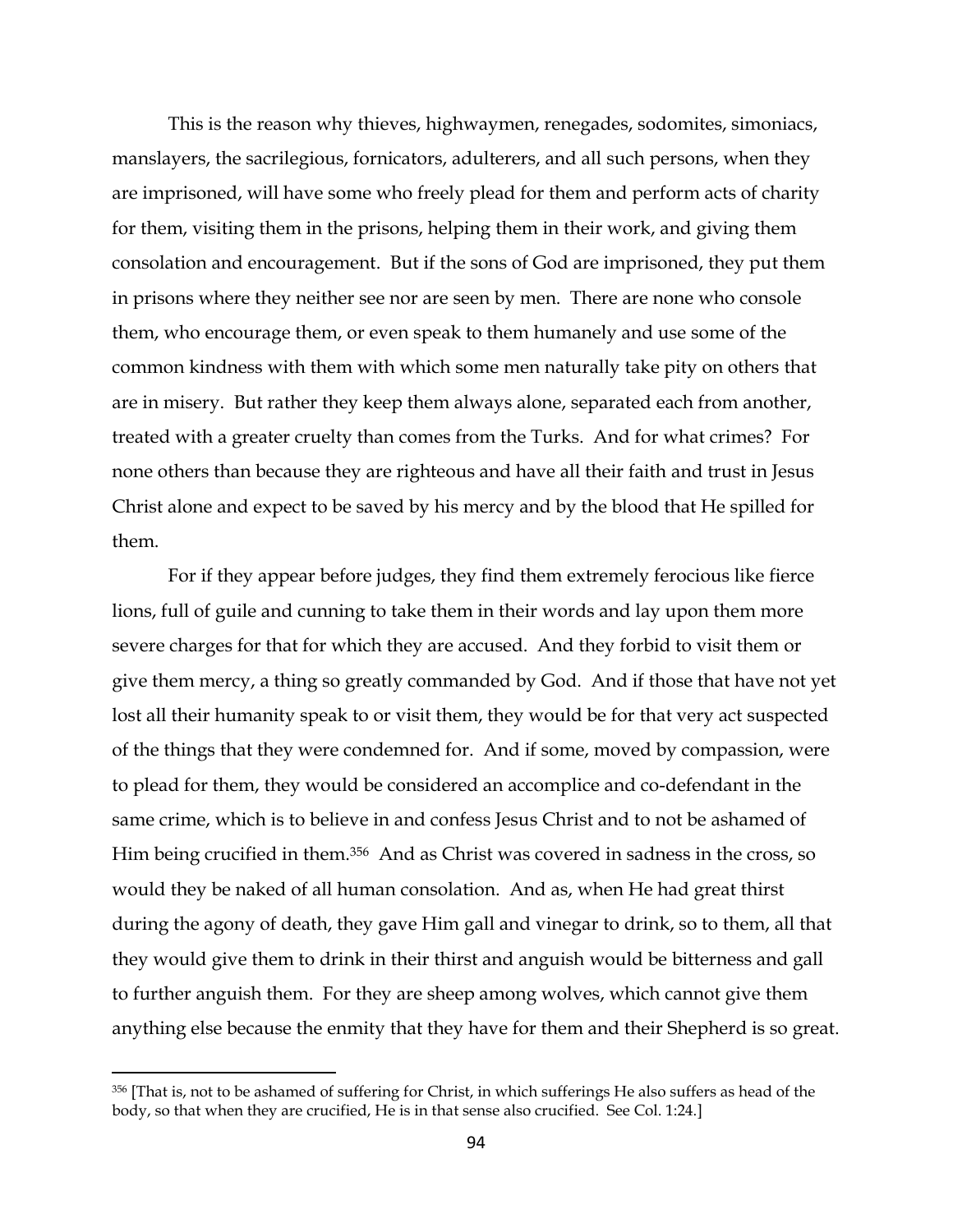And since, as we said, as much as is done against the faithful is first recorded in the counsel of divine providence, which is neither changed nor altered, let us humbly make recourse to the Lord. For even though we may be so alone, He will make this sopagan bitterness and cruelty which they use against us to tend towards our increase in grace. Let us imitate the sons of Israel when they were captive in Egypt, which, treated with such tyranny and cruelty without having on their side king, prince, lord, or magistrate, being abandoned by all human favor, had their recourse to God alone and with many tears and groanings confessed their guilt to Him and asked Him for help by his promise. Their tears and groanings were of such great force that they arrived even to the throne of God and they received what they desired from Him. And when the tyranny and cruelty of the Egyptians had already reached its peak and everything was without remedy, then God extended his arm from heaven and without the help of human strength freed them with great power. For no tyranny can last long. The more it is excessive and unmeasured, the closer its destruction is. The higher that of Pharaoh and of his people reached against God and his beloved people, the more readily it perished.

There is nothing that more destroys the cruelty and violence of tyrants than the patience and humility of the saints, and submitting themselves in heart to the will of God and asking Him for relief, trusting in his promise. There is no other way to dull the edge of the cruel sword of tyrants, nor water which more readily extinguishes the flames of the fire they light, than faith and trust in the Lord. Therefore, let us not place our eyes in our weakness and solitude, nor consider ourselves apart from Christ. For as all the enemies that afflict and torment us are dead to Him, so He has them dead to us, assuming we do not view them with these eyes of the flesh. They appear to be alive now, but because of the hatred they have of the truth, before the Lord they are dead. And the greater their madness and fury is, it is a certain sign of how much more readily they shall perish.

The people of God went fleeing by means of the sea; they all already had the taste of death in their mouths; they went hounded by armies of armed men, conjured in

95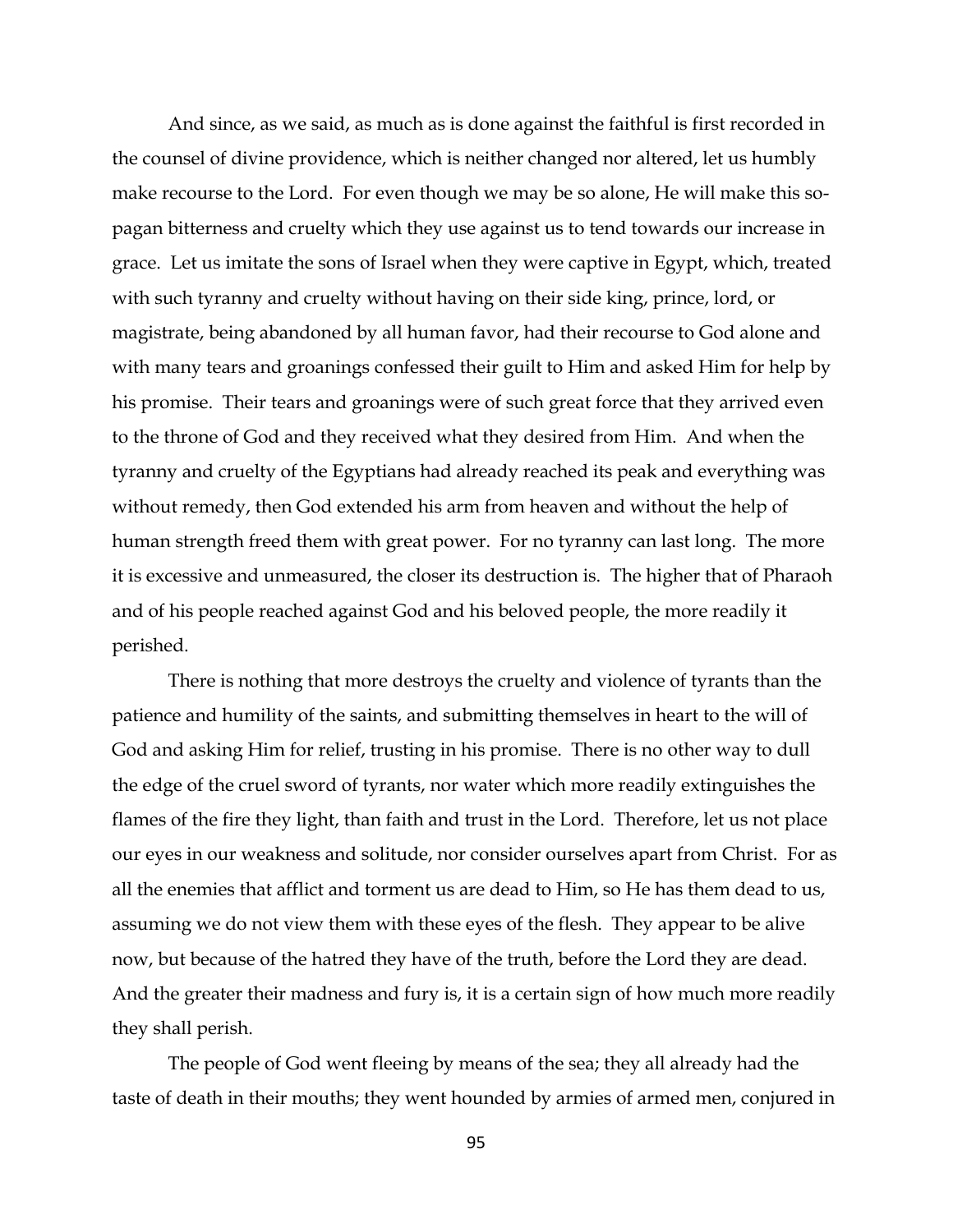order to kill them all. But when the people of God had left the sea and turned their heads to look upon those that had come so fiercely, so thirsty for their blood, they saw nothing but corpses upon the waters.<sup>357</sup> While they were in the midst of the sea they could not see those that came so ferociously to kill them, and in their hearts, they considered themselves already dead. But once outside of the sea God manifested to his people that those that had appeared to be so many, so strong, and so full of vigor to kill them were nothing but corpses, and that therefore they should not have feared when they seemed to them to be alive. In the same way now, those that with such cruelty persecute us and would like to wipe the name of God from the earth, to the extent that there would be none who know and confess Him,<sup>358</sup> God already considers them dead, even though at present we do not see it. There is therefore no reason to fear them or to abandon the confession of our faith because of the evils that they threaten us with and can do to us. When we have left the sea of anguish which we are now in by the way which it will please the Lord to bring us out, He will show us then that these who now appear alive and treat us so mercilessly, blaspheming the name of Christ and his holy gospel, are in truth nothing but corpses which cannot in anything harm us.

If it would be greatly delusional to fear the statues and idols of the temples as if they could work good or evil, much more and without comparison would it be so to leave the friendship of God and renounce the obedience and faith of Him who is a constant fount of all blessing and happiness to us for fear of these corpses that can neither do us good nor evil. For if there were reason to fear them, the Holy Spirit would not warn each and every one of the faithful, saying, "be not afraid of their terror, neither be troubled; but sanctify the Lord God in your hearts."359 Therefore, as when by the faith and confidence that the people had in our God and by their humble prayers with which they called upon Him in their anguish and need and Egypt then perished, Pharaoh was drowned and all of his armies with Him, and the people came out of it

<sup>357</sup> Ex. 14

<sup>358</sup> Ps. 82

<sup>359</sup> 1 Pet. 3:14-15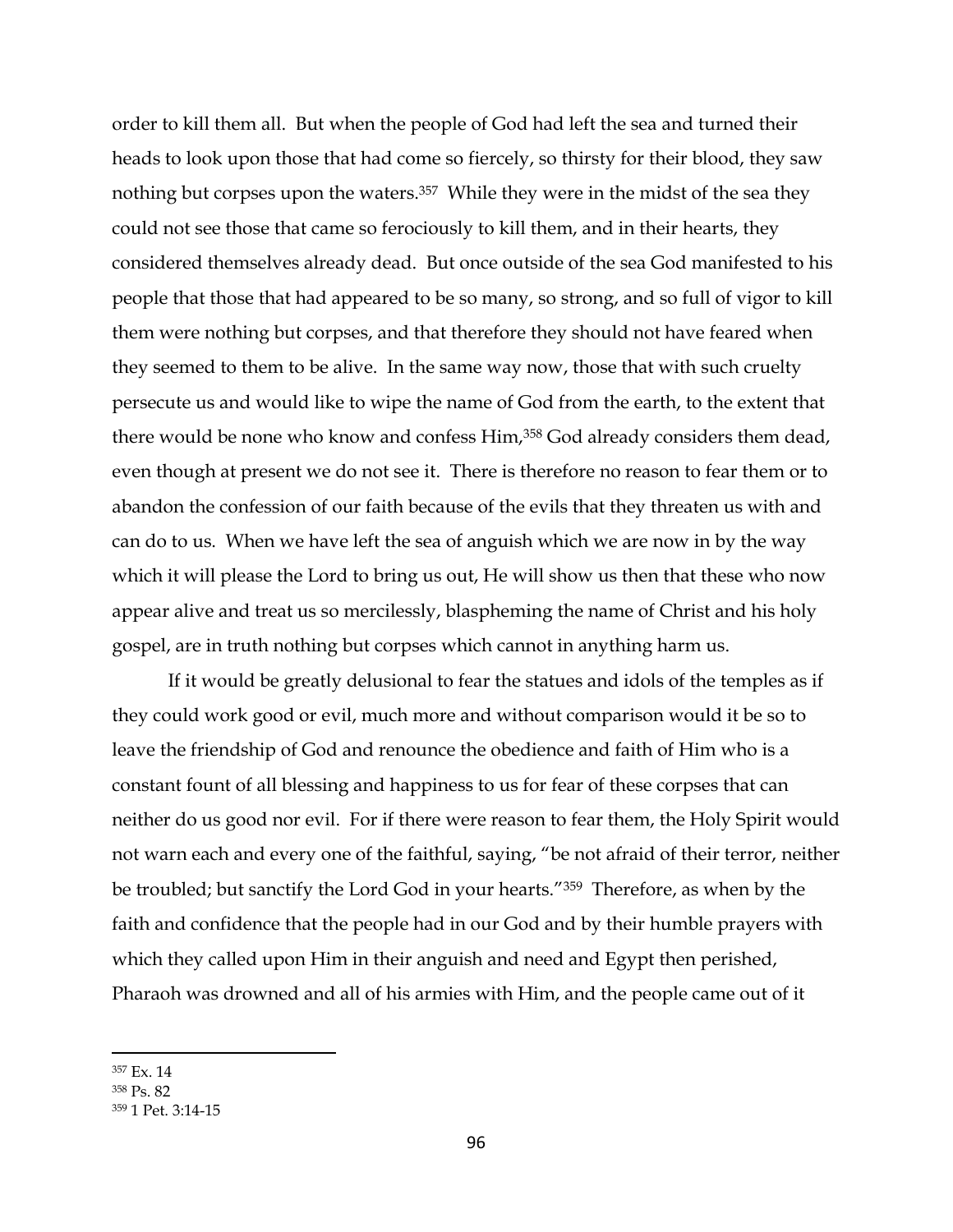free, celebrating the goodness of the Lord with hymns and songs of praise,<sup>360</sup> so now, by the same faith and confidence which we are to have in his mercy, all those that persecute us because of the gospel will perish by the same power, for they are no less opposed and rebellious to God, nor less enemies of his people than Pharaoh was to his vassals. Let us therefore have a firm constancy in the truth, and let none abandon our gathering and communion of the holy Church,<sup>361</sup> since we, because we believe in Christ, do not perish in the evils, as the people of God did not then perish, but those that persecute us, God bringing down upon their heads all the evil that they do and desire for us, as the Holy Spirit has said by the prophet David.<sup>362</sup>

# 17. THE FAITHFUL, GLORIFIED IN CHRIST

Let us consider what the destination is that the evils and the so-bitter cross that the faithful suffer lead to and we will have great reason to suffer and pass through them with joy. St. Paul declares to us what the destination is. "Those whom He justified," he says, "them He also glorified."<sup>363</sup> Therefore all is to the end of being glorified, as Jesus Christ was. Where did God lead Him through in bringing Him to the Kingdom and making Him Lord of all his enemies? Through the afflictions and cross in which He placed Him. Therefore, the path to being glorified of Jesus Christ was suffering, and [in] suffering He went to take possession of the Kingdom. Likewise, that which we now suffer is the path to being glorified, and in a certain way we are already so, since He is who is our head. This path is so direct and so without-detours that it is impossible that those that go by it stop entering into the Kingdom. For just as outside of it men are lost, so those that walk by it, suffering with Christ, cannot keep from being glorified by persevering in his religion and truth.

<sup>360</sup> Ex. 14, 15

<sup>361</sup> Heb. 10

<sup>362</sup> Ps. 7, 9

<sup>363</sup> Rom. 8:30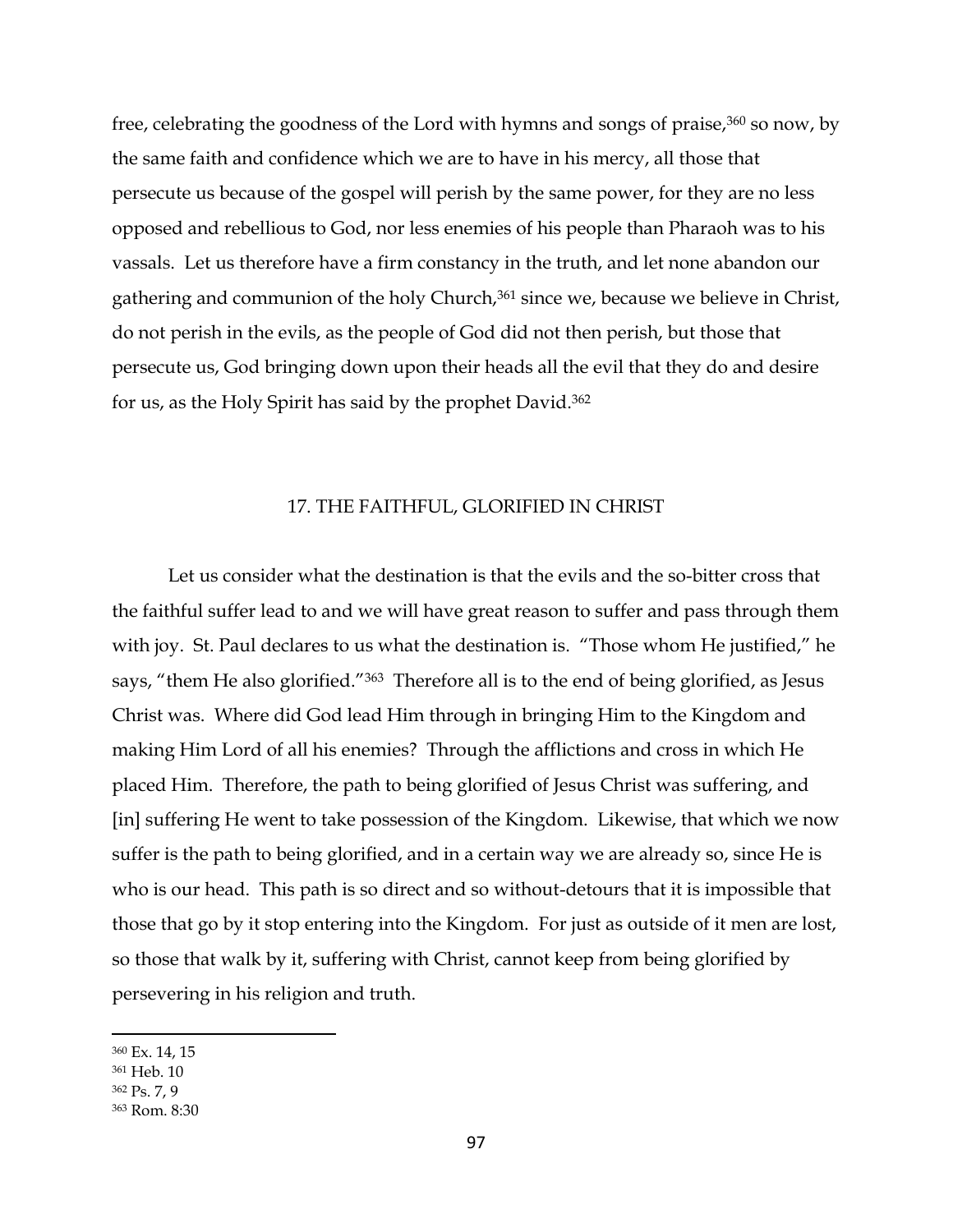Therefore, may those that suffer and die for such a righteous cause rejoice and be more certain of their glorification with Christ than they are certain of being men and women. For the truth of God cannot be found lacking, nor "may men separate what God has joined together."<sup>364</sup> The Holy Spirit says, "[those] whom He did foreknow, He also did predestinate to be conformed to the image of his Son," and that "moreover [those] whom He did predestinate, them He also called: and whom He called, them He also justified: and whom He justified, them He also glorified."<sup>365</sup> Therefore, those whom He predestined, He glorified; and the means that He ordained to come into this glory are to have called and justified them and to conform them to the image of his Son through sufferings and the cross. These two things are therefore so joined and united that the one is comprehended in the other. For in suffering with Christ and being conformed to Him, being glorified together with Him is comprehended. And in this way the sufferings and cross are most certain tokens of glory in the crucified.

My brothers, you have already been called by God through the gospel, and having formerly been lost, you have been washed and you are sanctified and justified by the name of the Lord Jesus and by the Spirit of our God. <sup>366</sup> This is a testimony that we all have of our secret and eternal election in Christ, by which we know it and are made sure of it. That we have been called by divine mercy and justified is manifested by the persecution that the world does to us and the hatred that it has for us. For it cannot love or tolerate what is not its own. When we were of the world, it gave us gifts and caresses; it treated us like sons and like its own; but now that we do not belong to it, since God has separated us from it in giving us his holy light, it hates us so much that it will not rest until it casts us out of itself with all sorts of cruelty. The Lord confirms this to us by St. John: "If the world hate you, ye know that it hated me before it hated you. If ye were of the world, the world would love his own: but because ye are not of the world, but I have chosen you out of the world, therefore the world hates you.

<sup>364</sup> Mt. 19

<sup>365</sup> Rom. 8:29-30

<sup>366</sup> 1 Cor. 6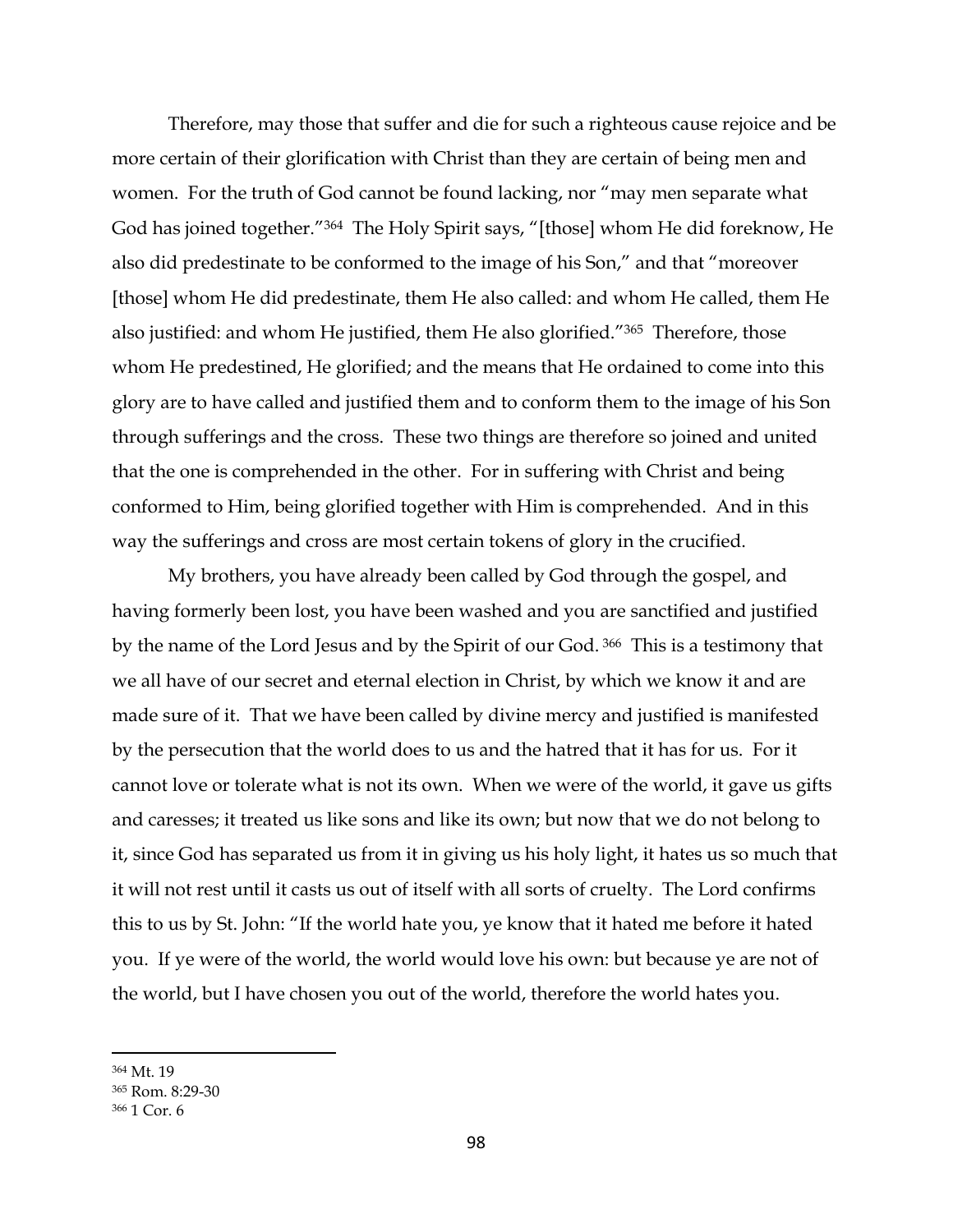Remember the word that I said unto you, 'The servant is not greater than his lord.' If they have persecuted Me, they will also persecute you."<sup>367</sup>

From this it is made clear that being persecuted by, hated by, and dead to the world is a clear sign that God has already removed and separated us from the world and has washed and purified us with the blood of Christ. Therefore, in suffering in such a way, we should consider ourselves glorified. And since we have such signs and testimonies of being eternally elected in Jesus Christ and of being called and made partakers of his righteousness, we will necessarily arrive at the end of the election of God, however much the world and its false religion may bellow and rage.

When men without God and without Christ burn us or give us other sorts of death, let us understand that such is the conclusion of all our troubles and afflictions, and that therefore the gates of the glory of God are wide open to enter in and rejoice always with Him in all his blessings. When the enemies of the gospel stoned St. Stephen and he was at the point of breathing his last, He then saw that the heavens were opened and Jesus Christ was seated at the right hand of the Father to receive and crown his martyr and faithful witness. And since upon the hardest torments and the cruelest deaths heaven is opened to us, we should therefore run with greater courage, without looking back, in order to learn the resurrection of Jesus Christ, even as we are through Him comprehended in it. <sup>368</sup> Our enemies would not want this, but God wants it and has ordained it to be so. No one can hinder his election and eternal counsel from being carried out, with which He loved us and desired that, having been conformed to the death of his Son, we also be partakers with Him in his glorious resurrection.369 All the evil that men commit against the faithful is in order to hinder the determination and counsel of God, thinking that it must come to pass because of what they do that He would approve or condemn in keeping with their opinion of them; but no! God does not choose their way. "For my thoughts are not your thoughts, neither are your ways

<sup>367</sup> John 15:18-20

<sup>368</sup> Lk. 9; Phil. 3

<sup>369</sup> Rom. 6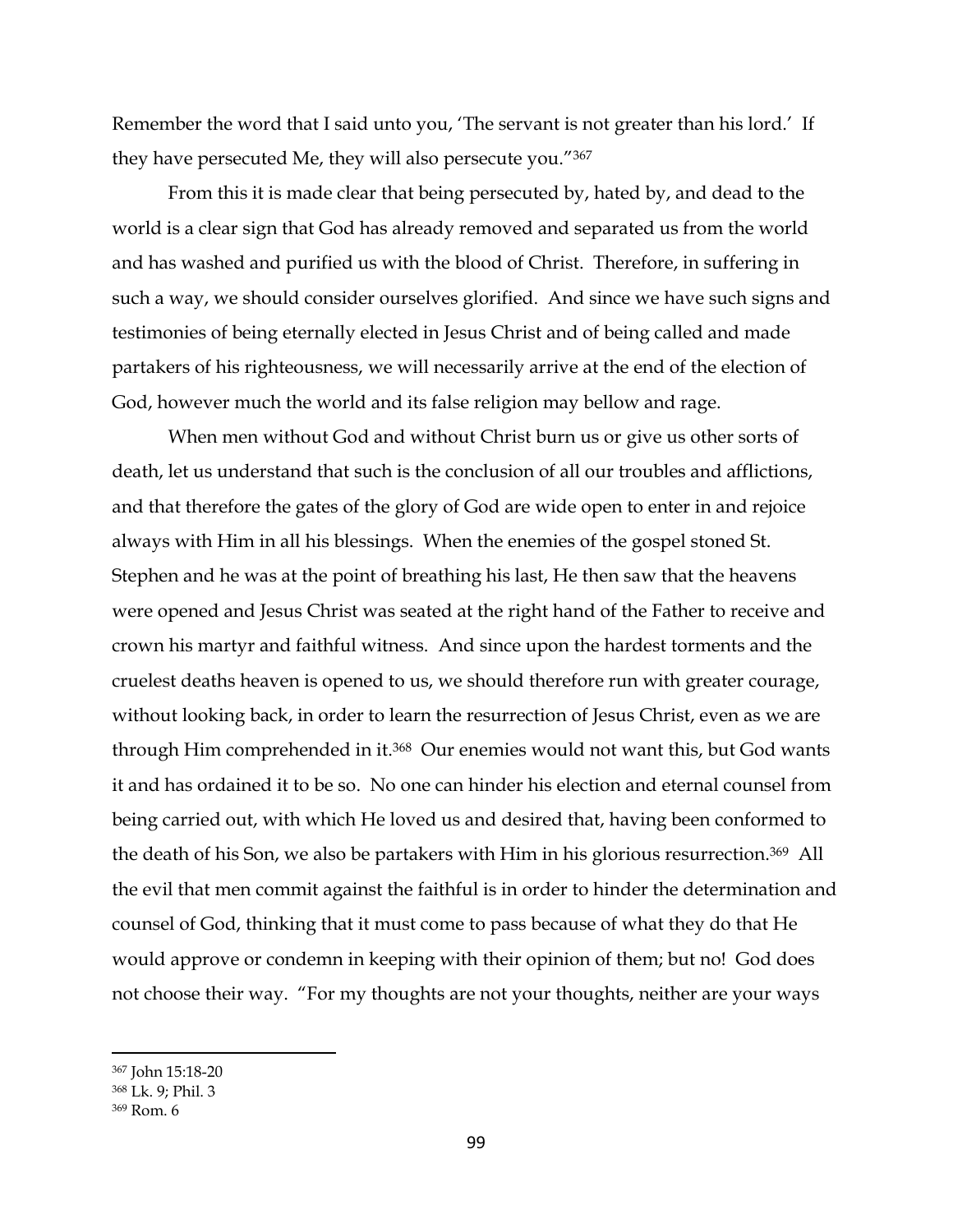my ways, says the Lord."370 God bears no relation to evil men; but rather, he utilizes them as vessels of wrath for the well-being and salvation of his faithful. For in that in which they intend to wipe their names from the memory of God and for them to be heard no more in the land of the living, therein God makes them memorable in his house, raises them up and glorifies them, and enriches them with great, gracious gifts, and his glory emerges more illustrated and his truth more brought to light.<sup>371</sup>

What did the brothers of holy Joseph not do to hinder the counsel of God, in which He had determined to raise up and glorify his servant? They persecute him, insult him, mock him, throw him in a well, and sell him as a slave, and he is brought to strange lands and treated most harshly.<sup>372</sup> And when they thought that Joseph was no more, behold him appear, raised up by the hand of God and made the savior of Egypt, lord and superior over his sellers!<sup>373</sup> They intended in all they did against him that he not come to such glory, but they could not impede the will of God or make Him not to love Joseph and guide him as a sheep through all those troubles and bring him out through the gate of such great honor and glory, $374$  so that by the steps by which they brought him down, God went about raising him up, even to the point of fulfilling what He had determined for him. Today those that persecute the gospel by laying low the faithful in all the ways they can, attempt this same thing that Joseph's brothers attempted against him. But by that very way that they lay them low, God with a word goes about raising them up, even to the point of glorifying them with Christ.

The hypocrites and enemies of God wanted Jesus Christ not to be known or glorified.375 And in order to achieve this, they persecuted Him with so much fury and condemned Him to death, believing that after He had died there would be no more Jesus Christ; and that his memory would completely perish and that they could then

- <sup>373</sup> Gen. 41
- <sup>374</sup> Ps. 80
- <sup>375</sup> Jn. 11

<sup>370</sup> Isa. 55:8

<sup>371</sup> Ps. 44

<sup>372</sup> Gen. 37, 45.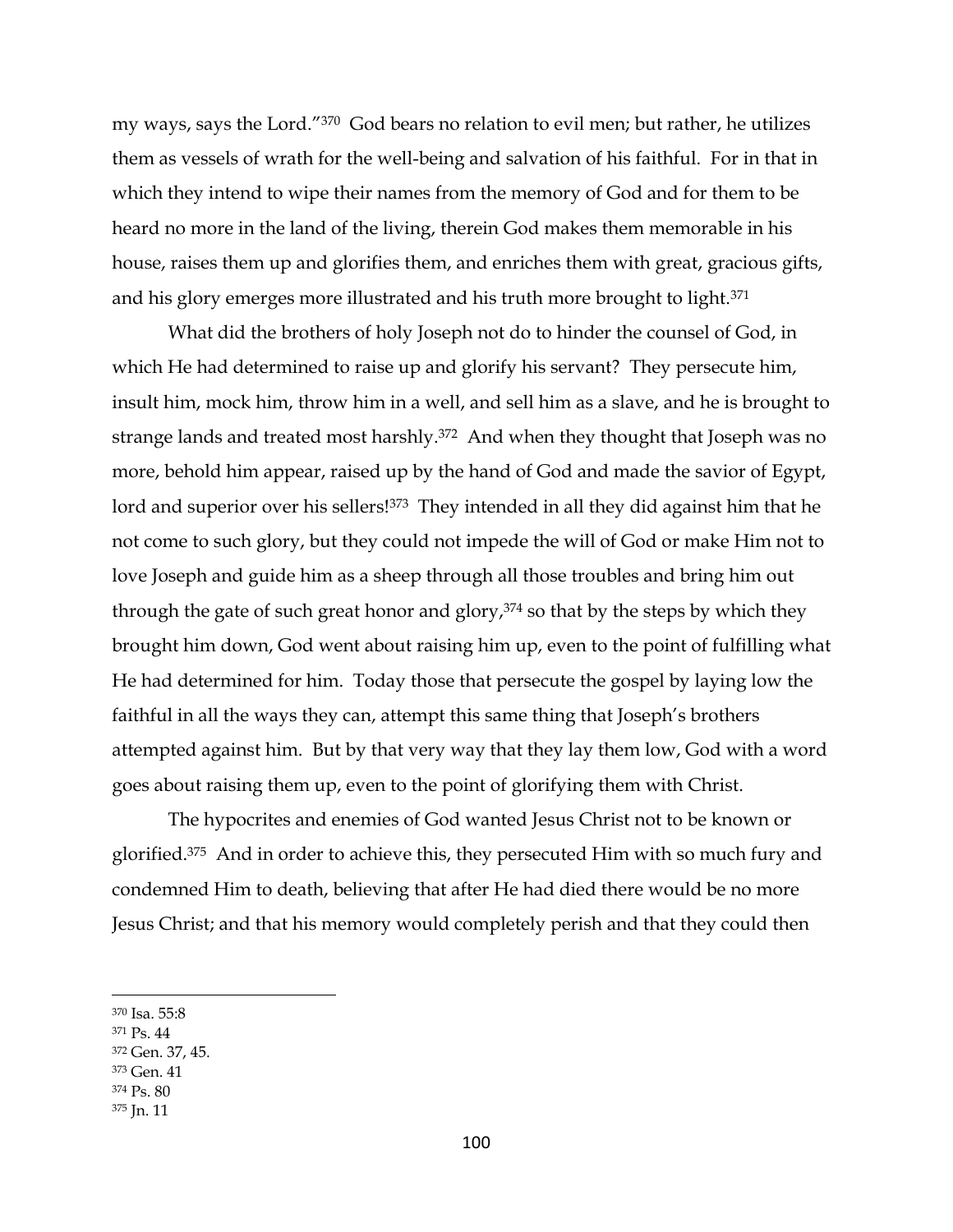have his kingdom without opposition, as well as the men subject to his tyranny. But God had other very contrary ideas. For by that very way in which they laid Him low, He raised Him up in such a way that in the heavens and earth there is not anyone or anything more highly exalted than Him. Through that way in which they thought to obscure his glory, God made it clear and spread it throughout the whole world. They crucified Him in order to, by such a sort of death, render Him more infamous, so that thereby men would estrange Him and would not have Him as their salvation. But by the same action, what Isaiah had said about Him, was fulfilled and the Father brought Him innumerable disciples that neither love nor seek another holiness or righteousness than his own.376 And God made Him, by having died on a cross, to have an empire over all and to alone be Lord over his enemies (a thought which never occurred to them); and that by them having so much tried for there not to be any Jesus Christ, He made something so much the opposite to come about—that now there is no other besides Him in the world before whom all creation kneels, so that in the way in which they wanted to strip Him of all his honor and dignity, He came to be supremely glorified and to have a name above all names.377 As He had said by St. John, "And I, if I be lifted up from the earth, will draw all men unto me."378 For by his death He has them under his hand. So, as his enemies could not in any way hinder his glorification, neither will those who persecute and kill us be able to hinder ours, for it depends upon and is part of his. For the glorification of the head is common to the members that are joined and united with it.<sup>379</sup>

Just as unto this day the cross and sufferings of the Lord announce his glory and power to us, so yours and those of all his people are and will always be heralds of the same glory. The enemies of the gospel, advised by the spirit of Satan, when they take

<sup>376</sup> Is. 53; Ps. 21, 45, 71; Isa. 61; Heb. 2

<sup>377</sup> Phil. 2; Jn. 12; Isa. 53

<sup>378</sup> Jn. 12:32 [Pérez's version reads, "If I am raised up from the earth, I will bring all *things* to myself." Thus, he interprets the passage as a statement regarding Christ's universal kingship of power which follows from his atoning work.] <sup>379</sup> 1 Cor. 12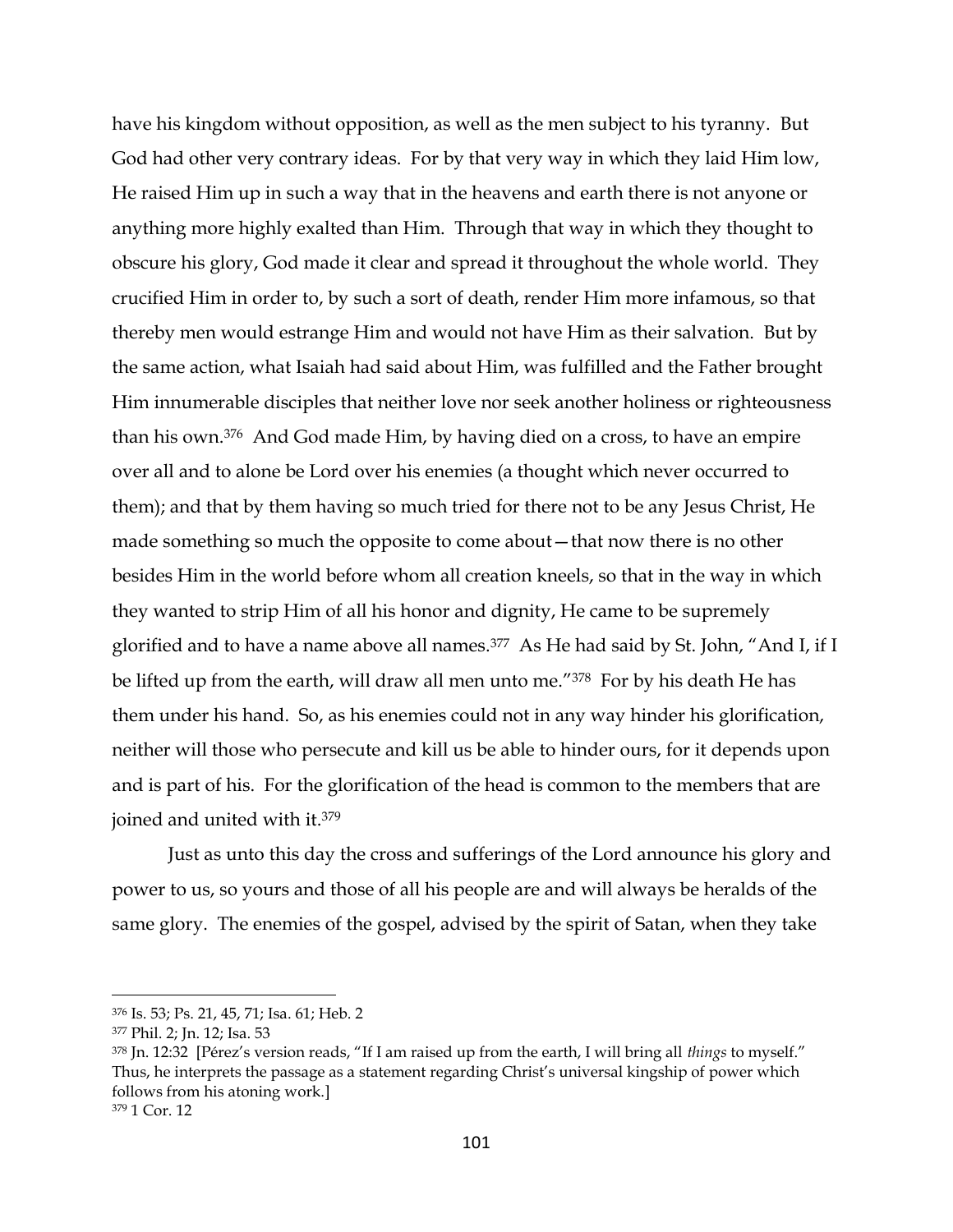you away to put you to death, tie your tongues (a thing extremely unsuited for even the cruelest pagans that were in the world) so that you do not speak the praises of Jesus Christ our Lord and they hear. But the same gags will be tongues against them, as against the enemies and those envious of the glory of God, and will speak a new language,<sup>380</sup> by which those that He has ordained for salvation will understand and know the strength and power of God. It is necessary that what the Lord said to his enemies be fulfilled: "I tell you that, if these should hold their peace, the stones would immediately cry out.<sup>"381</sup> Now this is being carried out in you and in all his believers; for because the adversaries hinder you from speaking the praises and virtues of Christ, your Justifier, with your own tongues, He Himself, in place of the tongues that they tie, lets loose many that do not cease to glorify Him and invite all to glorify and know Him.

Your long and tangled beards, your clothes, filthy and torn from the filth of the prisons, the scraps that they cast to you, the ropes and cords that they bind you with, and the garrotes with which they press you—God makes all these things into tongues that with a great harmony sing the praises of Jesus Christ and manifest that He alone is Lord and Redeemer and that you are faithful witnesses of his truth and of his righteousness. They do not hear this so-sensible, heavenly music because their impiety keeps them deaf. But those that are made holy by Jesus Christ and those that shall be so, hear it and they are awakened by it to the desire to be partners and companions in the insults you suffer in order to be instruments of such great good and witnesses of such a divine and beautiful righteousness and sanctification, which is that which the Lord has given to you to have.

Your deaths will not be fruitless, as neither was that of Jesus Christ, in whose steps you follow.382 God will make the ashes of your bodies bear fruit and be the material of many faithful sons, so that your firmness in the faith of the gospel having been heard of, <sup>383</sup> your deaths seen, and the constancy with which you are strengthened

 $\overline{a}$ 

<sup>382</sup> 1 Pet. 2

<sup>380</sup> Ps. 9

<sup>381</sup> Lk. 19:40 [Pérez adds "and announce my glory".]

<sup>383</sup> Acts 1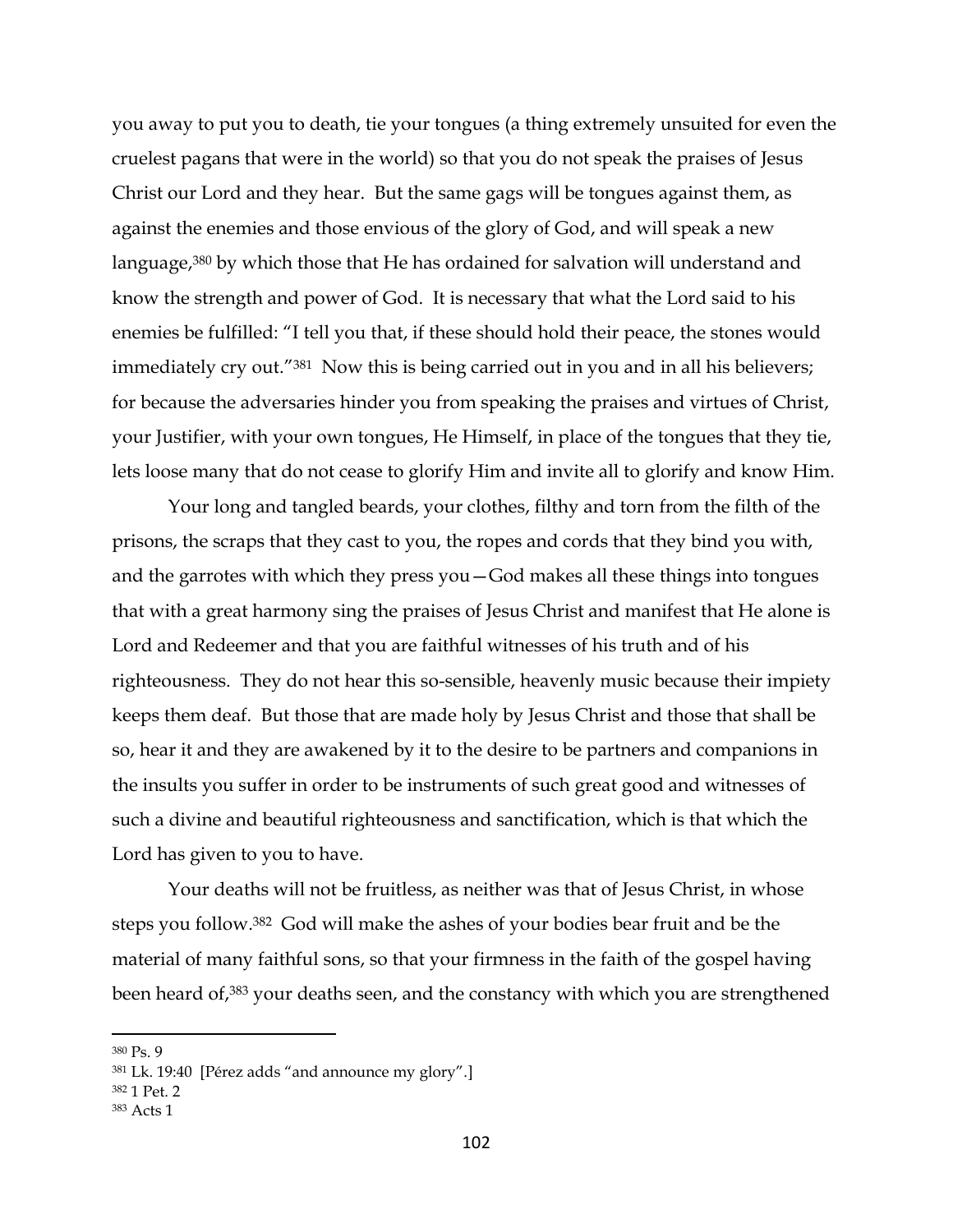from on-high in order to suffer them understood, many open their eyes to see Him and know Him as Father and to enter into his obedience, renouncing the service of idols, having abandoned the false religion of the Antichrist. For what the Lord Jesus Christ said must certainly be found true: "Except a corn of wheat fall into the ground and die, it abides alone: but if it die, it brings forth much fruit."384 The wheat being planted and rotting in the earth, it comes to bear fruit; but if it remains in the seedbed or the granary, it does not bring forth fruit. Suffering and death is like planting the grain of wheat. According to the judgment of our flesh and of the world, when we are dead, we perish; but in truth, we die in order to rise again and bring forth most copious fruits and glorify God in imitation of Christ, who gave more copious fruits by his death than by his life.<sup>385</sup>

In this way what the Holy Spirit speaks concerning the faithful is fulfilled: that for those that have been called and justified, it is fitting that they also be glorified. For with their deaths they bear fruit in glorifying God, and they are glorified together.<sup>386</sup> God has ordained to exalt them in such a way that not only are their persons living instruments for his glory, but also their sufferings serve the same end. And in this way what the apostle said of himself is found to be true for each one of them: "I fill up that which is behind of the afflictions of Christ in my flesh for his body's sake, which is the church."387 By the sufferings and death that each one of the members suffers for the confirmation of the body, which is the church, they go about filling up their part of the conformity that all the body must have with the head. And in this way each one, when they are dead for the truth, with his death finishes their part of filling up the measure of conformity and they emerge wholly conformed to Christ, the body of sin completely

<sup>384</sup> Jn. 12:24

<sup>385 [</sup>Although his life of suffering was for our forgiveness and his fulfilment of the law therein for our righteousness, none of this would have been brought to completion and the atonement received except by his sacrificial death. And now, for the faithful, though their deaths have no atoning value, yet they are a sort of final seal of their perseverance in faith; for, whereas before, the certainty to their perseverance was known to God in his decree, and to them in proportion to their assurance, yet after their deaths this perseverance is more greatly manifested to all.]

<sup>386</sup> Jn. 21

<sup>387</sup> Col. 1:24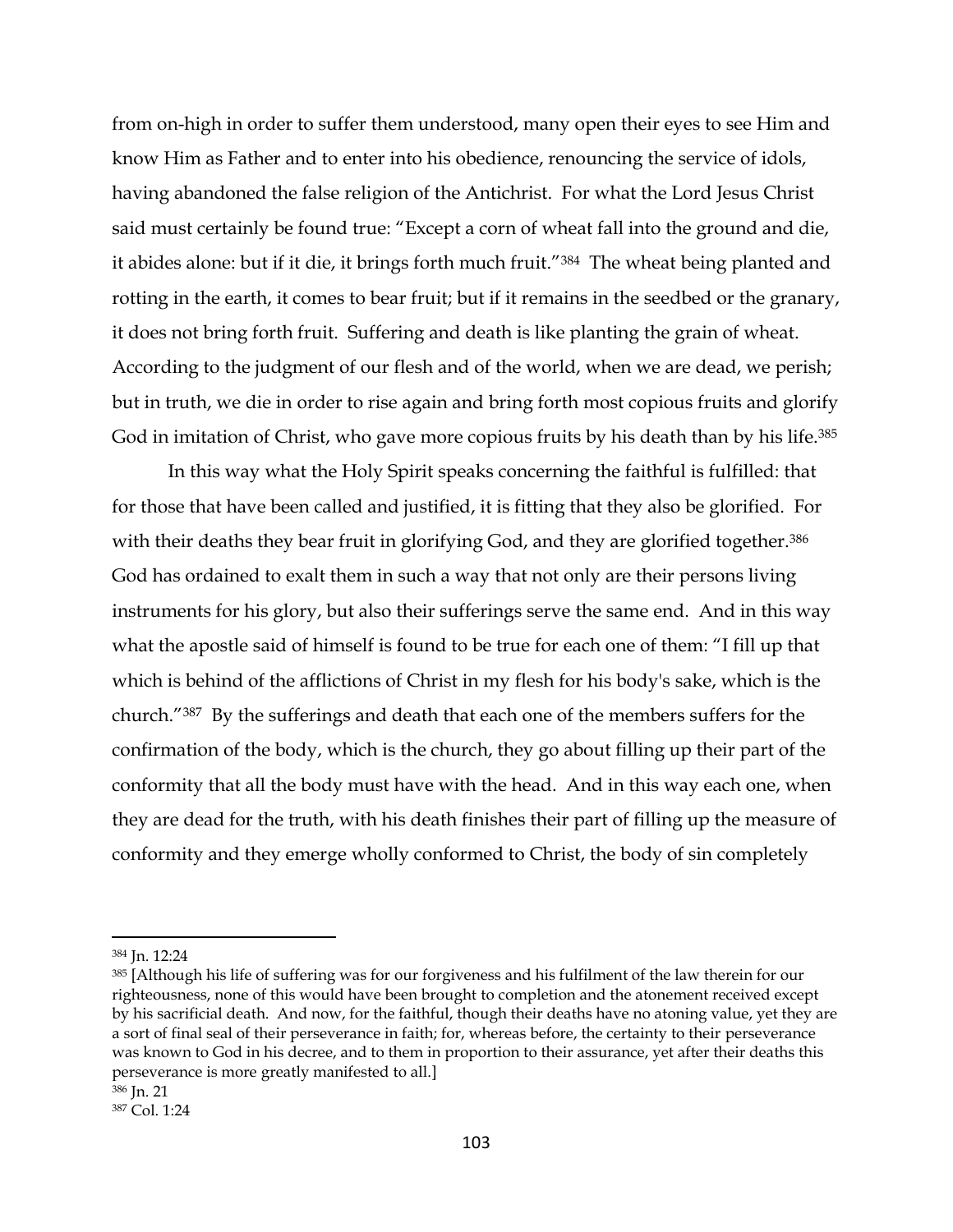destroyed<sup>388</sup> and they leave the others confirmed by their constancy and patience so that they go by the same path after Christ and come to be glorified together with Him. From this it appears how dignified our sufferings are, since by reason of the communication that there is between the members and the head, the Holy Spirit calls them the sufferings and afflictions of Christ.389 Just as God was glorified and Christ raised up through those sufferings and afflictions that He suffered in his own person, so also does this take place through those of us his faithful: for they are his own sufferings; He is glorified and we together with Him.

Therefore, God honoring us to such a degree that He makes us witnesses of his truth and of the salvation that his Son brought to the world, <sup>390</sup> and exalting our sufferings in such a way that, because He has consecrated them in his own person, He calls them his own and desires to be glorified by them;<sup>391</sup> and our deaths being so precious and valuable before Him that He brings forth from them so many living instruments of his glory, there is no reason why we should refuse to confess his truth and joyfully lay down our lives for it, it being so worthy of being loved and served. Others wager their lives and estates for the vain things of the world and in the end come to lose them; and will we not lose it for the truth of God? So much more than being lost well, it is not lost at all, but stored up so that it is never lost.<sup>392</sup> Why would we flee from being glorified with Christ, since He is our glory in our afflictions and deaths no less certainly than their very existence?<sup>393</sup> He loved and served us so much that He did not rest even unto death, lesioned with wounds for love of us; and will we be ungrateful to Him by wanting to save our lives and not love and honor Him by them? Will we be such strangers to the God who knew us before all ages to work such mercies for us<sup>394</sup> as not to accept them? And what purpose do our lives serve, if not to

<sup>389</sup> Acts 9

 $\overline{a}$ 

- <sup>390</sup> Acts 10
- <sup>391</sup> Ps. 115

<sup>393</sup> Mt. 20; Rom. 6

<sup>388</sup> Rom. 6, 7

<sup>392</sup> Jn. 12

<sup>394</sup> Rom. 8; Col. 1; Eph. 1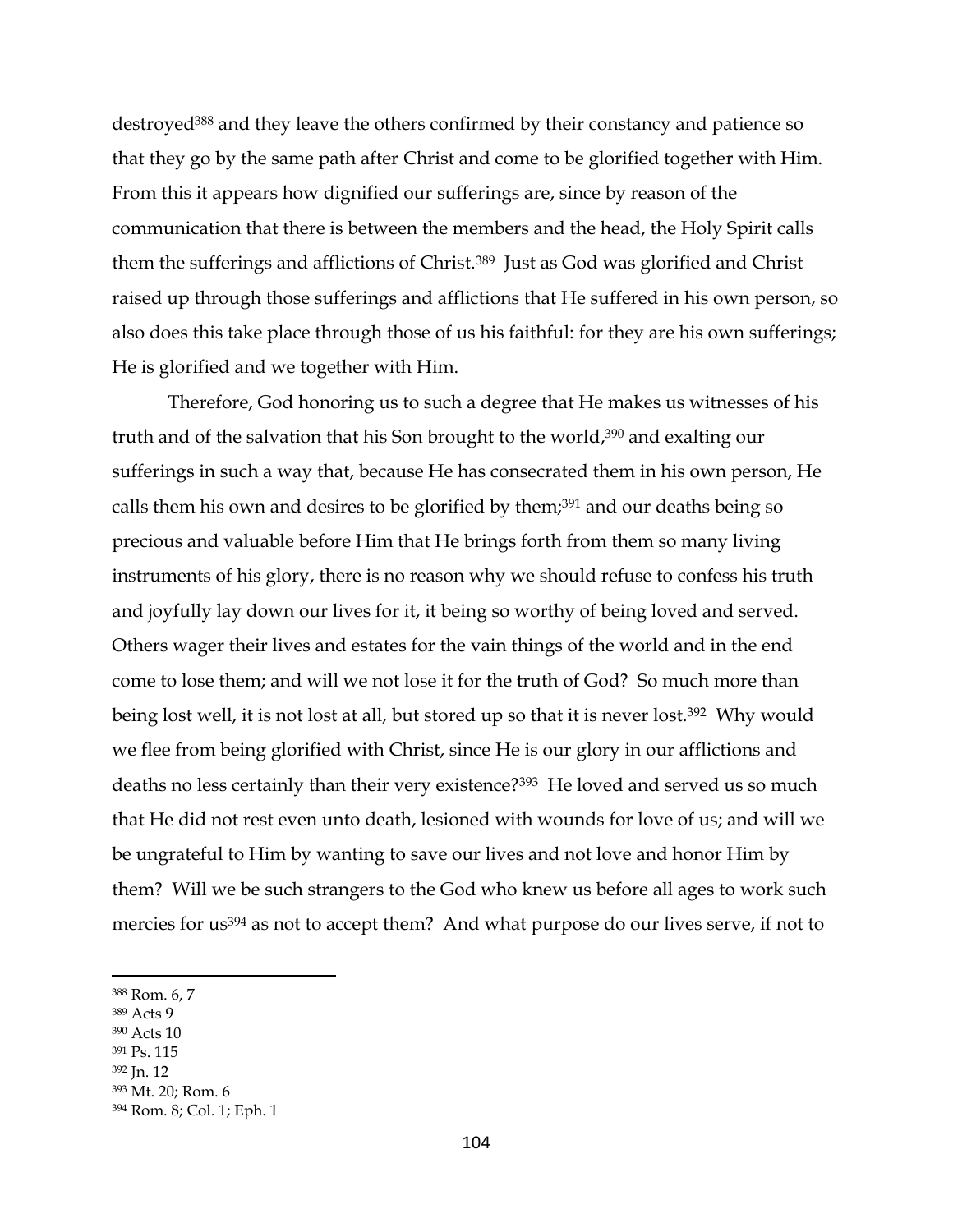glorify Him? Did we not promise to Him to venture everything for his glory and honor?395 Why then will we keep back anything, to the loss and detriment of his honor and glory? He goes ahead and passes first through all the troubles, and will we refuse to follow Him who is given to us as our head and captain?

Whose is the property that we have? Whose are our lives?<sup>396</sup> Who gave us our honor? Do we not have it all from Him? Did He not give us everything so that with everything we might glorify Him as his chosen and beloved ones? Then why do we not glorify Him with everything? Have we not said that with everything and in everything Jesus Christ glorified the Father, and that we were chosen to be conformed to Him? Why, let us see, would we content ourselves with glorifying Him in part? Our conformity must be whole and our imitation true so that we appear thoroughly like Him. Should we perhaps stop serving and glorifying Him as is fitting because we think that if we glorify Him with everything we lose everything, and it is as if one were to cast it all into the sea? No; but on the contrary, all that does not serve for his glory is lost, and we can never lose that with which we honor and glorify Him. For He loves us; and so that nothing be lost to us, He asks everything of us, for He is and desires to always be our guardian. He asks us for our honor, property, health, and life because nothing that is in his hands is lost and nothing of that which is in ours can be safe. Why do the unbelieving lose their lives, if not because they do not entrust God with them? They would rather preserve them themselves, and in preserving them they just lose them.

<sup>395</sup> Jer. 2

<sup>396</sup> Col. 1; Heb. 12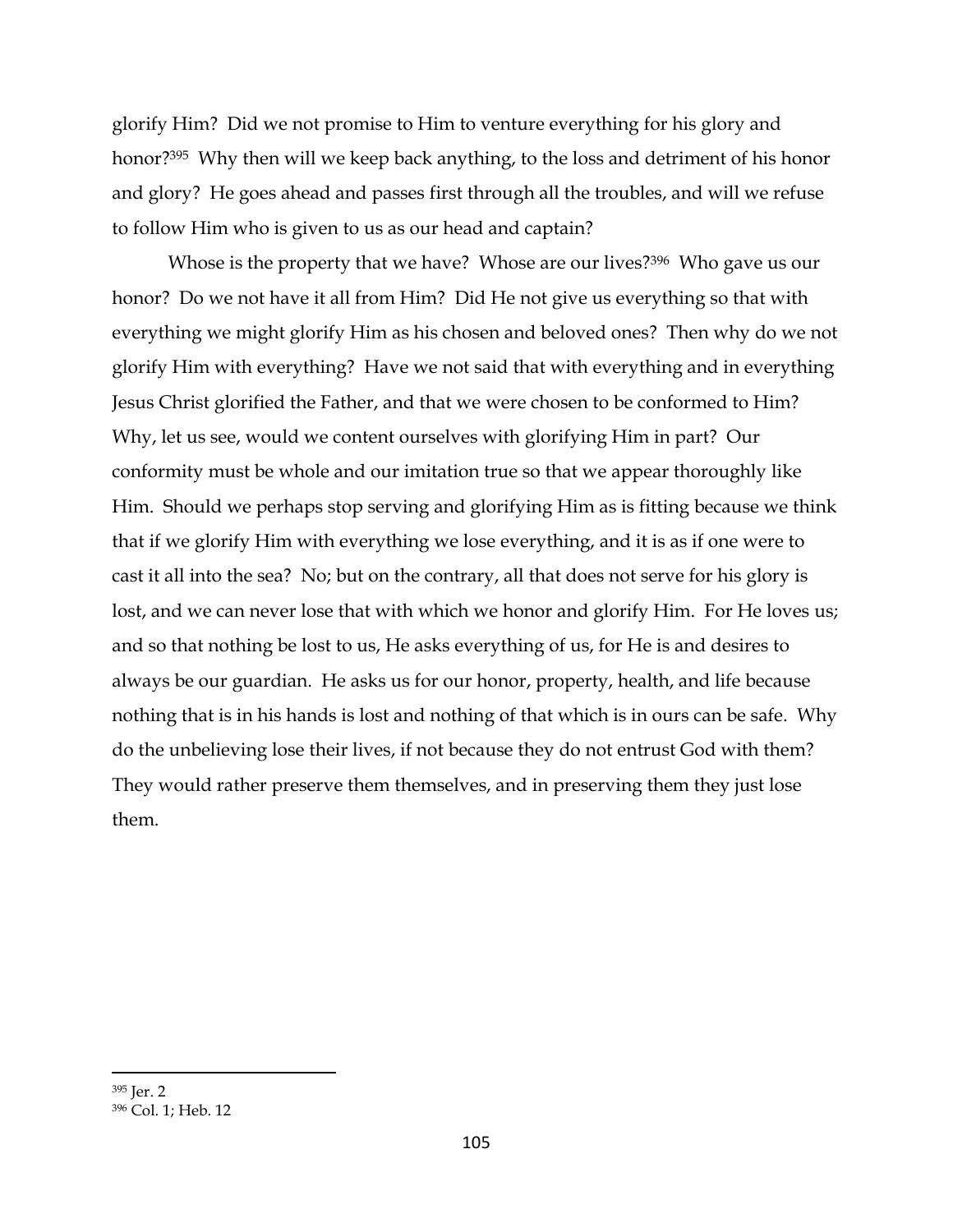## 18. THE FAITHFUL, HEIRS OF THE WORLD

Because of the righteousness of faith, St. Paul says that we are made heirs of the world in the likeness of our father Abraham; <sup>397</sup> the world being ours, why are we afraid to place all that we have in the hands of God, since we will certainly receive it back improved with so many advantages? "He that overcomes (says the same Lord) shall inherit all things; and I will be his God, and he shall be my son."<sup>398</sup> If we die for love of Him, we overcome; and when we overcome, we enter into possession of all things, we have God as our God, and are his true sons,<sup>399</sup> and if sons, also heirs of all the blessings of heaven and earth. Why, then, do we question making such a great trade, since in giving nothing we come out with everything? We give nothing to God since we have nothing that is ours;<sup>400</sup> all we have is his, and in this way when we give Him everything, we do not give Him anything. Let us not therefore be stingy in giving Him that which is not our own, since He is so liberal and excellent in giving us all that is his, even giving us Himself. Jesus Christ loved our salvation and reconciliation more than his life; we must therefore love his glory and honor more than all the things of the world.

How many heathens have there been that with great enthusiasm offered themselves up to die, or took their lives by their own hands in order to free themselves from the shames and troubles of this life, or for some vain glory and to enjoy the immortality that they expected; and they did this because of insane opinions! And not only were they not made free of troubles and did not reach immortality, but they entered anew into eternal ills. God does not command such things for us, since He forbids them, but rather that, we being enlivened by faith in the truth, we believe that our lives are his and that when our hour is come and He calls us to give them up again, we freely obey and show the faith and hope that we have in Him, and that by our joyful obedience we declare, like a proclamation in the world, that we are truly his, and that as

<sup>397</sup> Rom. 4

<sup>398</sup> Rev. 21:7

<sup>399</sup> Rom. 8; Gal. 4

<sup>400</sup> 1 Cor. 4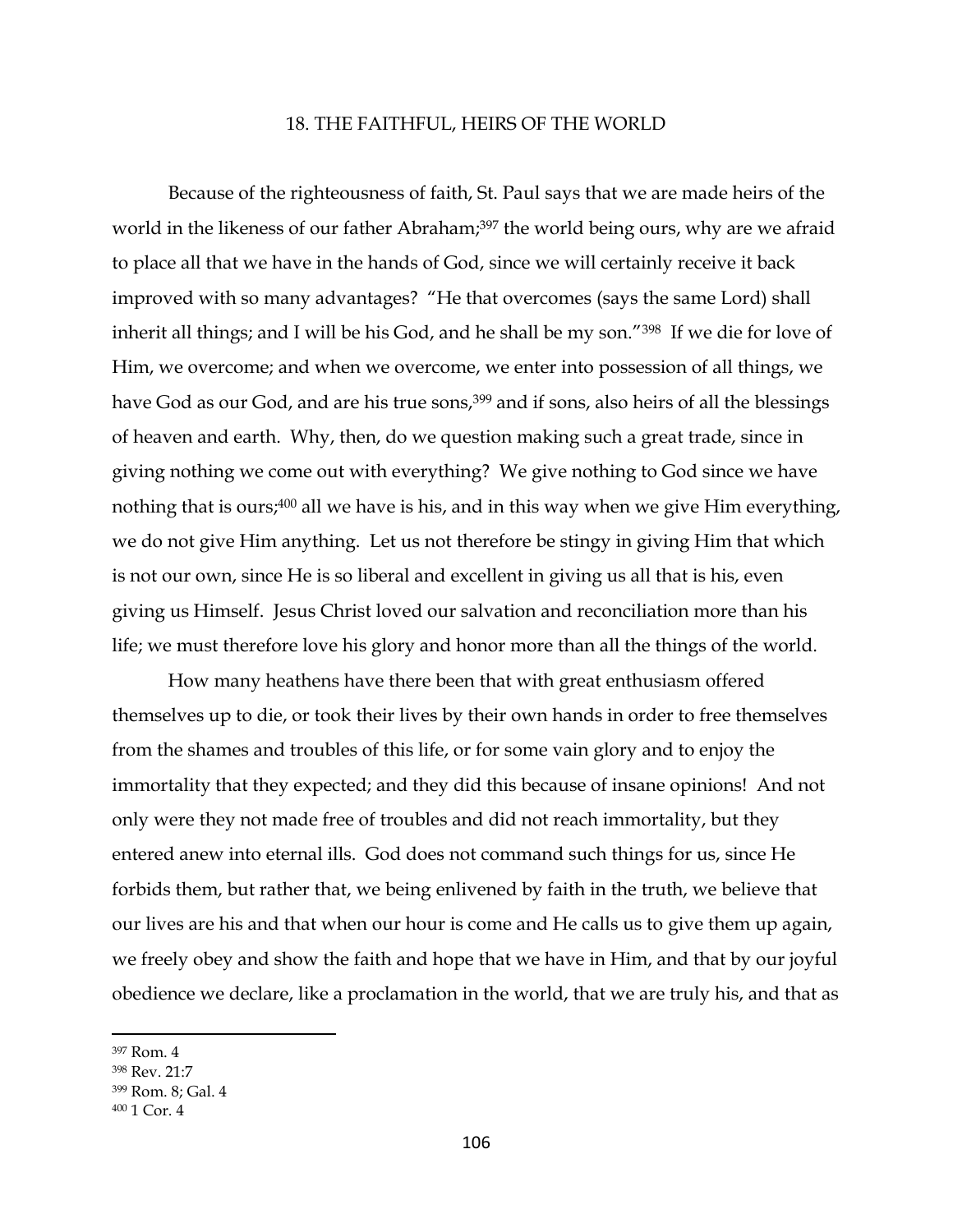such, we hold his glory and the fulfilling of his holy will in greater esteem than our lives.

He does not want us to fearfully put ourselves in danger to procure death, and neither does He want us to blaspheme Him in order to avoid it and escape from them, but rather, that we gird our loins like faithful servants so that as soon as He calls us we might go after Him.401 Let us be assured that He has our days numbered and He has set the destination, which we will not be able to wander past. He placed our souls in our bodies as in a tabernacle so that they be kept in them until He Himself who placed them comes to call them. When He calls them, they must not refuse to leave the inn in order to be better lodged than they have been in the world. It is not right for us to deprive ourselves of our lives or to desire death because of any of the ills and troubles that we might have. It belongs to God alone to give us life and take it away when it be his will. He made us; He will undo us and He will remake us again when it pleases Him. He wants us to be anxious only for his glory and honor, and that we desire and procure it by the means that his word proclaims to us, if necessary, at the loss of all else, so that in this way we may be truly called his disciples.<sup>402</sup>

Why do we so-greatly fear death for such a holy and righteous cause, except because we falsely think that it has lordship over us and that we are swallowed up by it when they kill us? If we trust to the word of the Lord, we will clearly see how we not only do not die, but we cannot die. "Verily, verily, I say unto you, He that hears my word, and believes on Him that sent Me, has everlasting life, and shall not come into condemnation; but is passed from death unto life."403 He also says, "I am the resurrection, and the life: he that believes in Me, though he were dead, yet shall he live: and whosoever lives and believes in Me shall never die."404 This is a word from the truth of God, by which we are made certain that there is no longer death for all of us who believe in Jesus Christ and that, because we are his, dying is no longer for us, since

<sup>401</sup> Lk. 12, 22; Mt. 24

<sup>402</sup> Lk. 14

<sup>403</sup> Jn. 5:24

<sup>404</sup> Jn. 11:25-26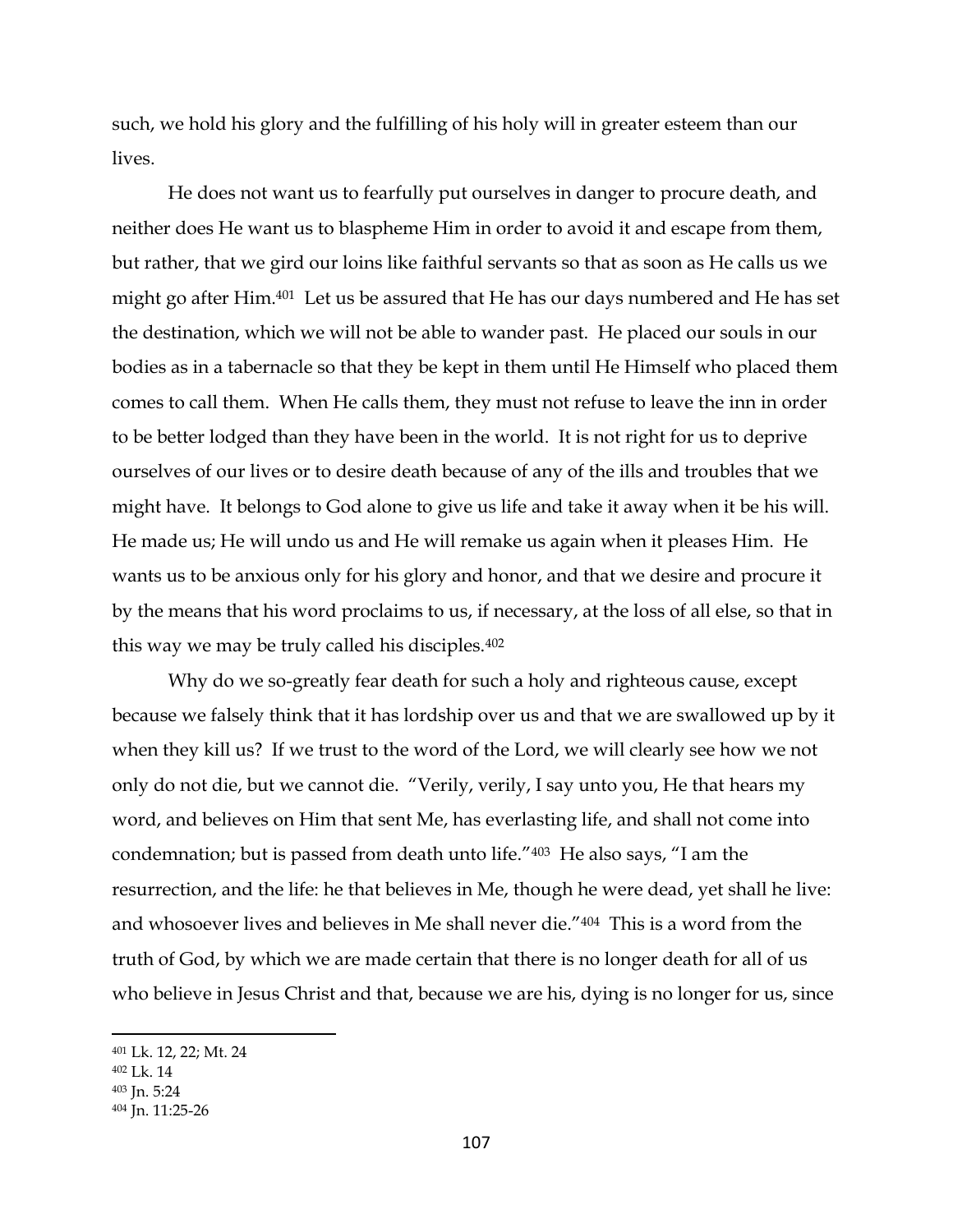death is already finished and destroyed to us—which is death but in name only: "A rest from their labors" is what St. John calls the death of the faithful.405 Therefore dying is resting and reposing in the Lord.

The life we live is full of so many dangers and miseries that it can barely be called 'life,' but through death we are as by a hand plucked from all of them and placed in eternal rest. Because of this, St. Paul desired to be freed from the body and to be with Christ in order to rejoice in this complete freedom. 406 Jesus Christ slaughtered and ransacked death, and as it does not have power over Him, neither does it have power over his members; for it was for them that He overcame it. Concerning it, He Himself says by Hosea: "Death, I will be your plagues."<sup>407</sup> And St. Paul: "Death is swallowed up in victory. O death, where is your sting? O grave, where is your victory? The sting of death is sin, and the strength of sin is the law; but thanks be to God who gives us the victory through our Lord Jesus Christ."408 Death no longer has any way to wound the faithful, for that with which it wounds and kills is sin, which is being destroyed in them by Christ, so death is also destroyed to them and so the life that they have is eternal, so that they can no longer die; and because of this, the death that they do die is a representation of death and not true death. For through Jesus Christ they already possess victory over it and all that accompanies it. There is therefore no reason to leave the business of the truth of God in order to flee from it, for this would in a way be to flee from that which is dead, as if it were alive.

Jesus Christ feared death, but He went about it to show that he was true man and that He had taken upon Him the sins of men, and also to remove the frights and terrors of it from his faithful. Therefore, because He has died, we do not: and because He so feared death, we have no reason to fear it. From this we see that many servants of God, animated by faith in this truth, went through it with great joy and contentment, like one who goes to banquets of honor or who brings the bride by the hand with great honor to

<sup>405</sup> Rev. 14:13

<sup>406</sup> Phil. 1

<sup>407</sup> Hos. 13:14; [the Spanish reads, "Death, I will be your death."]

<sup>408</sup> 1 Cor. 15:54-57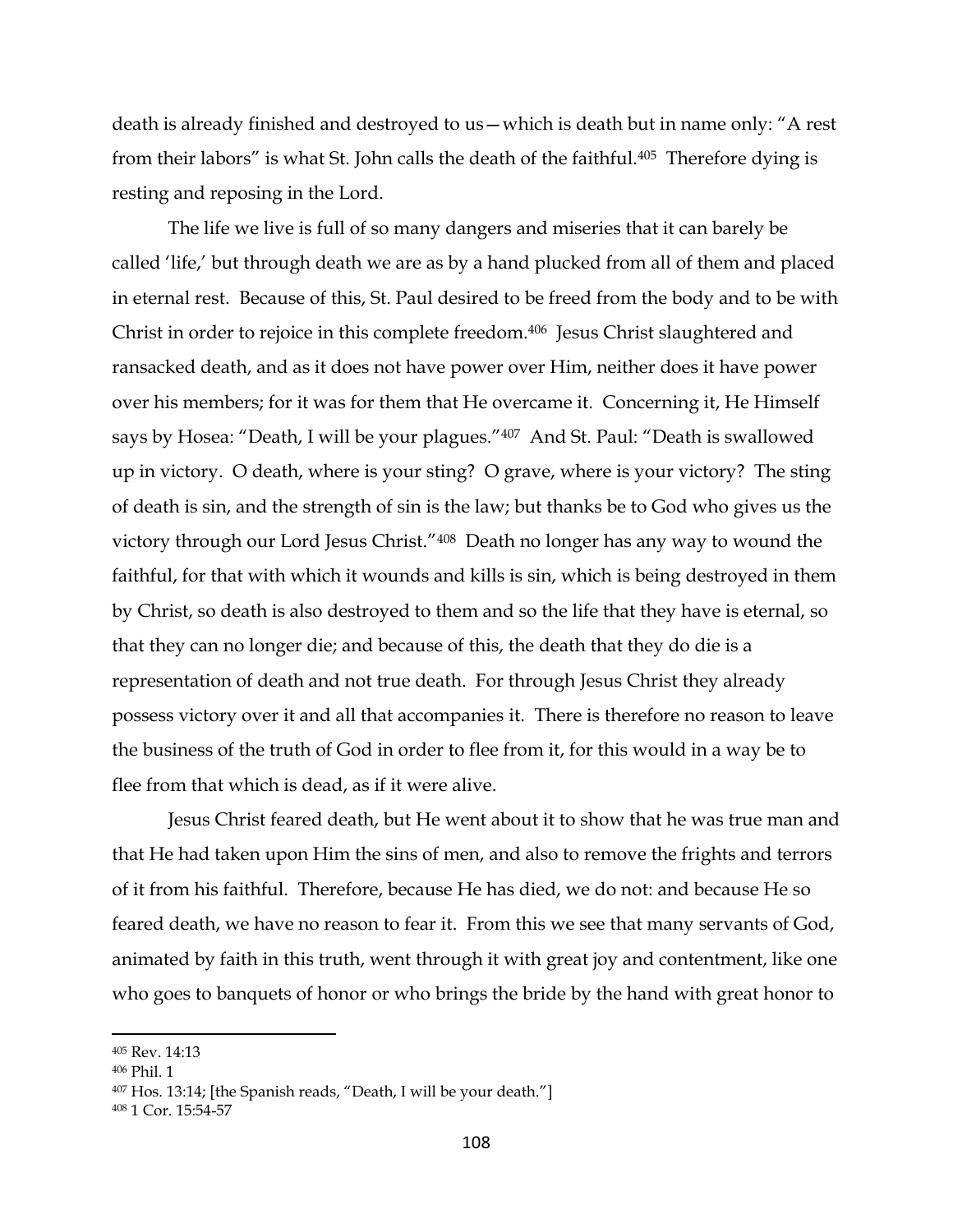seat her at the altar with her bridegroom. <sup>409</sup> St. Agatha, when she was brought to the prison to suffer death for the truth that she had believed, said that she was then going to very joyful weddings. St. Vincent, being placed above hot coals, made a mockery of those who burned him and said that the afflictions and death of Christians are parties and things of great happiness for them. St. Ignatius, Bishop of Antioch, in the persecution that Trajan carried out against the Christians, being condemned by the faithless to be cast to ferocious beasts in order to be dashed to pieces by them, hearing the roaring of the lions, they having been prepared to execute the sentence, said with an unusual joy: "I am Jesus Christ's wheat: I will now be ground between the teeth of the lions in order to be made pure and smooth bread for the Lord."

This virtue from Jesus Christ, communicated by faith in his gospel, still continues on in his faithful. In our times we have seen admirable things with our own eyes that the Lord has worked in his sons in the midst of the fire. We have seen men that, when they were brought to the fire to sign and seal the truth of the gospel that they had received, went with great contentment and joy as if they were going to parties. We have seen holy women and maidens like angels go so joyfully into martyrdom, singing songs of joy, as if they were bringing them to be married to the greatest princes and lords on earth. We have seen others, in the midst of the fire, their eyes fixed upon heaven, singing psalms of praise to the Lord for having counted them worthy of suffering for his name.<sup>410</sup> What is this but the fruits of having believed the word of God and of each and every one being certain because of the Holy Spirit that they were going to be glorified and to enjoy the complete fulfilment of the divine promises? They are the effects of having it impressed upon the heart that Jesus Christ is the resurrection and the life and that because they had believed in Him, they could no longer die. From this we see that the word of God is not of lesser efficacy to bring about such effects as it does

<sup>409</sup> [Pérez uses the word 'tálamo', which like 'altar' refers to the place in the church building where weddings were performed, but in contrast to 'altar', it has no sacerdotal significance.] <sup>410</sup> Acts 5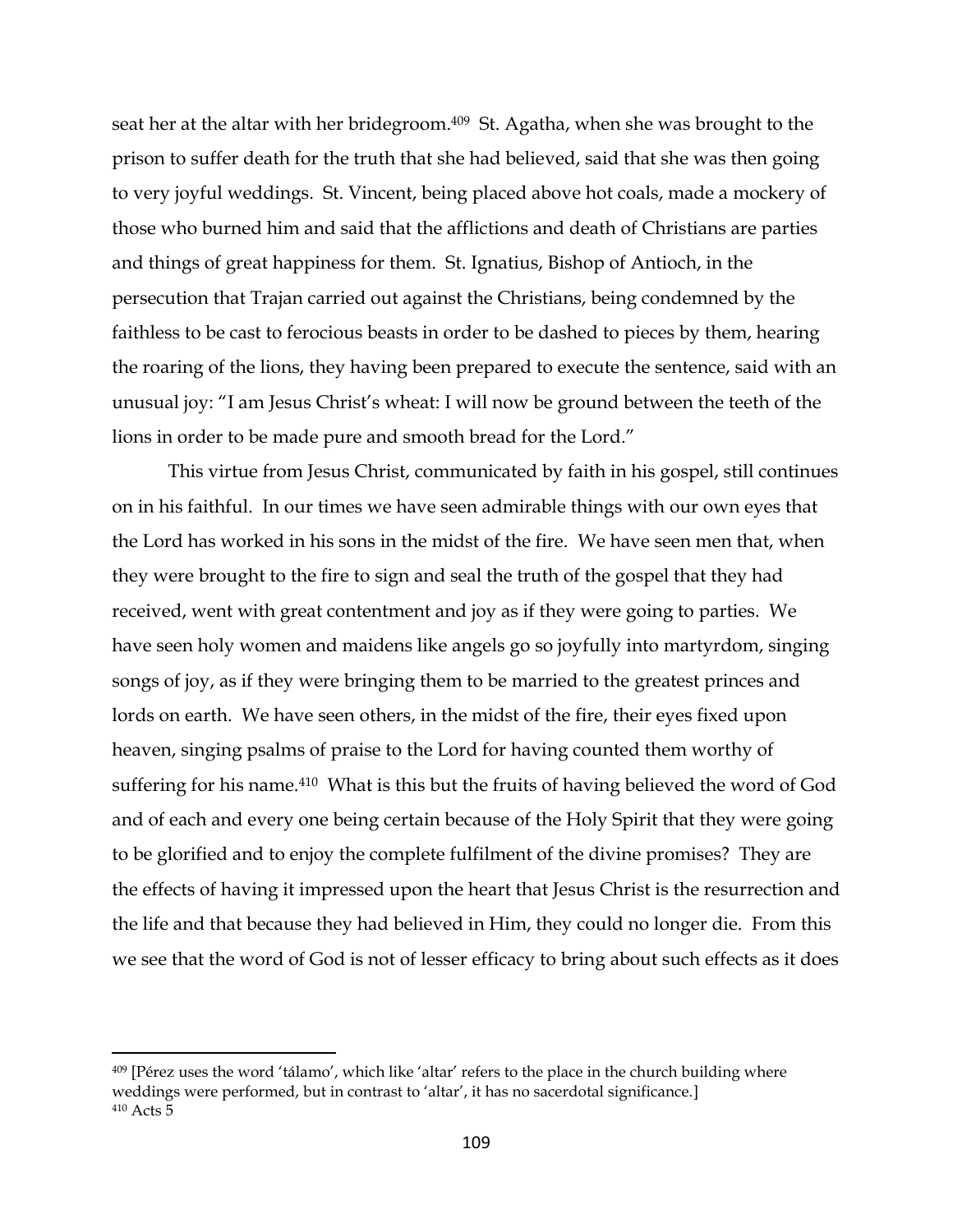this very day in those that receive it than it was of old, for it is the same now as it was then. There is therefore not any reason to fear where there is no reason for fear.

#### 19. THE TYRANNICAL POWER IS PITIFUL

Because of this the Lord commands all of us his disciples, saying, "fear not them which kill the body, but are not able to kill the soul."<sup>411</sup> The power of the tyrants is so pitiful and so short that it can reach no further than the body, which is intrinsically mortal and must die in one way or another. With all their power, they do nothing but accelerate death a little, and this only according to our own judgment, but not according to God's, who, as was said before, has all our days numbered and the end of our lives marked. Jesus Christ assures us that they cannot kill the soul, so what does it matter that they kill the body? For to separate it for a little bit of time from the soul is just for it to receive it again as immortal and not subject to the troubles and dangers that it is now in. When we have a piece of jewelry of silver or gold which is now old and broken, we gladly give it to the tradesman who made it to found it in the crucible and make us another one, now new. Likewise, with our bodies, already old and subject to the corruption of sin, worm-eaten and falling apart bit-by-bit, why would we hesitate to give them to God to found them again and form them anew and bring them out beautiful, immortal, alien to all corruption, and resplendent like the sun?<sup>412</sup> Concerning the soul, the truth of heaven tells us that it is saved, that it cannot perish or die, and neither can they in all their fury and cruelty kill it; for as God cannot die and neither can his enemies kill Him, neither can they kill it, for the life that it has is in Him and through Him. When righteous Abel had died by the tyranny of Cain, his soul was alive in God through the faith and confidence that he had in Him. Likewise, at present, the descendants of Abel having died because of the cruelty of those of the generation of

<sup>411</sup> Mt. 10:28

<sup>412</sup> Mt. 13; Dan. 12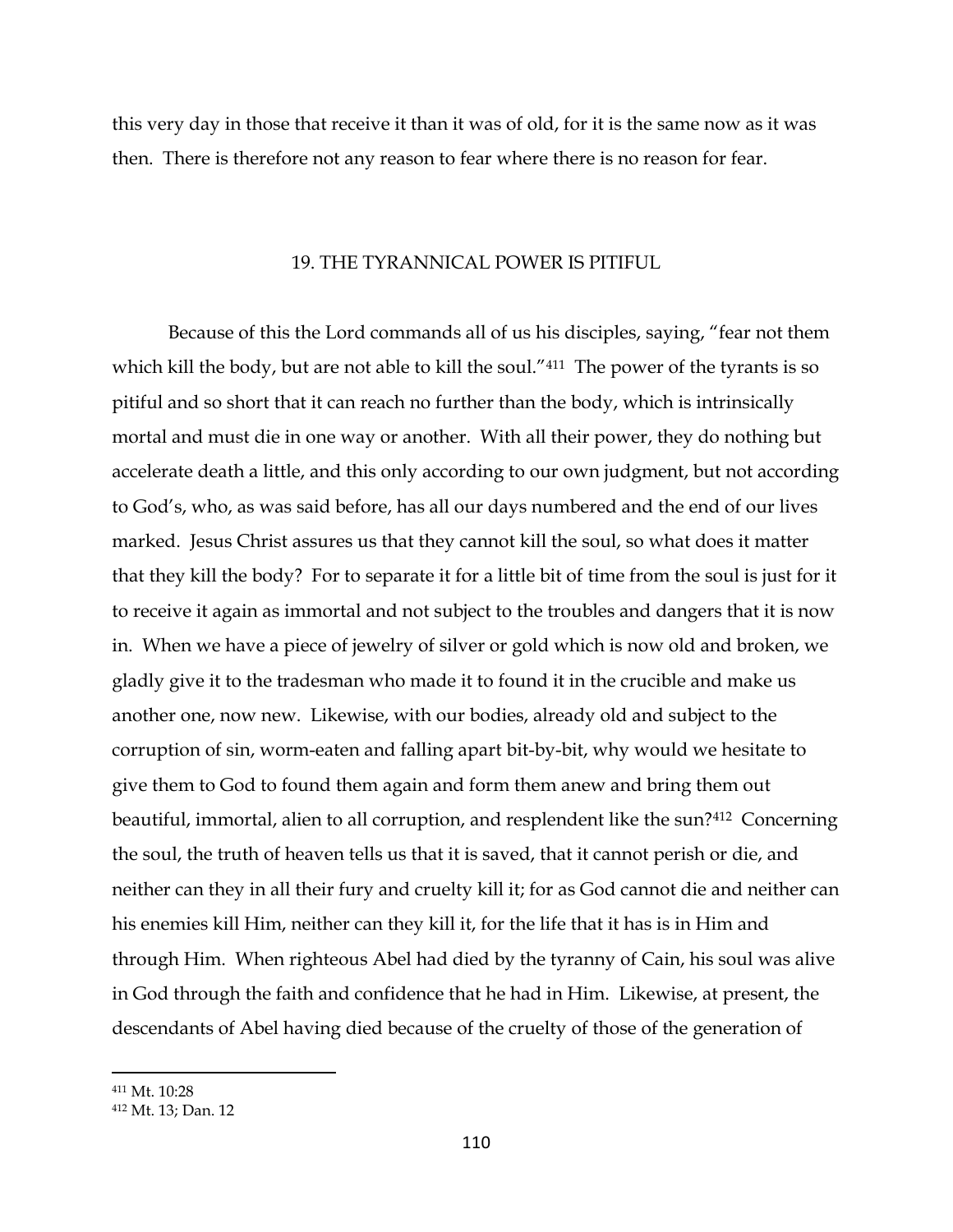Cain, they are alive to God, their souls awaiting the redemption and glorification of their bodies.413 Therefore, since our souls neither can nor do die, we must not fear those who kill the body. God alone gave us life and He takes it away when it pleases Him. For He is the Lord of life and of death. Without his will and permission, our enemies, though they might want to, cannot kill us except to the degree that God loosens the reins with which He has them restrained.414 For He has said, "I kill, and I make alive."<sup>415</sup> And as we have life because of Him, so death comes to us by his hand. Therefore, let us fear Him alone and not them. For even if they should violently explode against us, they cannot do what they would want. The devil, that ancient dragon, wants and desires to totally destroy and spread salt on the church of Christ; 416 but he cannot, because God with the hand of his power pulls back the reins and makes him recoil so that he reaches no further than to where God desires and he can go no further.

How many times did the adversaries of Jesus Christ want to kill Him? How many civil and ecclesiastical councils did they enter into unto this end? But they never could until his hour came and God let loose the power of darkness.<sup>417</sup> "I sat daily with you teaching in the temple, and ye laid no hold on Me," He Himself said to them.<sup>418</sup> They did not lack the desire to do so, given the hatred that they had for Him and his doctrine, but they lacked the power. "Do you not know," Pilate said to Him, "that I have power to crucify you and have power to release you?" But He responded to him, "You could have no power at all against me, except it were given you from above." $419$ Likewise, neither do the persecutors now have power over the faithful his members, not only not to kill them, but not even to touch them with a finger. For God does not hold their bodily lives in so little regard as to submit them to the appetite and will of his

 $\overline{a}$ 

<sup>416</sup> Rev. 12

<sup>418</sup> Mt. 26:55

<sup>413</sup> Jn. 6; Rom. 6; Col. 3; Gen. 4; Heb. 11; Rom. 8; Rev. 6

<sup>414</sup> Dan. 3

<sup>415</sup> Dt. 32:39

<sup>417</sup> Lk. 22

<sup>419</sup> Jn. 19:10-11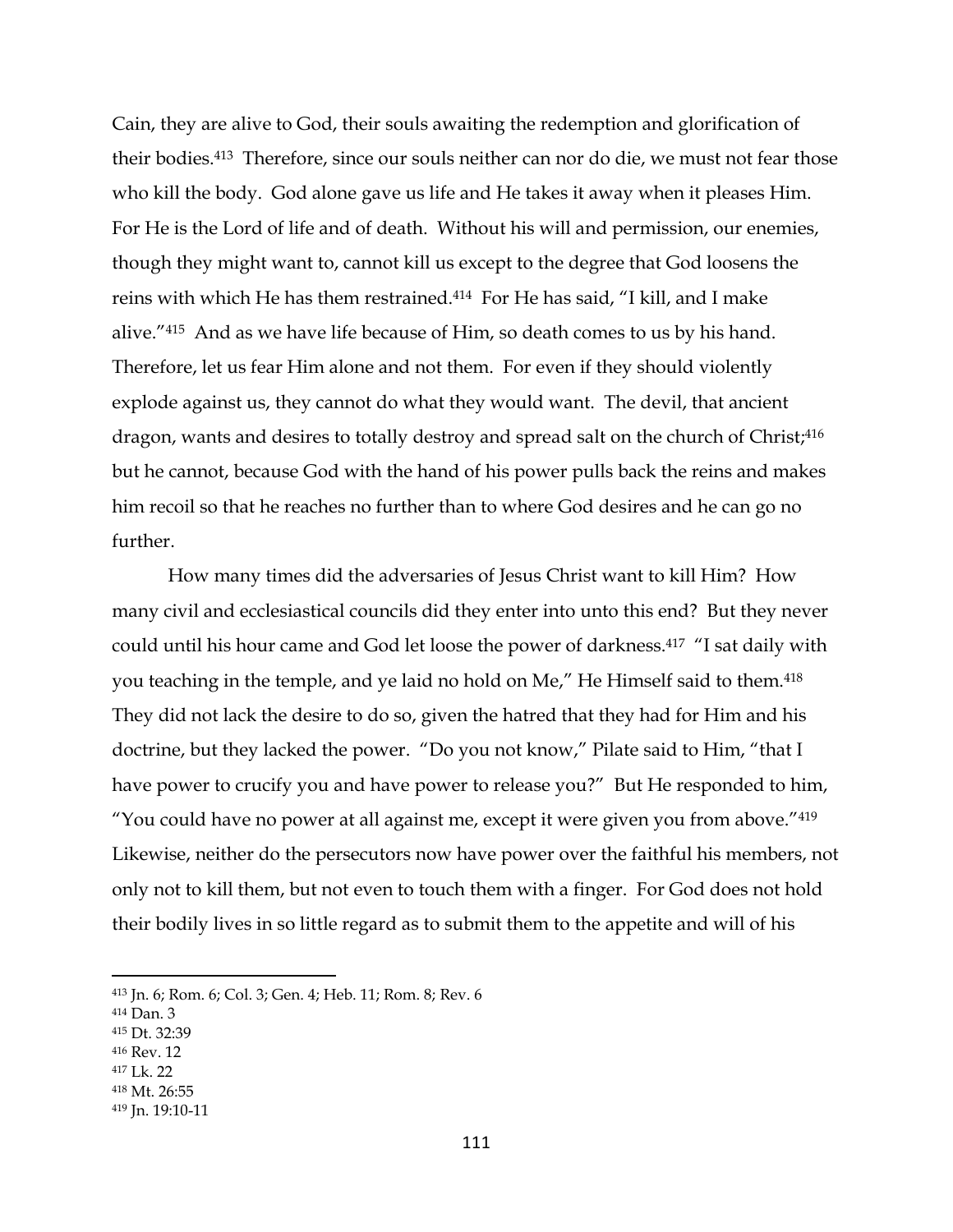enemies. From the moment Jesus Christ began to preach and manifest Himself to the world, He was hated by those who condemned Him and gave Him death. Their will to kill Him was not new when they crucified Him; but the execution of it was new, something which they could not arrive at without the desire of God for it.

In this way, from the hour that the light of the gospel entered into our Spain and began to shine, those hated it unto death who now persecute and kill the faithful who are enlightened and made alive by it. They always wanted what they now do, for they have always been enemies and opponents to Him; but they have not been able to fulfill their desire until now, when God has loosed his restraint on the power of darkness, so that thereby the faithful be examined and purified and brought into the eternal glory that is reserved for them, and so that those that persecute and kill them fill up the measure of the sins and impiety of their fathers and all the blood that has been spilled from that of Abel the just up to faithful witnesses of the righteousness of God that are martyred in our days comes upon them.<sup>420</sup>

Therefore, since men can do nothing, and neither are they anything by nature and the power that they have, God gave them only to execute his will, let us have no fear of them; for, God commanding us that we do not fear men who kill the body, we cannot fear them without incurring guilt. And for this reason let us hear that which the Lord by Isaiah assures each one of his people, saying to them, "You are my servant; I have chosen you, and not cast you away. Fear not; for I am with you: be not dismayed; for I am your God: I will strengthen you."421 So that we see that there is no reason to fear human power, He makes us certain that we are his servants that He chose and that He is our God. We therefore insult Him (considering that He is so in our favor) in fearing the ministers of bodily death. What is it to fear them, but to honor them by dishonoring God who forbids us from it? Let us therefore believe this promise and let us say with the prophet, "Are you not from everlasting, O Lord my God, mine Holy One? We shall not die. O Lord, you have ordained them for judgment; and, O mighty

<sup>420</sup> Mt. 23; Lk. 13

<sup>421</sup> Isa. 41:9-10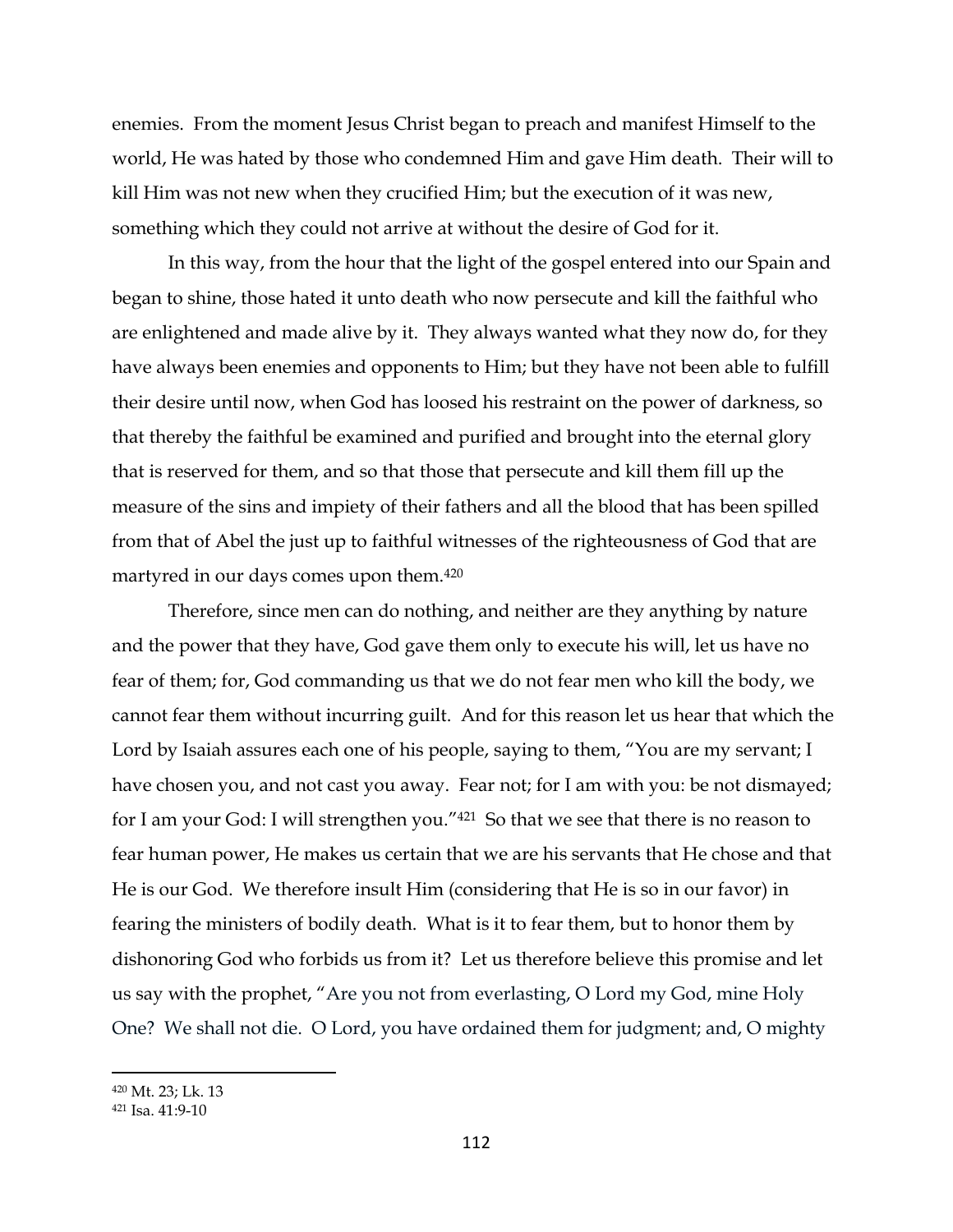God, you have established them for correction." $422$  Let us put on this faith as a shield $423$ and let us not wander from the righteous path for fear of death or of the men that give it to us. For in it is fulfilled that which is told to us by the Lord through St. John, that all our sadness shall be turned to joy.<sup>424</sup> Through death, our cryings and sadness stop consuming us and such a joy results that none will be able to take it away.

Therefore, when the world considers us to have lost everything for having died and been cast out of it and has raised the ensigns of our dishonor, the Holy Spirit says by his prophet that God will clean the tears from our faces and from all of his people and will remove all their dishonors.425 Therefore, the dishonors and insults will remain with the dishonorers, the disrepute with the disreputers, and the haters will remain in possession of their hatred; the condemnation will remain with the condemners, and the wrath, curses, and death with the killers. But the faithful, delivered from all adversity, the veil of their holiness and righteousness destroyed, and they entirely removed from the power of their enemies,<sup>426</sup> will be placed where there will be no more death and no more sobs or cries or pain, where the throne of God and of the Lamb will be and "his servants shall serve Him: and they shall see his face; and his name shall be in their foreheads." "The Lord God gives them light: and they shall reign for ever and ever," as is written by St. John.<sup>427</sup>

And since this is so, what loss is there in departing from this dark prison of the body and leaving this world where all is corruptible? Will we fear those that give us death, seeing as how in it such exchanges are made, as that corruption changes into the incorruptible, mortality into immortality, poverty into riches, dishonor into honor, prison into freedom, confusion into glory, sadness into joy, and solitude into being perpetually in the company of God? Why would we refuse to be separated from this

<sup>422</sup> Habakkuk 1:12; [Perez's version reads, "Lord, you are our God; we will not die, though the killers do us much ill."]

<sup>423</sup> Eph. 6

<sup>424</sup> Jn. 16

<sup>425</sup> Isa. 24; Rev. 7, 13

<sup>426</sup> 1 Jn. 3; Isa. 25

<sup>427</sup> Rev. 22:3-5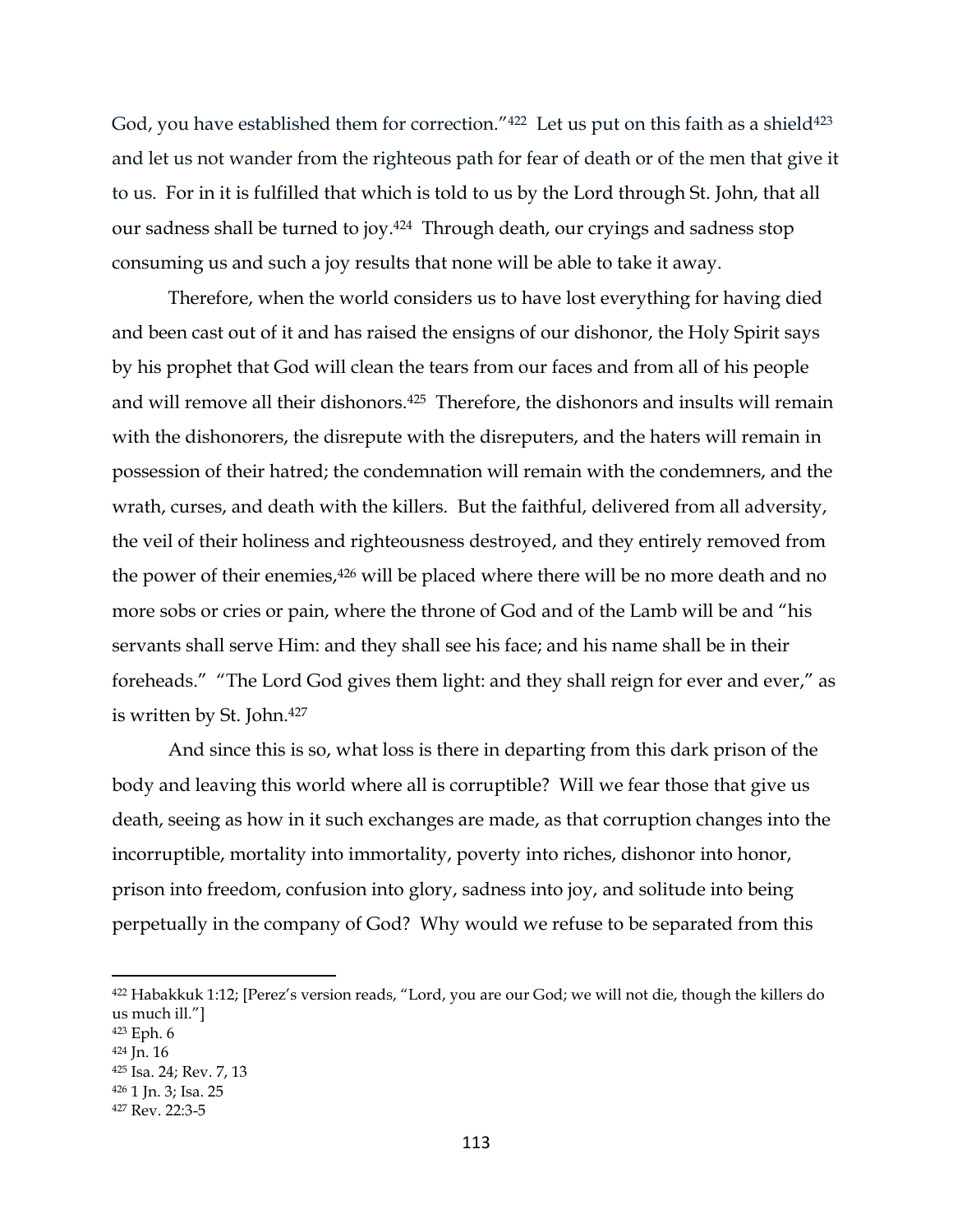so-odious age in order to go "unto mount Zion and unto the city of the living God, the heavenly Jerusalem and to an innumerable company of angels, to the general assembly and church of the firstborn which are written in heaven,"<sup>428</sup> where the will of God is done without opposition? Do we fear to enter into this happiness for which we were born and redeemed, where we will be perfect and wholly like unto the Lord that redeemed us? Let us cast aside, then, all our vain fears of the present evils and of their ministers and let us assure ourselves in Christ Jesus that He, ascended into heaven, is seated at the right hand of His Majesty<sup>429</sup> and his hand is extended to receive us unto Himself.

We consider it impossible to bear the fire when we have further seen the supreme cruelty which the persecutors of the gospel use today, burning the faithful little by little in order to more torment and take vengeance upon them. "How can it be", says our blind flesh, "that with such cruelty all patience is not overcome?" What else is this but blasphemy with which the infinite power and supreme goodness of God for his own people is denied and a way of separating ourselves from the cross which the eternal Father lovingly calls us to in order to glorify us with Christ? Let us therefore not hear nor give credit to such blasphemies.

Men readily endure that from which no harm comes upon them. From the torment of fire, which we have such terror of, no harm can come to us and [rather] many benefits come to us [by it]. Should we not therefore believe that He shall supply the patience to endure it? "He shall deliver you in six troubles: yea, in seven there shall no evil touch you."430 The seventh is the final one: death.<sup>431</sup> There where it appears that all the evils are joined together and that the enemies have reached the height of their power and all judge that they have emerged victorious and that we are defeated and

<sup>428</sup> Heb. 12:22-23

<sup>429</sup> Heb. 1, 12

<sup>430</sup> Job 5:19

<sup>431</sup> [Pérez seems to be following Aquinas in understanding the seven troubles of Job 5:19 as being delineated in the following verses, though he differs from him in the identity of the seventh, finding it in v. 26, "you shall come to your grave in a full age."]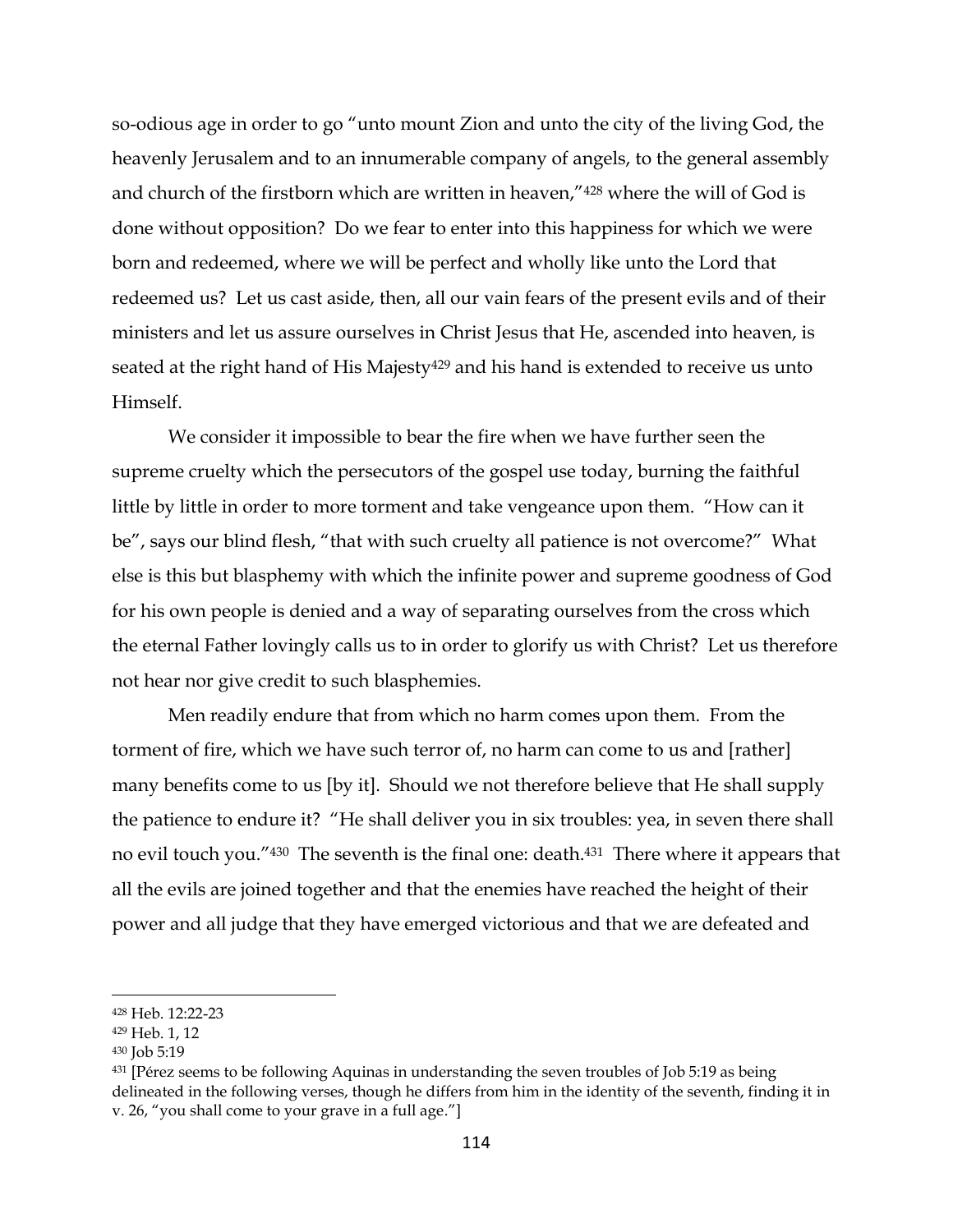swallowed up by those evils, the Holy Spirit assures us that no ill touches us. Therefore, what occasion is there to have such weak and spiritless patience that it cannot endure them? All things are possible for him who believes, says the Lord.<sup>432</sup> Therefore, it is also possible for him to have patience amidst the fire and to bear it with great endurance, just as the saints did of old and also do today. For that which the apostle says is always true: "God is faithful, who will not suffer you to be tempted above that ye are able; but will with the temptation also make a way to escape, that ye may be able to bear it."<sup>433</sup>

In this it is manifest that Christian patience not only overcomes death by fire, but also all the most-cruel sorts of death that the tyrants can give. For God does not change his word because of the cruelty that they practice in order to not administer a hidden strength to his people with which to overcome deaths, tyrants, infernos, demons, and all their other enemies. Jesus Christ our High Priest is compassionate, and because of what He faced in being tempted, He is also powerfully able to help those that are tempted, as the apostle says.434 So if Jesus Christ, who we believe in, and for whom we suffer, knows our pains and anguishes by experience, and is not only powerful and benevolent to help us, but He suffers together with us as the head with his members, will He be so weak that He cannot bear the fire and that He does not help us in the midst of it, He being principally the one who suffers when we suffer?<sup>435</sup>

Do we perhaps fear that God should leave us when, for the confession of his holy name, men without pity have cast us in the midst of the fire? How could this be? Is God among the number of forgetful lovers and of those that love in word only, and not in truth and deed? We certainly greatly insult his goodness and his love by thinking that He should leave us in our greatest need. This is not thinking good of God, as his Holy Spirit teaches us to do by Isaiah, saying, "thus says the Lord that created you, O Jacob, and He that formed you, O Israel, 'Fear not: for I have redeemed you, I have

<sup>432</sup> Mark 9

<sup>433</sup> 1 Cor. 10:13.

<sup>434</sup> Heb. 2, 4

<sup>435</sup> Acts 9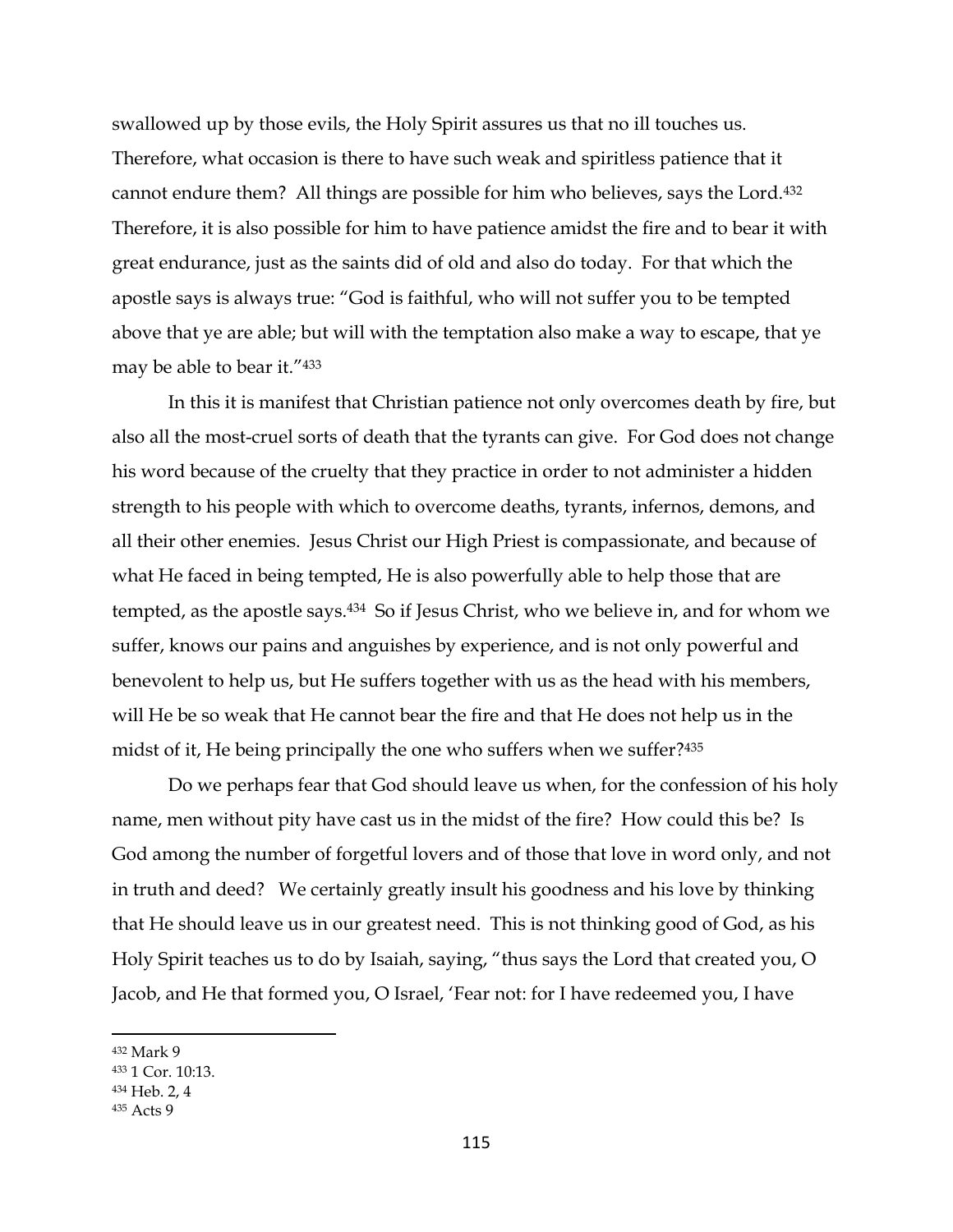called you by your name; you are mine. When you pass through the waters, I will be with you; and through the rivers, they shall not overflow you: when you walk through the fire, you shall not be burned; neither shall the flame kindle upon you. For I am the Lord your God, the Holy One of Israel, your Savior.'"436 God always remembers the blessing that He worked for us in calling us and having made us partakers in his redemption and having adopted us as sons. And in this way, He never leaves us, and when it most seems that He leaves us according to the judgment of the world, which is when we are in the middle of the fire,<sup>437</sup> then is He most present with us, tempering the raging of the fire so that it does us no harm. For God is on the side of his people and He keeps them in all tribulation. For if the gates of hell cannot prevail against them,<sup>438</sup> how will the bodily fire be able to prevail? If eternal death has nothing in them, how will that which is temporal and momentous have anything? Is there any chance that God frees them from great evils in order to let them perish in small ones?

The fire and all created things serve for the wellbeing of the sons of God and are a consenting unto the destruction of his enemies, as the Book of Wisdom says.<sup>439</sup> "So that the righteous be sustained, the fire forgot their virtue. For, the created thing serving you, who are its Maker, it is inflamed in order to torment the unrighteous and is mitigated in order to do good to those who trust in You." From this it may be seen that the righteous do not receive harm and neither are burned in the fire, as God says,<sup>440</sup> and that by virtue of the confidence that they have in Him, the created things are made to work together<sup>441</sup> so that all of them with one accord are ministers to them of their salvation and behave meekly and lovingly toward them. For since they are so beloved and favored by God, the created things cannot stop working blessings for them. Gold is not burned in the fire; but rather it is refined and purified from all that which made it of

 $\overline{a}$ 

<sup>438</sup> Mt. 16

<sup>436</sup> Is. 43:1-3

<sup>437</sup> Ps. 33, 91

<sup>439</sup> Wisdom of Solomon 5, 16 [apocryphal]

<sup>440</sup> [This "as God says" is a reference to Is. 42, cited previously.]

<sup>441</sup> Hos. 2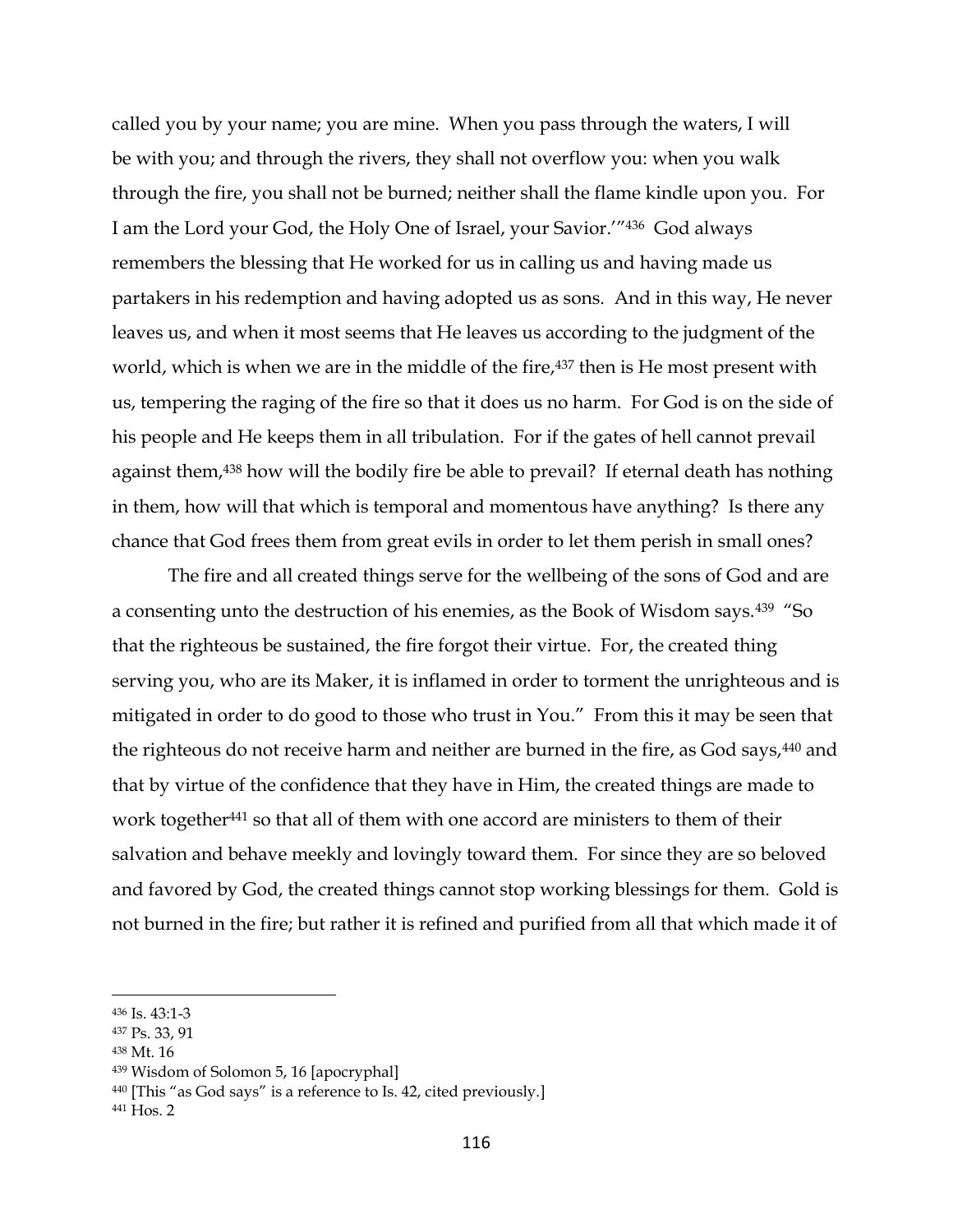less value, and it is made by it to be of greater karats and a higher price; likewise, the Christian is not burned in the fire; but rather, all that affected their Christianity is burnt up and consumed and they emerge more beautiful and higher in karats. Therefore, the flame that is seen in the fire when the sons of God suffer does not act on them, but on that which is against them, and they remain without being burned. For they are like the bush that Moses saw, which burned and was not burnt up because God was in it.<sup>442</sup>

The fire has power to burn and entirely consume, but over who? The impious, the unrighteous, those that light it. These appear to men to be alive and without wound, but in truth, they are burned and consumed by that very fire before God even though they do not believe it or consider themselves to be such. As for the prophet Daniel, when he was cast into the den of hungry lions,<sup>443</sup> because he had been faithful to his God, they did not touch him or do him any ill; but rather, he was flattered and a feast was prepared for him, because God, whom he called upon and in whom he hoped, delivered him. But those that had been agents of his condemnation and torment, which were cast to the same lions, had just barely arrived down to where they were when they were broken in pieces by them. The three youths, servants of the Lord, Shadrach, Meshach, and Abednego, who did not want to worship the statue of the impious Nebuchadnezzar, and having been threatened by him with a cruel death by fire, said to him, "O Nebuchadnezzar, we are not careful to answer you in this matter. If it be so, our God whom we serve is able to deliver us from the burning fiery furnace, and He will deliver us out of your hand, O king. But if not, be it known unto you, O king, that we will not serve your gods, nor worship the golden image which you have set up." Having been cast for this reason into the furnace, not only did they not receive any wounds, nor did the flame or the smoke do them any harm, but they were renewed in it and received refreshment from heaven by the hands of the Son of God who was to be found with them in the burning furnace, and the fire with its strength burned those that had been agents in lighting it; and the servants of God emerged more purified, like very

<sup>442</sup> Ex. 3

<sup>443</sup> Dan. 6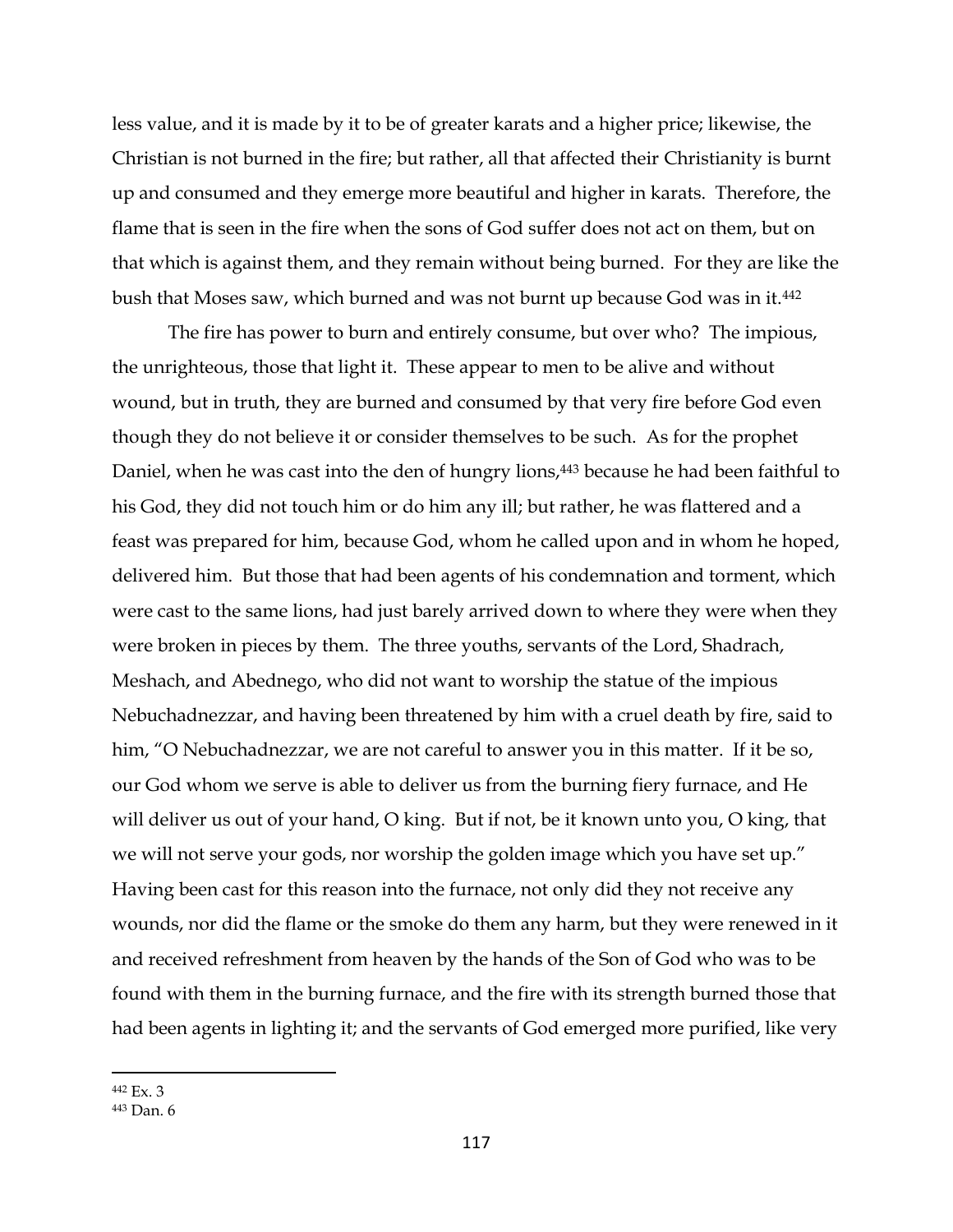fine gold, confessing and singing his praises in the midst of the burning furnace. Since neither fire nor all the other elements can do anything against the sons of God, but all that the sons of God can do is because of them, there is no reason to fear it or to flee the holy cross of the Lord with which He desires to examine and purify us in the midst of the fire so that all the dross of our corruption be consumed in it and God be glorified and we enriched from his glory.

## 20. AN ADMONISHMENT FROM THE SCRIPTURES

"For whatsoever things were written aforetime were written for our learning, that we, through patience and comfort of the scriptures, might have hope."<sup>444</sup> Let us understand that what happened then with the servants of God, as with their enemies,<sup>445</sup> likewise happens this very day with each group. For, for that trust in God, nothing can harm them, but rather everything serves for their wellbeing;<sup>446</sup> but for those that are enemies of the gospel, everything serves for their ill, which persons always perish in the same dangers in which they place the righteous. Therefore, let us be imitators of these young saints that, scorning all the torments, threats, and deaths, and the command of the impious king, did not turn back or do anything against the religion of God; and just as they honored Him by being faithful to Him, so He honored them by being at their side in consoling them and powerfully delivering them, performing these things in such a way that they were not frustrated in their hope. God does and will do likewise with all those that will be faithful to Him. Let us therefore not fear the power of kings,<sup>447</sup> nor the cruelties and tyrannies of inquisitors or judges, not the torments of executioners, not the infamy of men, nor any other evil, to the end of renouncing our faith<sup>448</sup> or the

<sup>447</sup> Mt. 11

<sup>444</sup> Rom. 15:4

<sup>445</sup> [Or "his enemies"]

<sup>446</sup> Job 5; Hos. 2; Rom. 8

<sup>448</sup> Mt. 11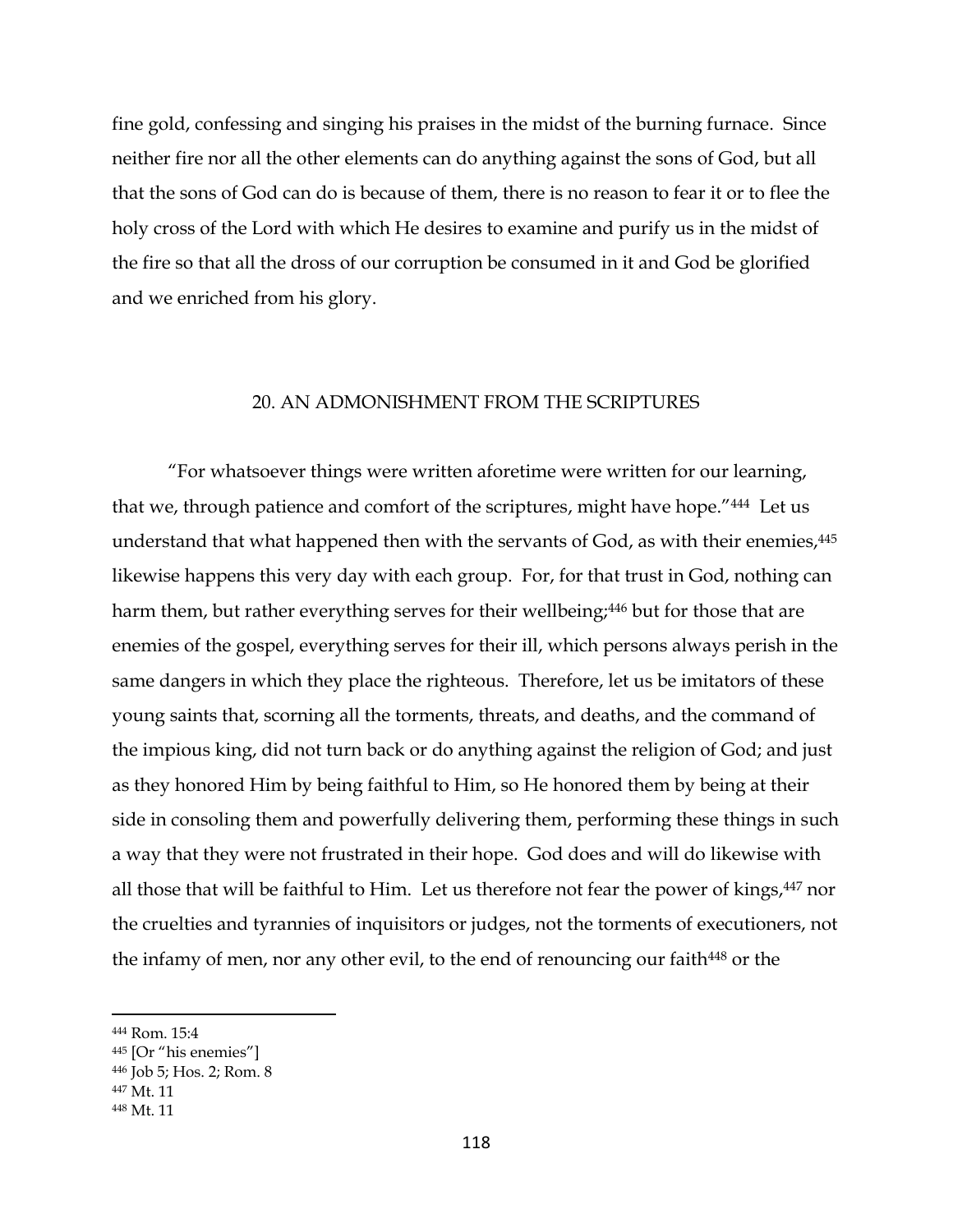knowledge of the Son of God; but let us fear God alone, who can deliver us from the hands of the tyrants and from all their torments.

And if we do not see the deliverance with our bodily eyes, let us not therefore agree with them, nor follow their impiety, nor worship the creatures, nor trust in any other than in the Creator, nor accept another rule for serving Him than that of his word,<sup>449</sup> nor have any other for the service of God but those that are crafted by his Spirit and by his word. Let us not fear the creatures; let us fear their Creator. Let us not set our eyes upon visible things,<sup>450</sup> but on those that are invisible. Let not the cruelty of men frighten us, but let us fall in love with the goodness and mercy of our God. Since He is in all things true, let us in all things be faithful to Him and lovers of his will. Let it not be forgotten by us that He knew us and chose us to be conformed to the image of his Son.451 Let us always remember how He called us by his singular mercy that He had for us, leaving others in the condemnation which we were in, and how, when we were unrighteous,<sup>452</sup> He graciously justified us and washed us with the blood of Christ so that we be holy in his sight. Let us remember how He loved us in Christ even when we were enemies to Him, and how He did not pardon Him to pardon us: but He submitted Him to death, so that, the sin that kept us dead, having been destroyed by Him, we might have life in Him, and how, loving us while we were his enemies, He loves us much more now, we being already reconciled with Him<sup>453</sup> and made sons of his mercy; and how, because He loves us so deeply, He wants to glorify us with Christ, and how all that He does is unto this end; it is for this He desires for us to suffer while we live and be partakers of the cross and death of Christ so that we also be partakers of his resurrection and glorification,<sup>454</sup> and how being such as Him in suffering, we also be

<sup>449</sup> Dt. 12; Mt. 15

<sup>450</sup> 2 Cor. 4

<sup>451</sup> Rom. 8

<sup>452</sup> Rom. 3; 1 Cor. 6; Eph. 1

<sup>453</sup> Rom. 5, 8

<sup>454</sup> Rom. 6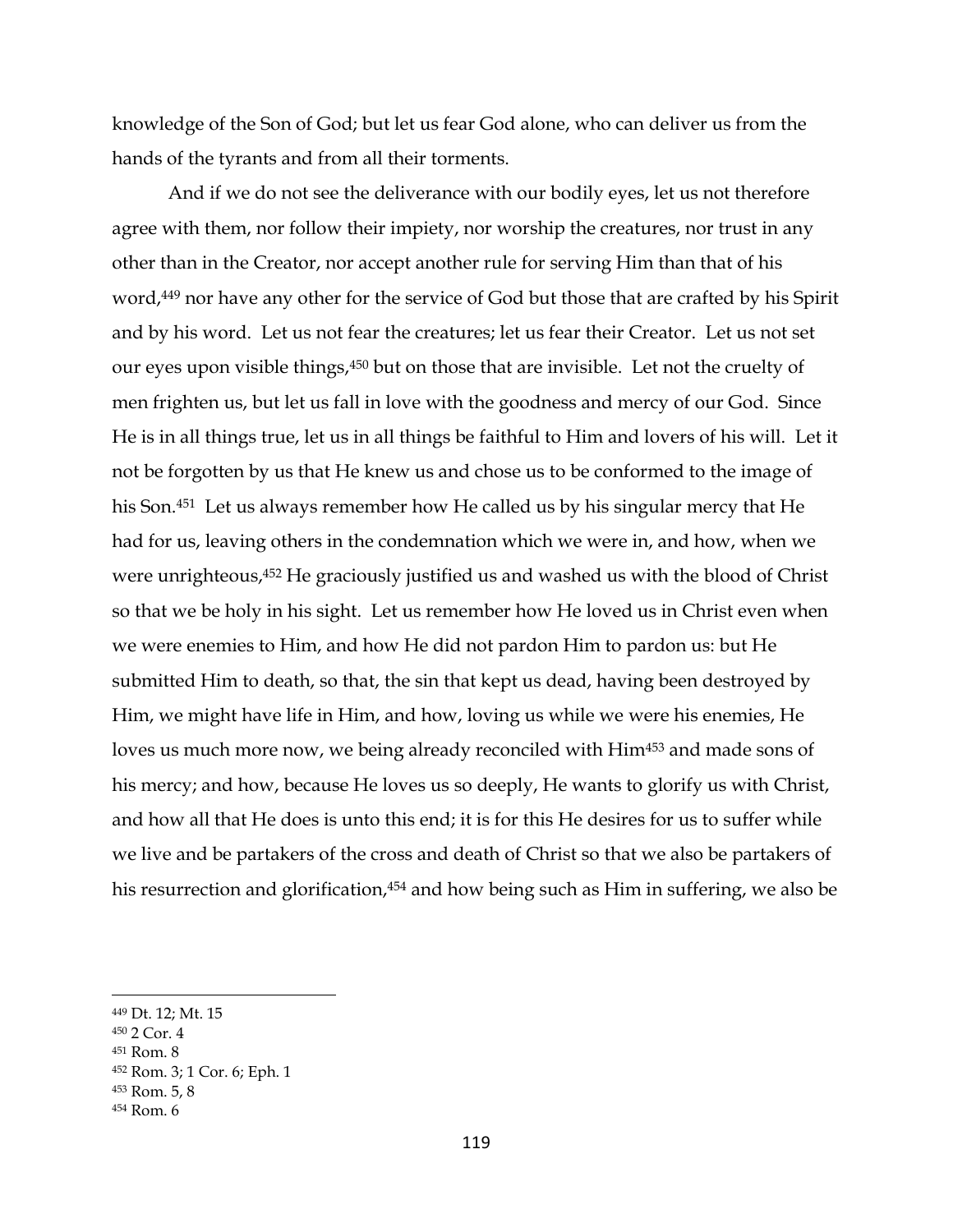so in reigning, since "we must through much tribulation enter into the kingdom of God."<sup>455</sup>

Therefore, our eyes being closed to all the hindrances to our glorification, and giving no ear to the reasoning of our flesh and of the world, "let us run with patience the race that is set before us, looking unto Jesus the author and finisher of our faith; who for the joy that was set before Him endured the cross, despising the shame, and is set down at the right hand of the throne of God," <sup>456</sup> so that, considering "Him that endured such contradiction of sinners against Himself," let us not be wearied or faint in our souls; <sup>457</sup> but let us with great strength not rest until we receive the jewel of blessedness that is set aside as a reward, not for those that only begin, but for those that persevere in the knowledge and obedience of the truth until the end.<sup>458</sup>

Let us therefore always keep the admonishment of Jesus Christ our Lord before our eyes in which He exhorts all his people, saying, "In your patience possess ye your souls," and "be ye therefore wise as serpents, and harmless as doves."459 Let us be wise in such a way as to lay aside all things for the glory and honor of Christ our Redeemer. Let our wisdom, caution, cunning, and malice not be like that of the world, but to know the will of God<sup>460</sup> and to be guided by his Spirit in all that we do or suffer. Let us be simple in such a way that we lack gall, bitterness, hatred, and enmity with the men that are our enemies, and let us not be ignorant of what we owe as Christians, for this would be coarseness, savagery, and not evangelical simplicity.

Let us not be lukewarm<sup>461</sup> or cold in the work of the Lord, but with fervent zeal for God, with wisdom and Christian modesty, let us continue forward in our holy calling,<sup>462</sup> being all of one mind in Christ.

- <sup>456</sup> Heb. 12:1-2
- <sup>457</sup> Heb. 12:3
- <sup>458</sup> Mk. 13

 $\overline{a}$ 

<sup>461</sup> Rev. 3

<sup>455</sup> Acts 14:22; 2 Tim. 2

<sup>459</sup> Lk. 21:19; Mt. 10:16

<sup>460</sup> Rom. 12

<sup>462</sup> Phil. 2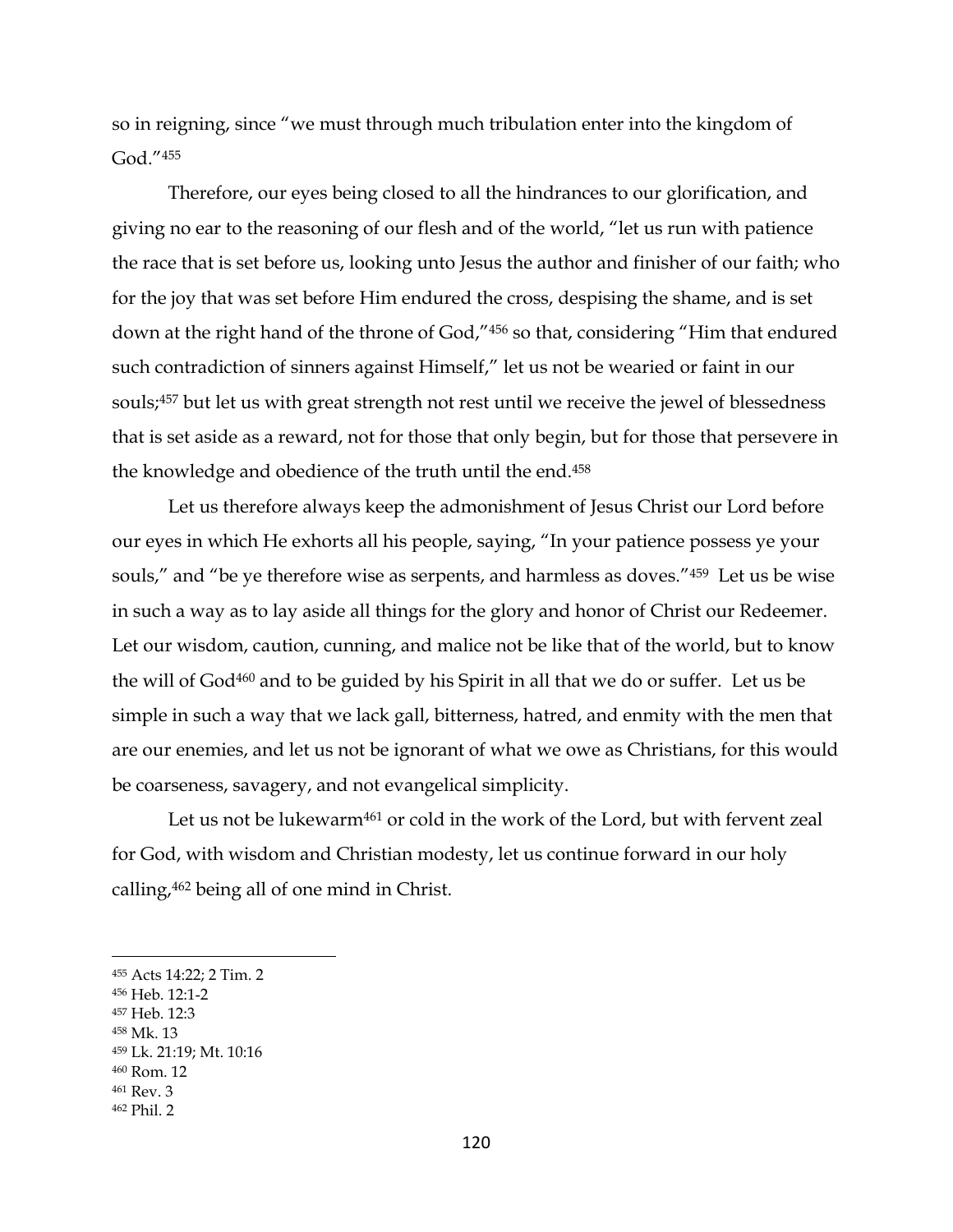Let each and every one of us confess Christ Jesus everywhere, but for buildingup, not casting our pearls before swine nor giving holy things to dogs.463 Let our conversations have the flavor of salt, of knowledge,<sup>464</sup> of faith, and of the word of God, so that they be full of grace and agreeable to those who hear them. <sup>465</sup> Let them not be to mock and murmur about the ignorant and blind that are still placed in the darkness of errors and captive to the empire of the devil,<sup>466</sup> but to, with gravity and Christian honesty, in fear of the Lord, treat the word with all honor and reverence, so that we stop the mouths of ill-speakers and slanderers and so that they be constrained to confess that God has his dwelling in us.467 Look at what St. Peter says: "If any man speak, let him speak as the oracles of God."468 And let it not be pronounced with the mouth only, but let it come from the heart, so that when we speak it, we speak it for having believed it and not for having only heard it.<sup>469</sup> For God is not pleased that we have his word on our tongues, but with it being impressed onto our hearts and coming from there to our tongues, so that that which has befallen many does not befall us, that because they have it on their tongues only, having come the point of confessing Jesus Christ before his enemies, they readily deny Him and it is removed from them and they emerge scandalized in Him and are an occasion for the scandalizing of others.

Let it be known to us that the religion that we profess, having come from heaven, is not the religion of men who content themselves with the fulfilment of words; but is of God who firstly and principally asks for the heart $470$  and then all the rest. Let us hear what the apostle tells us: "Be not deceived; God is not mocked."<sup>471</sup> If it is ordained of God that we publicly confess Jesus Christ and that we suffer for his righteousness, let us conduct ourselves in such a way that the admonishment that St. Peter gives finds a

 $\overline{a}$ 

- <sup>465</sup> Col 4; Eph. 4
- <sup>466</sup> 2 Tim. 2
- <sup>467</sup> 1 Cor. 6

<sup>470</sup> Prov. 28

<sup>463</sup> Mt. 7

<sup>464</sup> ['ciencia' (lat. scientia)]

<sup>468</sup> 1 Pet. 4:11

<sup>469</sup> Ps. 115; 2 Cor. 4

<sup>471</sup> Gal. 6:7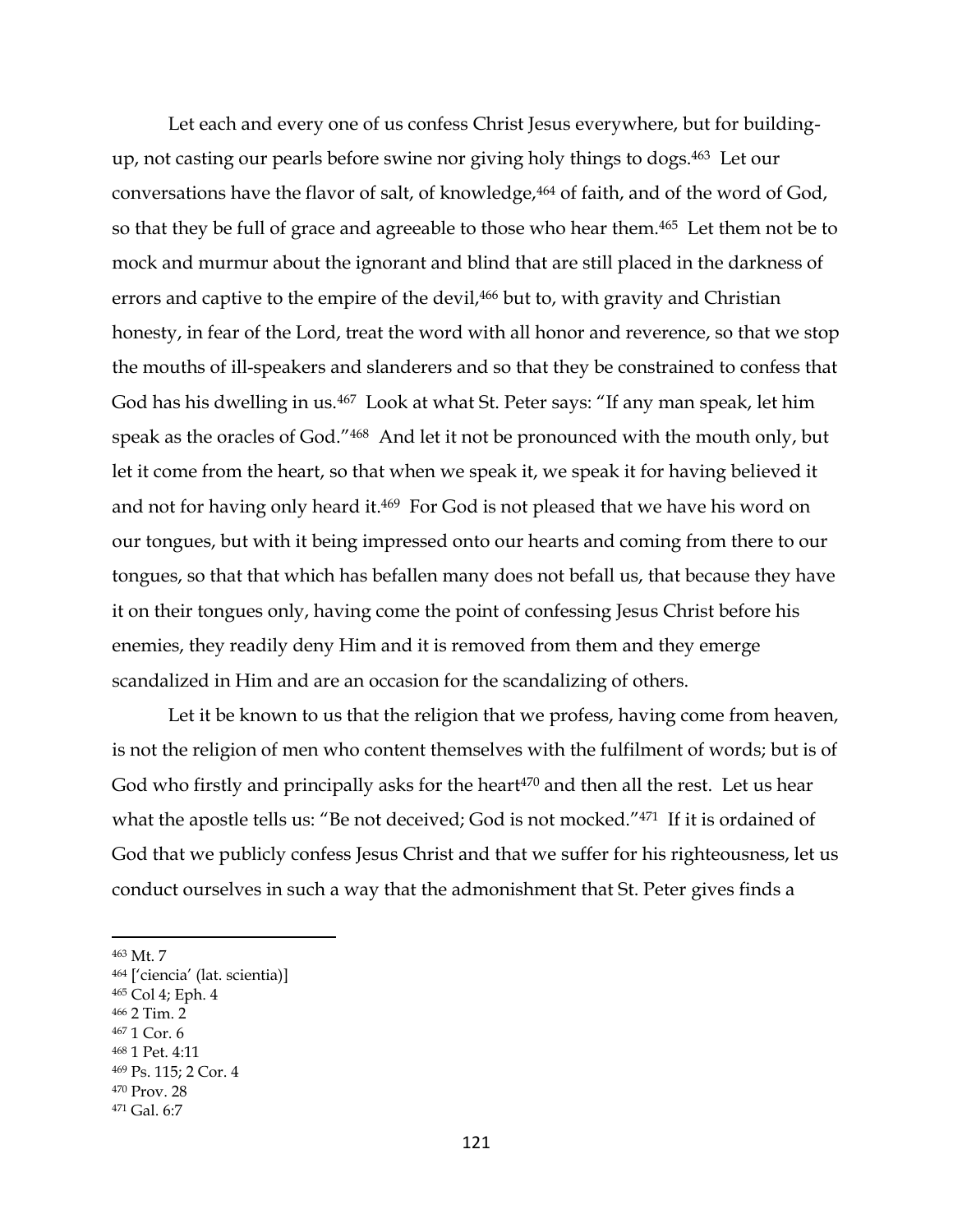place in us: "let none of you suffer as a murderer, or as a thief, or as an evildoer, or as a busybody in other men's matters."472 Carefully consider it, so that no one gives just occasion to our adversaries to afflict us. For if we suffer for having committed any of these crimes, we dishonor and do great injury to our Father who is in Heaven. For, we being his children, He is dishonored and blasphemed because of us when He should be honored and sanctified in us, since He called us so that we sanctify his holy name.<sup>473</sup>

Let us govern ourselves in such a way that those who are evil have no occasion to persecute us except that we despise what is evil and love virtue, we seek and desire the light which they flee from, and we flee from the darkness that they desire. Let us make it so that they have no other reason to hate us than because we do not walk in dissolution, <sup>474</sup> in lusts, in drunkenness, in gluttony, in drinks, and in abominable idolatries, and because we do not run with them in the same unleashing of dissolution, and neither do we desire to appear like them in anything, and because they cannot stand the light of God<sup>475</sup> that is in us because it uncovers all their evils and vices, like how the sun uncovers and drives away the darkness and obscurity of night. In the same way, let us guard ourselves from being like the many who are so wise and prudent that the whole of their effort is toward not suffering anything for Jesus Christ or for his Church, and being full of carnal wisdom, they consider themselves Christians and spiritual men, as if God does not know how to take the wise in their wisdom and as if Jesus Christ approves of them having the gospel like a palace and burying the talents that He has given to each one in order to profit with them and increase the estate of their Lord.<sup>476</sup>

And while this is so, we see many who use the knowledge that God has given them perversely, they satisfy themselves with serving God in such a way that they be

<sup>&</sup>lt;sup>472</sup> 1 Pet. 4:15; [Pérez has "let us live a life so holy and so worthy of the Lord who called us that none of us be afflicted as a murderer, or a thief, or a blasphemer, adulterer, profaner, slanderer, evil-doer, or as covetous of the goods of another."]

<sup>473</sup> 1 Thess; 4, Mt. 6

<sup>474</sup> [Meaning 'increasing moral laxity'.]

<sup>475</sup> 1 Jn. 3

<sup>476</sup> Ps. 94; 1 Cor. 3; Mt. 25; Lk. 19; Mk. 13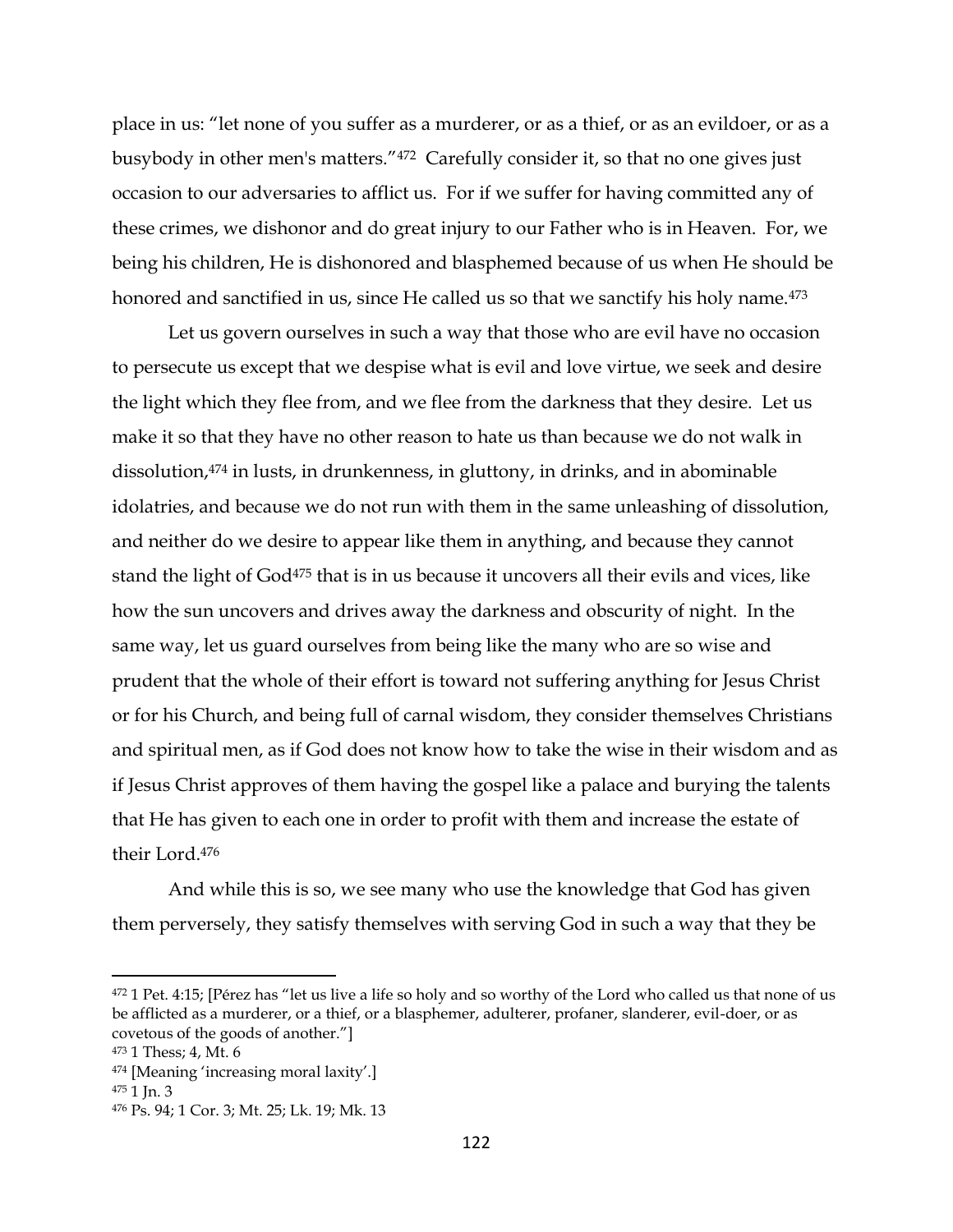forced each day to bow the knee before Baal and openly deny Jesus Christ because they are ashamed of Him and of his gospel. And not being content with this evil that they do, with the dishonor that the gospel receives because of them, with the scandal that they give to the simple and to those who know little, they with great recklessness and obstinacy judge and condemn the innocent who are firm and constant by maintaining the faith that they have in Jesus Christ, who lay down their lives with great readiness for it. Therefore, let us flee from such men: let us not approve of their counsel and wisdom, nor follow in their works, for in everything they secretly attempt to separate us from the cross of Christ and from being glorified with Him. Let them go down their own path, and let us go by that of Christ to which we are called. Let us not misuse the grace and goodness of God, nor take it as a covering for iniquity to cover our vices and give license to our lusts, which He commands us to restrain by his Spirit, to mortify these earthly members and strip ourselves of the old and corrupt Adam.<sup>477</sup>

And, as how in times of tribulation, when we are tempted to the left hand,<sup>478</sup> it is fitting for us to call always upon God and to gather strength in order not to fall under the burden of afflictions and faint in the work of the Lord, likewise must we appreciate that we do not have less need of such remedies, but much greater, in the time of prosperity. For it is much more difficult to have fitting resilience in the hour of prosperity than in the hour of adversity and to overcome the temptations that come from the right side than those from the left.<sup>479</sup> Among the people of Israel, who are put forth to us as a mirror of human life, we have plentiful examples of this; foremost in David, who when he was in prosperity was then disloyal to God and committed the severe crimes of adultery and homicide.480 If it comes to pass that we be at rest and at our pleasure, without having tribulation, adversity, or persecution, let us guard

<sup>477</sup> 1 Pet. 2; Rom. 12; Col. 3

<sup>478</sup> [The word used for left, 'siniestra', corresponds to the English 'sinister' and is inextricably linked to ideas of clumsiness, unhappiness, inclination to evil (which is here intended), and loss of goods and property; right-handedness has opposite connotations.]

 $479$  [That is, temptation associated with prosperity rather than that caused by deprivation.] <sup>480</sup> 2 Kings 11, 12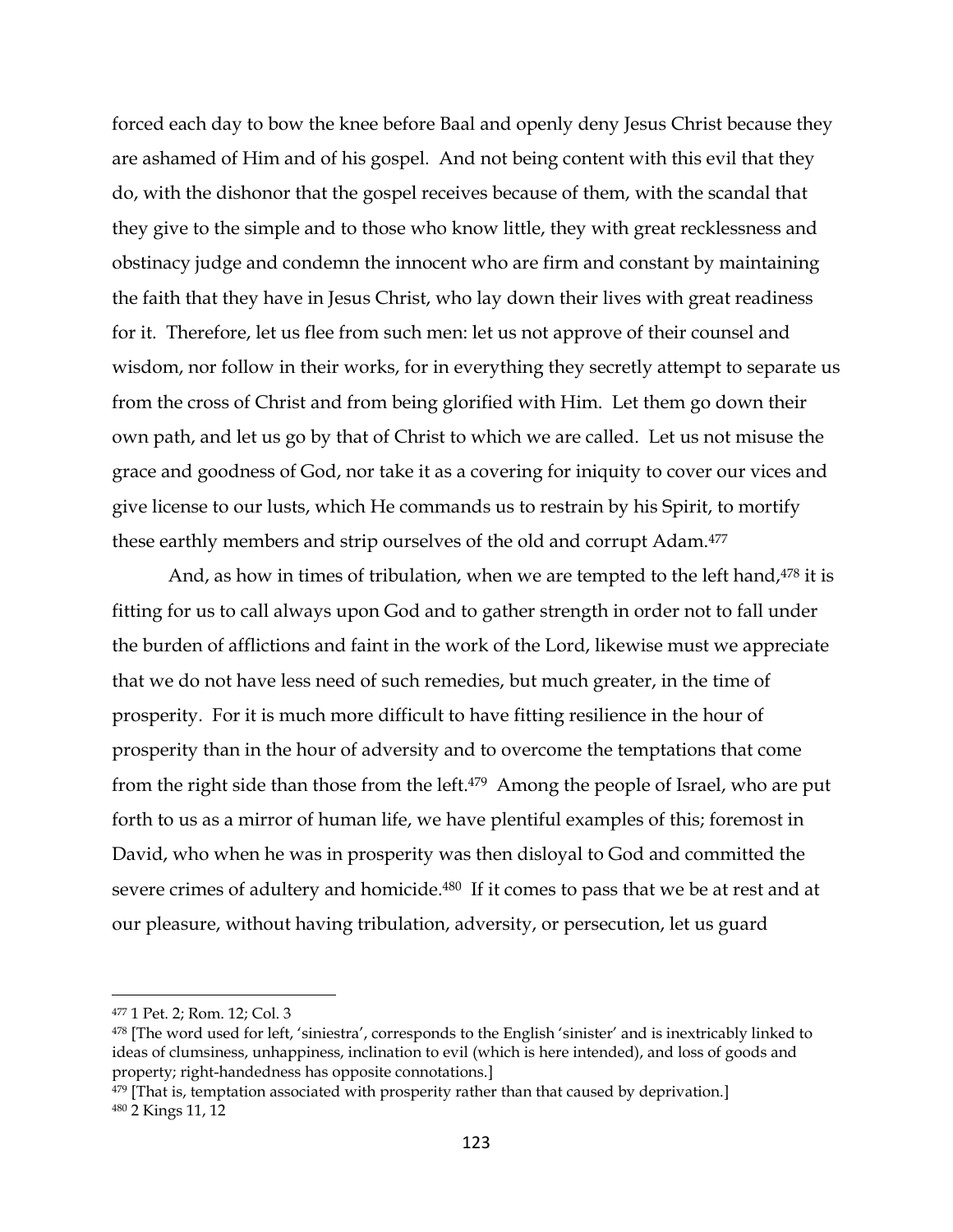ourselves from placing the Lord in disregard; rather, let us remember the words of the wise one.<sup>481</sup> In that hour let us remember the days of anguish and of adversity, and in the land of Canaan let us bear the memory of the captivity of Egypt.<sup>482</sup>

In that hour, let us watch and pray with greater diligence than in any other time.483 Let us not take any license nor be assured in ourselves, nor sleep in Egypt, promising ourselves rest. Let us always be as those who sail the sea. If the winds do not blow and there is no tempest for some time, let us not because of this leave off from being always at watch, and let us prepare ourselves for the tribulations and tempests that must certainly come so that they do not catch us unprepared with the word, with the promise, and with trust in God by it, <sup>484</sup> "because your adversary the devil, as a roaring lion, walks about, seeking whom he may devour: whom resist steadfast in the faith."485 Let us remember the days of Noah and of Lot's wife and let us fear that when they should say to us 'peace and security,' then sudden destruction assault us, as the travail of a woman who is with child, and we fall like birds in the net. <sup>486</sup> For when we least expect it, some terrible storm can brew up that disturbs and consumes everything. Let us be like soldiers that are wise and experienced in war that do not let down their guard during the campaign; but rather, they are always in order, waiting for when they will have to take up their arms because they know that their enemies will do all they can to take them by surprise when they consider themselves most safe.

Therefore, let us sleep with one eye open, relying always on the Lord. And in the persecutions that rise up against us when we are oppressed by poverty, misery, infamy, and other calamities, let us know firstly that we deserve to be oppressed with much greater evils than we could ever suffer; and secondly, that the greatest remedy that we have is to be brought to true penitence and confession of our sins which we committed

<sup>481</sup> Ecclesiasticus 18 [apocryphal]

<sup>482</sup> Dt. 5, 16

<sup>483</sup> Mt. 26:41

<sup>484</sup> Mt. 7

<sup>485</sup> 1 Pet. 5:8-9; Mt. 24, Lk. 7

<sup>486</sup> 1 Thess. 5:3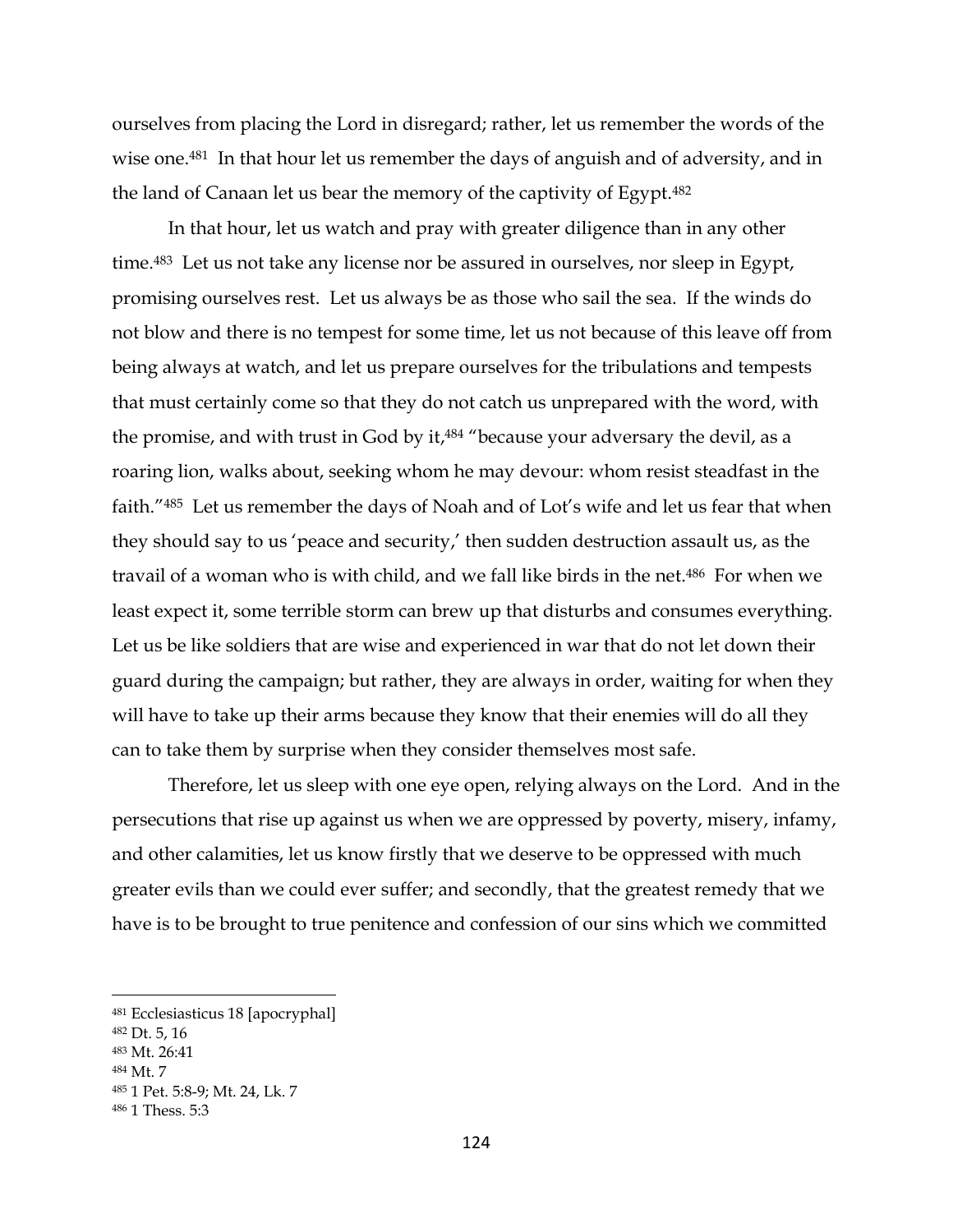against the Lord, and in this, to pray with a true confidence in asking Him for pardon of them. Let us be firm and let us not waiver in the true faith because of what appears without; for as many enemies as the gospel has had from the beginning have been miserably lost.487 There is no longer any memory of the evils that they did to the faithful. But those that persevered as the faithful and did not separate themselves from the Lord are remembered eternally before Him. What became of Cain, Nimrod, Saul, Sennacherib, and so many Roman emperors? What end did Herod, Antiochus, Ahaz, Zedekiah, Ahab, and other such persecutors and killers of God's faithful come to?<sup>488</sup> Their memory has perished and they with it. For by the strength of the word that they persecuted they were all destroyed.

Therefore, let us not be weak in spirit; for as great and powerful as those that persecute us may be, God is greater and more powerful who defends us, and the powerful will be powerfully tormented by Him.<sup>489</sup>

Let us follow in all meekness and harmlessness in the example of Jesus Christ. And if we are to be dead like sheep by the rage of the wolves, let us not become distressed, since we are certain that we will rise again in immortality with the Prince of Shepherds, Jesus Christ.<sup>490</sup> For "He that raised up Christ from the dead shall also quicken your mortal bodies by his Spirit that dwells in you."<sup>491</sup>

Even though in that hour we are so mistreated and persecuted by evil men, let us not think like them that God is asleep<sup>492</sup> and that He does not see things here below; but let us believe that He is watchful for our sake and that He that keeps Israel will neither slumber nor sleep.493 Even though the tribunals where the faithful are insulted and condemned because they follow the truth that came down from heaven are unjust, let us be certain there is another tribunal where it is God who judges justly, who will undo

<sup>487</sup> Ps. 9; [obviously excepting those who truly repented and believed in Christ.]

<sup>488</sup> Ps. 112; Gen. 4; 1 Chron. 1; Isa. 36; 2 Kings 15; 1 Kings 22; 2 Kings 21, 24, 25

<sup>489</sup> Wisdom 6 [apocryphal]

<sup>490</sup> 1 Pet. 5

<sup>491</sup> Rom. 8:11

<sup>492</sup> Ps. 94; Eze. 7

<sup>493</sup> Ps. 121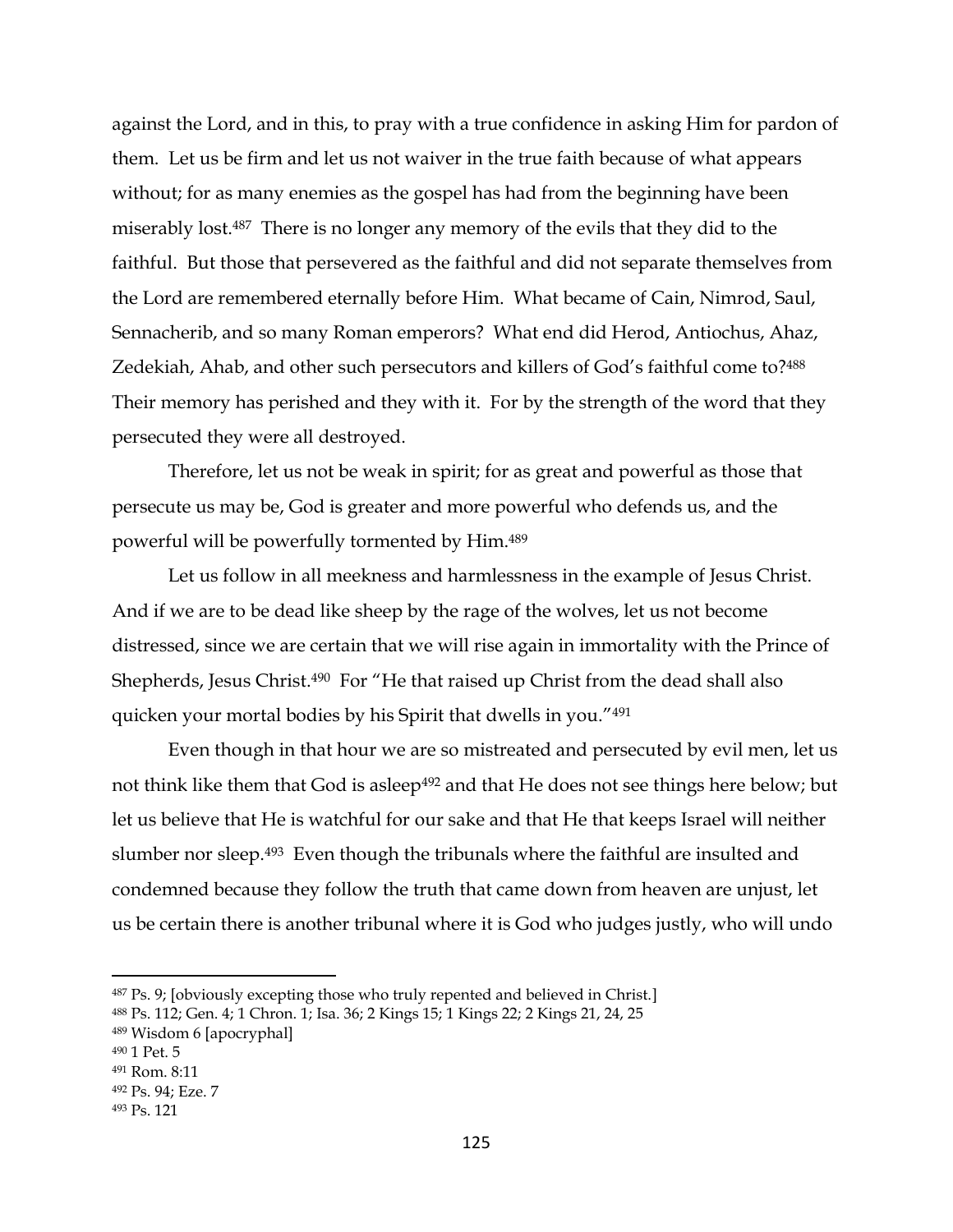all our insults and condemn our condemners and will give them their portion with the hypocrites.494 God has established all his faithful as judges of the impious that now condemn them, as is written by St. Matthew.495 Therefore, let us suffer the condemnation that they now give with patience, since in the future we shall be their judges, so that by the truth that they condemn in us they come to be forever condemned and the condemnation that they now give is annulled as unjust and cruel.

Let neither seeing how greatly multiplied those that afflict us are, nor how great the number of those that rise up against us is, frighten us; and neither let us become dismayed through seeing that we are so small and so alone. Let us be content that we are pleasing God and that He has seen us in Christ and that for love of Him we have found grace before Him, and that the saints that have gone before us have gone down the same path that we go down. All the faithful, says holy Judith, that have brought pleasure to God have passed through many tribulations.496 Righteous Abel was persecuted and died by the hand of his brother;<sup>497</sup> Noah was hated and mocked by his son Ham;<sup>498</sup> Shem, how afflicted was he!<sup>499</sup> How many and how great of tribulations did holy Abraham suffer, father of those who believe! How tormented and afflicted was Lot in Sodom! How anguished did Isaac suffer when he was to be sacrificed by his father at the command of God! How persecuted was Jacob by Esau, his brother!<sup>500</sup> How greatly did Moses suffer in tribulations without number for being faithful to God!<sup>501</sup> How much did the Philistines torment Samson, even tearing out his eyes!<sup>502</sup> What did holy Job not suffer, persecuted by friends and enemies!<sup>503</sup> How afflicted and

- <sup>497</sup> Gen. 4
- <sup>498</sup> Gen. 9

<sup>494</sup> Mt. 23

<sup>495</sup> Mt. 19

<sup>496</sup> Judith 8 [apocryphal]

<sup>499</sup> Gen. 11

<sup>500</sup> Gen. 12, 14, 19, 24, 27

<sup>501</sup> Num. 16

<sup>502</sup> Jud. 16

<sup>503</sup> Job 2, 3, 4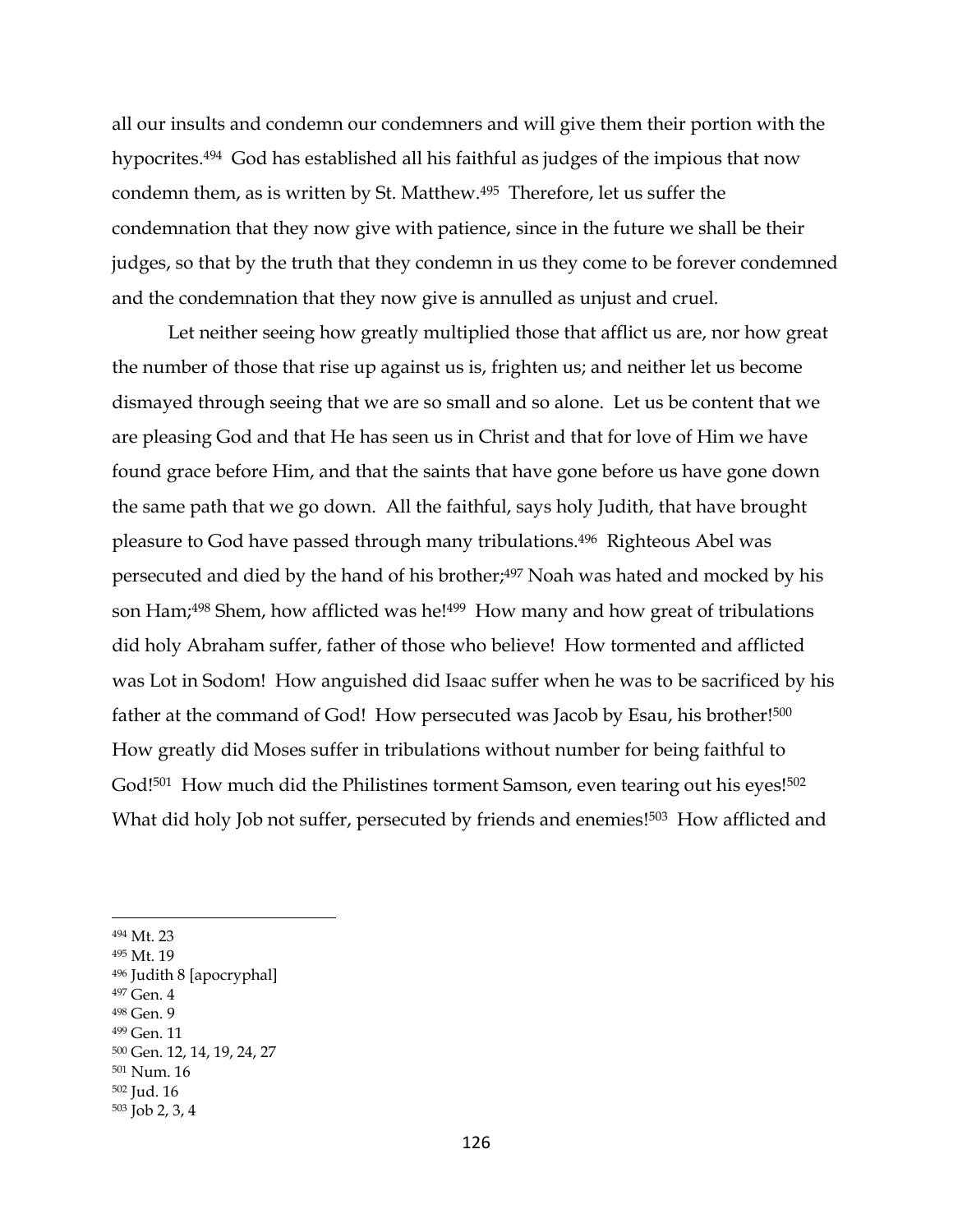accosted was Elijah by cursed Jezebel and by King Ahab her impious husband! <sup>504</sup> What evils and afflictions was David, so beloved of God, not subject to! 505

How much did the apostles suffer! How persecuted and martyred were the prophets! How greatly did the devil and the world exhaust themselves against Jesus Christ, even to the point of taking his life! But He did not remain possessed by death,<sup>506</sup> but having triumphed over it, He now reigns in glory, and all those who followed Him in the cross are now glorified together with Him and reign with Him.<sup>507</sup> Therefore, even though we are few, let us be constant, since Jesus Christ is our victory.

### 21. VAIN IS THE PROSPERITY OF THE WICKED

And even though those that persecute us are such and are so many in number, it is certain that in the end they will perish, like how their forefathers, persecutors of the apostles and prophets and of all the servants of God, perished.508 At present, they do not see any of this: they do not see our glory, nor do they know their damnation, but we see both in the word of God that we have believed, and we consider our glory and their damnation also, if they continue in evil, as certain as our afflictions are. They themselves, the judgment of God having power in them, being already subject to eternal condemnation, when they see our blessedness that is now veiled by weeping and they perceive their damnation which at present is veiled by laughter and pleasure, will be constrained to confess both and to give public testimony of the truth which we suffer for, but to the end of their increase in desolation.

Let us therefore hear what is written about them in the Book of Wisdom: "Then shall the righteous man stand in great boldness before the face of such as have afflicted

<sup>504</sup> 1 Kings 17, 19

<sup>505</sup> 1 Sam. 19, 22

<sup>506</sup> Hos. 13

<sup>507</sup> Rom. 8

<sup>508</sup> Mt. 23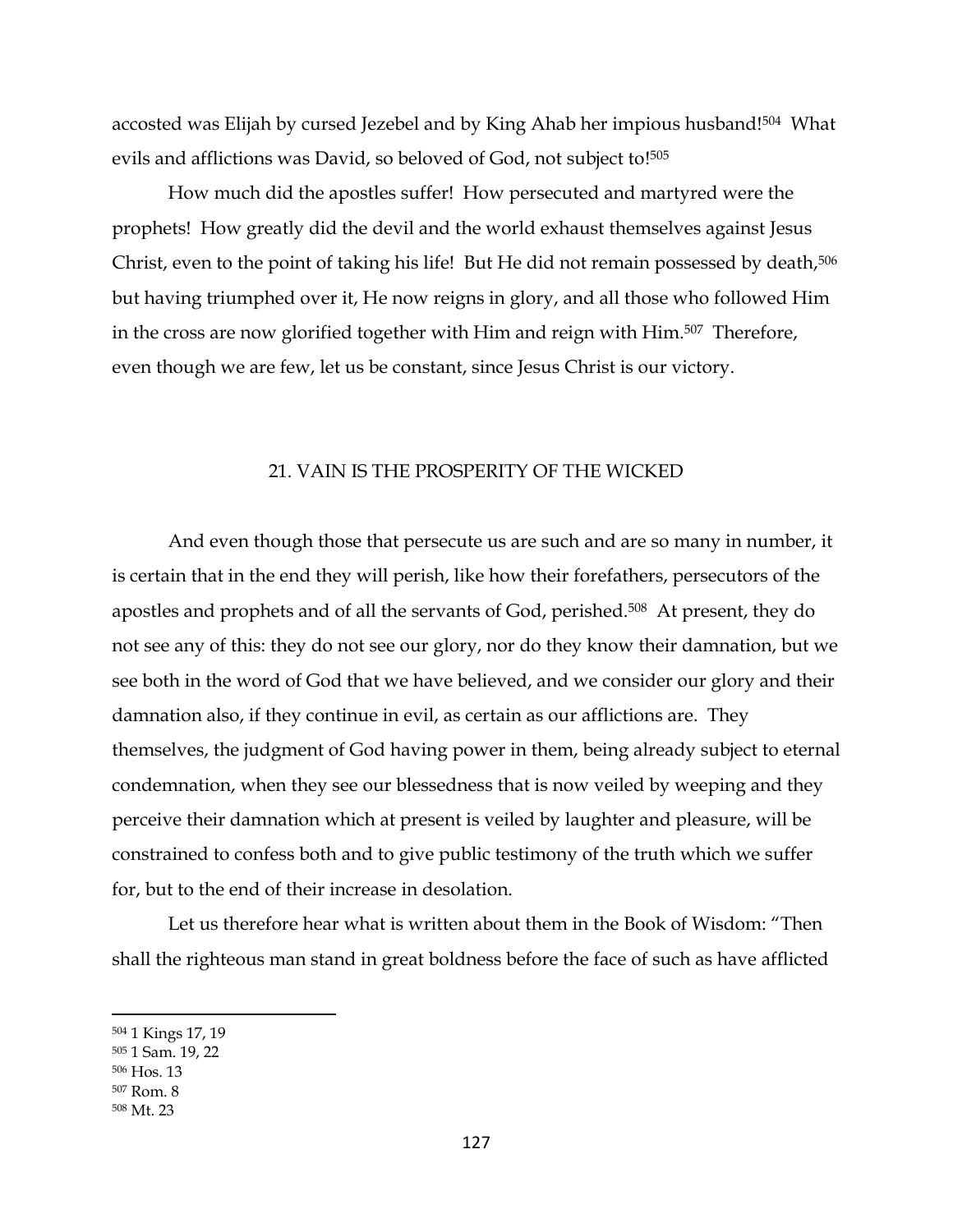him and made no account of his labors. When they see it, they shall be troubled with terrible fear, and shall be amazed at the strangeness of his salvation, so far beyond all that they looked for. And they, repenting and groaning for anguish of spirit, shall say within themselves, 'This was he whom we had sometimes in derision and a proverb of reproach: We fools accounted his life madness and his end to be without honor: How is he numbered among the children of God, and his lot is among the saints! Therefore have we erred from the way of truth, and the light of righteousness has not shined unto us and the sun of righteousness rose not upon us. We wearied ourselves in the way of wickedness and destruction: yea, we have gone through deserts where there lay no way: but as for the way of the Lord, we have not known it. What has pride profited us? or what good has riches with our vaunting brought us? All those things are passed away like a shadow and as a post that hasted by, and as a ship that passes over the waves of the water, which when it is gone by, the trace thereof cannot be found, neither the pathway of the keel in the waves.'"<sup>509</sup> Therefore, in this way, we also, in being born, fainted and could not show any sign of strength, for we were consumed in our evilness. For the hope of the wicked is like dust driven by the wind and like the memory of the grass that existed not for more than a day.<sup>510</sup>

### 22. THE RIGHTEOUS LIVE AND REIGN FOREVER

But the righteous will live forever and ever and their reward is in the Lord, and the Most High cares for them. Therefore they will receive the crown of honor<sup>511</sup> and the diadem of beauty from the hand of the Lord, for He will cover them with his right hand and will defend them with his holy arm as with a shield.

<sup>509</sup> Wisdom 5:1-10 [apocryphal]

<sup>510</sup> Ps. 1

<sup>511</sup> [lit. 'kingdom of honor']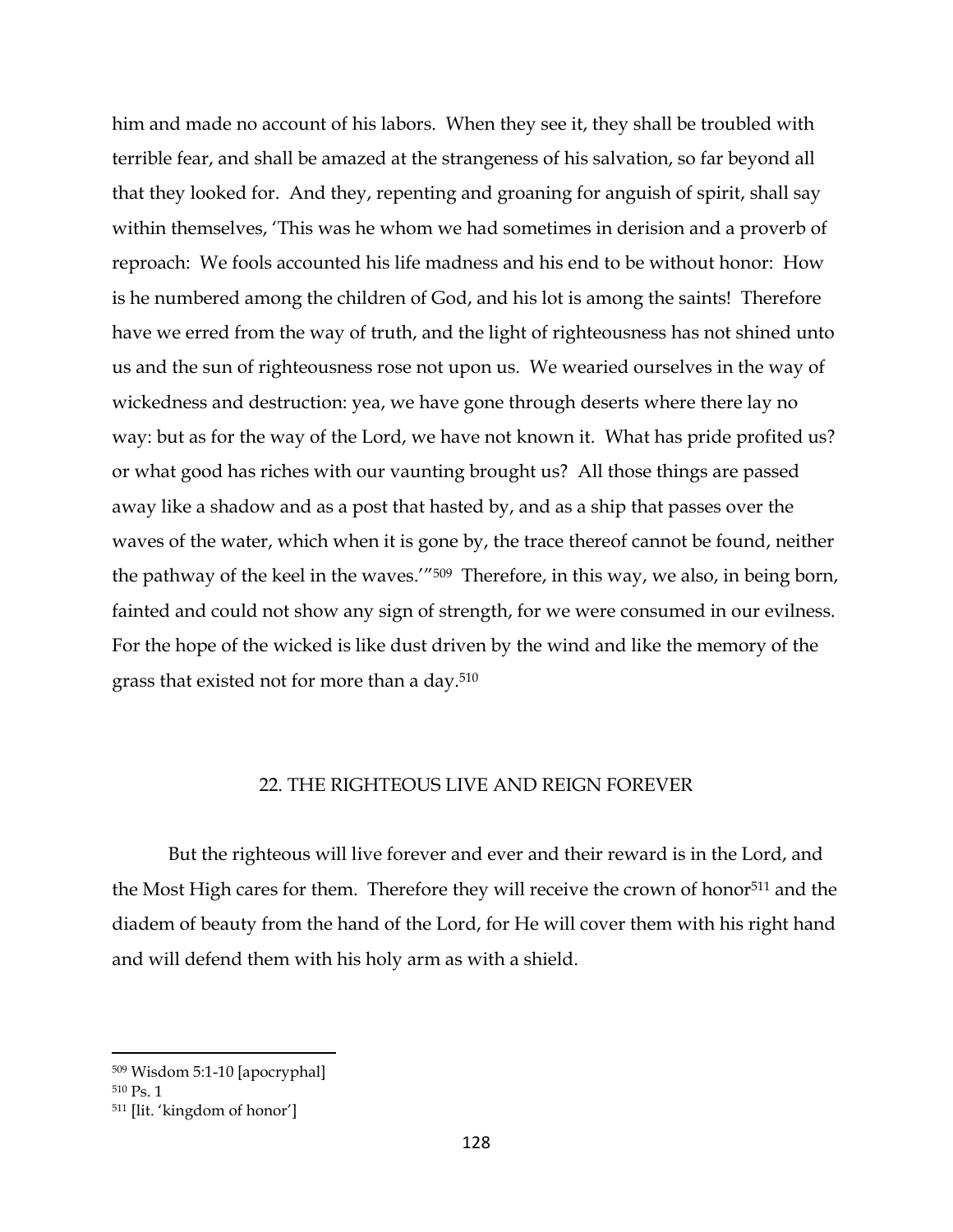We have already seen how those that now persecute us for the truth will be forced to confess themselves to be senseless and lost and to approve of the cause for which we suffer; and since our enemies will approve of our righteousness and condemn themselves as unrighteous, this is manifest testimony that our cause is now such as they will confess it to be in that hour and that we are currently such by Christ Jesus as they will then see that we are, and that our lot is the same as that of the saints that are already in the company of God.

Therefore, my brothers and sisters, beloved in the Lord, let us persevere always in Christ Jesus and let us not faint, even unto having taken hold of the eternal kingdom. For our brothers and sisters, the saints that have preceded us, <sup>512</sup> are waiting for us to rejoice with them in the blessings of heaven that they already possess. Jesus Christ, our Righteousness, waits for us to crown us with glory. By their own testimony, the prosperity of our adversaries is brief—how much briefer are our adversities and persecutions, since they do not last for more than a moment according to the testimony of the Holy Spirit, who says by Isaiah to the congregation of the faithful that are on the cross, "For a small moment have I forsaken thee; but with great mercies will I gather thee. In a little wrath I hid my face from thee for a moment; but with everlasting kindness will I have mercy on thee, says the Lord your Redeemer… For the mountains shall depart, and the hills be removed; but my kindness shall not depart from thee, neither shall the covenant of my peace be removed, says the Lord that has mercy on you."513 Here God affirms to us that our tribulations are for a moment, and that his mercy for us and peace with us are eternal, and that though everything should pass away, this blessing that He promises us will have no end, nor could it.

Therefore, let us not trade the eternal mercy and peace of God for the so-brief prosperity of the wicked. Let us leave them to reign and flourish, for the higher they raise themselves up against God, the greater their fall will be.<sup>514</sup> For, "the wicked

<sup>512</sup> Rev. 6

<sup>513</sup> Isa. 54:7-10

<sup>&</sup>lt;sup>514</sup> [Not that we should fail to love our enemies, or to pray for those who persecute us; but there are certain situations in which believers are to no longer expend themselves in the pursuit of particular